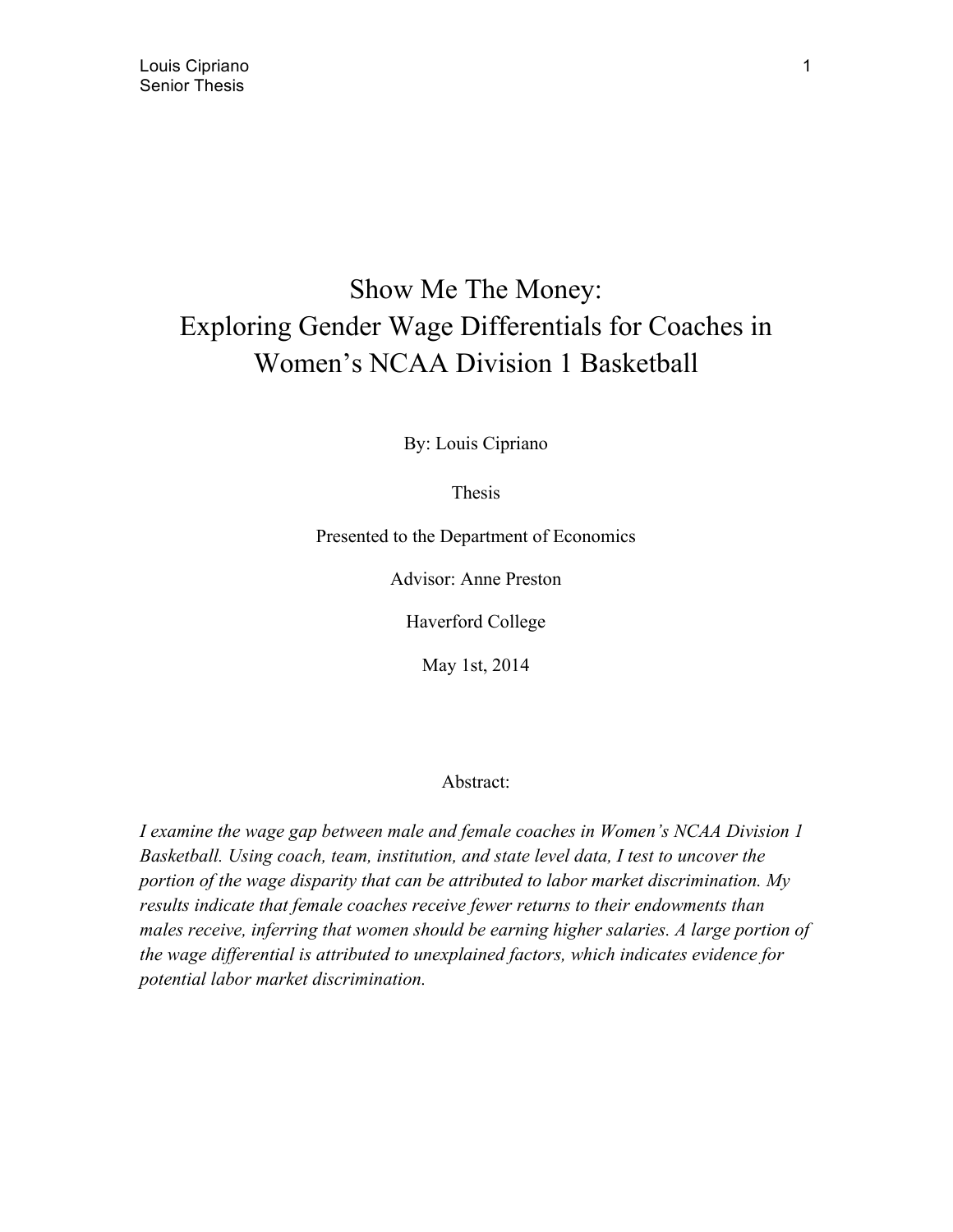## **Table of Contents**

| Introduction                                  |                                                              | $\mathbf{3}$            |
|-----------------------------------------------|--------------------------------------------------------------|-------------------------|
| <b>Background</b><br><b>Literature Review</b> |                                                              | $\overline{\mathbf{4}}$ |
|                                               |                                                              | 8                       |
| Data                                          |                                                              | 18                      |
| <b>Hypothesis</b><br><b>Methodology</b>       |                                                              | 33                      |
|                                               |                                                              | 34                      |
| <b>Results</b>                                |                                                              | 37                      |
| I.<br>П.                                      | <b>Regression Analysis</b><br><b>Oaxaca-Blinder Analysis</b> | 37<br>47                |
| Conclusion                                    |                                                              | 50                      |
| <b>Caveats</b>                                |                                                              | 54                      |
| Data Appendix                                 |                                                              | 56                      |
| <b>Works Cited</b>                            |                                                              | 95                      |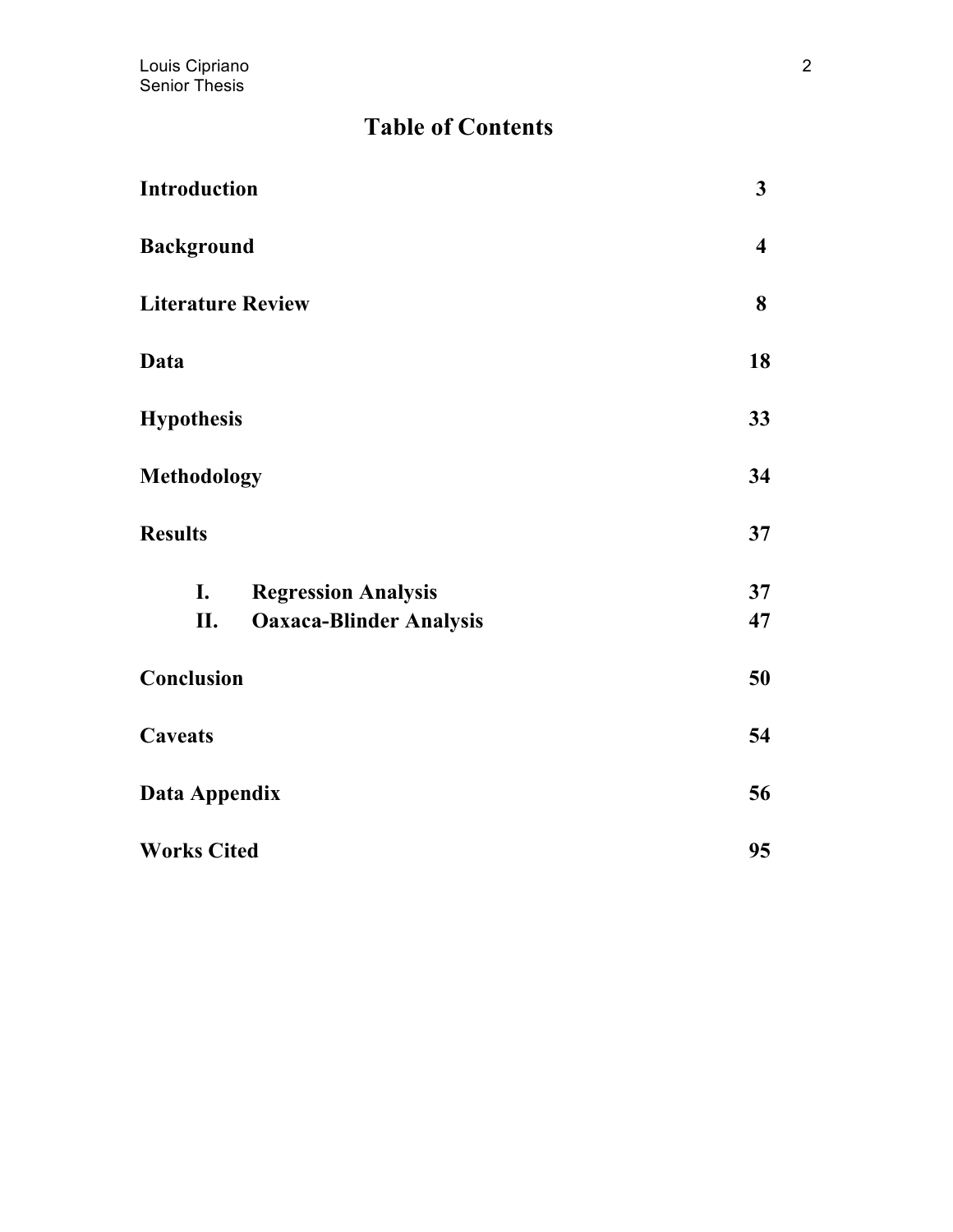## *Introduction*

 "It's insane," claims sports economist, Andrew Zimbalist. "You show me a fortune 500 company that would be profitable if the CEO got 75 percent of the revenue." Zimbalist is expressing his confusion regarding the high coaching salaries in Women's NCAA Division 1 Basketball. As women's basketball has and continues to build prominence, it is natural that coaches are reaping benefits. But, why are the benefits so lucrative? My study scrutinizes these payments to uncover if their size results from coaches' actual success or, if there are other factors at play.

To embark on this study, first, I must ask the question, what does it take to label a coach, "successful?" Of course, winning is a critical factor used to mark a coach as a successful one. However, justifying coaches' performance solely on winning may not be sufficient. There are numerous other roles that coaches are expected to assume on top of preparing their teams to win games. A significant value is placed on coaches who have stellar background experience, can assure that their players maintain quality academic performance, promote respect and sportsmanship by their players, sweet talk and raise funds from booster clubs, increase home game attendance, put together a strong schedule, and increase the number of home games televised. But in reality, how much do these factors of coaching actually determine a coach's rewards? Delving even deeper, are these factors equally valued for both genders of coaches? Do coaches today receive equal returns across gender for their work ethic, performance (on and off the court), and

 <sup>1</sup> Quoted from a 2011 interview with Bloomberg - http://www.bloomberg.com/news/2011-04-01/women-sbasketball-teams-operate-in-red-as-salaries-break-college-budgets.html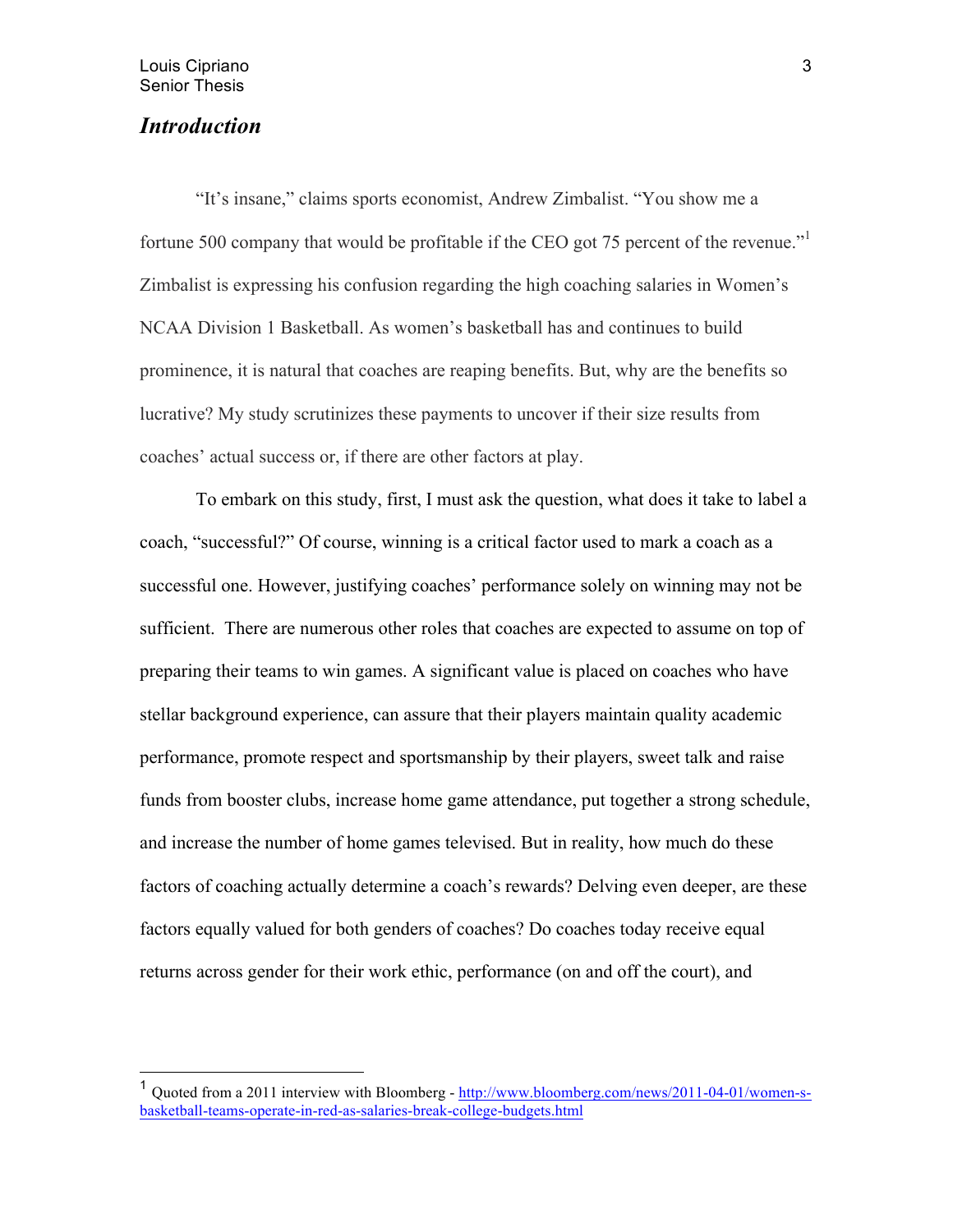#### Louis Cipriano Senior Thesis

qualifications? I seek to investigate these questions specifically for NCAA Division 1 Women's Basketball.

In my study I examine the base salaries of NCAA Division 1 Women's Basketball coaches to shed light on the main determinants of pay and uncover any unjust, gendered differential that may or may not exist. I also scrutinize any change in a male or female coach's salary differential when the school's athletic director or president is female.

There have been countless studies illustrating the marginalization of women in the workplace and the insignificant amount of females in leadership positions. It is intriguing to observe how these trends exists in a sports environment, where typical "male" traits such as leadership and aggression are vital. Women's college basketball is an especially unique sports setting to test because, here, female coaches have historically outnumbered male coaches.

## *Background*

Part of the motivation for conducting a study surrounding college sports stems from the immense development of the NCAA. It has evolved into something much larger than just a space for students to compete and exhibit their school spirit. It has emerged as a brand. The NCAA is a major commercialized business and continues to demonstrate signs of growth.

In their book, The Economics of Intercollegiate Sports, Grant, Leadley, and Zygmount (2008) investigate the competitive labor market for college coaching. They stress the economic growth of college sports and highlight that by the 1990s, coaching salaries at some schools surpassed those of the universities' presidents. In 2003, average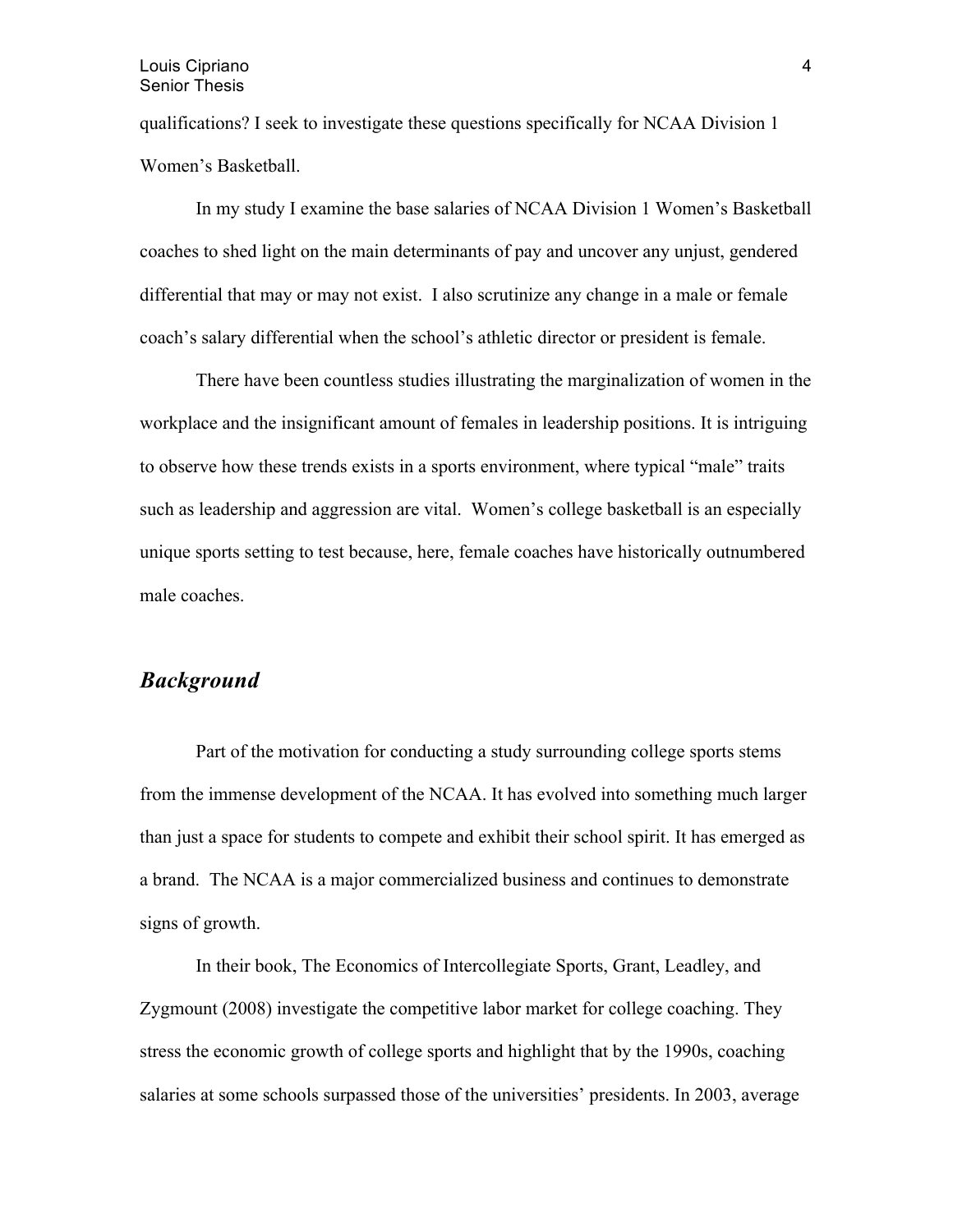salary for the head coach of a Division 1 women's basketball team was \$118, 300 (Bray, 2004). In "big time" Division 1 A basketball programs, the largest and fastest growing expenditure is coaches' salaries and benefits. However, according to Zimbalist (2006), despite the economic advancements of the NCAA, most Division 3, Division 2, Division 1 AA, and Division 1 AAA teams run substantial deficits in their athletic departments. In fact, only about three-fourths of the 110 "big time" schools in Division 1 A report an athletic surplus. In a 1996 issue of the NCAA News, it was reported that a typical Division 1 A athletic program operates with a \$1.2 million surplus.

However, Zimbalist claims that the budgets of athletic programs can be misleading. He discusses how the absence of common accounting practices in NCAA athletics makes it challenging to develop a lucid picture of athletic budgets on a large scale. No schools count all athletic related expenses in their athletic budget and important expenditures are frequently omitted. Coaching salaries, for instance, can be assigned to areas such as an institution's athletic budget, faculty salary pool, or even off-budget expenditure covered by a booster club.

A glaring theme in the rise of the NCAA's brand has been the continual increase in female athletic participation. In 1972, women represented 15 percent of NCAA athletes. Since then, female athletic involvement has skyrocketed. By 2004, female athletes represented 41 percent of NCAA participants (Grant et al.). The rise in females' athletic interests has added to a dramatic increase in fan interest in women's NCAA sports. Zimbalist mentions that attendance and TV ratings of women's sports as a whole have been growing each year of its existence. The growing excitement surrounding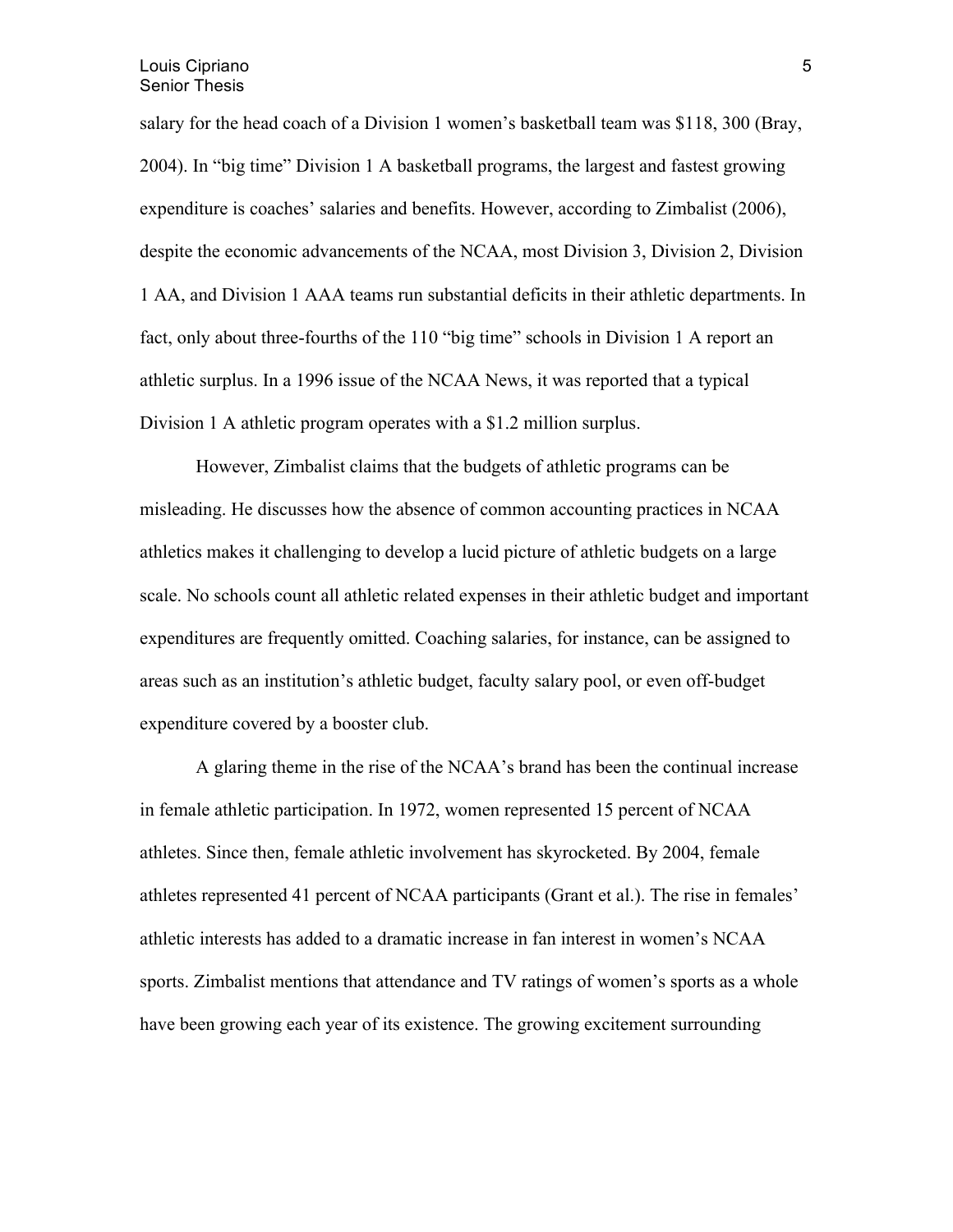female NCAA athletics undoubtedly influences the aspirations of young female athletes, and the rise of women's collegiate athletics show no signs of slowing down.

This increased popularity sparks substantial financial potential from women's athletics, resulting in heavy competition for female coaching positions. Grant et al. claim, "As the creation of new women's programs added head coaching positions, and as pay increased for new and existing head coaching positions, these jobs attracted men seeking to join or advance in the coaching ranks." In fact, from 1972 to 2004, female head coaches of women's sports teams decreased from 90 percent to 4 percent (Grant et al.). There is an interesting explanation that can partially account for this drop, at least during the beginning stages of Title IX. The female head coaches prior to the establishment of Title IX (1972) were often both coaches and Physical Education teachers. Once the legislation passed, these women were forced to make a choice between coaching and teaching Physical Education. A large portion chose to give up coaching, primarily because "women's sports now fell under the supervision of male athletic directors." (Grant, 415) This implies that women confidently believed that they would be marginalized by their superior male athletic director. This belief motivates my curiosity to test if the historical marginalization of female coaches by male athletic directors, whether perceived or actual, still exists.

Women's college basketball is an especially intriguing division to study because it has been leading the charge in the spark of athletic participation and fan interest in women's sports. From 2000 to 2010, the number of female collegiate basketball players in the NCAA (Divisions 1,2, and 3) jumped from  $14,445$  to  $15,423<sup>2</sup>$ . Women's basketball has progressed and continues to progress at arguably the fastest rate of any women's

<sup>&</sup>lt;sup>2</sup> Reported by 2010 NCAA Sports Sponsorship and Participation Rates Report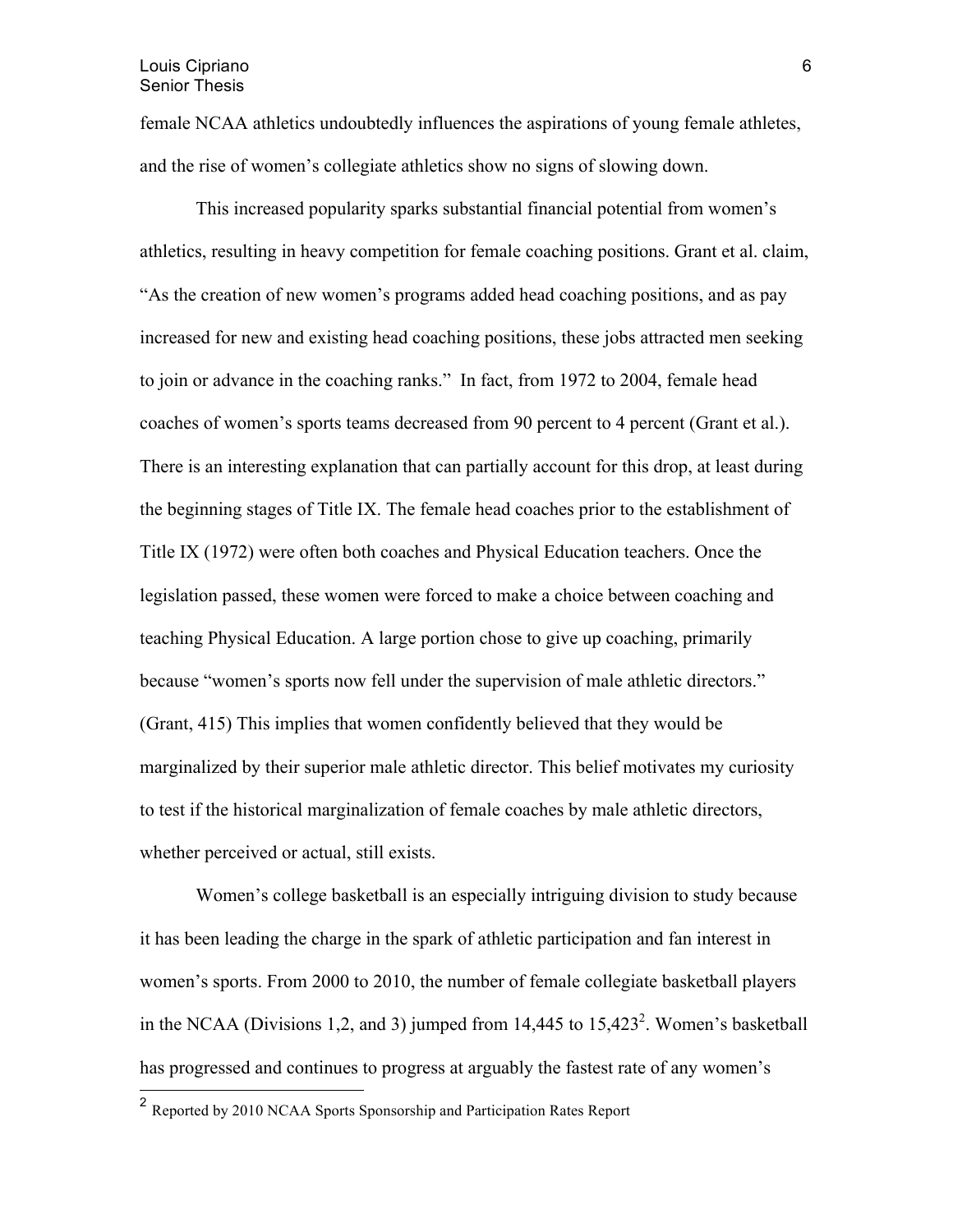sport. According to the NCAA, women's Division 1 basketball has emerged as the largest revenue producer of any female sport in the NCAA. It draws the largest crowds of any other female NCAA sport and has the potential to become the first female sport to help financially support other sports teams (even men's teams) at an institution. (Bloomberg, 2011)

In their book, "Handbook on the Economics of Women in Sports" (2013), Eva Marikova Leeds and Michael Leeds note that the median revenue for women's division 1 basketball teams from the 2004-2005 season was \$489,840, with 38 percent of teams earning over \$500,000, and four teams bringing in over \$2 million in revenue. In 2010, according to data Bloomberg compiled through The Freedom of Information Act requests, each of the 53 women's basketball teams in the 6 largest conferences earned average revenues of \$804,577. Leeds and Leeds (2013) also discuss that individual "premium" players alone are generating substantial amounts of revenue for their schools. Premium players consist of players that are eventually drafted into the WNBA. The authors found that, depending on the conditional percentile of team revenue, premium players can generate from \$12,000 to \$200,000 for their school. The Division 1 Women's Basketball White Paper reported that 797 games were nationally broadcasted during the 2012-2013 season, including a record high of regular season games shown by ESPN's coverage. Also, the number of games broadcasted on ESPN3 tripled in comparison to the prior season.

Along with the growing amount of money being generated, there is also a significant amount of money being spent on women's collegiate basketball. For instance, in just his first year as the University of Kentucky Athletic Director, Mitch Barnhart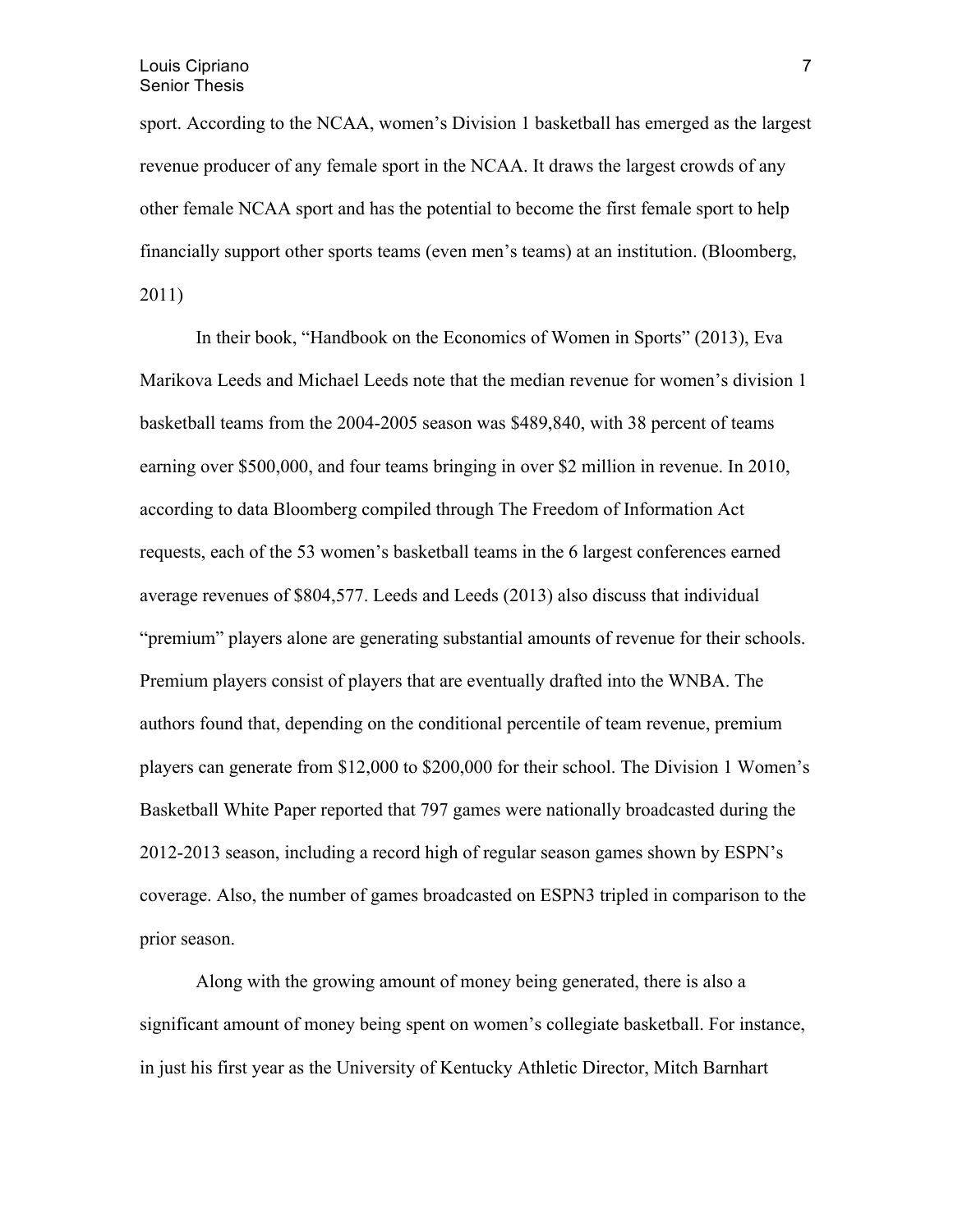spent \$100,000 to promote the women's basketball program. Bloomberg highlighted that women's basketball teams operate heavily in the red. In 2010, each team in the 6 largest conferences lost money, with an average operating deficit of \$2.7 million. Leeds and Leeds (2013) highlight that the mean expenses for women's basketball teams in the 2004- 2005 season were \$907,246, which were over \$600,000 greater than average revenues. Even the Women's NCAA Tournament operates in a deficit. In 2011, the NCAA made \$6.74 million in ticket sales, but spent \$13.9 million to conduct the event.

Despite the heavy financial losses that women's teams incur, the coaches continue to be paid very high salaries, especially when compared to team revenues. The median salary for coaches in 2010 was \$171,600. To showcase the growing appeal of coaching Division 1 women's basketball, in 1997, the median base salary was \$60,603. (Grant 2008) Today, coaching compensation frequently accounts for about 60 percent of a team's revenue. In 2011, the Texas A&M coaching staff earned a staggering 114 percent of the team's revenue. Grant, in his book "The Economics of Intercollegiate Sports" (2008), contrasts coaching salaries with CEO salaries, claiming that "For a CEO to make \$250,000 in the business world, he would have to generate \$60 million - \$70 million in sales."

### *Literature Review*

From 1972 to 2002, the percentage of women in managerial positions rose from 20 percent to 46 percent (U.S. Bureau of Labor Statistics, 2002). Despite this jump, women, as a whole, are still under-represented in leadership positions and consistently marginalized in the workplace (Acosta & Carpenter 2006; Whisenat et al. 2002).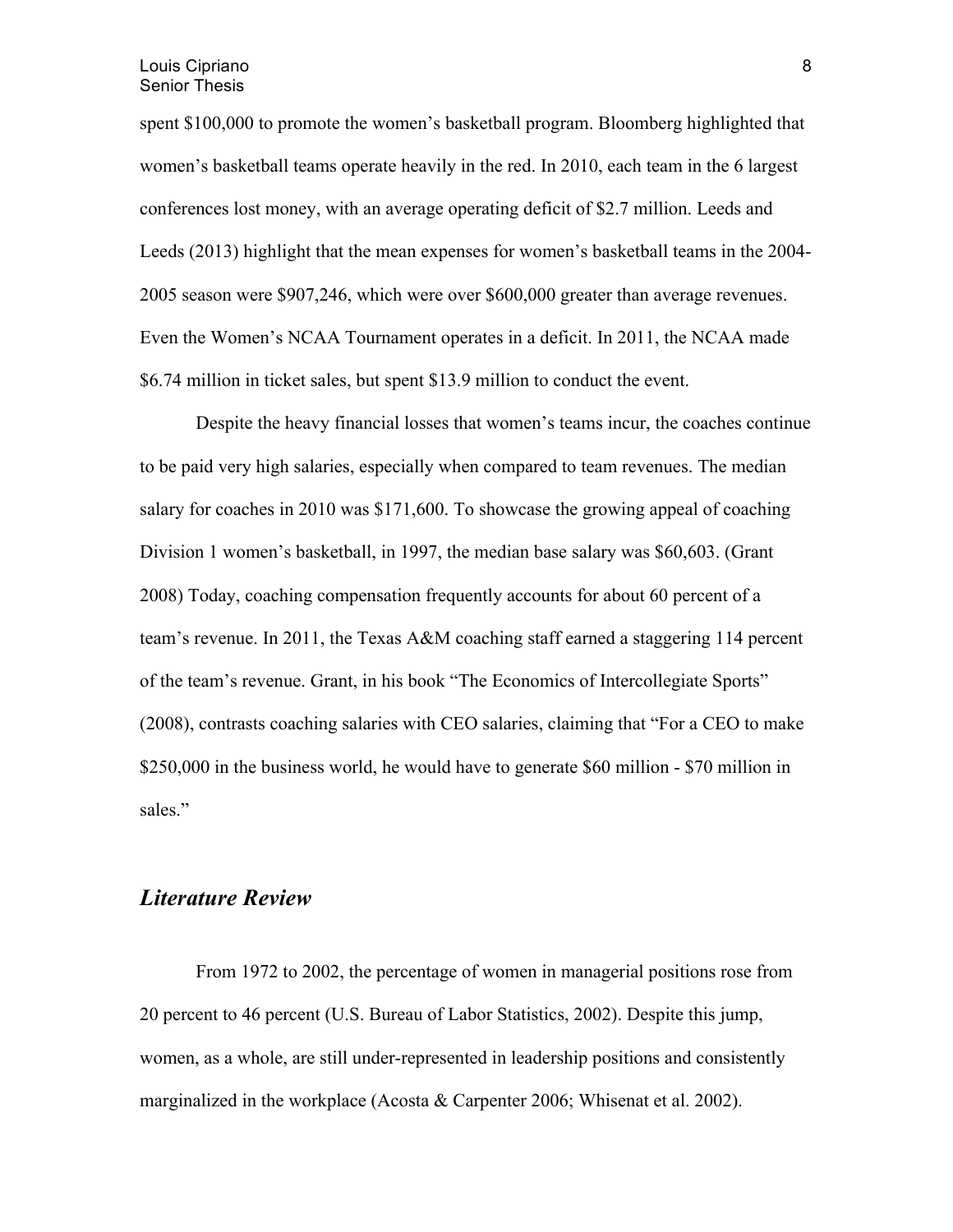#### Louis Cipriano Senior Thesis

Cunningham and Sagas (2007) discuss how sports is a context that often reproduces traditional gender roles to re-establish male dominance. Sport organizations are environments that value stereotypical masculine traits and link job opportunities to gender typecasts. In popular culture, physicality, aggression, leadership, and other traits valued by athletic programs are typically associated with masculinity. Cunningham and Sagas continue to introduce "macro level, meso level, and micro level" forces that feed into the marginalization of women as leaders, specifically, coaches in basketball. The current study will test for the marginalization Cunningham and Sagas discuss, in a unique environment, where female head coaches outnumber male head coaches.

Balie (1998) investigated the reasons for the decline in female head coaches in Division 1 athletics. She tested two popular theories of male administration that pointed to the potential causes for the decline. The first theory claimed that there was an absence of qualified females in relation to males applying for coaching positions. Qualification was comprised of interscholastic playing experience, intercollegiate playing experience, college major in physical education, and years of coaching experience. However, she found that female basketball coaches are no less qualified than male coaches. The second theory was the perception that female coaches undergo larger time constraints if they have a family, compared to men. This theory was also unsupported by survey data in which both male and female coaches equally ranked "incompatibility with family life" as a potential reason for resigning. Both of these findings can insinuate the existence of a potential gender bias in the NCAA. Through my examination, I will compare qualifications of female and male coaches in the game today and observe any substantial differences that explain the wage gap between genders.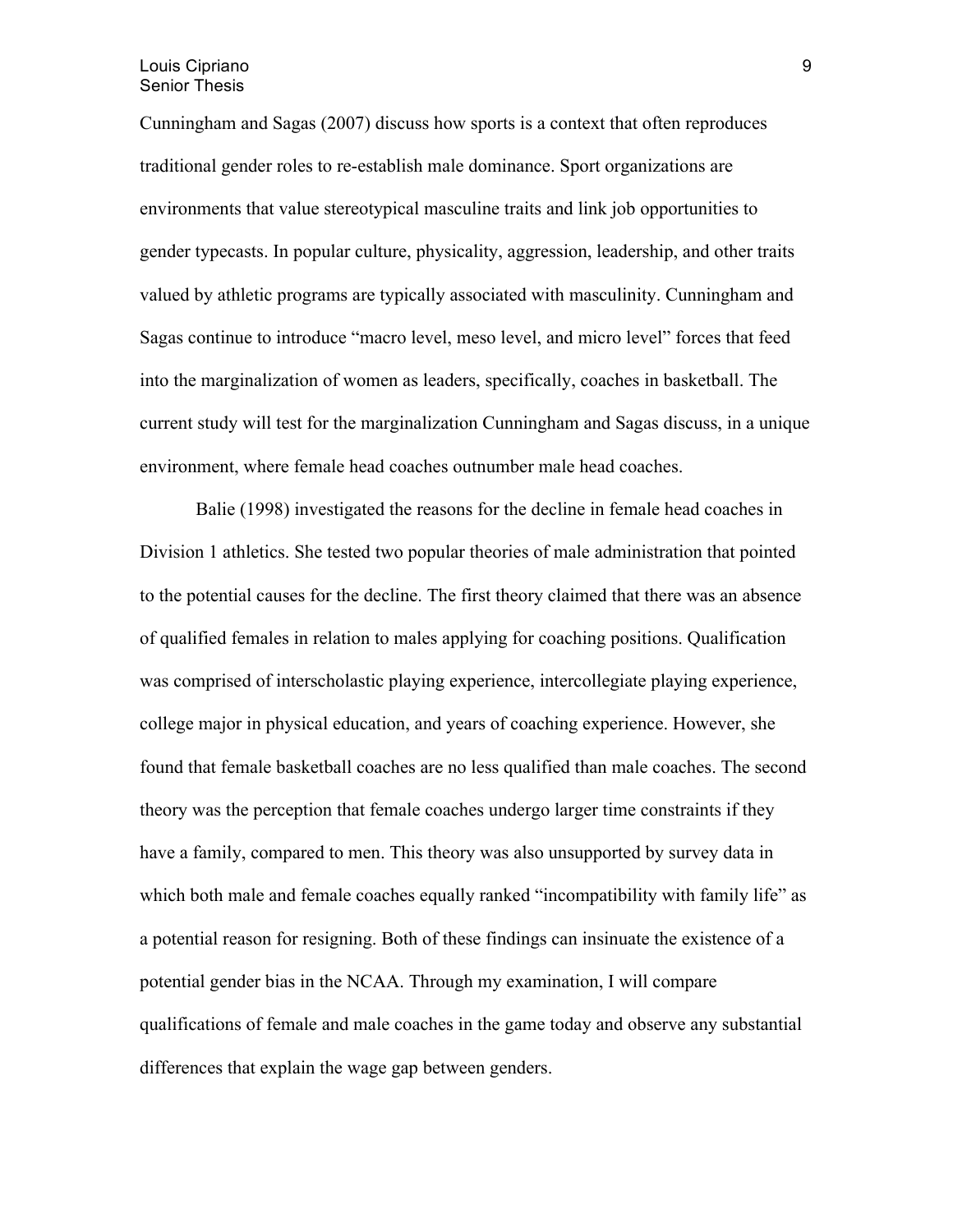#### Louis Cipriano Senior Thesis

Brad R. Humphreys (2000) is one of the few authors to examine the earnings gap between genders in Division 1 Women's Basketball. He uses data from the 1990-1991 survey of Division 1 institutions. Revenue information from this experiment was estimated from revenue data collected in the NCAA's 1994-1995 survey. Since the NCAA did not label individual institutions in their revenue survey, Humphreys identified specific institutions by cross-referencing enrollment and tuition data with data in the U.S. Department of Education's Integrated Postsecondary Educational System (IPEDS).

Humphreys used an OLS estimation of an earnings equation and a Chow test to analyze his information. He initially found that female NCAA Women's basketball coaches earn a base salary 9 percent higher than that of male coaches of female teams. The gap decreased to 7 percent when institutional and individual factors were controlled for. Interestingly, the wage gap disappeared when the measurement describing the percentage of female head coaches at an institution was corrected for. This suggests that the "demographic power group" may influence the wage gap. Humphreys' model suggests that demographic groups have strong influences on the functioning of an organization. He also infers that the influence of a demographic group is dependent on its relative size.

A graduate thesis by Rekha S. Patterson (2004) concluded that gender did not impact the salary of Division 1 head coaches of women's teams. Her study included head coaches of women's basketball, soccer, softball, and volleyball. To retrieve her data, Patterson randomly selected 28 male and 28 female coaches from each of these sports and mailed a confidential questionnaire to them requesting salary, individual, and institutional information. 54 male and 68 female head coaches responded to her survey.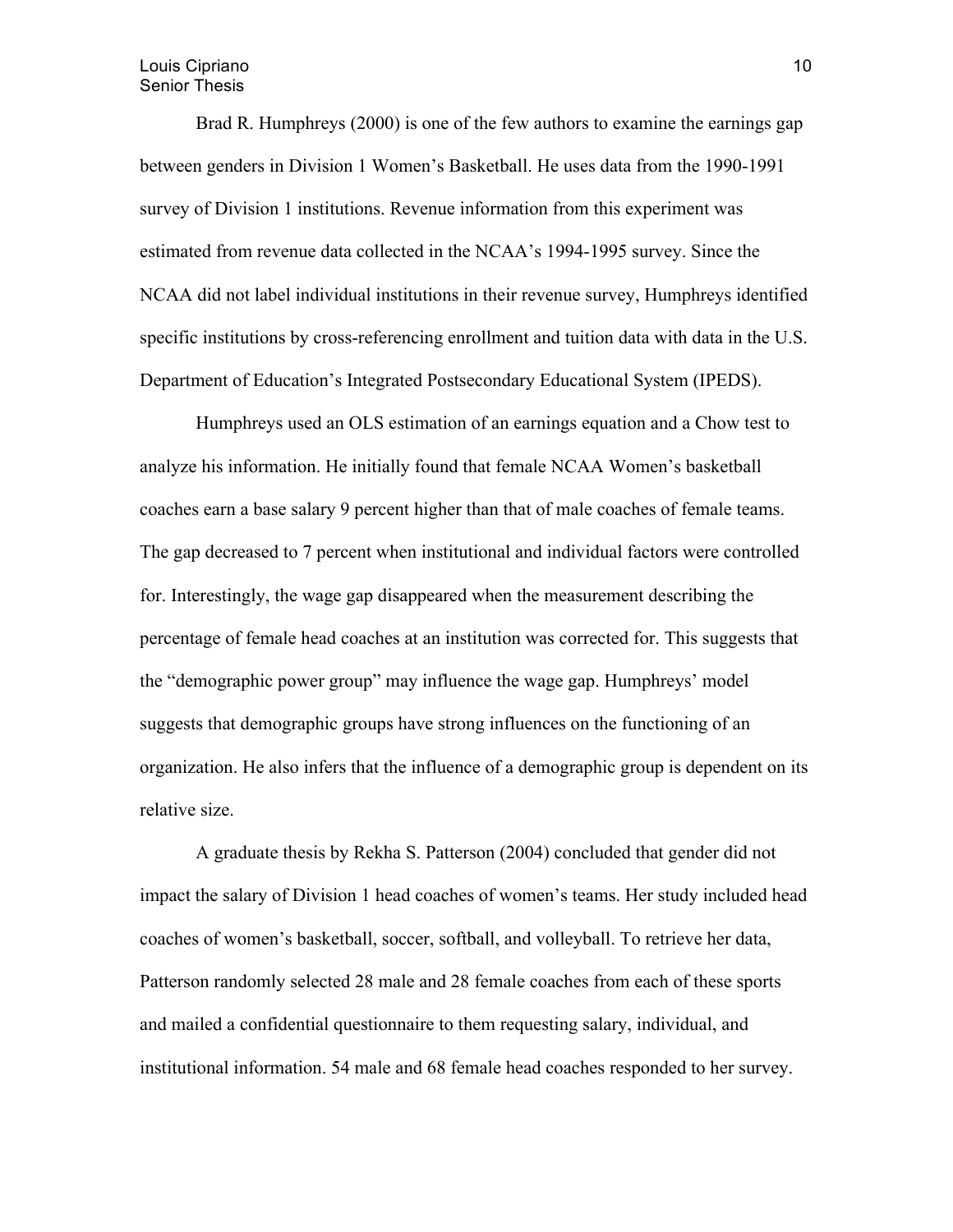She used a basic OLS regression omitting gender initially, then including it in a later regression. The strongest influences of head coaching salaries were the conference of the school, the experience of the coach (which included coaching at the high school, junior college, and/or four year college), the number of supervisory positions, and the sport coached. I will also use these experience variables along with assistant Division 1, WNBA, and NBA coaching experience.

Linda Bell (2005) explored gender gaps in top executive positions. Her study is pertinent to understanding the effect that the gender of an athletic director and/or school president has on the salary of the head coach. Bell observed the effects of female executive salaries in women-led firms. She used OLS, fixed effects, and probit regressions to conclude that females in women-led firms earn between 10-20 percent higher salaries than comparable executive women in male-led firms. She also found that female executives in female-led companies are between 3-18 percent more likely than those in male-led firms to be in the top five highest paid executives in the firm. Bell observed a strong link between female-led firms and female representation within the company. It appeared that Becker's taste-based, co-worker discrimination model diminished when females led firms. The distaste for women as co-workers may fall as their proportion rises. The increase of female employees and executives may also decrease any lingering statistical discrimination against females, since they will have less need to rely on female stereotypes in order to predict the productivity of other women. When the numbers of female executives increase in women-led firms, better information about women may correct informational biases and asymmetries and lead to more hiring and promotion of women in high ranks. Through my OLS regressions, I am able to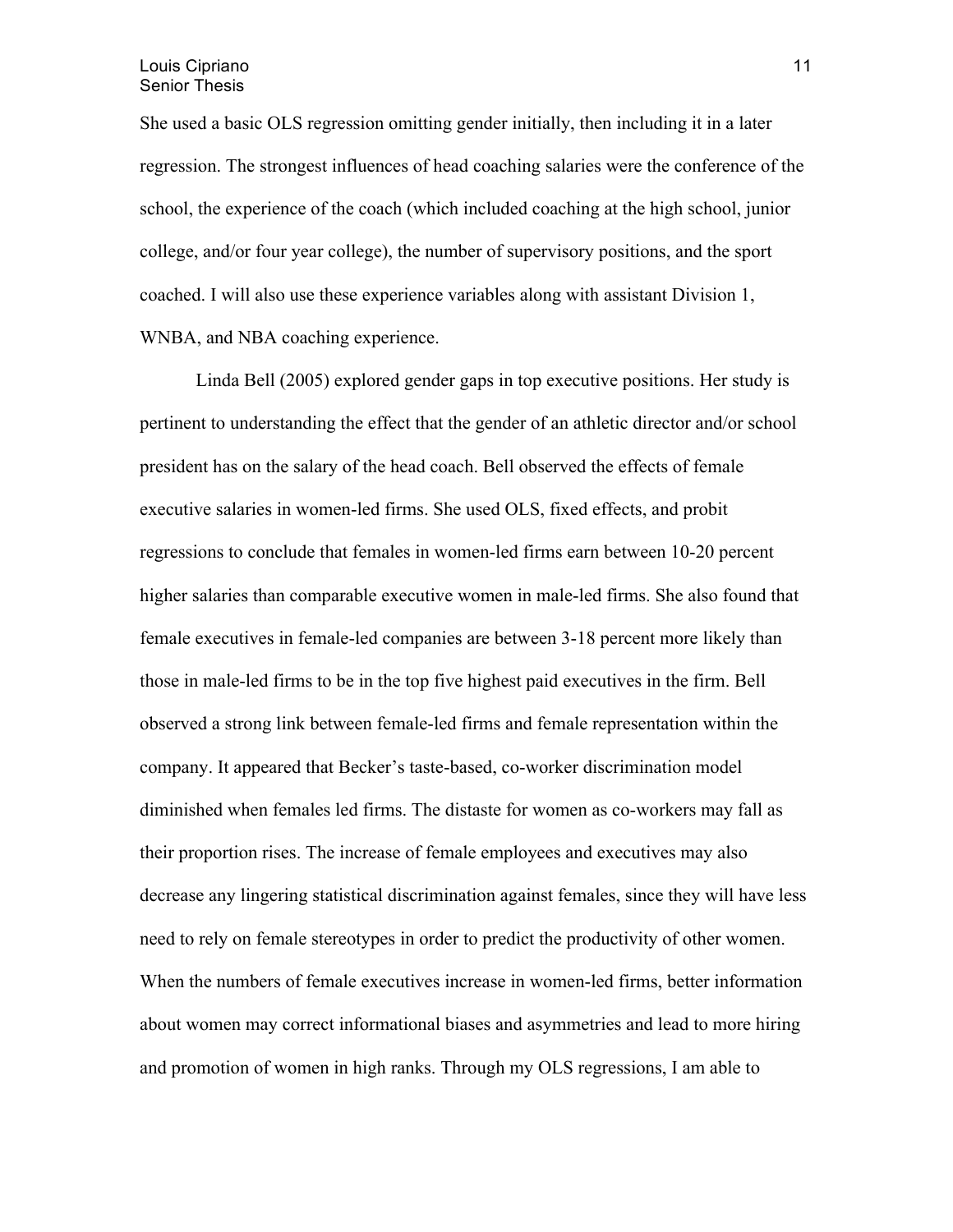observe any difference in female coaching salaries as a result of the gender of the athletic direct/president in a similar manner as Bell observed female executives' pay differentials under male and female CEOs.

Sociologist Mikaela Dufur (2000) found that across racial and gender lines, coaches were receiving unequal returns for different factors. Dufur conducted a study on 3600 male and female NCAA basketball coaches from Divisions 3, 2 and 1. A glaring discovery of her study was that coaching productivity had different effects based on minority and gender. For females and minorities, coaching performance was heavily weighted. For white males, positive coach productivity helped white males secure coaching positions, but negative performance had no adverse effects. As I mentioned in the introduction, "production" is a loaded term for coaches. Dufur claims, "Winning percentage, number of championships, tournament appearances, fundraising, recruiting, and graduation rates are all potential measures of success. Which measure is appropriate depends, in part, on the level of the institution. Prominent Division I-A schools emphasize athletic success; Division III schools are more likely to favor high graduation rates." Dufur concluded with a serious concern that having children appeared to benefit white male coaches, but negatively impacted minority women's coaching prospects.

Similar to Dufur, Solomon Polachek (1975) also found that gender dramatically influenced the financial effects of having a family. In his regressions, being married and having children produced opposite wage effects for males and females. Marriage positively influenced males' earnings, but diminished women's earnings. An additional child increased a husband's salary by approximately 3 percent, while it reduced a wife's salary by approximately 6.7 percent. These patterns were exacerbated over the length of a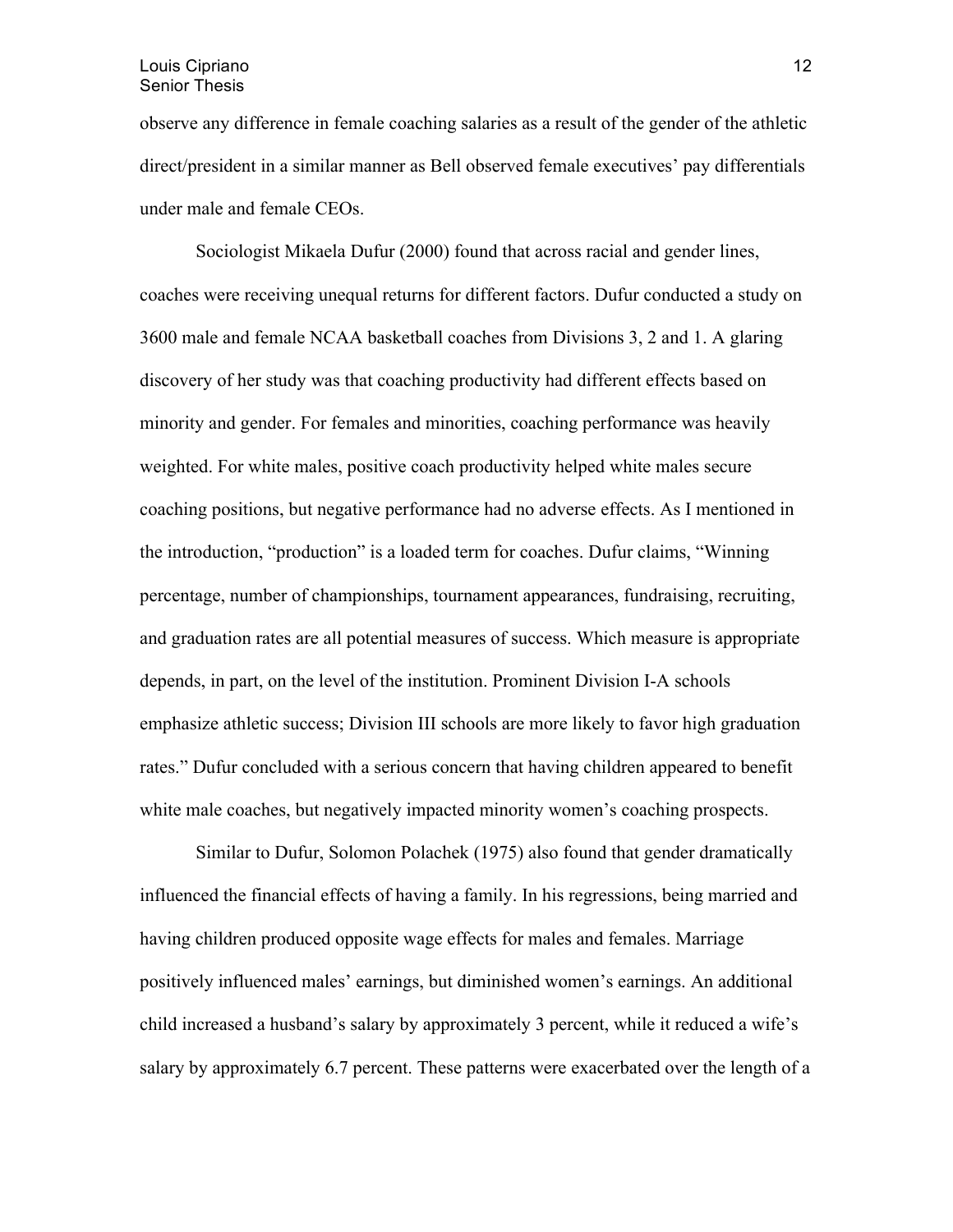marriage. Polachek found that for each additional year of marriage, even when controlling for market exposure, returns for children and marriage continually increased for males and consistently decreased for females. Although these differences were highlighted, Polachek was wary to conclude that they were driven solely by labor market discrimination. He explained that the differences could be partly attributed to household division of labor, "which could come about either because of direct market discrimination, societal discrimination, or the optimal mating process." (Polachek, 227) Regardless of the direct source, Polachek's evidence that some mix of societal processes and values influences these opposing salary effects insinuates that further examinations of gendered wage returns can be fruitful to better understand the various sources and their magnitudes.

Polachek's findings and conclusions illustrate that attributing wage gaps to labor market discrimination is not always cut and dry. To provide a clearer understanding, discrimination can be thought of as the unequal treatment of otherwise equal individuals. Economist Kenneth Arrow understands labor market discrimination as, "the valuation in the marketplace of personal characteristics of the worker that are unrelated to worker productivity." (1973) However, labor market discrimination does not appear in the same fashion in every case. Rather, it can present itself in numerous forms. One such form is taste-based discrimination.

Taste-based discrimination is most notably theorized by Nobel Memorial Prize winner, Gary Becker (1957). This form of discrimination can stem from employers, fellow employees, or customers. Employer discrimination is pertinent to the study at hand. In employer discrimination, hiring a person of a certain group (race, religion,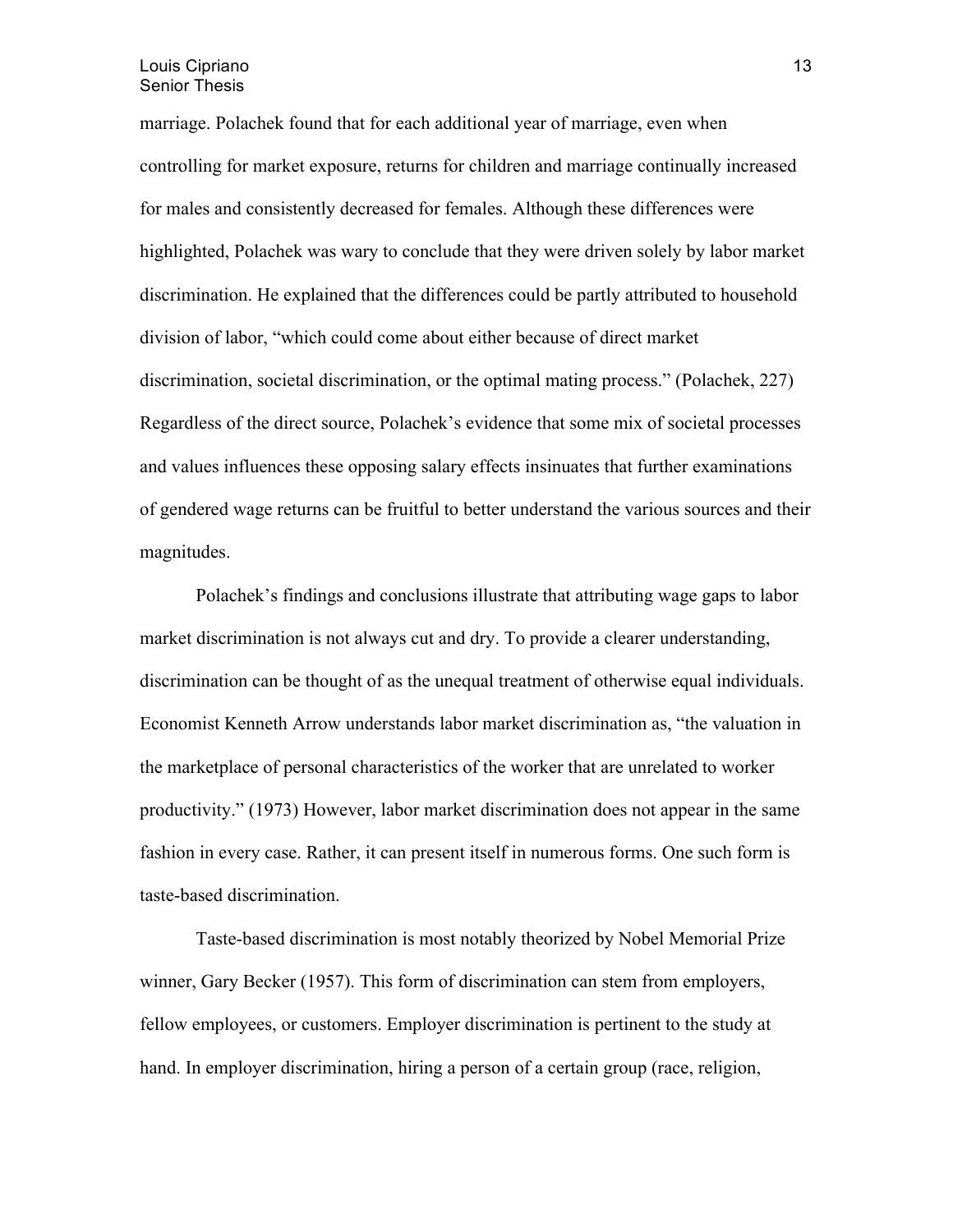gender, etc.) results in a loss of utility for the employer. This lost in utility, labeled the discrimination coefficient, can be thought of as a cost to the employer. In Becker's model, he assumes that men and women have identical marginal revenue products. Marginal revenue product represents the dollar value of productivity produced by a marginal worker. To an employer, the perceived value of a worker who belongs to a discriminated group is the worker's marginal revenue product minus the employer's strength of discriminating preferences (the discrimination coefficient). Prejudice causes an employer to behave as if a minority's wages are higher than they are in reality, since the employer's loss in utility in hiring a minority appears as a supplemental cost to the worker's salary. Therefore, to compensate for the utility cost, an employer will pay the minority worker less than he or she would pay the majority worker.

However, Becker and Arrow theorize that employer discrimination is driven out of the market in the long run. In the short run, less prejudiced firms will capitalize on the cheaper minority labor, earning higher profits than their more prejudiced competitors, who choose to employ the more expensive majority group. In the conditions of perfect competition, the non-discriminatory companies will expand at the expense of the prejudiced firms, driving them out of the marketplace in the long run. Despite these theories, studies have proved that racial wage gaps do actually persist in the long run, resulting from imperfect information (Black, 1995), imperfect competition, or adjustment costs (Lang, Manove, Dickens, 2005).

Another common style of labor market discrimination is statistical discrimination, most famously theorized by Edmond Phelps and Kenneth Arrow. Statistical discrimination is not necessarily the result of prejudice or distaste for a certain group of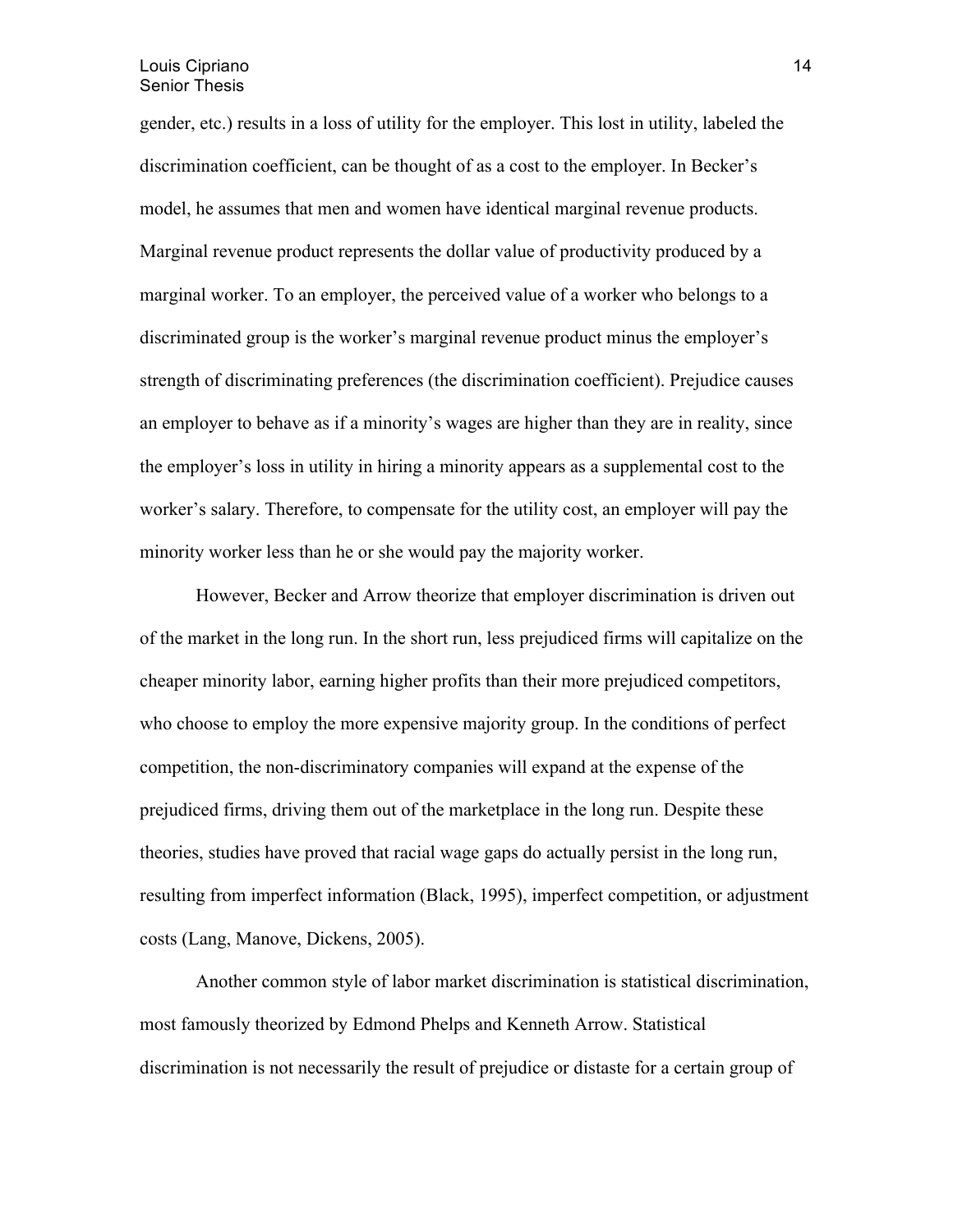people. Asymmetric information is an important factor in statistical discrimination. In the labor market, employers possess imperfect information about the qualities of job applicants. While there are a number of means to gain a realistic idea of a worker's true capabilities, such as putting them through a training process or observing them for an extended period of time, these processes require significant time and resources. This is where statistical discrimination arises. In order to avoid incurring the costs of identifying a worker's true productivity, an employer can rely on applying preconceived personal or social notions about the productive abilities of a particular group of people to the individual job applicant. Unlike taste-based discrimination, which places personal prejudices over profits, statistical discrimination is consistent with profit maximization theory. Arrow claims, "the employer who seeks to maximize expected profit will discriminate against blacks or women if he believes them to be less qualified, reliable, long-term, etc. on the average than whites and men, respectively, and if the cost of gaining information about the individual applicants is excessive." (1972 , pg. 659) Regardless of their accuracy, the beliefs of the average skills levels of a group are used as a proxy for a worker's foreseen productivity.

The influences of statistical discrimination can stem from personal experiences or cultural generalizations. Regardless of the sources, when employers act on these generalizations, there are numerous implications for minority workers. For one, the group perceived to have lower productivity will have lower probabilities of being hired. And, if a minority is hired, he or she is likely to receive lower earnings than the majority group and need to go above and beyond an employer's expectations to prove that he or she is a productive worker. Another implication is based on the differing backgrounds of minority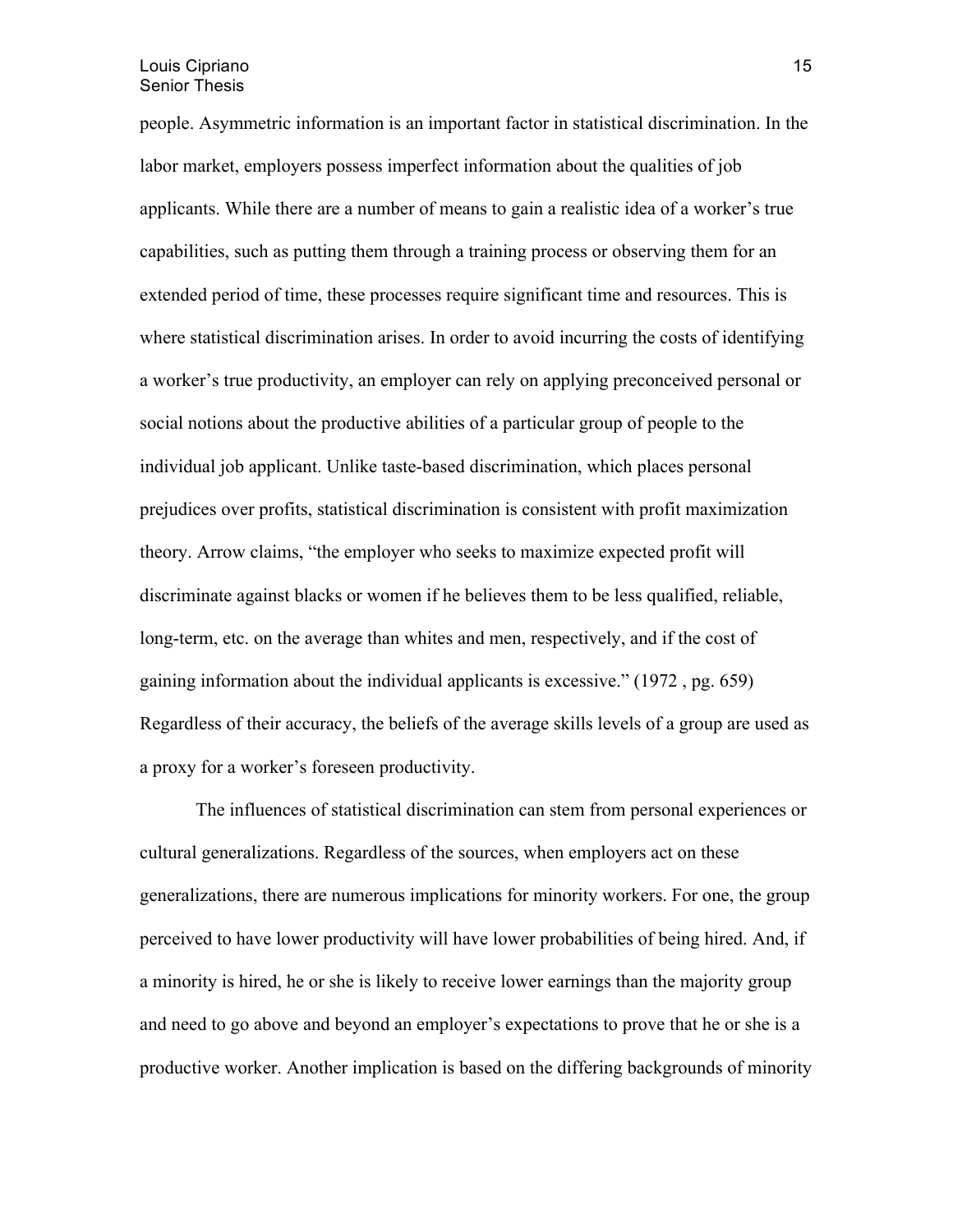and majority employees. If generalizations of minority groups are based on accurate statistics, then if differences in their backgrounds and opportunities are equalized, the productive distribution between the minority and majority should mix together and end discrimination. Also, since predictions of people's productive capabilities can be based on widespread beliefs, statistical discrimination is widely recognized to persist in the long run. This can result in feedback effects, in which statistical discrimination becomes a self-fulfilling prophecy for minority groups. For instance, if employers generalize that blacks do not seriously invest in education or proper training, they will not hire blacks. If blacks recognize that employers act on these generalizations, then blacks have no incentives to actually invest in education, since their efforts will not be recognized. This sparks a cyclical process to fuel future statistical discrimination.

In 1973, economists Alan Blinder<sup>3</sup> and Ronald Oaxaca<sup>4</sup> separately developed identical techniques to decompose wage gaps and determine how much of the differences are attributable to labor market discrimination. Oaxaca claimed that discrimination against females "can be said to exist whenever the relative wage of males exceeds the relative wage that would have prevailed if males and females were paid according to the same criteria." In their techniques, they estimated a regression analysis to highlight wage gaps between groups (white males vs. black males and white males vs. white females), and then broke apart different possible sources of the disparity. They used their OLS equations to decompose the raw wage differential into the portion of the differential that can be explained by prior endowments, the portion of the differential that can be

<sup>3</sup> *Wage Discrimination: Reduced Form and Structural Estimates* (1973)

<sup>4</sup> *Male-Female Wage Differentials in Urban Labor Markets* (1973)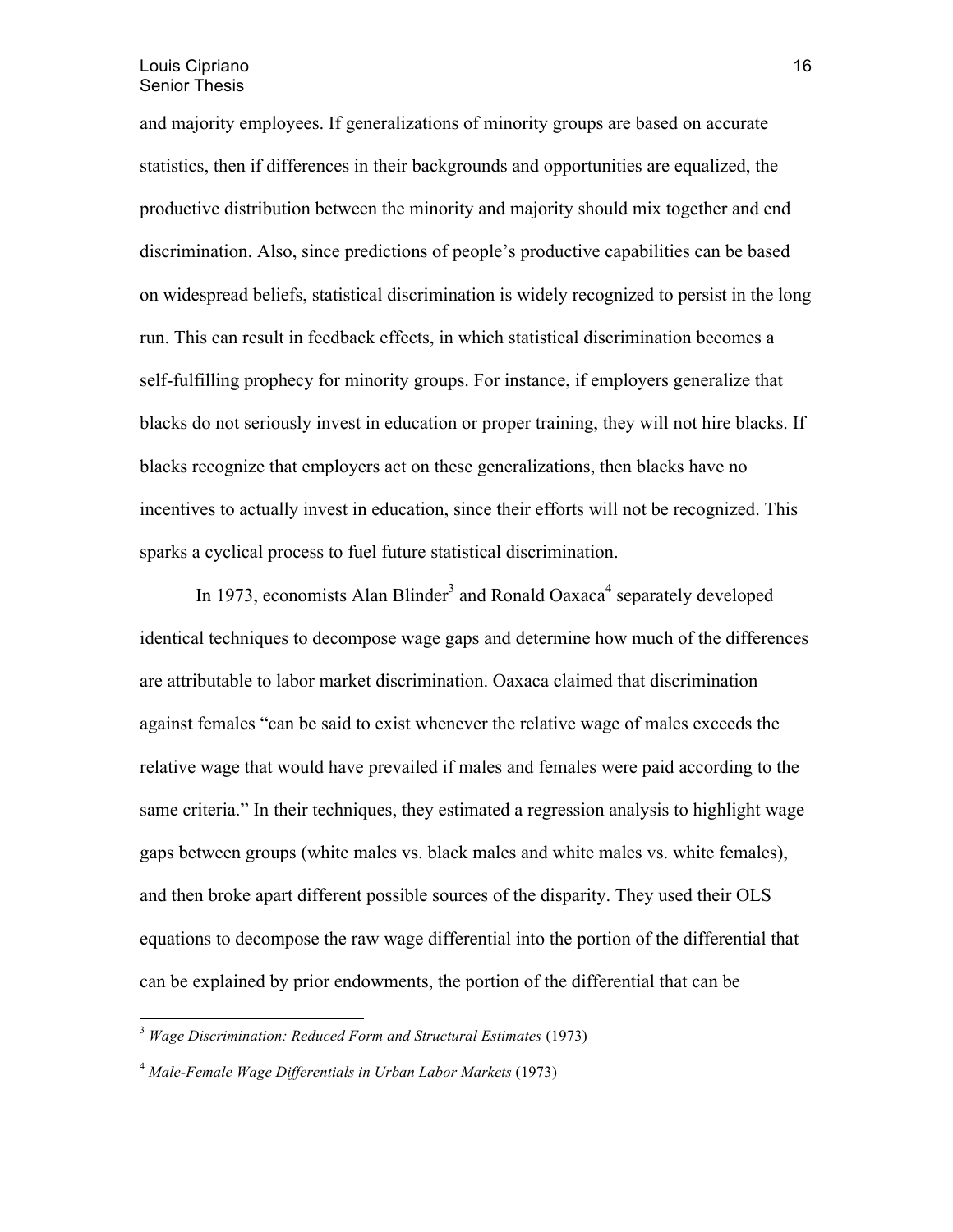explained by different returns to worker characteristics, and the portion of the differential that is unexplained. Adding the unexplained portion and the portion that shows unequal returns to endowments highlights the amount of the wage differential that can potentially be attributable to labor market discrimination. Blinder further breaks down his analysis by estimating a "reduced form" as well as a "structural form of analysis." The structuralform analysis pertains to the study at hand and provides the conditional expectations of wages given the individual's present socioeconomic condition.

In Blinder's structural form, the wages of white women appeared flat over their life cycle and the raw wage differential appeared to heavily favor men. There appeared to be a failure of women, who despite being in the same education-occupation category as males, to "rise on the economic ladder" in a comparable fashion as males. Men were less sensitive to labor market conditions and experienced higher returns to education than females. The structural form concluded that 66 percent of the wage differential between white males and white female was attributable to discrimination. In Oaxaca's study, he also found the gendered wage differential to be quite large, in favor of men. However, this was largely attributable to a large concentration of females in low paying jobs, rather than females experiencing lesser returns to their characteristics than males. I estimate an Oaxaca-Blinder decomposition to measure the magnitude of discrimination, which I describe in detail in the methodology portion of my study.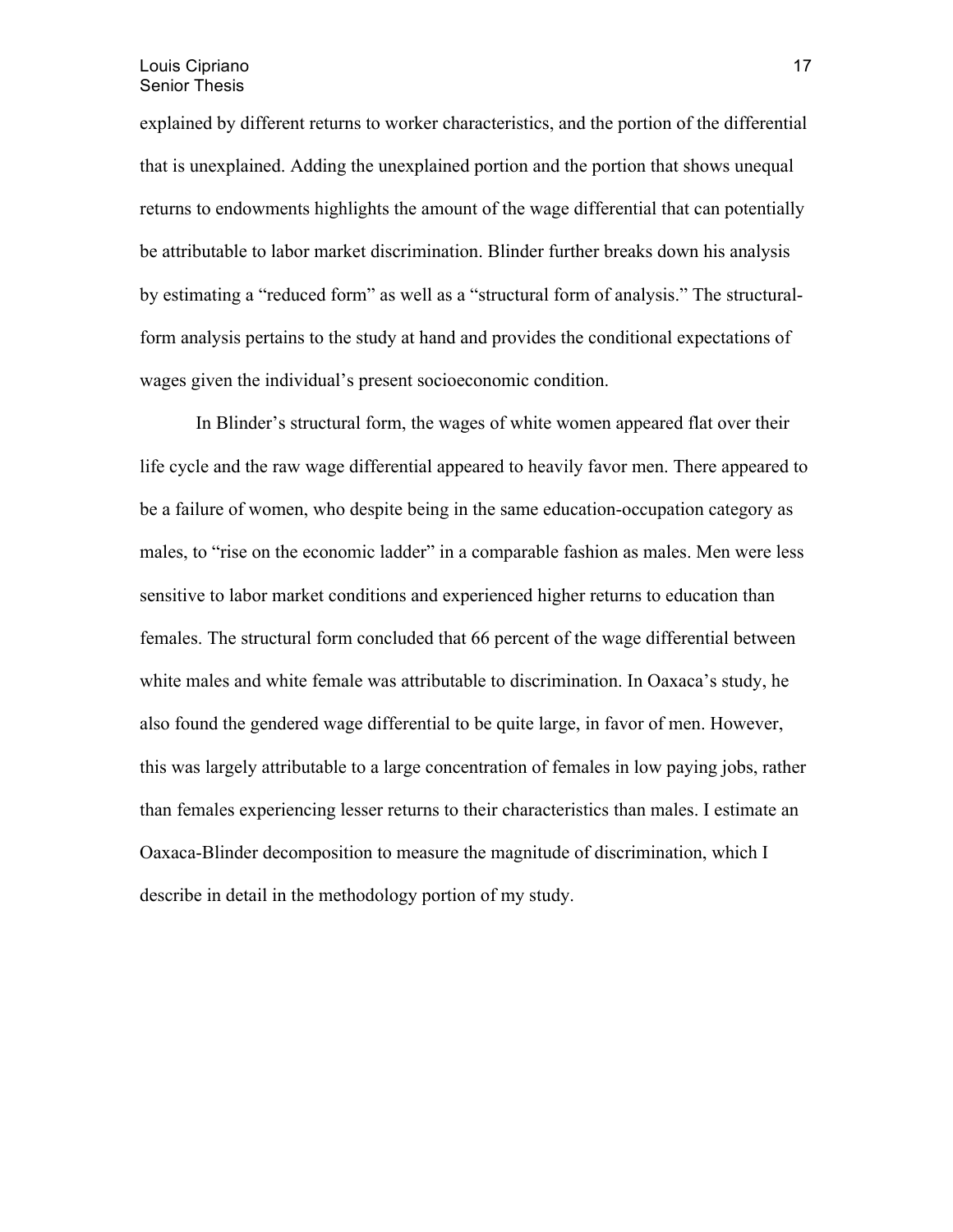## *DATA*

My data consist of the coach-level data, team-level data, institution-level data, and state-level data that are expected to be key determinants of coaching salaries. I use the information collected from 149 of the 231 public institutions with a Division 1 women's basketball program. I limit my observations to strictly public universities, because the salaries of many coaches at private universities are not publicly available.

 For the coach-level data, I obtain 295 observations of base salaries of 169 different coaches from 149 different institutions for as many years as possible between the 2001-2002 and 2013-2014 seasons. For coach demographic data, I include gender, ethnicity, and parenthood. Gender is a dummy variable taking on 0 for female and 1 for male. Ethnicity is a dummy variable taking on 0 for nonwhite and 1 for white. Ethnicity was determined solely by observing a coach's picture, so there is a potential for misjudgment. Children is a dummy variable taking on the value of 0 for a nonparent and 1 for a parent. I deduced if a coach was a parent if it was explicitly stated in his/her biography on his/her team's website. Not every biography included family descriptions, so there is potential that some coaches are marked in my data as a non-parents, when in reality, they are parents. Also, some coaches are currently parents, but were not parents at the time of their contract/pay year. So, I described them as non-parents. Of the 295 observations, 193 are female, 148 are parents, and 213 are white. Table 1 displays my descriptive statistics. Figures 1 and  $2<sup>5</sup>$  illustrate the difference in salaries between males and females based on ethnicity and parenthood.

 <sup>5</sup> Appendix includes Figures 1 and 2 written out in table form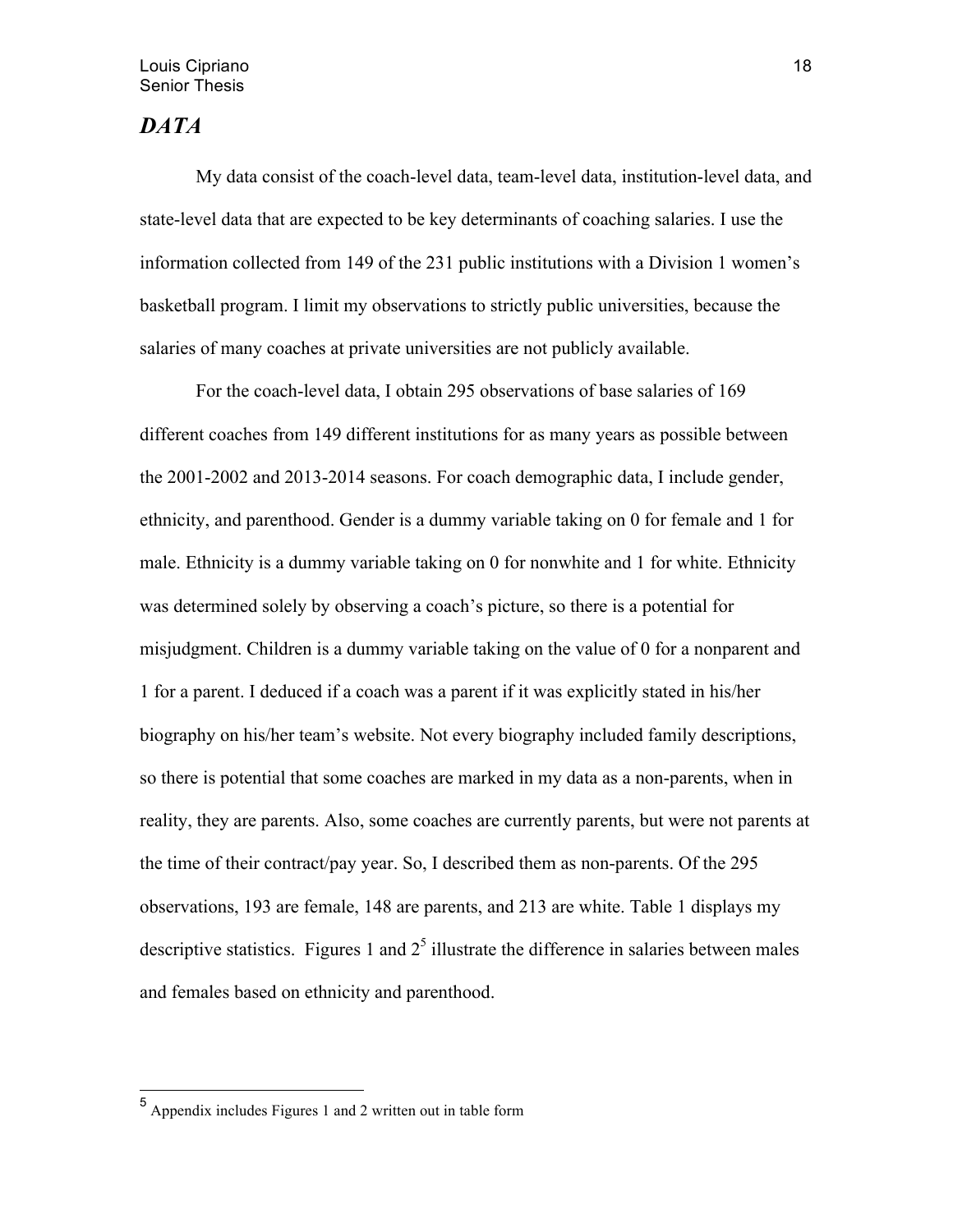The summary statistics in Table 1 highlight a counterintuitive relationship between the means of the cost of living adjusted salaries and the means of their natural logarithmic form. In their dollar units, male coaches earn higher average salaries than female coaches. However, when computing the natural log form of the adjusted salaries, the mean of females' salaries becomes larger than the mean of males' salaries. This insinuates that the distribution of males' salaries is skewed to the right. Neither difference is statistically significant. Also, there are only a total of 146 observations that include age. Of the age measurements I collect, on average, men are 7 years older than women, which may contribute to the greater percentage of male parents than female parents.

| Variable                   | Females    | <b>Males</b> |
|----------------------------|------------|--------------|
| 1. White                   | 72.02%     | 72.55%       |
| 2. Parents                 | 35.23%***  | 78.43%***    |
| 3. Age                     | 41.815***  | 48.463***    |
|                            | (7.171)    | (10.340)     |
|                            | [92]       | [54]         |
| 4. Salary                  | 186304.3   | 186666.3     |
|                            | (109044.2) | (142548)     |
|                            | [193]      | [102]        |
| 5. Cost of Living Adjusted | 186005.5   | 189746.9     |
| Salary                     | (114735.5) | (155175.7)   |
|                            | [193]      | [102]        |
| 6. LN Cost of Living       | 11.981     | 11.947       |
| <b>Adjusted Salary</b>     | (.538)     | (.588)       |
|                            | [193]      | [102]        |

Table 1 Summary Statistics of Demographic Variables by Gender

\* Variable is significantly different by gender at .1 significance level

\*\* Variable is significantly different by gender at .05 significance level \*\*\* Variable is significantly different by gender at .01 significance level Standard Deviations in parentheses.

Number of observations in brackets.

Note: LN Cost of Living Adjusted Salary is the main dependent variable in regressions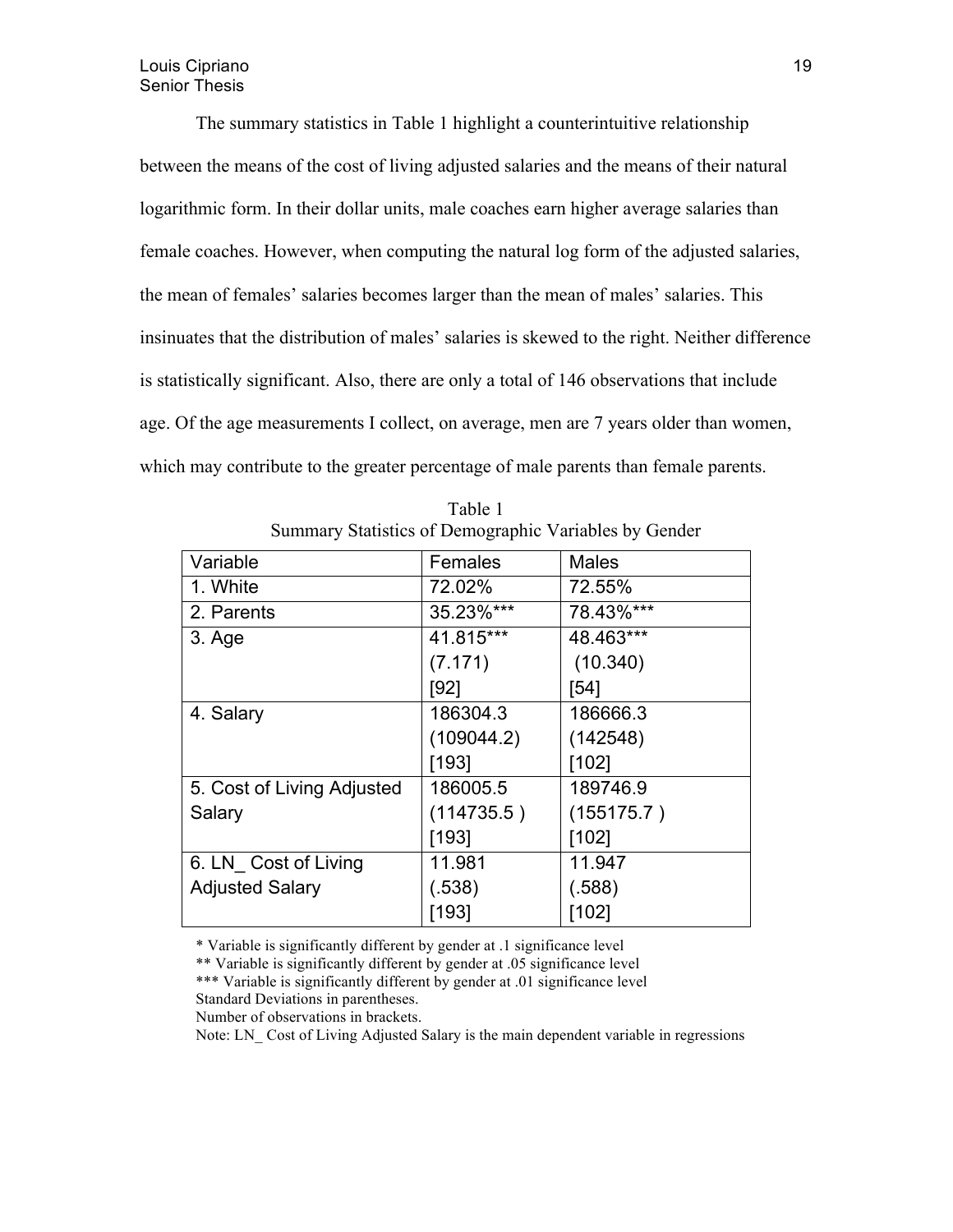



Note: Salary is significantly different by ethnicity at the.05 significance level for males and females.





Salary is significantly different by parents at .05 significance level for males. Salary is significantly different by parents at at .01 significance level for females. Non-parent male salary if is significantly different than non-parent female at .1 significance level

 $6$  Figures 1 & 2 are put in writing in Appendix Table 1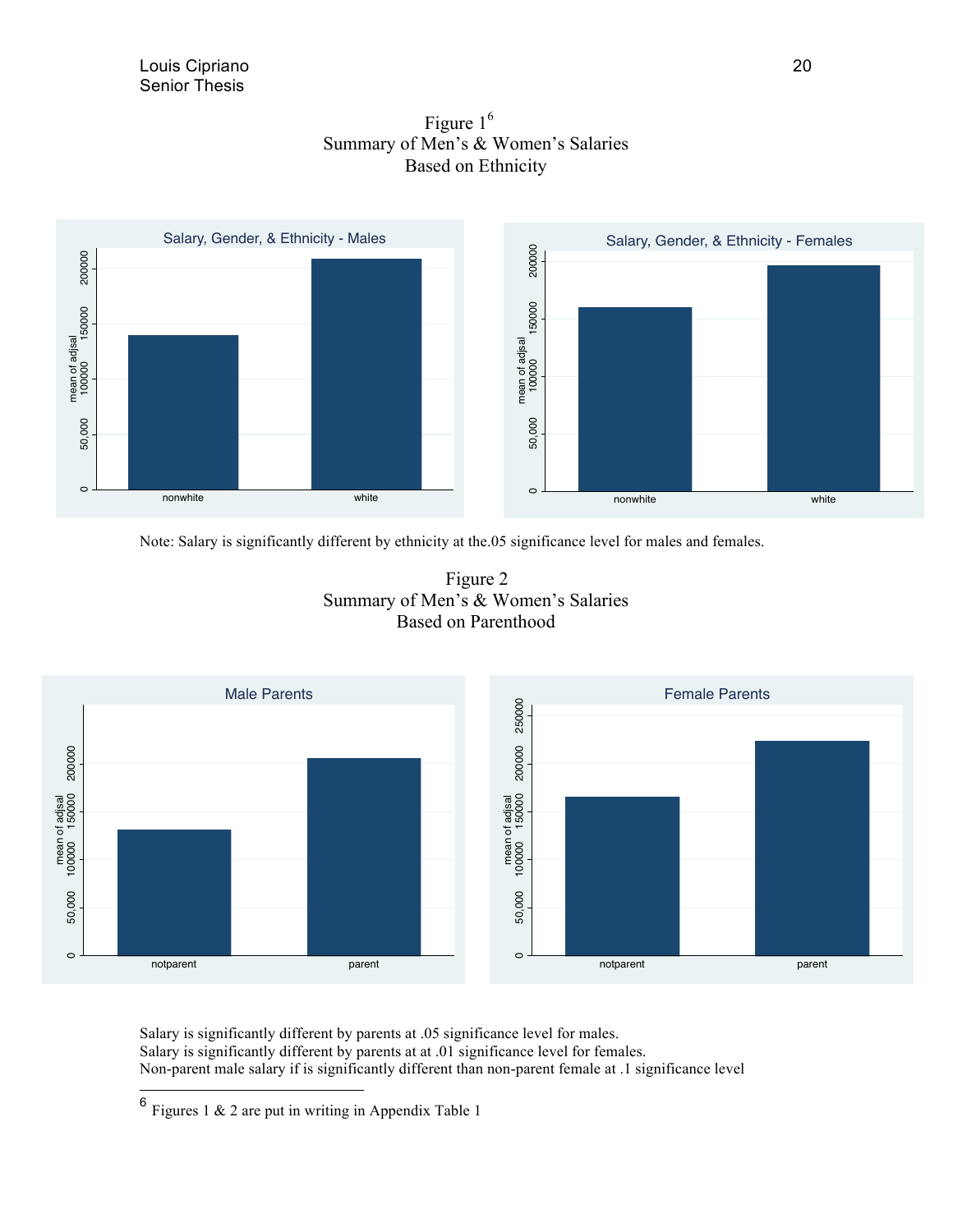#### Louis Cipriano Senior Thesis

It is apparent that whites earn statistically significant higher average salaries than nonwhites. This difference is larger (yet statistically insignificant) between white males versus nonwhite males than it is between white females versus nonwhite females. Also, parents earn statistically significant higher salaries than nonparents. Again the difference between males with and without children (statistically insignificant) is larger than the difference between females with and without children(statistically significant). The regression analysis will provide evidence if these demographic factors are significant influencers of wages when controlling for other characteristics.

The coaching data performance can be viewed in 2 categories: past coaching information and current coaching information. This data will shed more light on the question of what *is perceived* to drive coaches' pay versus what *actually* drives their salaries.

Data on coaches' previous experiences is used to strengthen the overall portrait of coaches' qualifications and caliber. These data are acquired from coaches' careers prior to their experience at their current institution. Past coaching data is especially important for observations that include a coach's *initial* contract information at his/her current institution. Since these coaches have not begun their first season at their current school, their past coaching measures are the only coach-level data that can be used to judge their qualifications. My dataset consists of 93 observations of coaches that have not begun their first year with their current team. Past coach level data include past coaching dummy variables and past coaching statistics.

Past coaching dummy variables represent previous playing and coaching experience. The coaching experience dummy variables describe what levels the coach has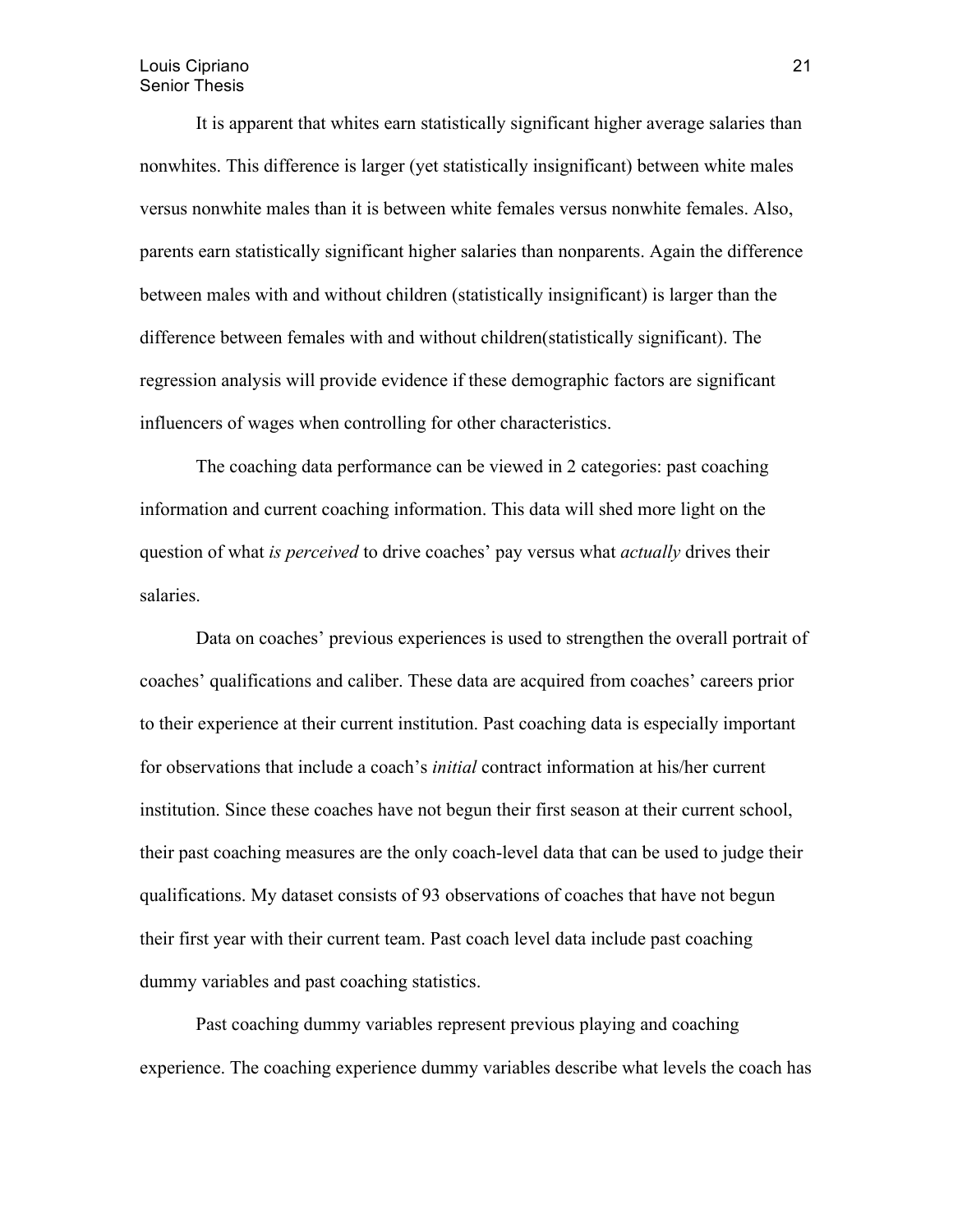#### Louis Cipriano Senior Thesis

worked at, including the high school level, various collegiate levels, and the professional level.

To command respect as a leader, it is crucial to practice what is preached. That is why, in sports, a coach can earn greater credibility among his/her players if he/she had a successful career *playing* the sport. Many basketball players have deeper trust and confidence in their coach if they know that he/she has had firsthand experience playing basketball at high levels. Therefore, I include variables to control for both collegiate and professional playing experiences.

Based on the answers to the dummy variables, I include coaches' experience and performance measures at their previous respective coaching levels, including their winning percentages and years of coaching experience at each level. Aside from these measures, I also gathered their playoff history. For high school, I include the number of state championships won as head coach. For NAIA, Division 3, Division 2, and Division 1 head coaches, and assistant Division 1 head coaches, I collect conference championships won, national tournament appearance, "Sweet 16" appearances, "Elite 8" appearances, "Final 4" appearances, National Championship appearances, and National Championships won for their entire career before their current school. Also, for coaches with previous head and assistant Division 1 coaching experiences, I note how many Women's National Invitational Tournaments (WNIT) they competed in and how many WNIT championships they won.

I gather all coach through coaches' biography and/or archived statistics pages on their teams' websites and/or their Wikipedia pages. It is unclear if all of the biography

22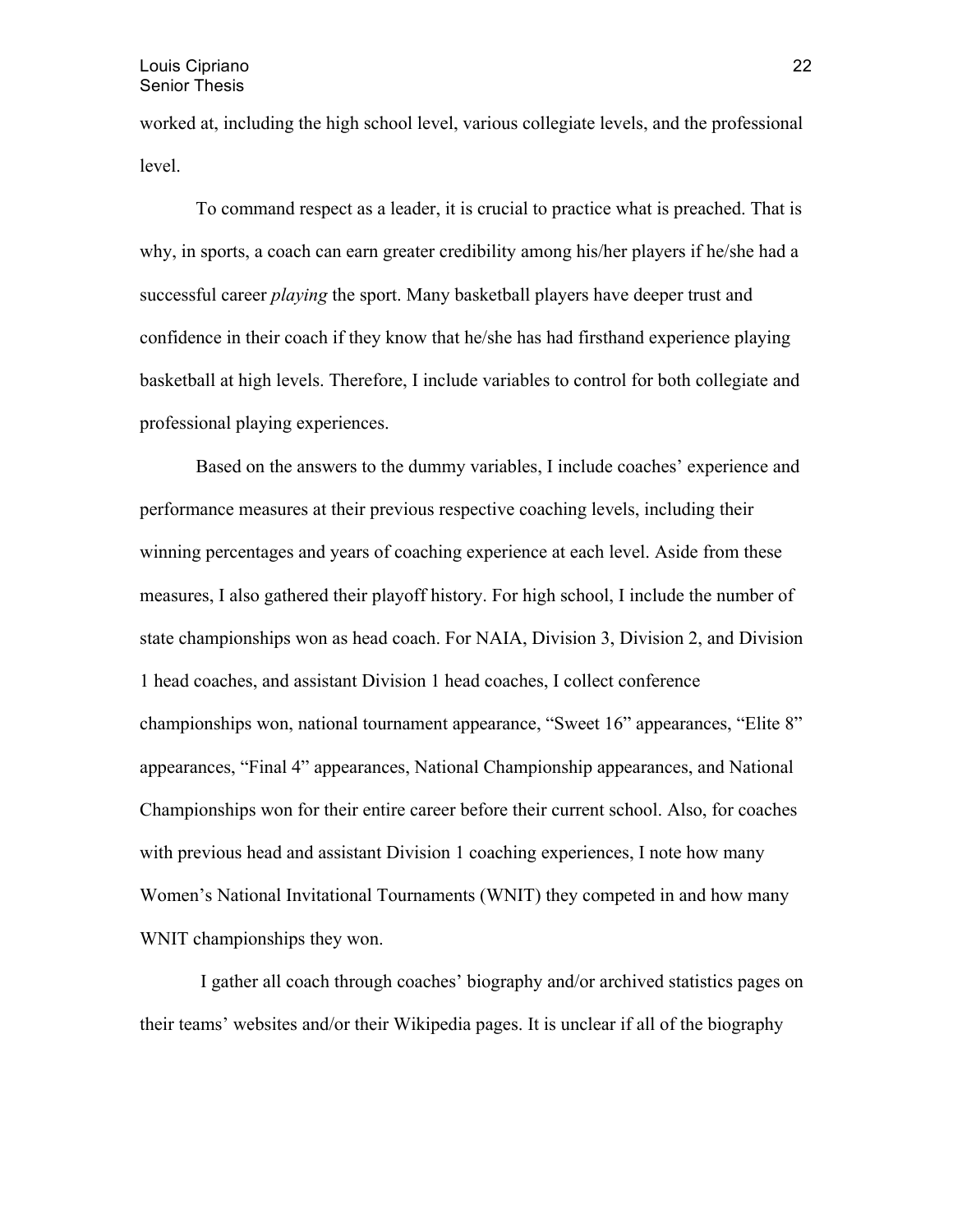pages listed a coach's entire coaching background. Therefore, there is a potential that

some measures are missing. Table 2 provides summary statistics of past coaching data.

| Variable                        | Female    | Male      |
|---------------------------------|-----------|-----------|
| 1. Prior D1 Head Coach          | 49.22%**  | 22.55%*** |
|                                 | $\star$   |           |
| 2. Prior D1 Assistant Coaching  | 75.13%*   | 65.69%*   |
| 3. Prior D2 Head Coach          | 15.54%**  | 26.47 %** |
| 4. Prior D3 Head Coach          | $7.7\%$   | 4.9%      |
| 5. Prior NAIA Head Coach        | $7.7\%**$ | 19.61%**  |
| 6. Prior High School Head Coach | 5.18%***  | 22.5%***  |
| 7. WNBA Coach                   | 3.11%     | 1.96 %    |
| 8. Total Prior Coaching Years   | 11.848    | 12.235    |
|                                 | (5.586)   | (6.833)   |
| 9. Prior Win % at all levels    | .629      | .682      |
|                                 | (.128)    | (.101)    |
| 10. Prior NCAA Tournaments as   | 1.088     | .902      |
| D1 head coach                   | (2.315)   | (2.344)   |
|                                 |           |           |
| 11. NCAA Tournament as          | 2.388***  | .931***   |
| <b>Assistant Coach</b>          | (3.975)   | (1.981)   |
| 12. Prior WNITs as Head Coach   | .357      | .402      |
|                                 | (.804)    | (1.064)   |
| 13. Number of Observations      | 193       | 102       |

|                                             | Table 2 |  |
|---------------------------------------------|---------|--|
| <b>Previous Coaching Summary Statistics</b> |         |  |

\* Variable is significantly different by gender at .1 significance level

\*\* Variable is significantly different by gender at .05 significance level

\*\*\* Variable is significantly different by gender at .01 significance level Standard Deviations in parentheses.

From Table 2, it is evident that women have more prior experience in Division 1

coaching, both as head and assistant coaches. Women also appear to have more success at

the Division 1 level, on average, reaching the NCAA tournament more than men as both

head and assistant coaches. On average, males have slightly more overall prior coaching

experience as well as prior winning percentages, when aggregating years and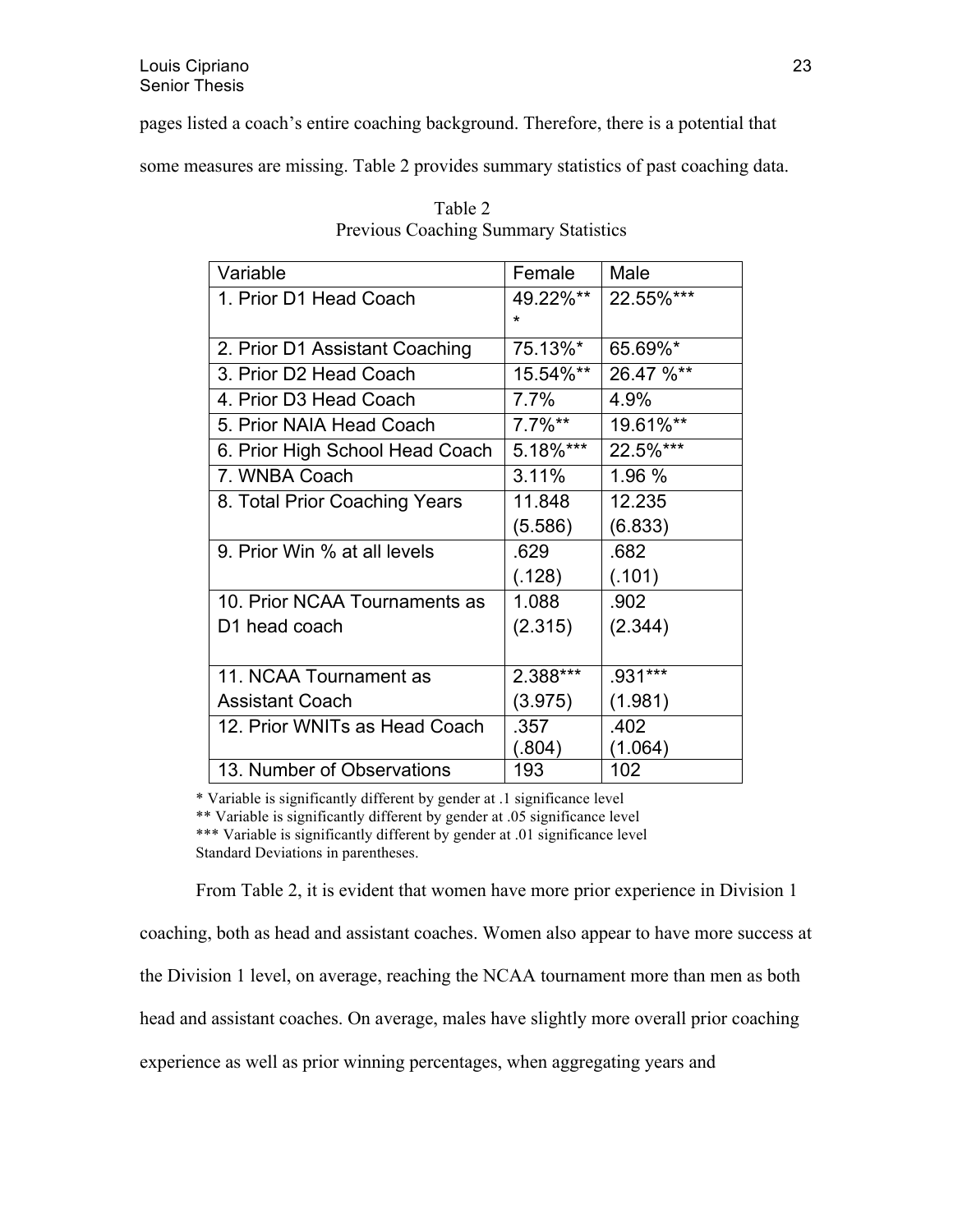performance from high school, junior college, NAIA, Division 3, Division 2, Division 1, NBA, and WNBA coaching levels.

Current coach data are gathered up to the season in which the coach was awarded a contract extension. If no contract information was found, data was gathered up to the year before their salary was documented. Contract information was collected through online newspaper articles, sports blogs, team pages, and university blogs. Current coach data include performance measures such as a coach's current average win percentage during his/her tenure at the current school up to a contract extension or the year prior to a payment if no contract information is available. I also collect postseason measures at a coach's current school. I include conference championships won, WNIT appearances, WNIT final 16 appearances, WNIT quarterfinal appearance, WNIT semifinal appearances, WNIT championship appearances, WNIT championships won, NCAA tournament appearance, "Sweet 16" appearances, "Elite 8" appearances, "Final 4" appearances, National Championship appearances, National Championships won during their tenure up to the point of a contract extension or the year prior to a payment if no contract information is available. These measures can serve as tools to measure unobservable characteristics such as motivation, dedication, and discipline, which are highly valued attributes in coaching.

Achieving wins and titles is not the lone goal of a coach or athletic department. Regardless of a program's success on the court, if members of the team earn poor grades and experience low graduation success rates, it reflects very poorly on the coach, the athletics program, and the institution. Therefore, I collect each coach's academic progress report (APR). APR is a composite team measurement based on how individual players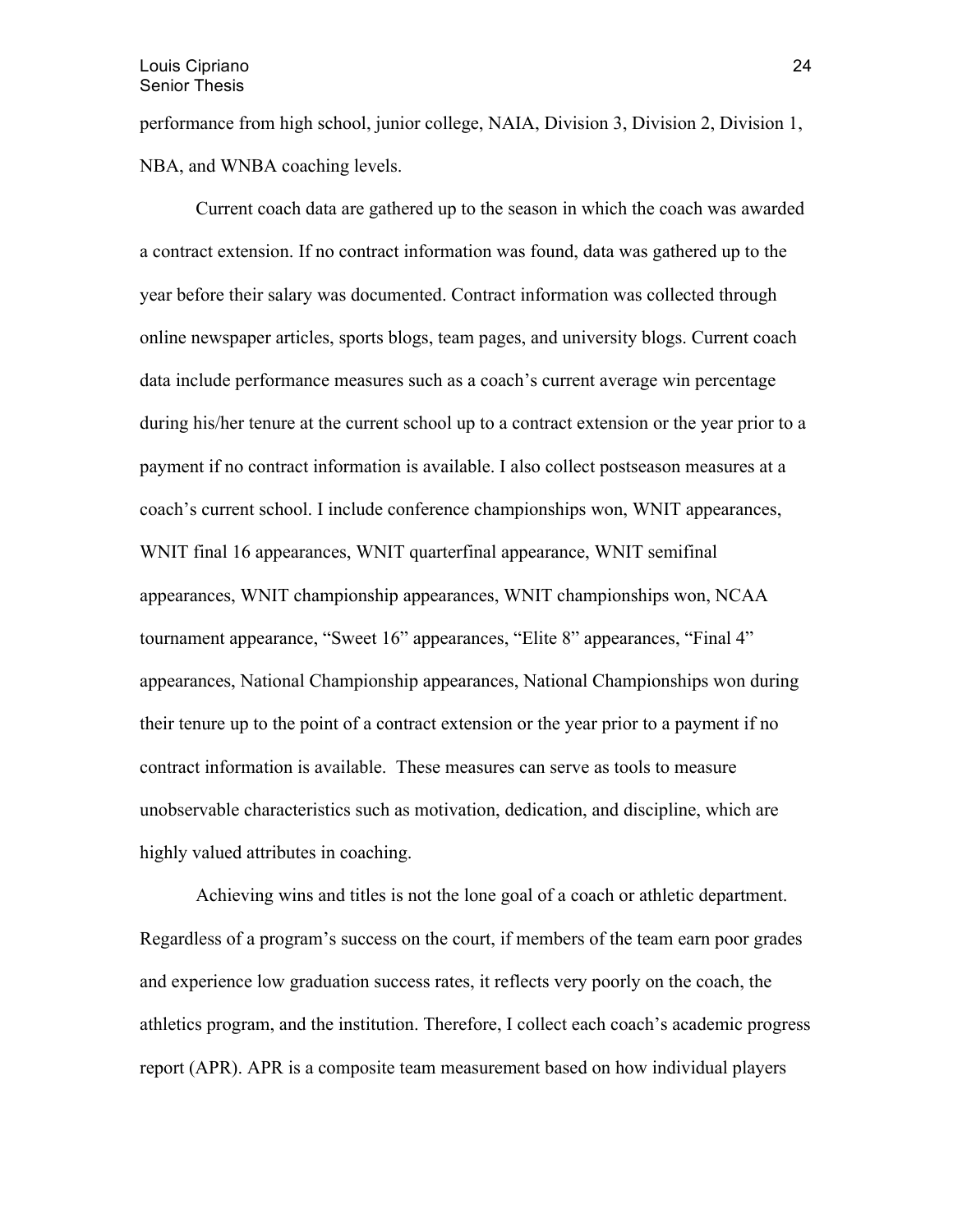perform academically under a particular coach. APR data was collected in the Education and Research section of the NCAA website. APR data ranges from seasons 2003-2004 to 2011-2012. I compute a coach's average APR from as far back as 2004, up until his/her current extension/pay year. If the coach's pay year/extension was 2014, the average APR was calculated up to 2012.

Tenure is also included in my data. If pay information for a specific coach is his/her initial contract or simply the salary in his/her first year at a school, tenure is zero. If this is the case, all current coach measures such as APR, winning percentages, and postseason data will be 0. Table 3 illustrates summary statistics for current coaching variables.

| $\cdots$                              |           |           |  |
|---------------------------------------|-----------|-----------|--|
| Variable                              | Female    | Male      |  |
| 1. Tenure                             | 4.466**   | $6.460**$ |  |
| *                                     | (6.367)   | (7.762)   |  |
| 2. Win % at current school            | .333***   | .456***   |  |
|                                       | (.284)    | (.281)    |  |
| 3. NCAA Tournaments at current school | $1.502**$ | $2.66**$  |  |
|                                       | (4.024)   | (6.07)    |  |
| 4. Sweet 16s at current school        | .761      | 1.166     |  |
|                                       | (3.434)   | (3.952)   |  |
| 5. Final 4s at current school         | .326      | .4019     |  |
|                                       | (2.049)   | (1.83)    |  |
| 6. National Titles at current school  | .129      | .147      |  |
|                                       | (.847)    | (.937)    |  |
| 7. WNITs at current school            | .502      | .705      |  |
|                                       | (1.041)   | (1.346)   |  |
| 8. Average Academic Progress Report   | 960.381** | 966.237** |  |
|                                       | (27.178)  | (15.639)  |  |
| 9. Number of Observations             | 193       | 102       |  |

Table 3 Current Coaching Summary Statistics

\*Variable is significantly different by gender at .1 significance level

\*\* Variable is significantly different by gender at .05 significance level \*\*\* Variable is significantly different by gender at .01 significance level Standard Deviations in parentheses.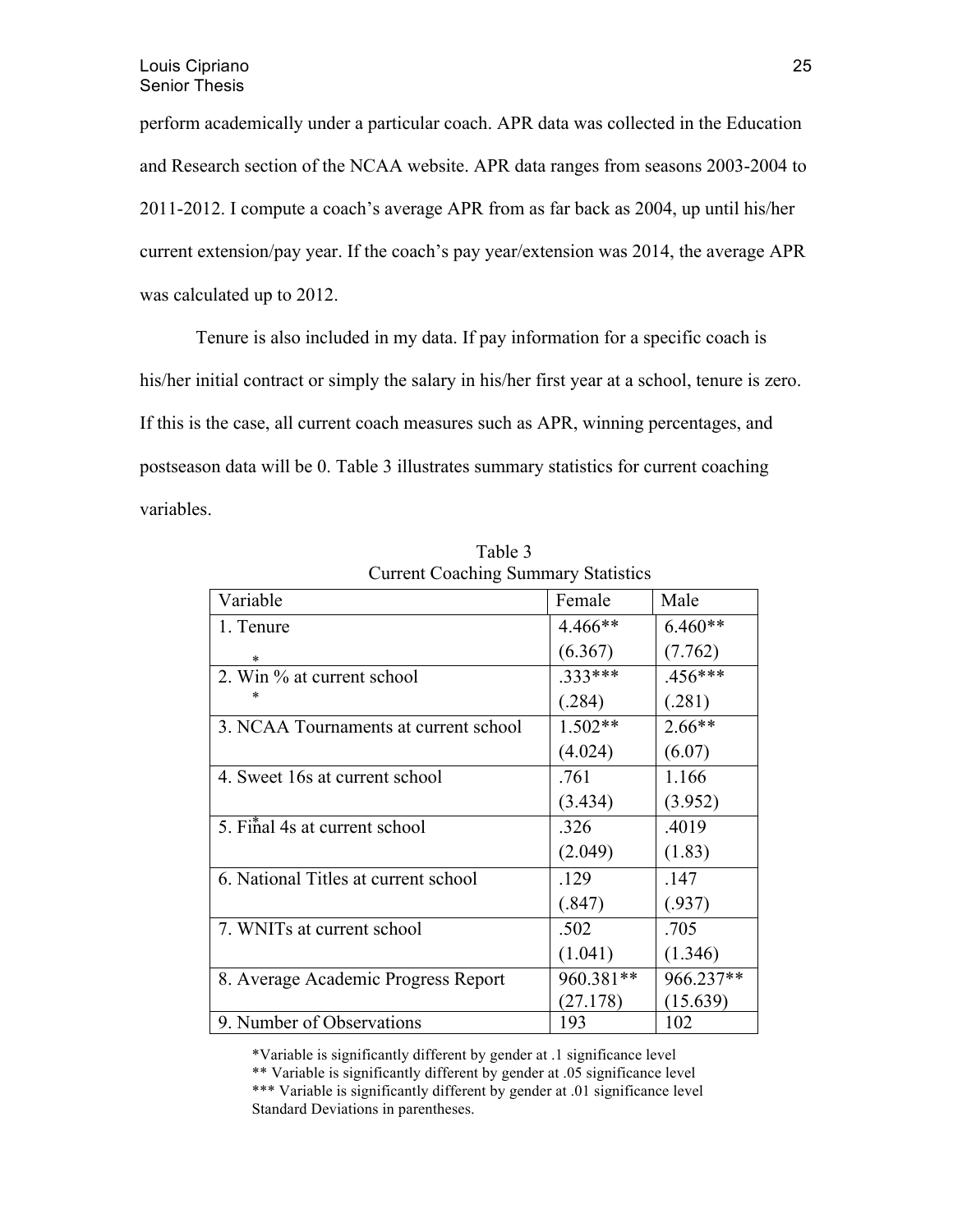#### Louis Cipriano Senior Thesis

Assessing the summary statistics of Table 3, on average, male coaches have better current performance measures than female coaches. Men appear to have higher winning percentages, more playoff appearances (and success in playoffs), and stronger APR records with their current teams.

 Contract information is a vital aspect to my study. Since almost all contracts are multi-year, a coach's performance in certain years does not directly affect his/her salary for every year. For instance, if a salary was signed in 2011, and was set to expire in 2015, a coach's performance in 2012 would have no impact on his base salary in 2013. Rather, it is the *season before a contract is signed* that most directly impacts base salaries. Therefore, it is important to know when a contract was put in place. The salaries in my data range from the 2001-2002 season through the 2013-2014 season. For some coaches, I was able to acquire multiple sets of contracts and corresponding salaries. For others, I was only able to find salaries without contract information. My data includes a total 295 salary observations. If there is no corresponding contract information to a salary, I set the value for length of the contract to one year.

I gather salary information from a multitude of sources such as state salary databases, salary databases constructed by local newspapers, institution salary data, copies of contracts that I was able to uncover, and articles from newspapers, sports magazines, and other reputable sources. For some coaches, there were discrepancies in their salaries across sources. Unless some sources had errors in their data, these discrepancies most likely resulted from the source including other types of compensation, such as benefits or incentives, on top of the coaches base salary. Since I am strictly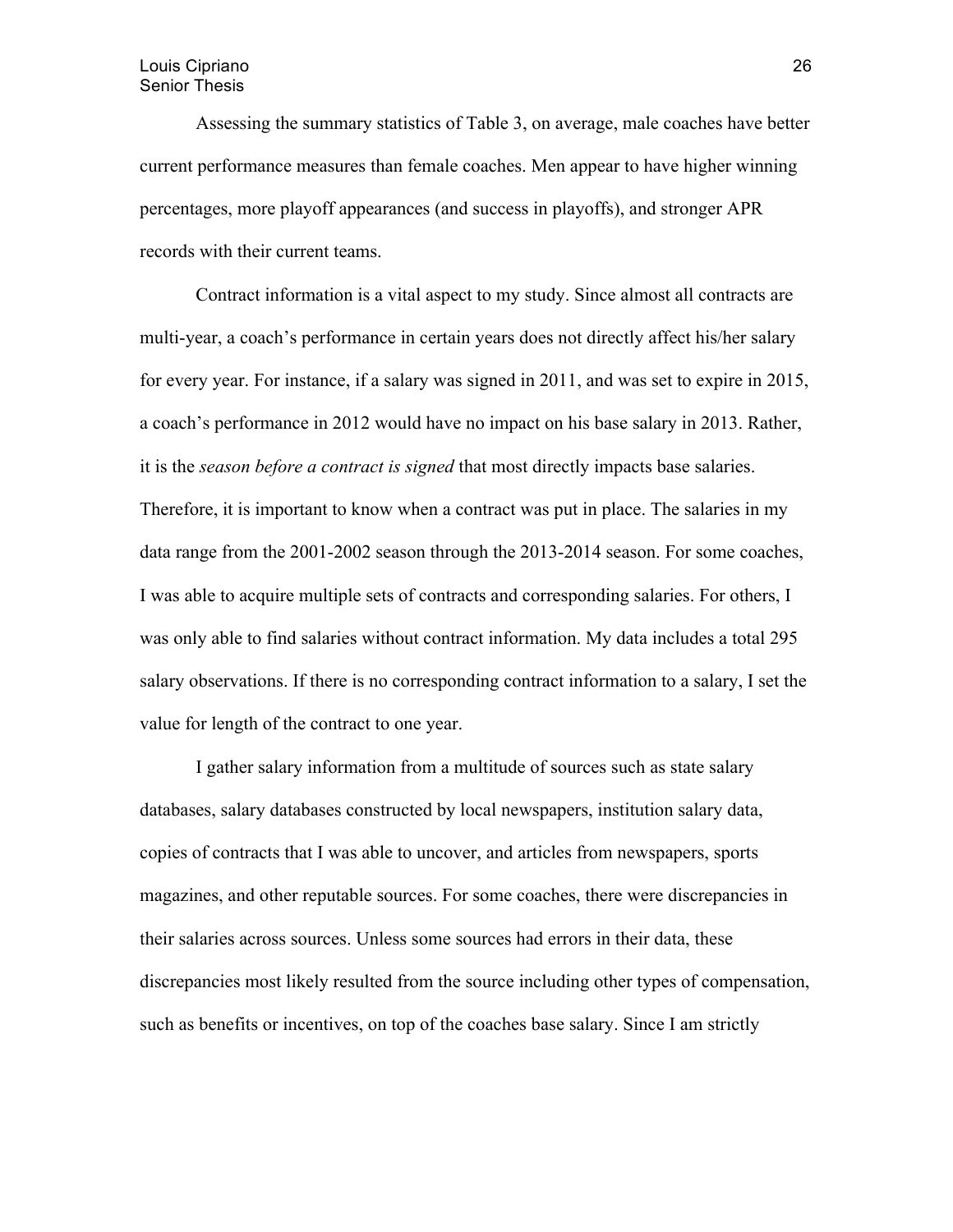observing base salaries, I take the lowest salary I find when I encounter discrepancies, since this is most likely closest to the coach's actual base salary.

Some salary agreements consist of increasing base salaries for future years. Since this was the case, I compute the average yearly value of a contract's guaranteed salary, by dividing the total of the contract's given base salaries by the length of the contract. If there was no contract information gathered for a specific coach, I stated the salary found as the contract's yearly average value.

I also incorporate team-level information that can highlight the caliber of the women's basketball program. I examine the team's average win percentage from the 2 seasons prior to the current coach's arrival. I also do this for 5 seasons prior to the coach's arrival. This data can provide an idea of the quality of the program. These measures also give an indication of the coach's performance in relation to the team's recent yearly performance. Being the coach to lift a program out of a slump or, conversely, the coach who was attributed with lack of success uncharacteristic of the program can affect the coach's compensation package in his/her upcoming contract.

Two other variables of interest are: sex of the school's president and sex of the school's athletic director. I will investigate the wage effect of the genders of both the athletic director and president of a school who were present during a coach's current contract, as well as the genders of the athletic director and president at the time the coach was hired. Similar to Bell's (2005) study about female executives in women-led firms, I test if the gender of the athletic director and president affects the salary of the head coach. Specifically, I want to examine if the female athletic directors (the minority gender) treat female head coaches differently than male head coaches. The small number of Division 1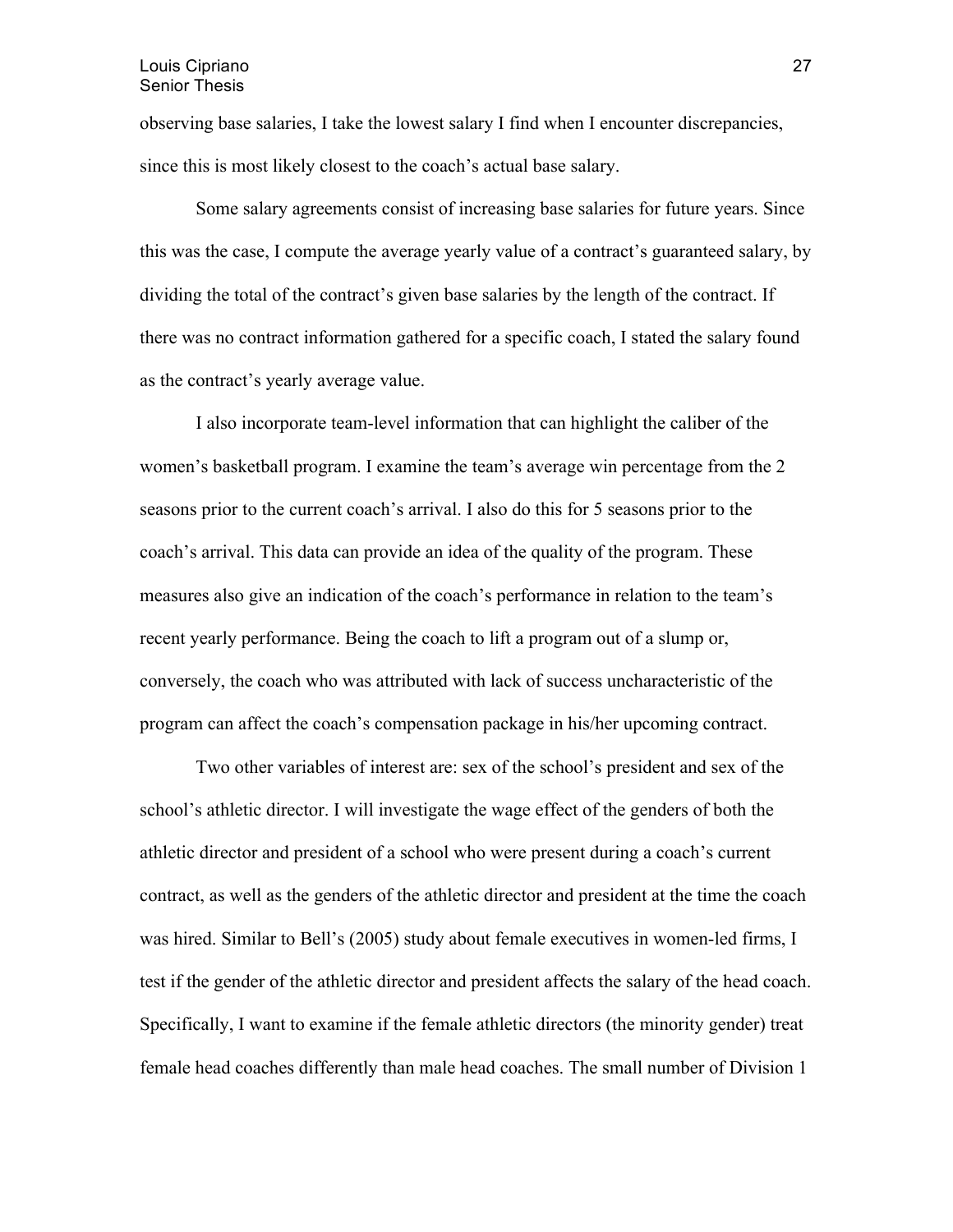female athletic directors can limit my examination, but it can still provide insight to a possible trend. Table 4 provides summary statistics of institution variables. It gives the gender distribution of coaches based on the genders of athletic directors and presidents. Roughly 15 percent of female coaches work under female athletic directors. There are only 3 observations of male coaches who work under current female athletic directors and 3 observations of males who were hired by female athletic directors. Figures 3, 4, 5, and  $6<sup>7</sup>$  showcase the difference in male and female coaches' mean earnings depending on the genders of athletic directors and presidents.

Table 4 Institutional Summary Statistics

| Variable                                    | Female        | Male        |
|---------------------------------------------|---------------|-------------|
| 1. % Coaches Working Under Female AD        | $15.54\%$ *** | $2.94\%***$ |
| 2. % Coaches Hired by Female AD             | $11.39\%$ **  | $2.94\%**$  |
| 3. % Coaches Working Under Female President | 18.65%        | 18.63%      |
| 4. % Coaches Hired by Female President      | 9.84%         | 8.82%       |

\*Variable is significantly different by gender at .1 significance level \*\* Variable is significantly different by gender at .05 significance level

\*\*\* Variable is significantly different by gender at .01 significance level

 <sup>7</sup> Appendix includes Figures 3, 4, 5, and 6 written out in table form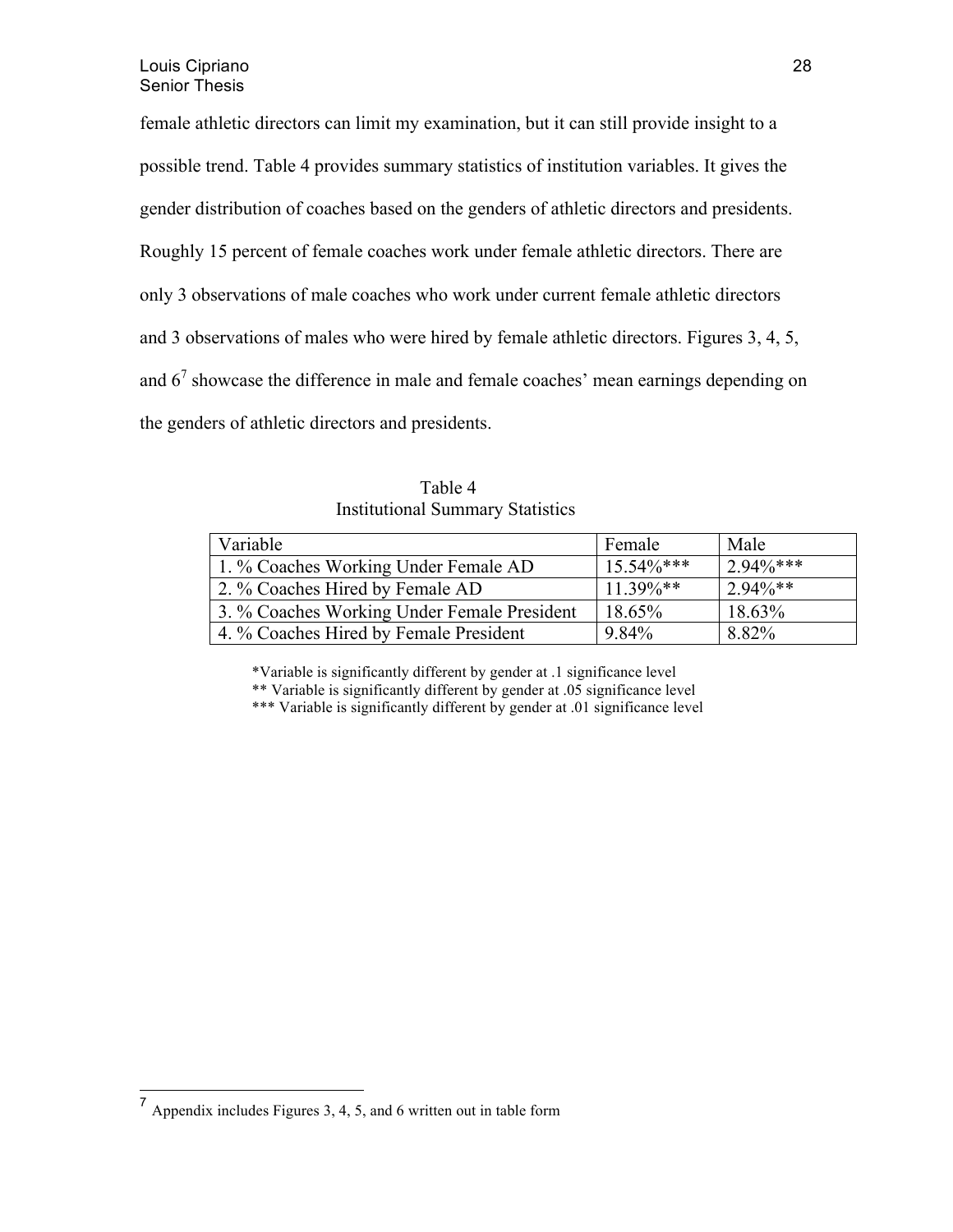



Male salaries are not significantly different than female salary Salaries of coaches with male AD are not significantly different than salaries of coaches with female ADs

> Figure 4 Summary of Men's & Women's Salaries



Male salaries are not significantly different than female salary.

Salaries of coaches with male AD are not significantly different than salaries of coaches with female Ads.

 <sup>8</sup> Tables 3,4,5, & 6 summarized in writing in Appendix Table 2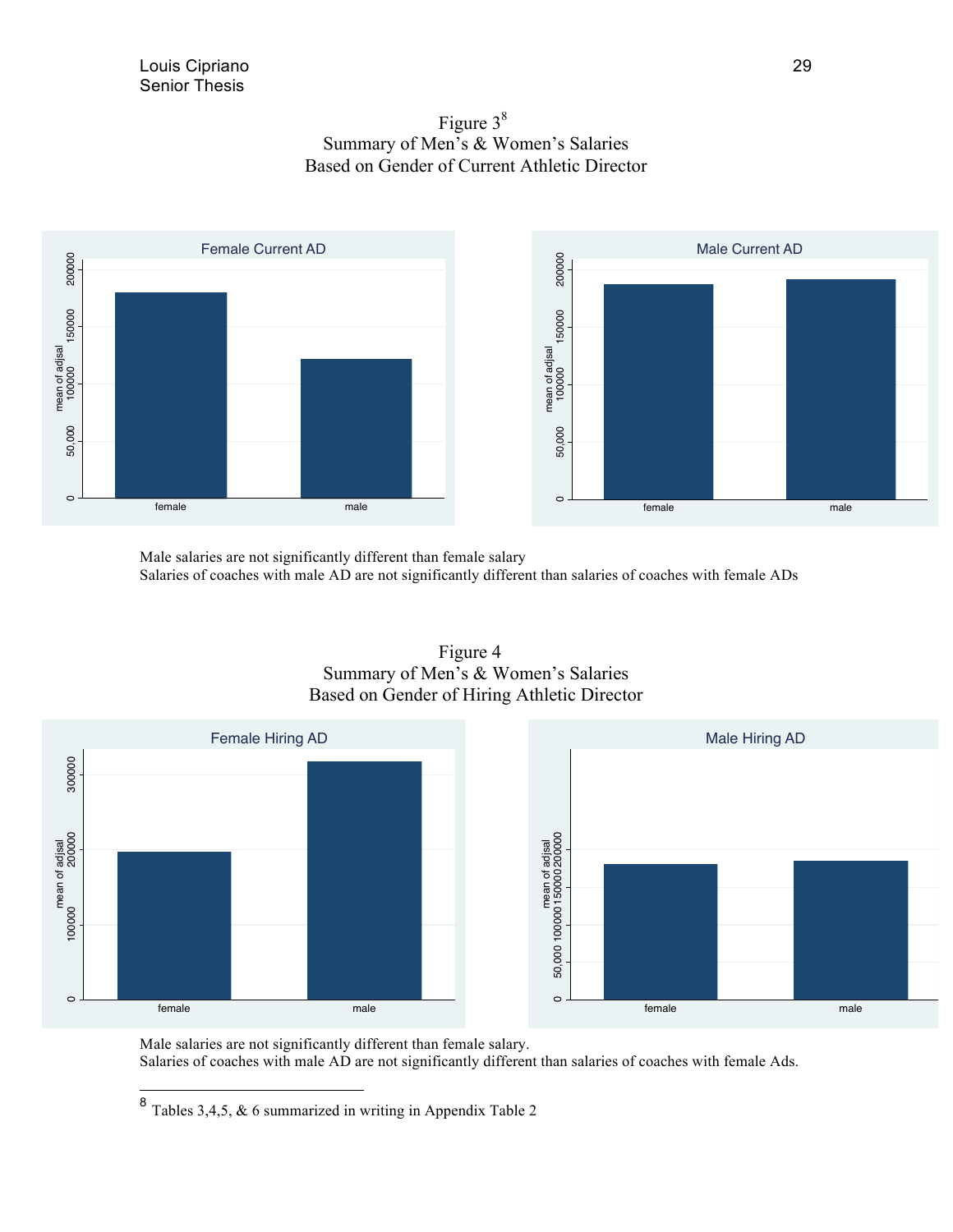

 Figure 5 Summary of Men's & Women's Salaries Based on Gender of Current President

Male salaries are not significantly different than female salary.

Salaries of coaches with male Presidents are not significantly different than salaries of coaches with female Presidents.





Male salaries are not significantly different than female salary. Salaries of coaches with male Presidents are not significantly different than salaries of coaches with female Presidents.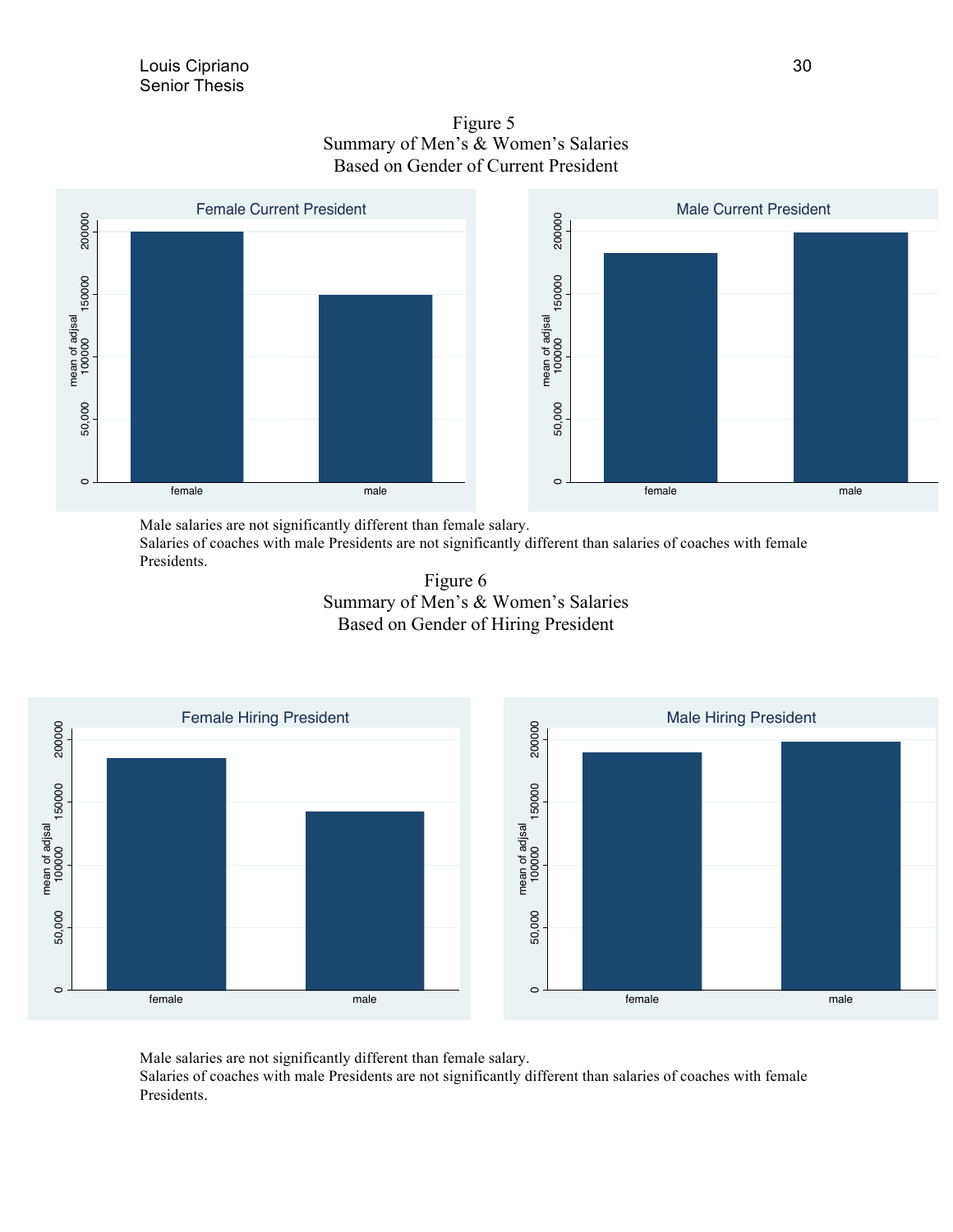From examining the summary graphs, although the differences are statistically insignificant, two patterns can be examined. First, it is highlighted which genders of athletic directors and presidents pay the largest *overall* salaries. Second, it can be deduced whether different genders of athletic directors and presidents appear to pay different genders of coaches unequal amounts. On average, *current* male athletic directors pay coaches overall higher average salaries than current female athletic directors. *Hiring* female athletic directors pay overall higher average wages than male hiring athletic directors. Overall, male current and male hiring presidents appear to pay coaches higher average wages than female current and hiring presidents.

Under a male current athletic director, on average, males are paid slightly higher average wages than females. Under a female current athletic director, on average, men receive substantially lower salaries than women. However, women experience higher average salaries if the current athletic director is male rather than female. These results must be interpreted with caution, since there are only 3 observations of male coaches at institutions with current female athletic directors. Under male hiring athletic directors, men are paid slightly higher average wages than women. When the hiring athletic director is female, on average, men are paid vastly larger salaries than women. Both men and women are paid more, on average, when they are hired by a female athletic director rather than male athletic director. However, there are only 3 observations of male coaches who were hired by female athletic directors. Male coaches earn greater average salaries under male current and hiring presidents than under female current and hiring presidents. Women earn higher average salaries under female current presidents and male hiring presidents than they do under male current presidents and female hiring presidents. Under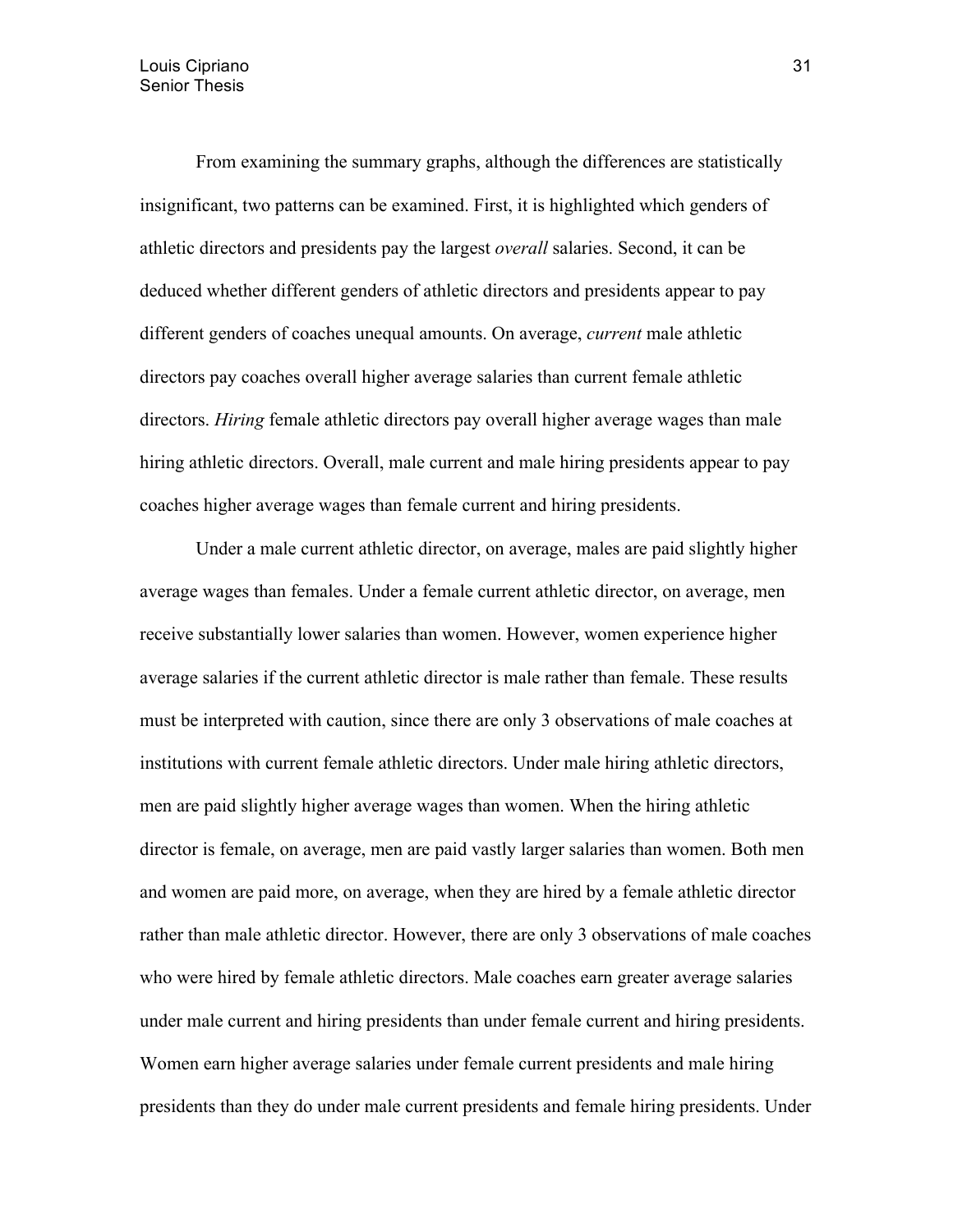male current presidents, on average, males receive more money than females. Under female current presidents, on average, women earn more money than men. Female hiring presidents appear, on average, to pay women much larger salaries than men. When a hiring president is male, men appear to receive slightly higher average salaries than women. The trends circling the hiring presidents relates to Linda Bell's (2005) discovery that women executives earn higher wages when female lead a company rather than males. This can lead to a reduction of statistical discrimination against minority groups. Since female hiring presidents most likely do not need to rely on cultural stereotypes to generalize women's inherent characteristics, better information about female applicants may surface. If this is the case, females may begin to make up a demographic power group, which Humphreys (2000) believed to influence higher salaries for women.

A final variable I include is at the state level. Since I am comparing across states and in different years, I equalize the differences in yearly cost of living between states. When comparing coaches with equal endowments, it makes intuitive sense that a coach living in Los Angeles will earn a higher base salary than that of a coach living in Idaho, simply because it is much more expensive to make a living in Los Angeles. Controlling for living costs can help remedy these differences. The Council for Community and Economic Research collects data on cost of living indices from 1990 to 2013 for various regions/counties in each state. I match each institution to the geographically closest region in the cost of living data. I use this data to adjust coaches' earnings to control for regional and yearly differences in salaries. The natural log of this adjusted average serves as my primary dependent variable for my regressions to determine salary discrimination.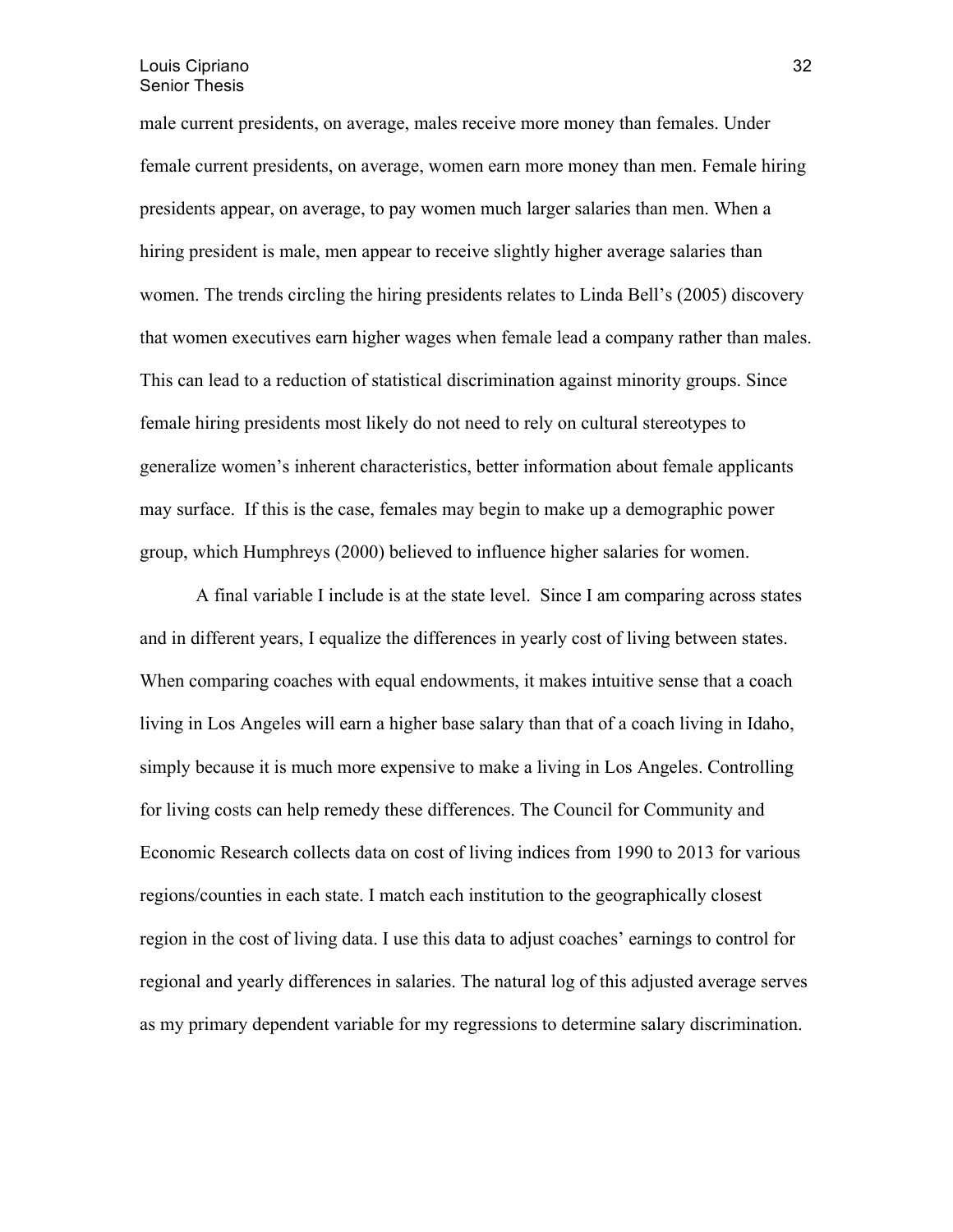## *Hypothesis*

The primary hypothesis I will be testing is that female coaches earn a higher base salary in women's Division 1 basketball than male coaches. This was Humphrey's (2000) conclusion in his similar study. If this is the case, I hypothesize there may be statistical discrimination at hand. There are less male coaches than female coaches in this setting, and athletic offices and institutions may be carrying out information-based discrimination by generalizing females as better suited to coach female teams. However, I feel that the earnings gap will be smaller now than it was in Humphrey's study because there has been an overall increase in the percentage of male coaches in women's collegiate sports since 1972 (Grant et al.). The continually growing economy of women's sports has increased males' demand to coach women's teams. Thus, with the increased male competition for these coaching positions, there will be higher qualified male coaches currently than there were in Humphrey's sample. I am making two assumptions: the male coaches today are more qualified and higher qualifications will result in higher relative base salaries. To search for information-based discrimination, I will look at my results-based variables. By having variables such as win percentage and championships, these job performance variables are easy to observe in a basketball setting.

 Another hypothesis I will test is related to Bell's (2005) study. I hypothesize that female coaches will benefit from having a female athletic director instead of a male athletic director. This could exhibit taste-based, employer discrimination within female athletic directors. If female coaches earn higher wages than males do under female athletic directors, then the wage differential is the price of discrimination.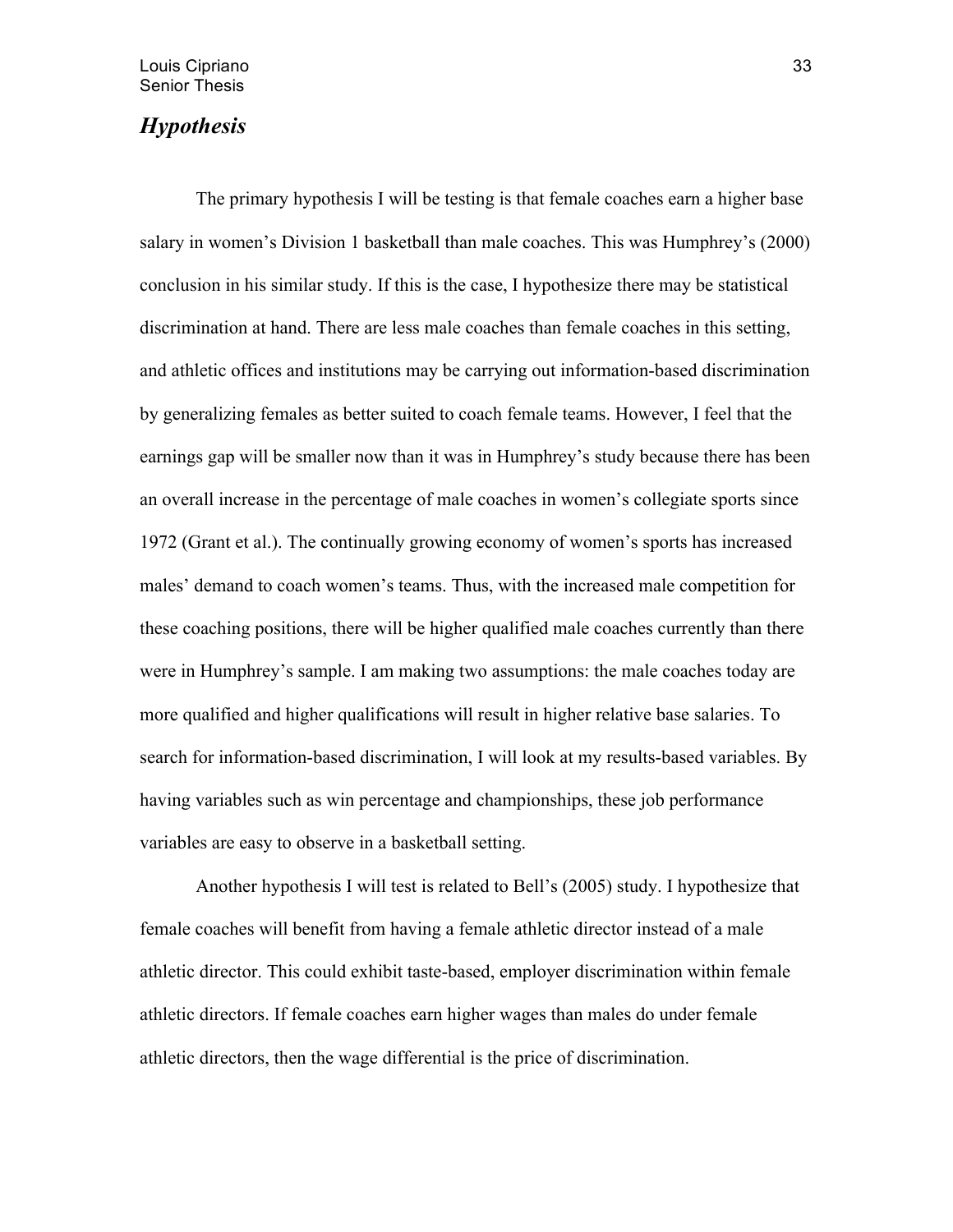## *Methodology*

 To perform my study, I estimate a buildup of regressions, incrementally controlling for more categories of data in order to locate the moment when gender becomes insignificant. In each regression, I include a time trend. The dependent variable is the natural log of a contract's average yearly base salary value (or payment if no contract data) adjusted to the cost of living for the area geographically closest to each institution. This enables me to observe the percent change in annual salary as a result of the independent variables' influences.

My first equation is a standard OLS regression estimating a very simple equation, with log salary as the dependent variable and the gender dummy as the only independent variable. Next I add a time trend to the initial regression. These regressions illustrate the percent difference in annual salary between male and female coaches. The equations clearly omit many important variables, so they do not provide truly precise measures of gender's effect on salary.

 Since I omit a number of explanatory variables, I incrementally add variables of different categories to my initial regression. First, I control for demographic variables. Since there are only 146 observations that include age, I drop age from the demographic regression to preserve observations. Next, I add current statistics for coaches at their present teams. After regressing an equation with demographics and current statistics, I include measures of coaches' previous experiences, prior to their tenure with their current teams. Then, I include team measures, such as win percentages prior to the coach's arrival, to my regression. Finally, I incorporate institutional factors to complete my series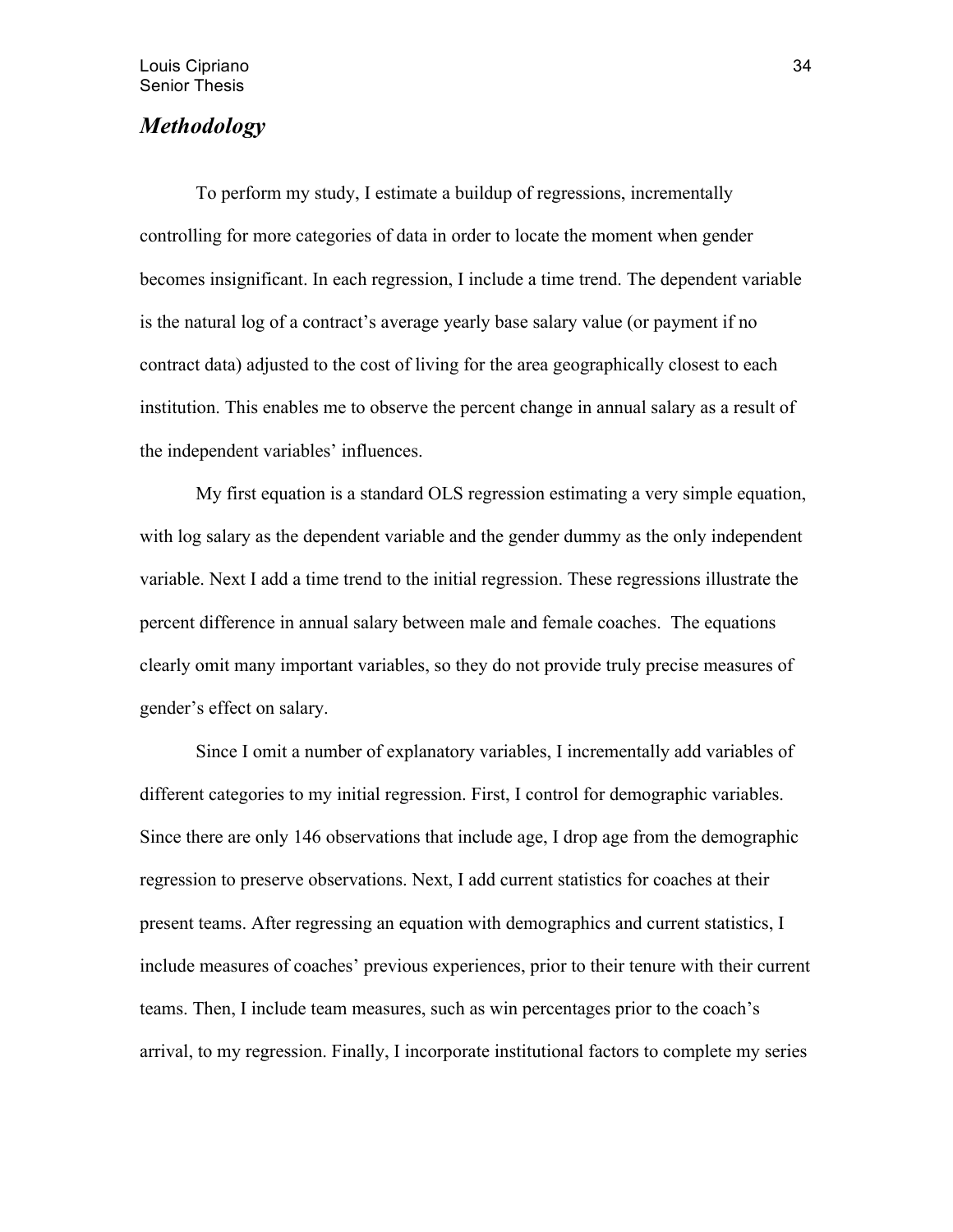#### Louis Cipriano Senior Thesis

of regressions. In each regression, I estimate robust standard errors to correct for potential heteroskedasticity.

To test my hypothesis that female coaches benefit from female athletic directors and school presidents, I create interaction terms between sex of the athletic director/president and sex of the coach. I generate interaction terms for both current and hiring athletic directors and presidents. Examining the interaction terms provides a closer look at how a male coach is affected by a male athletic director or president.

Next, I perform a twofold, pooled Oaxaca-Blinder decomposition<sup>9</sup>. To do so, I first estimate separate regressions for male coaches and female coaches. These regressions consist of the same independent variables as my last OLS regression, which includes demographic information, coaches' current statistics, coaches' previous statistics, team data, and institution data. Since the male salaries in my sample are skewed<sup>10</sup>, I will estimate two different pooled twofold Oaxaca-Blinder Decompositions. One decomposition will use the natural log of adjusted salaries as the dependent variable, while the other will use the adjusted salaries in dollars as the dependent variable. The pooled Oaxaca-Blinder Decomposition is given by the following equation:

## (lnsalary<sub>f</sub> – lnsalary<sub>m</sub>)<sup>11</sup> =  $\sum \beta^*(avgx_{f} - avgx_m) + \sum avgx_f(\beta_f - \beta^*) + \sum avgx_m(\beta^* - \beta_m)$

 <sup>9</sup> A standard threefold Oaxaca-Blinder Decomposition includes an interaction term that measures the effect of simultaneously different means and different coefficients from both groups. A twofold decomposition pools together coefficients from both groups to create a reference coefficient, which allows for a more straightforward interpretation than the threefold decomposition. Discussed in http://www.statajournal.com/sjpdf.html?articlenum=st0151

<sup>&</sup>lt;sup>10</sup> As shown in Table 2, males earn higher wages than females in dollars. But when the natural log of salaries are compared, the male mean becomes smaller than the female mean. This suggests that male salaries are skewed to the right.

<sup>&</sup>lt;sup>11</sup> The equation for the 2<sup>nd</sup> decomposition will be *(salary<sub>f</sub>* – *salary<sub>m</sub>)* =  $\sum \beta^*(avgx_f - avgx_m) + \sum avgx_f(\beta_f)$ *- β\* ) +* ∑ *avgxm (β\* - βm)*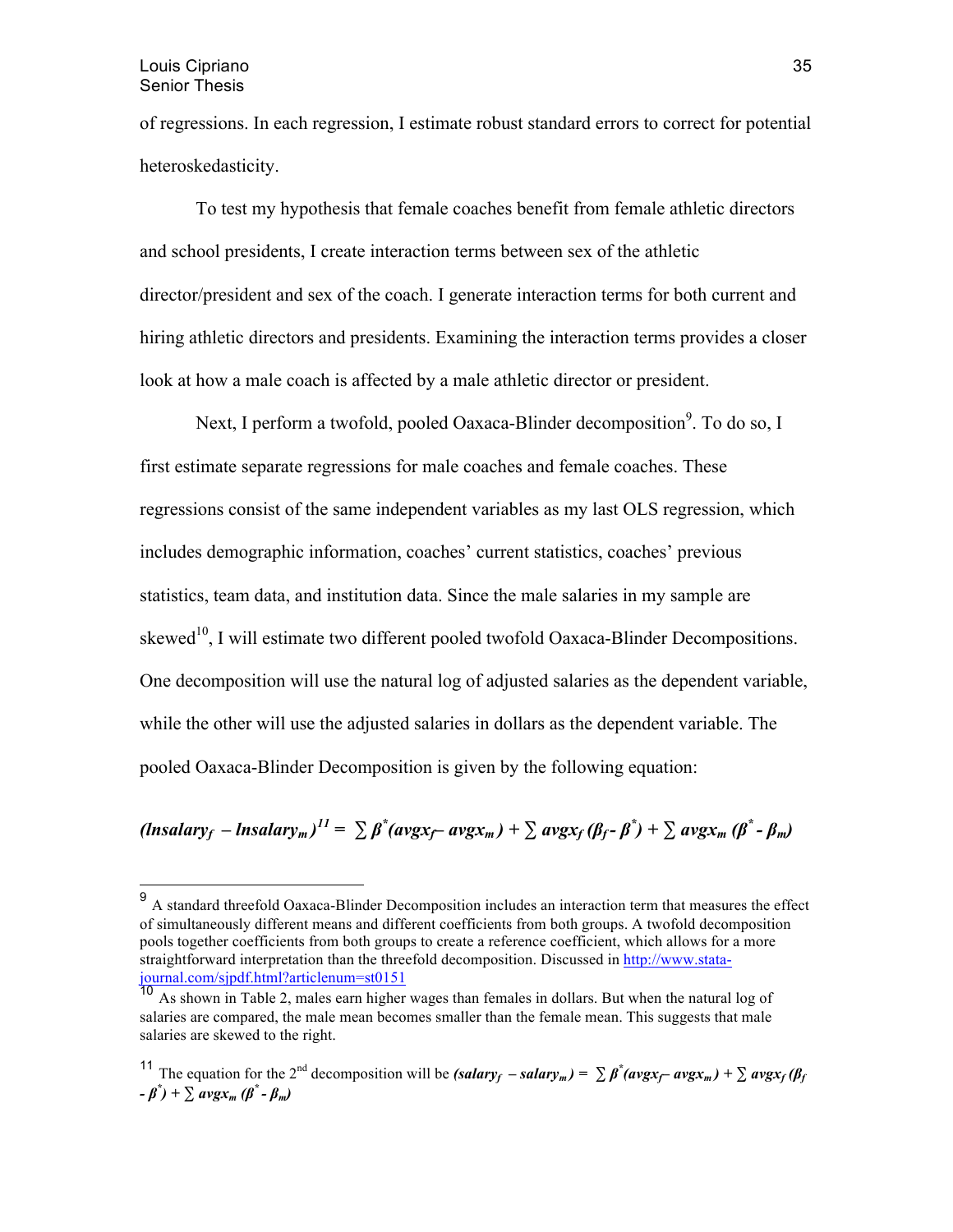The " f " and " m " subscripts denote male and female. The " \* " superscript denotes the coefficients from a pooled regression, which uses coefficients from both males and females to compute reference coefficients. The decomposition equation can be broken down into:

1) *lnsalaryf* – *lnsalary<sub>m</sub>* - This is the raw wage differential. This is computed by finding the average values of the log of salary for females and males and taking their difference.

2)  $\sum \beta^* (avgx_f - avgx_m)$  - This is the explained portion of the wage differential. This provides an explanation of the wage gap by highlighting differences in coaches' endowments, which can be evidence of pre-market discrimination or simply differences in quality. This is referred to as the Endowment Effect.

3)  $\sum$   $avgx_f(\beta_f - \beta^*) + \sum avgx_m(\beta^* - \beta_m)$  - This is the unexplained portion of the wage differential. This can be described by differences in the *returns* to endowments (differences in coefficients). This is the Labor Market Discrimination coefficient.

## Labor Market Discrimination =  $\sum avgx_f(\beta_f - \beta^*) + \sum avgx_m(\beta^* - \beta_m)$

Once I obtain these measures of potential pre-market and labor-market discrimination, I can discover what portion of the wage differential is due to each form of potential discrimination by dividing each of the terms by the raw wage differential. Additionally, I can further break down the decomposition to discern the impact of each specific variable on each term in the Oaxaca-Blinder decomposition.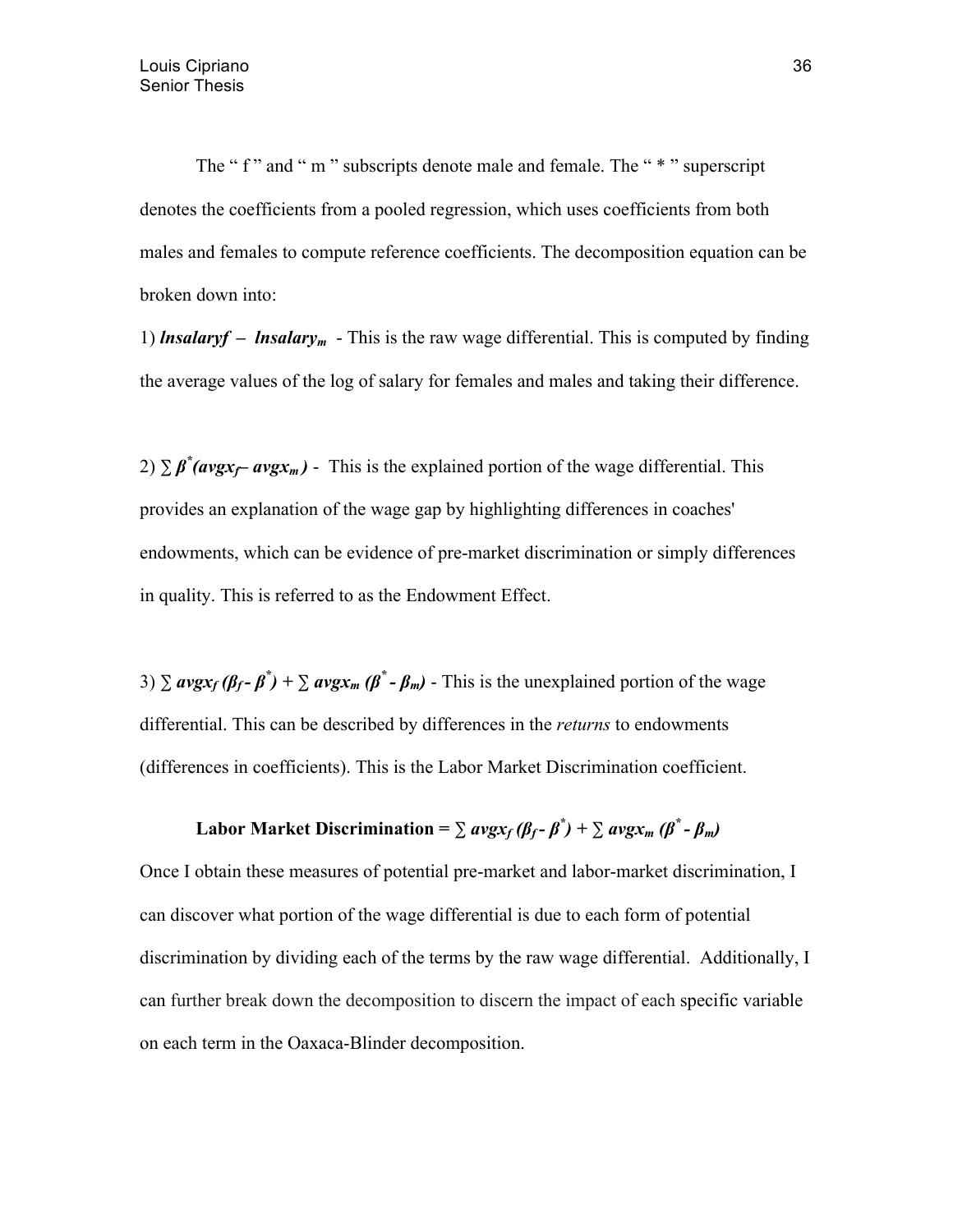## *Results*

## **I. Regression Analysis**

Table 5 presents my initial salary regressions. In Columns 1 and 2, when only gender and time are controlled for, the salary differential is negative, but insignificant. Adding demographic controls causes the effect of gender to become significant and also indicates that coaches experience a staggering 16 percent decrease of salary if they are male rather than female. However, this change in differential is due to the positive salary impact of being a parent and the fact that men are much more likely to be parents than women are (See Table 2). Gender continues to have a significant and negative effect on male wages when current coaching statistics are controlled for (Column 4). However, the differential falls, implying that the current statistics that have an impact on salary are lower for men than women. Column 6 highlights the instance when gender loses its significance. When prior coaching statistics are included in the regression, gender has no influence on salary. Since controlling for coaches' previous experiences eliminates gender's effect on salary, it is implied that the female coaches in my data have more successful backgrounds in coaching. This is consistent with the summary statistics in Table 2.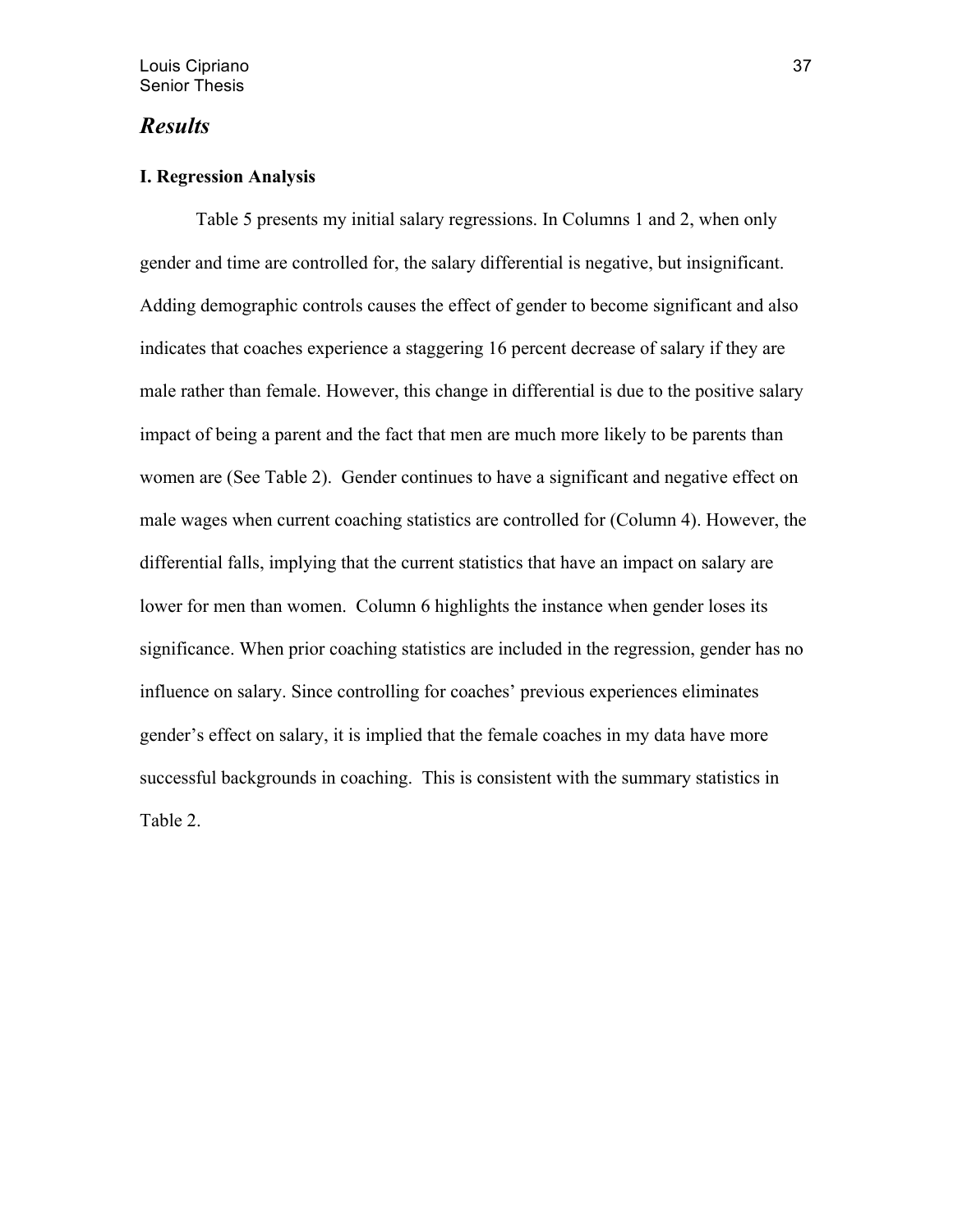| The Effect of Gender on Coaches' Salary in Specification With Increasing Controls |                     |                     |                           |                                           |                                                           |
|-----------------------------------------------------------------------------------|---------------------|---------------------|---------------------------|-------------------------------------------|-----------------------------------------------------------|
|                                                                                   | (1)                 | (2)                 | (3)                       | (4)                                       | (5)                                                       |
| <b>VARIABLES</b>                                                                  |                     |                     |                           |                                           |                                                           |
| 1. Male                                                                           | $-0.034$<br>(0.069) | $-0.042$<br>(0.066) | $-0.166**$<br>(0.068)     | $-0.118**$<br>(0.057)                     | 0.069<br>(0.075)                                          |
| 2. Controls                                                                       | None                | Time                | Time $\&$<br>Demographics | Time,<br>Demographics,<br>& Current Stats | Time,<br>Demographics,<br>Current Stats,<br>& Prior Stats |
| $3.$ Obs.                                                                         | 295                 | 295                 | 295                       | 295                                       | 289                                                       |
| 4. R-squared                                                                      | 0.001               | 0.087               | 0.168                     | 0.503                                     | 0.658                                                     |
| Robust standard errors in parentheses                                             |                     |                     |                           |                                           |                                                           |
| *** $p<0.01$ , ** $p<0.05$ , * $p<0.1$                                            |                     |                     |                           |                                           |                                                           |

Table 5

In Table  $6^{12}$ , when re-estimating the regressions from Columns 3 and 4 of Table 5 by gender, being a parent was found to significantly influence salaries, but by different magnitudes. Intuitively, it is understandable that coaches experience positive returns for being parents. Being a parent implies that a person consistently exhibits nurturing qualities, is capable of being a role model/leader/teacher, shows a commitment, is willing to make sacrifices, and is able to support the physical and personal maturity of another person. These are all signals that are highly valued in coaching. Often times, teammates and coaches regard each other as family. Coaches are expected not only to be teachers of their respective sport, but also to be leaders and role models. Due to the great amount of time spent around their players, coaches play a huge role in developing skills and athleticism, as well as personal character development. If a person is able to welcome parenting, it is a signal that they possess valuable coaching qualities, outside of the knowledge of simply the "X's and O's" of their sport.

 <sup>12</sup> Full regression output in appendix – Appendix Table 3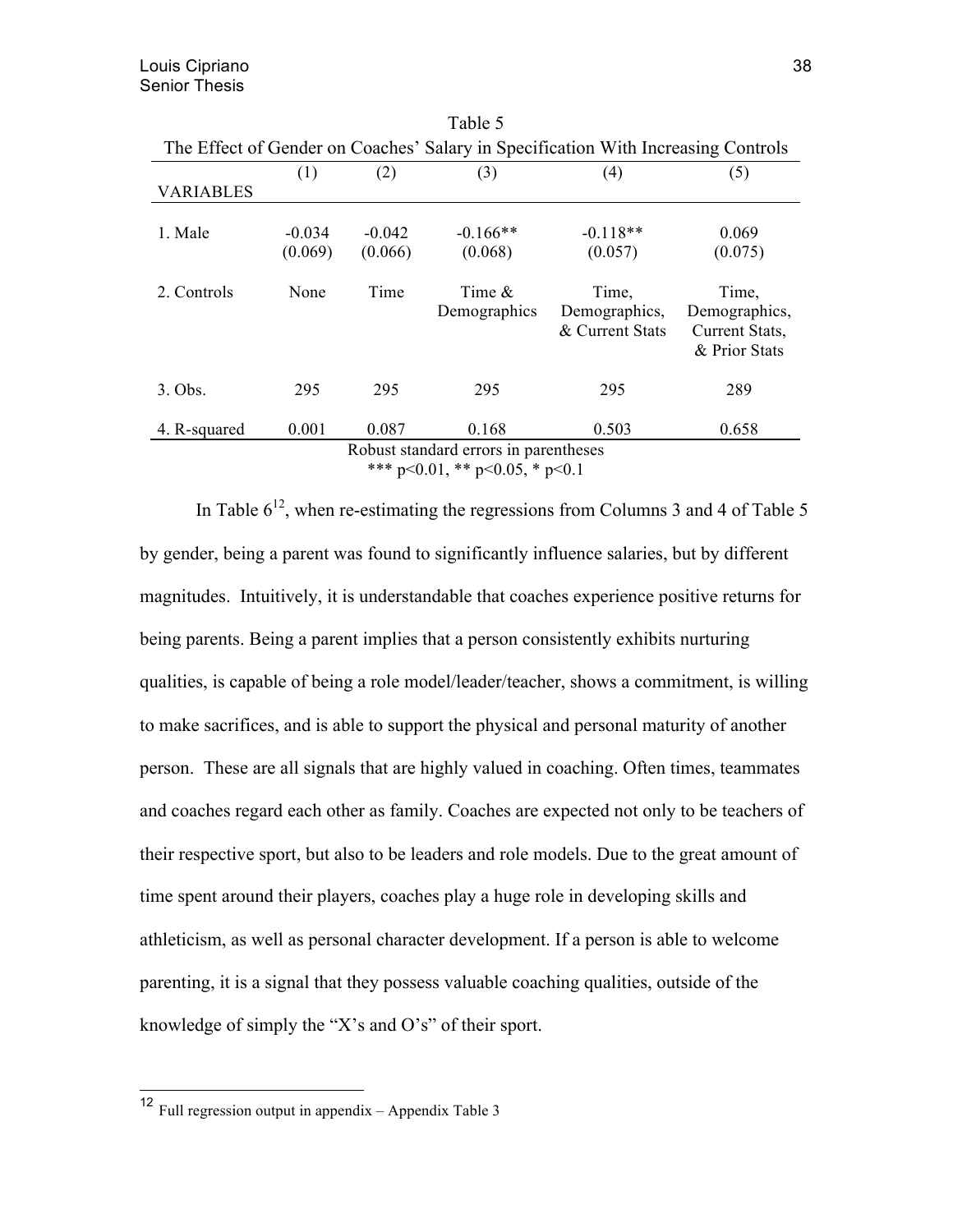However, it is crucial to note that male coaches appear to receive considerably higher returns for being a parent. While females earn  $26.5<sup>13</sup>$  percent higher wages for being a parent than they would if they did not have children, males experience a 48.6 percent increase for having children. Also, when current coaching statistics are controlled for, having children remains significant and positive for male coaches – who earn 19 percent more if they have children - but becomes statistically insignificant for female coaches. While this finding somewhat parallels Polachek's conclusion that males and females experience opposite wage effects for parenthood, it is not synonymous with this result. For one, when female coaches do experience parenthood affecting their salaries, it is a positive impact. Also, in my sample, 78.43 percent of male coaches are parents, while only 35.23 percent of females have children. The greater likelihood that males are parents influences the significant effect of parenthood on male salaries. Also, the effects of parenthood become insignificant across gender when prior experiences are controlled for and remain insignificant when more controls are added to the regressions.

| (1)<br>Female<br>$0.235***$ | Effects of Parenthood on Salaries by Gender<br>(2)<br>Male | (3)<br>Female  | (4)<br>Male    |
|-----------------------------|------------------------------------------------------------|----------------|----------------|
|                             |                                                            |                |                |
|                             |                                                            |                |                |
|                             |                                                            |                |                |
|                             |                                                            |                |                |
|                             | $0.396***$                                                 | 0.031          | $0.191*$       |
| (0.082)                     | (0.095)                                                    | (0.064)        | (0.108)        |
| Time $\&$                   | Time $\&$                                                  | Time,          | Time,          |
| Demographic                 | Demographic                                                | Demographic    | Demographic    |
| S                           | S                                                          | s, $&$ Current | s, $&$ Current |
|                             |                                                            | <b>Stats</b>   | <b>Stats</b>   |
| 193                         | 102                                                        | 193            | 102            |
|                             | 0.262                                                      | 0.522          | 0.559          |
|                             | 0.127                                                      |                |                |

| <sup>13</sup> Since the absolute value of the coefficient is greater than .2, the effect of "children" coefficient |  |  |  |
|--------------------------------------------------------------------------------------------------------------------|--|--|--|
| computed by the formula: $(e^{\beta} - 1) * 100\%$                                                                 |  |  |  |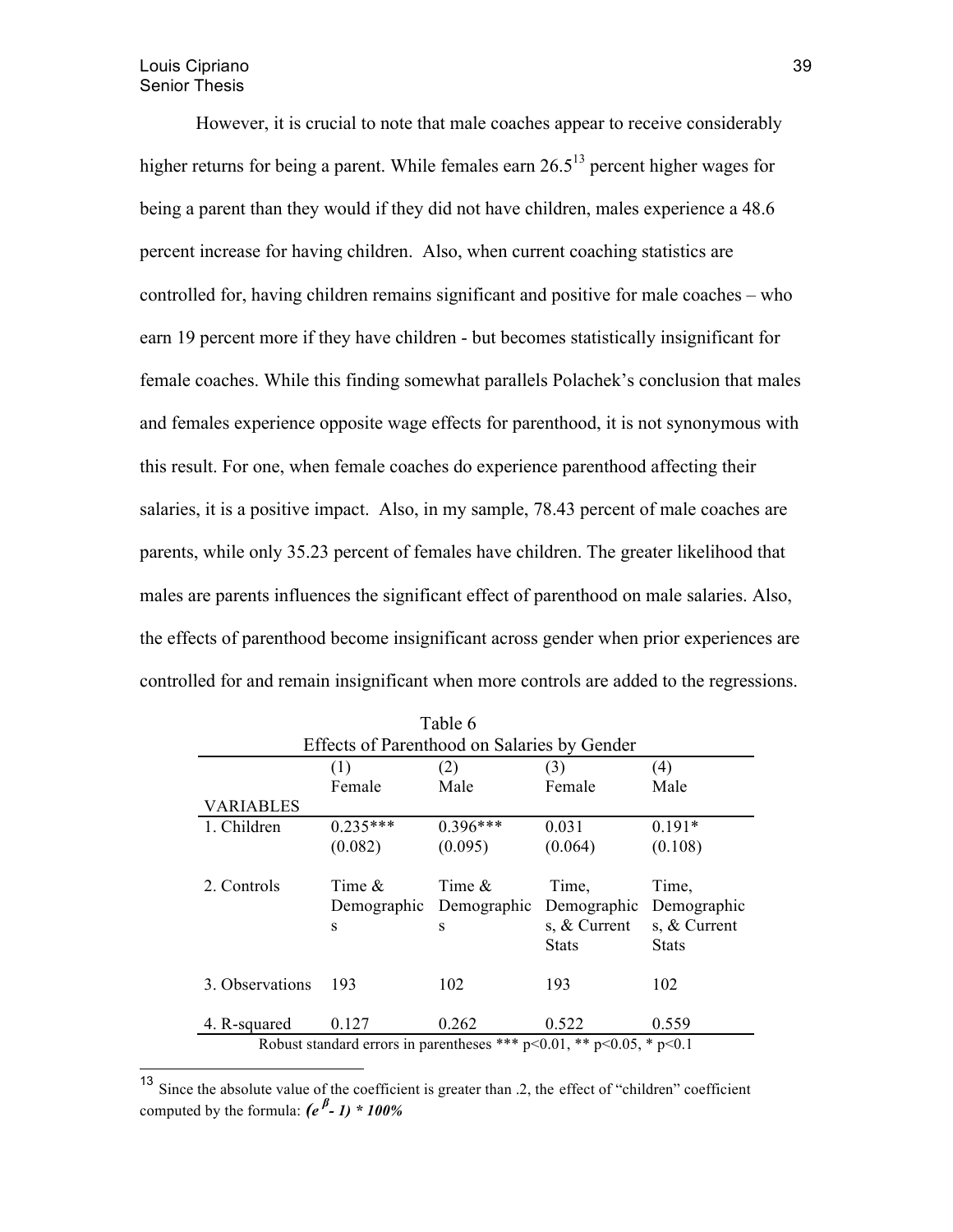Table 7 displays regressions that add controls for team and institutional characteristics. In Column 1, the combined effects of the interaction terms and the gender dummy variables address the influence of the gender of the athletic director and president. I use Linda Bell's (2005) conclusions to hypothesize that female coaches will benefit from having a female athletic director instead of a male athletic director. This hypothesis can be partially accepted. When looking at the summary statistics, women earn higher wages under *male* current athletic directors than they do under female current athletic directors. But, in comparison to men, women earn lower wages than men when the current athletic director is male.

In Row 32, the interaction term between the current athletic director and coach's gender is significant at the 5 percent level and implies that the effect of a male current athletic director on men is  $61.6^{14}$  percent higher than for women. However, this should not be taken to mean that female athletic directors necessarily treat women better than they treat men. In Row 34, the interaction term between the gender of the hiring athletic director and coach is also significant at the 5 percent level. This term illustrates that under a male hiring athletic director, women are much better off than their male counterparts. The interaction term displays that, all else equal, male coaches receive wages 49.6 percent<sup>15</sup> less than those of female coaches when their hiring athletic director is a male.

Breaking down this regression by gender produces the results in Columns 2 and 3 of Table 7. Rows 31 and 33 in Column 2 display that the genders of a current and hiring athletic director have statistically insignificant effects on a female coach's salary.

<sup>&</sup>lt;sup>14</sup> Effects of athletic director and president computed by formula:  $(e^{i\beta}-1) * 100\%$ 

<sup>15</sup> Computed by *(e (-.686) - 1) \* 100%*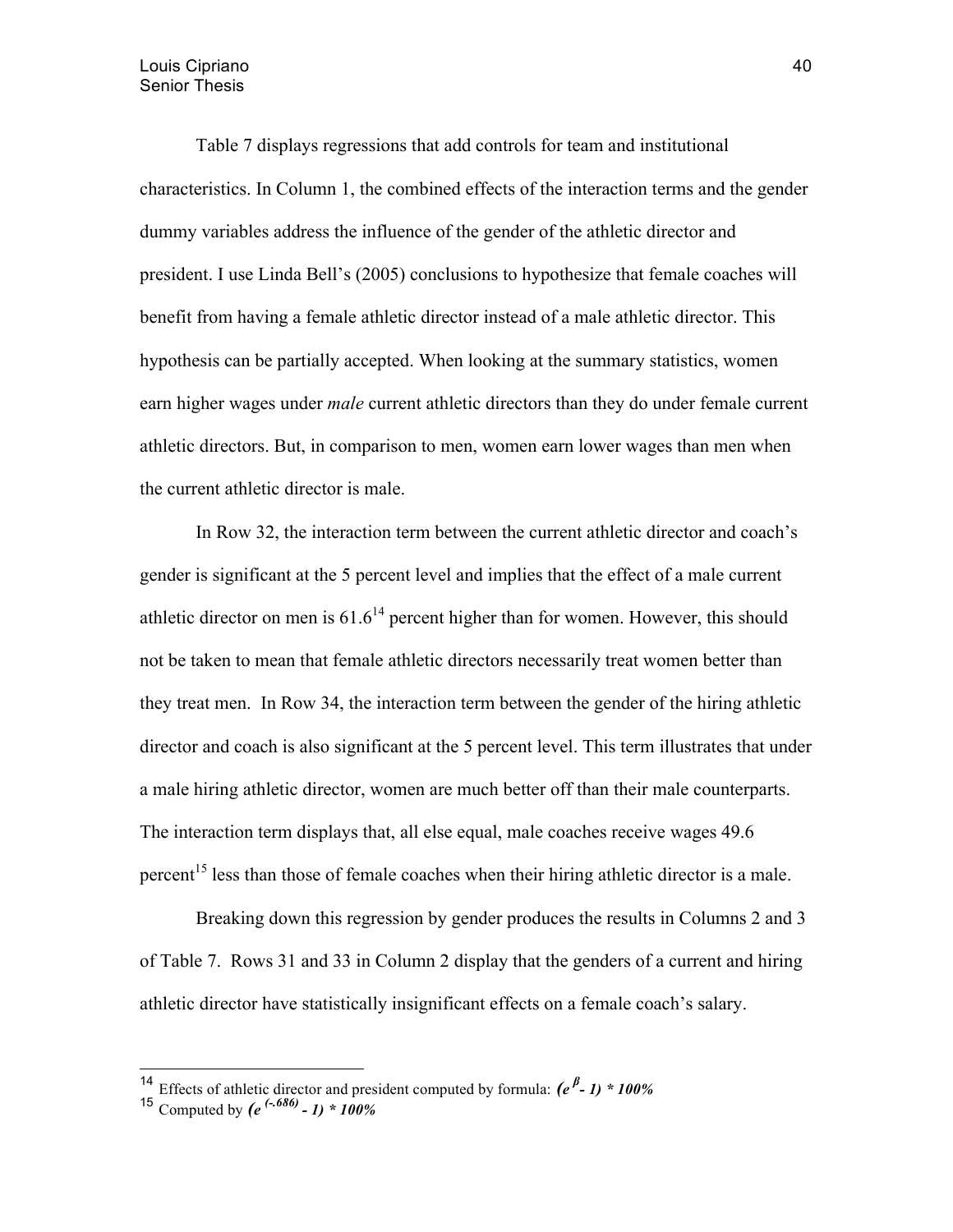However, for men, the gender of the current athletic director is statistically significant at .01 significance level. In Column 3, Row 31 illustrates that men earn roughly 40 percent<sup>16</sup> higher salaries if the current athletic director is male, rather than female. Despite these findings, it is difficult to place a high value on the role of an athletic director's gender since there are so few female athletic directors<sup>17</sup>.

In Rows 36 and 38 of Column 1, the interaction terms between a current president and coach's gender and between a hiring president and coach's gender have no significant effects by gender. However, in Column 1, Row 35, the gender of the institution's current president is significant at the .1 significance level. This coefficient implies that across genders, coaches receive  $18.2$  percent<sup>18</sup> lower wages under a male current president than they receive under a female current president. However, only 18 percent of institutions in the sample employ a current female president. Row 37 includes the salary effect of the hiring president's gender, which is significant at the .1 significance level. The coefficient indicates that across genders, coaches earn 25.48 percent<sup>19</sup> higher salaries if the president they were hired by was male rather than female. Again, however, there is a small sample size (roughly 11 percent) of coaches who were hired by female presidents.

When separating males and females, Row 35 of Column 2 displays that the gender of an institution's current presidents does not have a significant effect on women's wages. However, a president's gender does have significant effects on men's salaries. In Row 35 of Column 3, the gender of the current president is significant at the

 <sup>16</sup> Computed by *(e (.338) - 1) \* 100%*

<sup>&</sup>lt;sup>17</sup> My sample includes 33 observations of current female athletic directors and 25 observations of hiring female athletic directors

<sup>&</sup>lt;sup>18</sup> Computed by  $(e^{(-201)} - 1) * 100\%$ 

<sup>19</sup> Computed by *(e (.227) - 1) \* 100%*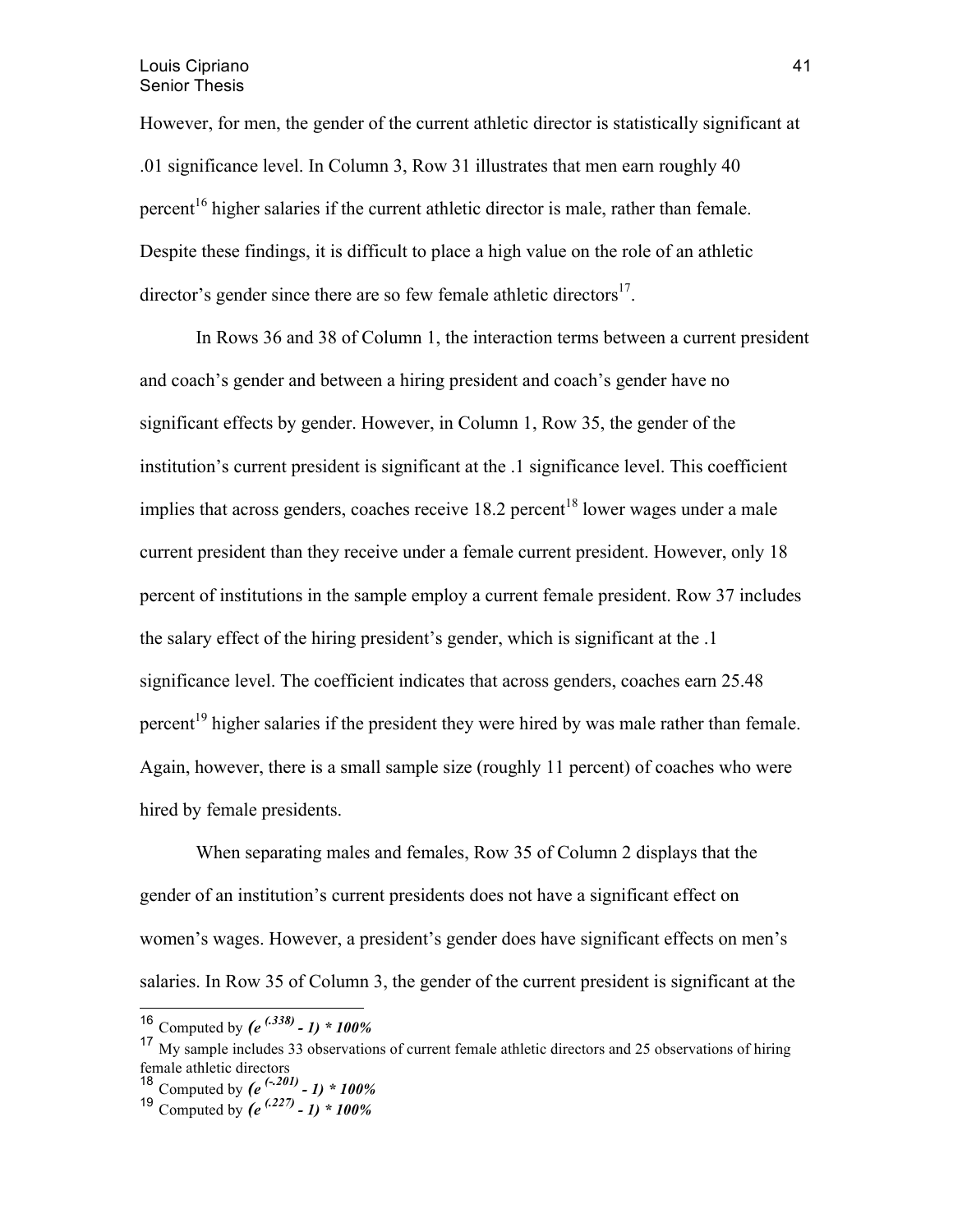.01 significance level. The coefficient suggests that male coaches earn  $28.75$  percent<sup>20</sup>

less pay under male current presidents than under female current presidents.

|                                       | $1$ avic $/$     |                                            |             |  |  |
|---------------------------------------|------------------|--------------------------------------------|-------------|--|--|
|                                       |                  | The Effects of Gender on Coaches' Salaries |             |  |  |
| <b>Full Specification</b>             |                  |                                            |             |  |  |
|                                       | (1)              | (2)                                        | (3)         |  |  |
|                                       | Total            | Females                                    | Males       |  |  |
| <b>VARIABLES</b>                      |                  |                                            |             |  |  |
|                                       |                  |                                            |             |  |  |
| 1. Gender                             | 0.334<br>(0.383) |                                            |             |  |  |
|                                       |                  |                                            |             |  |  |
| 2. Time                               | 0.046            | 0.045                                      | 0.016       |  |  |
|                                       | (0.039)          | (0.043)                                    | (0.087)     |  |  |
|                                       |                  |                                            |             |  |  |
| $3.$ Time <sup>2</sup>                | 0.0003           | $-0.002$                                   | 0.005       |  |  |
|                                       | (0.002)          | (0.003)                                    | (0.005)     |  |  |
| 4. Ethnicity                          | $-0.047$         | $-0.022$                                   | 0.135       |  |  |
|                                       | (0.063)          | (0.073)                                    | (0.098)     |  |  |
|                                       |                  |                                            |             |  |  |
| 5. Children                           | 0.041            | $-0.0163$                                  | $0.258*$    |  |  |
|                                       | (0.054)          | (0.066)                                    | (0.149)     |  |  |
|                                       |                  |                                            |             |  |  |
| 6. Contract Length                    | $0.090***$       | $0.075***$                                 | $0.102***$  |  |  |
|                                       | (0.015)          | (0.018)                                    | (0.0265)    |  |  |
| 7. Tenure                             | $-0.0226**$      | $-0.00964$                                 | $-0.0445**$ |  |  |
|                                       | (0.0112)         | (0.0139)                                   | (0.0218)    |  |  |
|                                       |                  |                                            |             |  |  |
| 8. Win % at Current School            | 0.150            | 0.0888                                     | 0.00975     |  |  |
|                                       | (0.138)          | (0.175)                                    | (0.320)     |  |  |
|                                       |                  |                                            |             |  |  |
| 9. NCAA Tourn at Current School       | $0.0389**$       | $0.0939***$                                | $0.0677**$  |  |  |
|                                       | (0.0165)         | (0.0257)                                   | (0.0302)    |  |  |
| 10. Sweet 16s at Current School       | $0.122**$        | 0.0985                                     | 0.0559      |  |  |
|                                       | (0.0573)         | (0.0878)                                   | (0.0791)    |  |  |
|                                       |                  |                                            |             |  |  |
| 11. Final 4s at Current School        | $-0.360*$        | $-0.402$                                   | $-0.224$    |  |  |
|                                       | (0.191)          | (0.268)                                    | (0.250)     |  |  |
|                                       |                  |                                            |             |  |  |
| 12. National Titles at Current School | 0.288            | 0.172                                      | 0.168       |  |  |
|                                       | (0.190)          | (0.411)                                    | (0.260)     |  |  |

Table 7

20 Computed by *(e (-.339) - 1) \* 100%*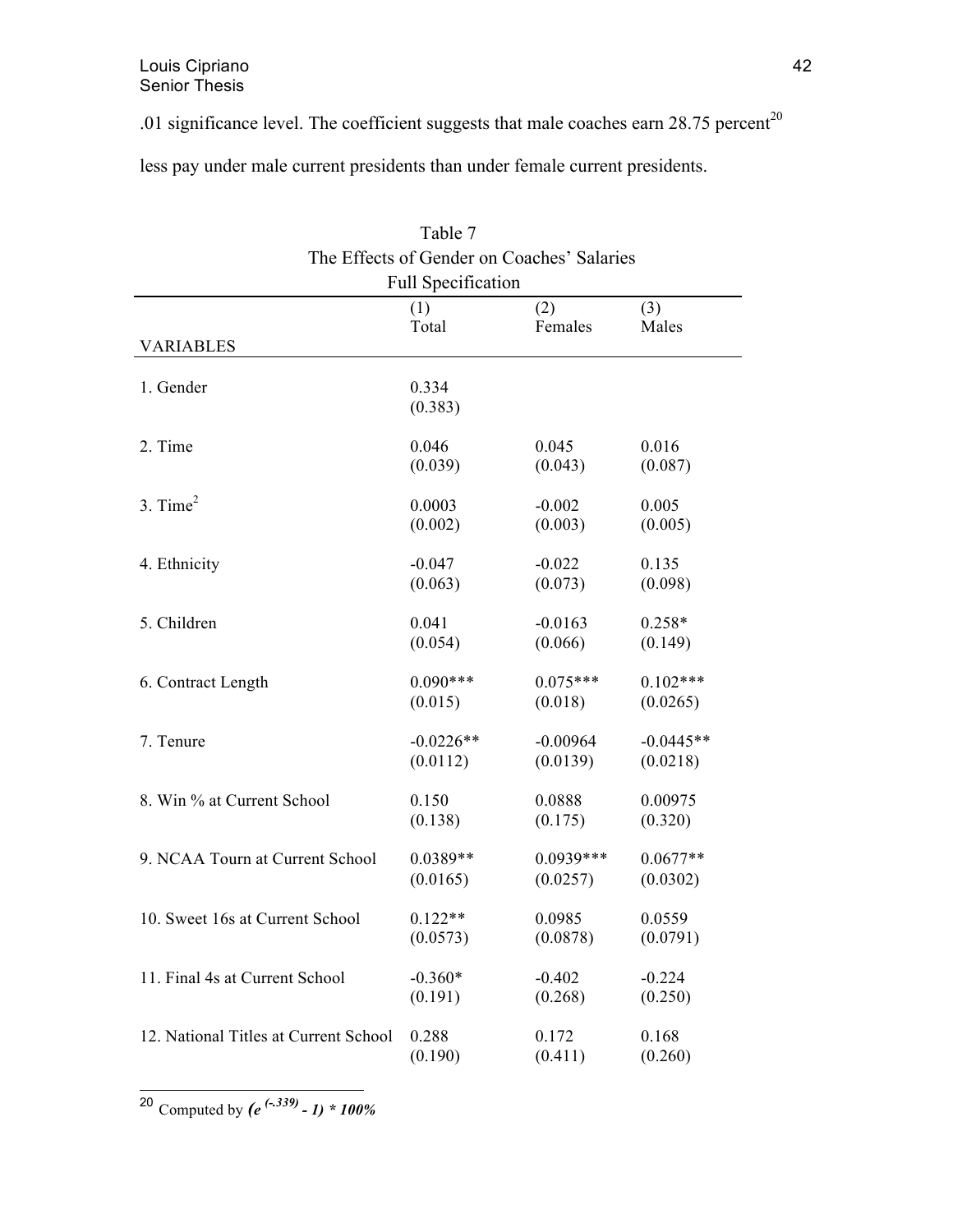| 13. WNITs at Current School         | $0.0554**$   | $0.130***$  | $-0.0219$   |
|-------------------------------------|--------------|-------------|-------------|
|                                     | (0.0266)     | (0.0400)    | (0.0394)    |
| 14. Avg. APR at Current School      | 7.48e-05     | $-3.70e-06$ | 0.000141    |
|                                     | $(7.52e-05)$ | (0.000102)  | (0.000178)  |
| 15. D1 Head Coaching Experience     | 0.105        | $0.155*$    | $0.495***$  |
|                                     | (0.0718)     | (0.0860)    | (0.184)     |
| 16. D2 Head Coaching Experience     | $-0.0726$    | $-0.0525$   | $-0.00638$  |
|                                     | (0.0692)     | (0.0894)    | (0.136)     |
| 17. D3 Head Coaching Experience     | $-0.104$     | 0.146       | $-0.219$    |
|                                     | (0.0829)     | (0.144)     | (0.211)     |
| 18. D1 Assistant Experience         | $-0.0770$    | $-0.164**$  | $-0.00476$  |
|                                     | (0.0657)     | (0.0703)    | (0.188)     |
| 19. WNBA Coaching Experience        | $-0.314**$   | $-0.239$    | 0.785       |
|                                     | (0.123)      | (0.152)     | (0.485)     |
| 20. NCAA Tourn Prior D1 Coach       | $0.0523***$  | $0.0416**$  | $-0.0304$   |
|                                     | (0.0158)     | (0.0187)    | (0.0672)    |
| 21. WNITs Prior D1 Head Coach       | 0.0405       | $0.102**$   | $-0.00987$  |
|                                     | (0.0446)     | (0.0495)    | (0.110)     |
| 22. NCAA Tourn Prior D1 Assistant   | $0.0553***$  | $0.0591***$ | $0.0572*$   |
|                                     | (0.0121)     | (0.0132)    | (0.0303)    |
| 23. WNITs Prior D1 Assistant Coach  | $-0.0222$    | $0.0807**$  | $-0.147***$ |
|                                     | (0.0286)     | (0.0355)    | (0.0470)    |
| 24. High School State Titles        | 0.0301       | $-0.0589$   | $0.351***$  |
|                                     | (0.0498)     | (0.0476)    | (0.125)     |
| 25. Years Coaching-All Prior Levels | $-0.0101$    | $-0.00592$  | $-0.0273**$ |
|                                     | (0.00723)    | (0.00869)   | (0.0105)    |
| 26. D1 Playing Experience           | 0.000360     | 0.0363      | 0.0376      |
|                                     | (0.0886)     | (0.0893)    | (0.138)     |
| 27. D2 Playing Experience           | $-0.247**$   | $-0.116$    | $-0.508**$  |
|                                     | (0.0950)     | (0.133)     | (0.221)     |
| 28. D3 Playing Experience           | $-0.174$     | 0.118       | $-1.151**$  |
|                                     | (0.167)      | (0.177)     | (0.512)     |
| 29. WNBA Playing Experience         | 0.0851       | 0.200       |             |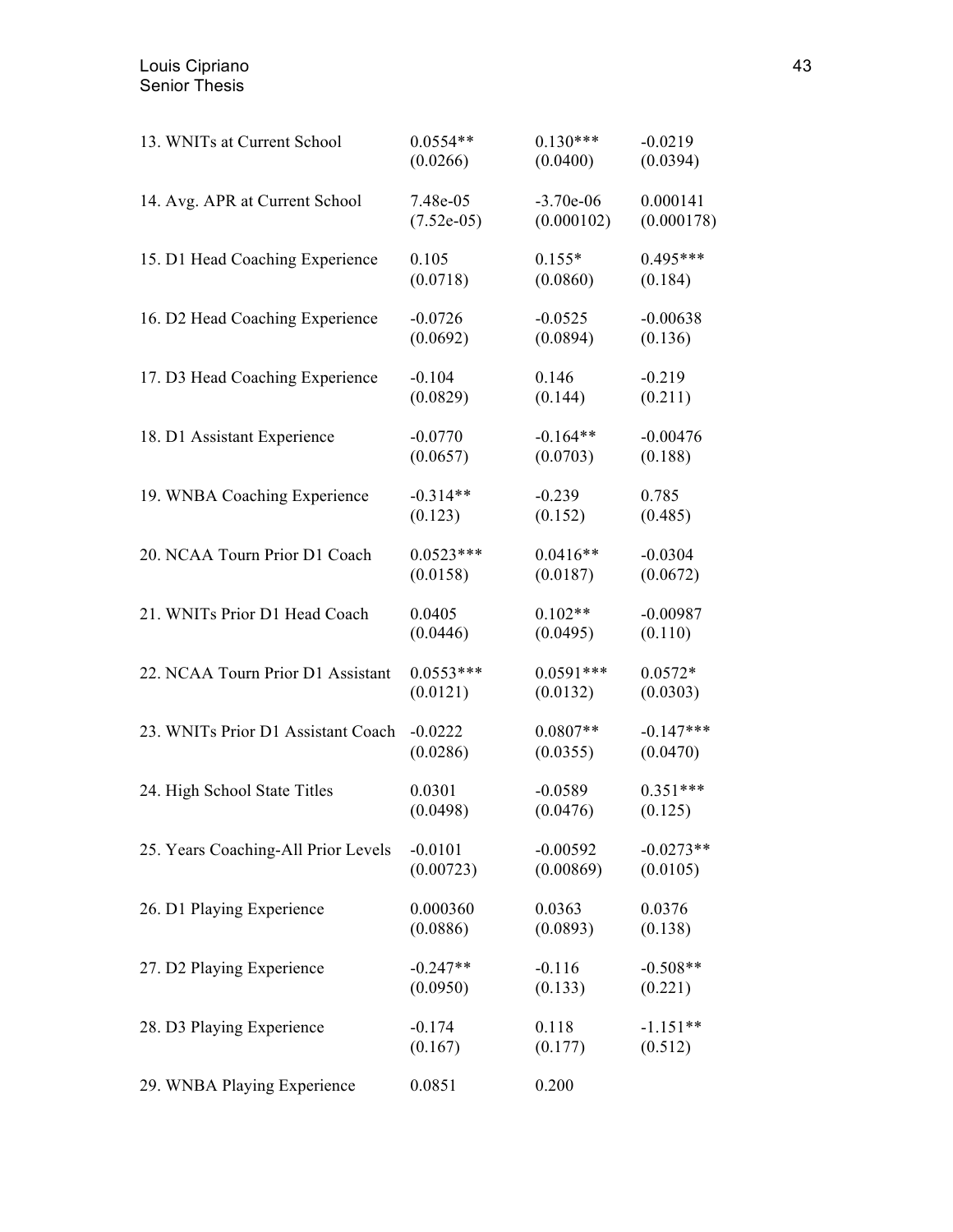|                                    | (0.110)               | (0.132)    |             |
|------------------------------------|-----------------------|------------|-------------|
| 30. Team Win% 2 Yrs Before Arrival | 0.163                 | 0.171      | 0.0193      |
|                                    | (0.146)               | (0.155)    | (0.302)     |
| 31. Gender of Current AD           | $-0.186$              | 0.133      | $0.338***$  |
|                                    | (0.119)               | (0.165)    | (0.123)     |
| 32. Gender Current AD x Coach      | $0.480**$<br>(0.187)  |            |             |
| 33. Gender of Hiring AD            | 0.108                 | 0.0216     | $-0.756$    |
|                                    | (0.126)               | (0.207)    | (0.528)     |
| 34. Gender of Hiring AD x Coach    | $-0.686**$<br>(0.333) |            |             |
| 35. Gender of Current President    | $-0.201*$             | $-0.0779$  | $-0.339***$ |
|                                    | (0.117)               | (0.0896)   | (0.116)     |
| 36. Gender Current Pres. x Coach   | $-0.0809$<br>(0.168)  |            |             |
| 37. Gender of Hiring President     | $0.227*$<br>(0.120)   |            |             |
| 38. Gender of Hiring Pres. x Coach | $-0.0666$<br>(0.189)  |            |             |
| 39. Constant                       | 11.00***              | $10.97***$ | $11.56***$  |
|                                    | (0.247)               | (0.298)    | (0.595)     |
| 40. Observations                   | 236                   | 167        | 97          |
| 41. R-squared                      | 0.673                 | 0.703      | 0.781       |

Robust standard errors in parentheses

\*\*\* p<0.01, \*\* p<0.05, \* p<0.1

Rows 8, 9, and 13 begin to tell an interesting story. Examining a coach's win percentage (Row 8) and playoff experiences (Rows 9 and 13) are two ways to measure a success rate that seem to go hand in hand. If a team has a high winning percentage, they will probably earn a playoff appearance. On the other hand, if a team has reached the NCAA Tournament, it is necessary that they had to have a relatively strong record. However, often times, teams may have great success throughout a season, but lose a few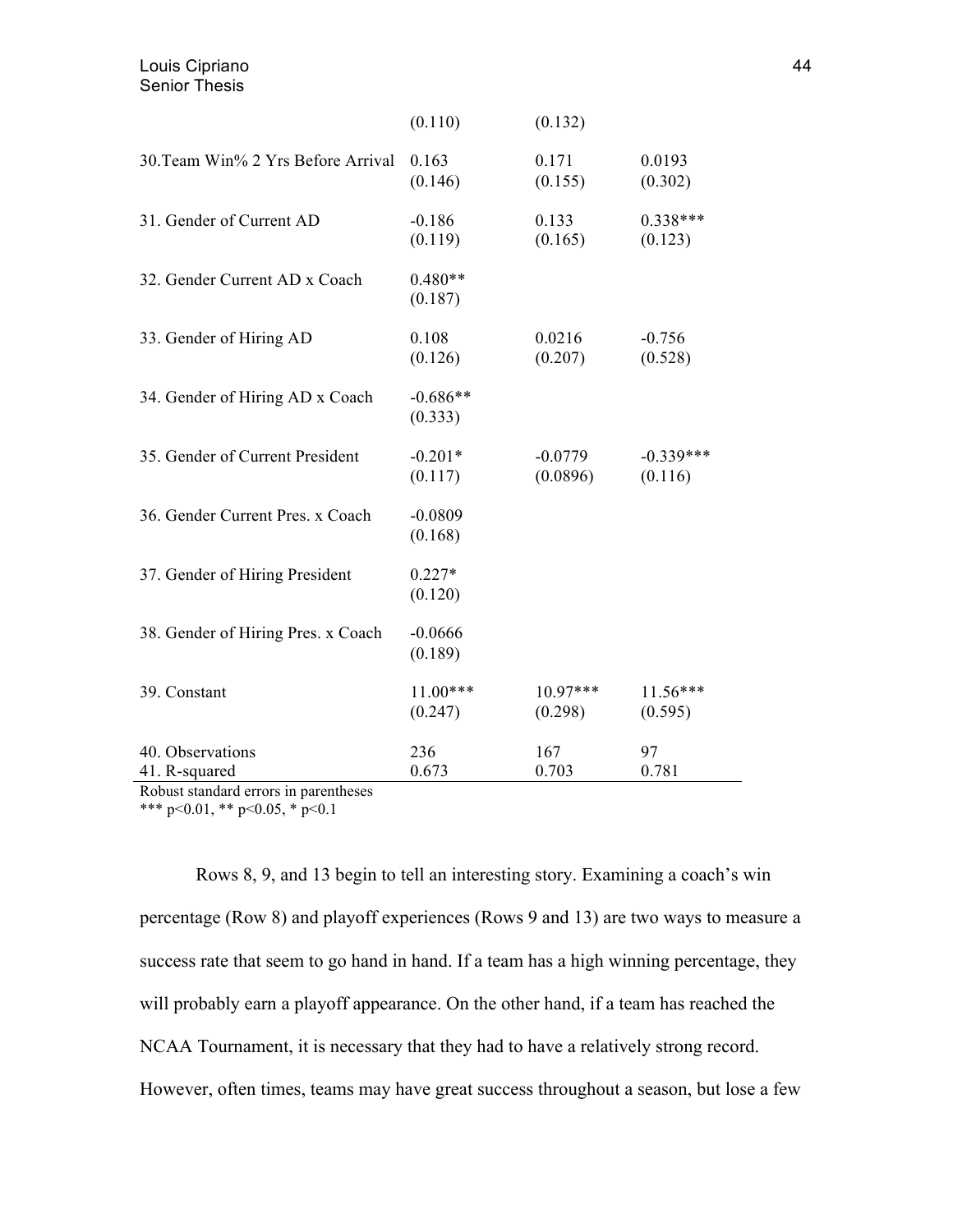key games that will determine their playoff future. There can also be instances where teams, especially those in strong conferences with high strength of schedule, have mediocre seasons, but rally to win important games at the end of a season to make the playoffs. Comparing the significance of win percentages and NCAA Tournament/WNIT appearances proves that having a strong win percentage is not enough of a statement for coaches' to earn higher salaries. The significance of NCAA Tournament and WNIT appearances implies that *results* are more important than just winning percentages. Simply achieving a strong winning percentage does not carry as much weight, if it does not result in a playoff appearance. This is intuitive since schools and athletic programs receive substantial monetary rewards from the NCAA if their program earns a spot in the playoff bracket. Not to mention, participating on a national scale in the NCAA Tournament is a fantastic marketing opportunity for a university.

For three out of the four variables that were jointly significant for both genders, males experience higher returns. Men receive greater rewards than females for an additional year in their contracts, having prior Division 1 head coaching experience, and winning an additional state championship as a high school head coach. Males experience more than double the returns for having prior Division 1 head coaching experience than females do.

Females, on the other hand, receive significant and positive returns for more prior playoff experiences than men. In Row 22, women receive slightly larger returns for an additional NCAA Tournament experience as a former assistant coach than men receive. The effect of an additional NCAA Tournament appearance as a former Division 1 head coach (Row 20) has an insignificant effect on men's salaries, but increases women's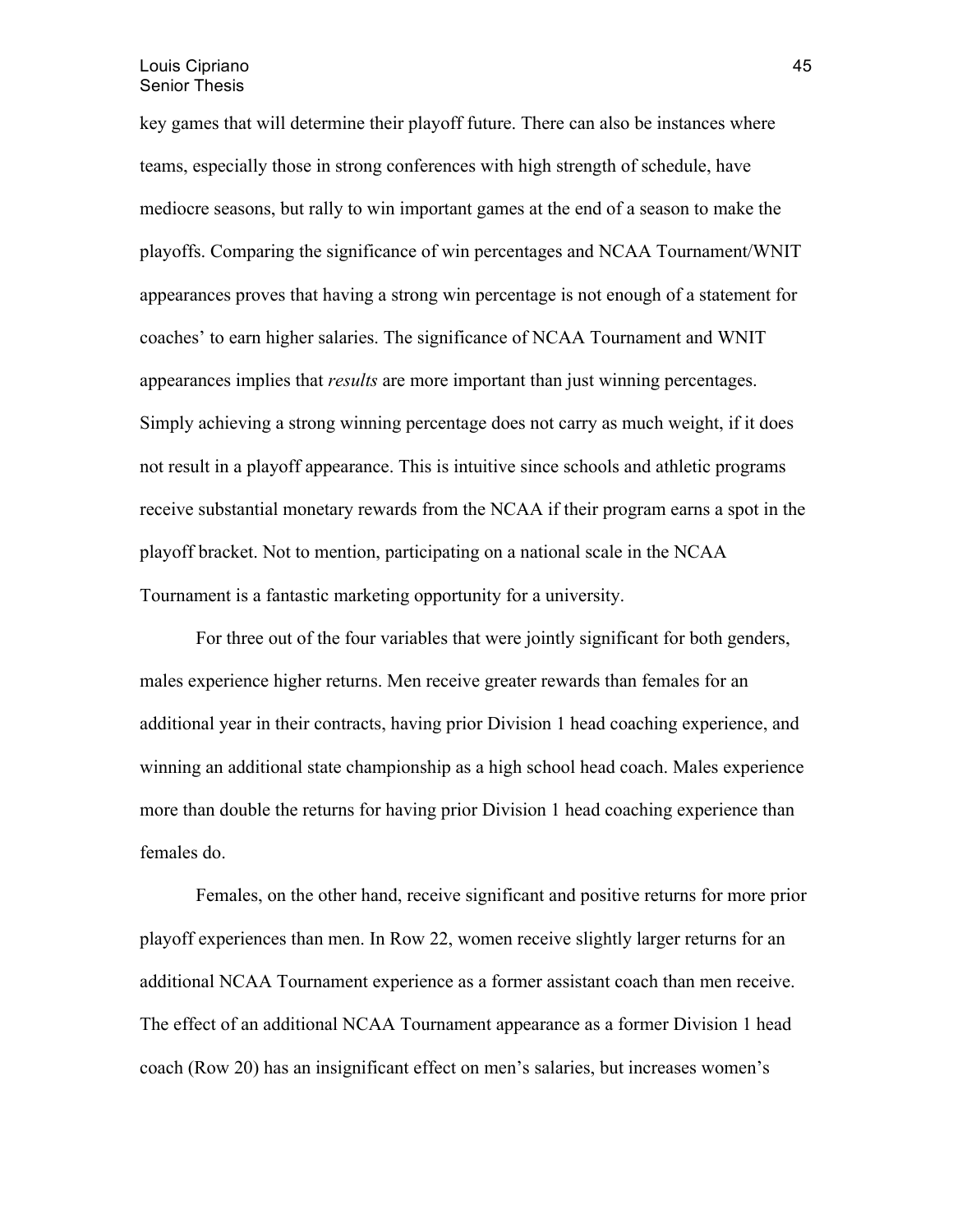salaries by 4 percent. Women see positive returns from an additional WNIT appearance as a prior assistant coach (Row 23), while males see a surprising and counterintuitive decrease to their salary for an additional WNIT appearance as a prior assistant coach. While prior statistics are positively valued, it is apparent that men do not have strong backgrounds. So, these patterns can be influenced by the fact that women have better previous coaching backgrounds than males in my sample.

Consistent with the trends in previous regressions, females appear to be a bit more impacted by team success than males. Males seem to be minimally impacted by their productivity, or lack thereof. Female coaches experience increases in base pay for additional postseason appearances with their current programs: 5.69 percent increase for an additional trip to the NCAA Tournament (Row 9) and 10 percent increase for an additional WNIT berth (Row 13). It is curious that the coefficient on WNIT is larger than that of the NCAA Tournament, since the NCAA Tournament is the most prestigious and challenging tournament to compete in.

It is also interesting to note the negative coefficients for tenure in Row 7. The negative return for an additional year of tenure showcases coaches' rationale for deciding to remain at their current school or accept another team's employment offer. Theoretically, a coach will only accept an offer from another school if the salary being offered is more alluring than the salary at the current school. Therefore, the initial contracts of most coaches who just switched schools (and have 0 tenure) are more profitable than the contracts of coaches that remain at their current institution (and build tenure). Males suffer slightly more than females for building up additional years of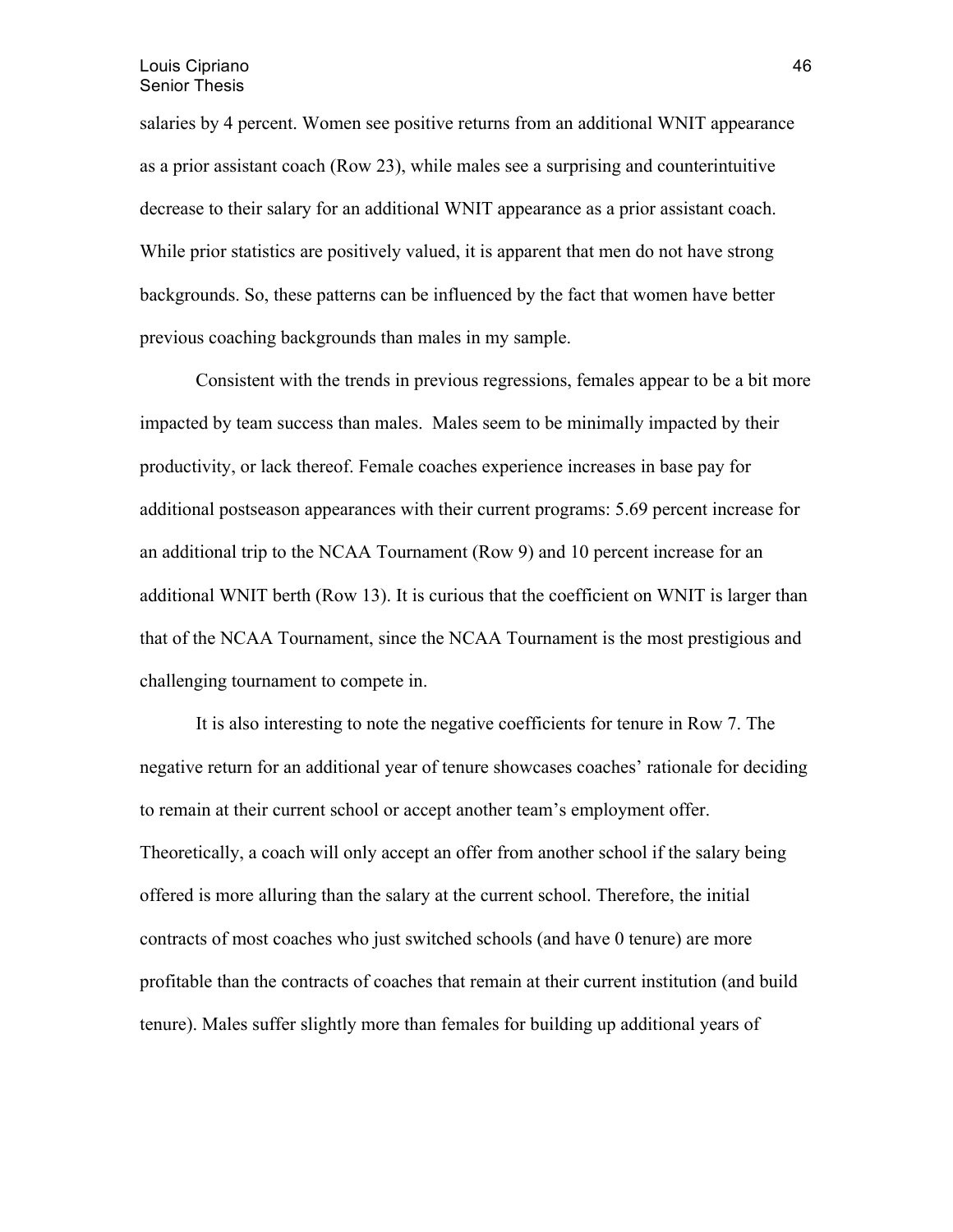tenure. This may indicate that males experience larger wage increases than females when beginning their career with a new institution.

## **II. Oaxaca-Blinder Decomposition Analysis**

Table 8 outlines the overall results and the appendix contains comprehensive tables of the full Oaxaca-Blinder output. Although each portion of the equation is statistically insignificant and must be interpreted carefully, the Oaxaca-Blinder output can still provide insight.

In Row 2 of Column 1, the Raw Wage Differential highlights the slight increase in the natural log of cost of living-adjusted salaries that female coaches receive over male coaches. The severity of the wage gap is small, and consistent with my hypothesis that it will be less than it was in Humphreys' study (2000). While the wage gap is low, over half of it can be attributed to the explained portion of the decomposition, which comprises the Endowment Effect (Row 4). The Endowment Effect illustrates that females have higher levels of positively valued endowments than males do. This parallels the regression analysis, which uncovered that women have more qualified basketball backgrounds and see their wages more significantly influenced by their past experiences than men.

The unexplained portion of the decomposition (Row 5) illustrates the coefficients' effect on the wage gap. The negative sign of the unexplained portion indicates that it is negatively influencing the wage gap. Therefore, this implies that males are receiving higher *returns* for their previous coaching experiences than females are experiencing. This additionally infers that if women were rewarded accordingly, they would receive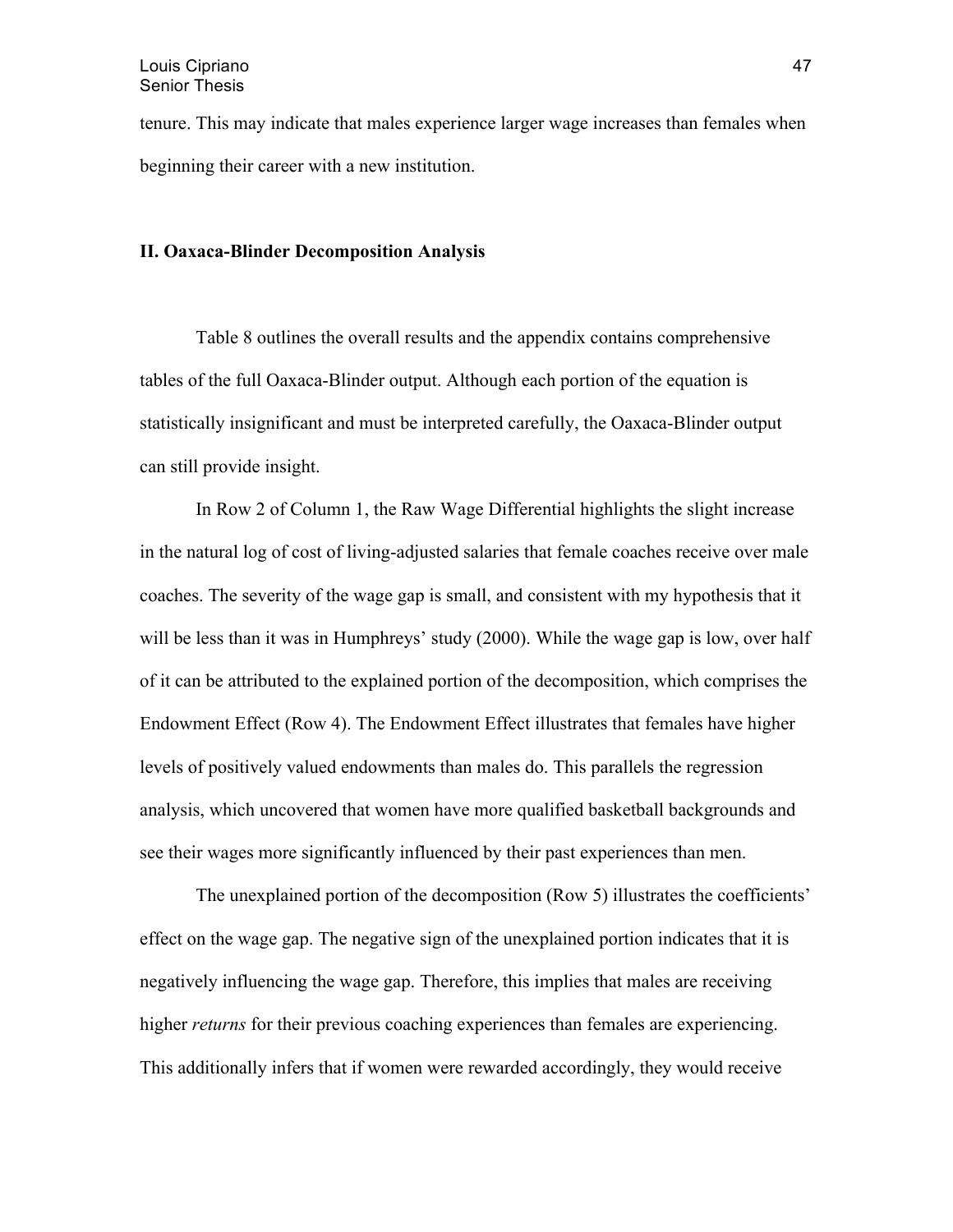even higher salaries, further expanding the wage gap. Examining the Endowment Effect in Row 4 of Column 1 displays that the wage differential *should* be closer to 8.6 percent, in favor of women, but because of different rewards to endowments, the gap gets reduced to 2.7 percent.

Appendix Table 6 displays each coefficient's impact on the unexplained portion of the differential and each endowment's impact on the explained portion of the differential. Division 1 playing experience, previous Division 1 head coaching experience, and prior playoffs as an assistant coach appear to have the strongest positive impacts to the Endowment Effect. Current win percentage and current playoff measures seem to have some of the strongest negative effects to the explained portion of the differential. The gender of the current athletic director, APR averages, and contract length are large contributing factors to the unexplained portion of the differential. The constant term, gender of the current president, and a coach's total prior years of coaching and win percentage in those years (across all levels) have the strongest negative impacts to the coefficient effect.

Quite different conclusions are uncovered when the Oaxaca-Blinder Decomposition is estimated with the dollar value of adjusted salary as the dependent variable. These results can be examined in Column 2.

In the pooled decomposition with dollars of salary as the dependent variable, the Raw Wage Differential (Row 3) indicates that females earn 4,761 (or 2.5 percent) *less than* males. This finding debunks my hypothesis that the wage gap will favor women. The unexplained and explained portions of the decomposition follow the pattern of the original estimation that used the natural log of salary as the dependent variable.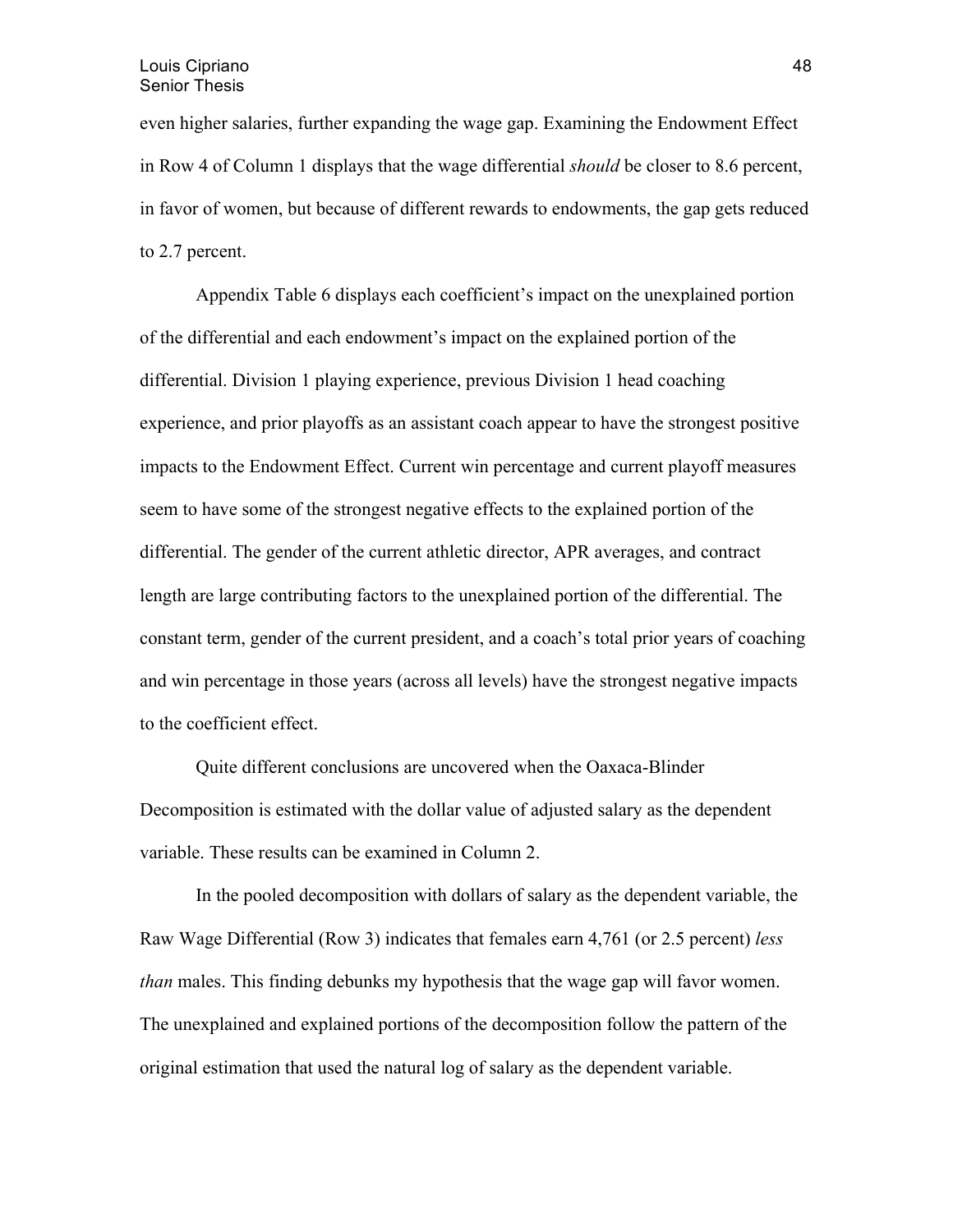The positive Endowment Effect (Row 4) goes against the direction of the Raw Wage Differential. Since the differential favors men, the positive explained portion indicates that, again, women have higher levels of positively valued previous experiences than men do. In this instance, the signs of the wage gap and the unexplained portion (Row 5) of the decomposition are the same. This infers that, again, males appear to receive higher returns for their previous coaching experiences than females. This indicates that if women were to experience the same returns for endowments as men receive, women would receive higher salaries. The Endowment Effect indicates that if there was no difference in men's and women's returns to endowments, women would earn salaries \$28,446 (or 15 percent) higher than men. Tables 9 and 10 break down the explained and unexplained portions to illustrate the each variable's impact in their calculation.

Appendix Table 8 outlines the individual effect of each endowment on the explained portion and the individual effect of each coefficient on the unexplained portion of the differential. APR, experience as a Division 1 assistant coach, and a current athletic director's gender most strongly influence the unexplained portion, while the gender of a current president, a coaches total years of prior coaching, and a coach's win percentage in those years most negatively affect the unexplained portion. For the explained portion, current winning percentage and current playoff experience have the most positive effects, while Division 1 playing and head coaching experience have the most negative effects.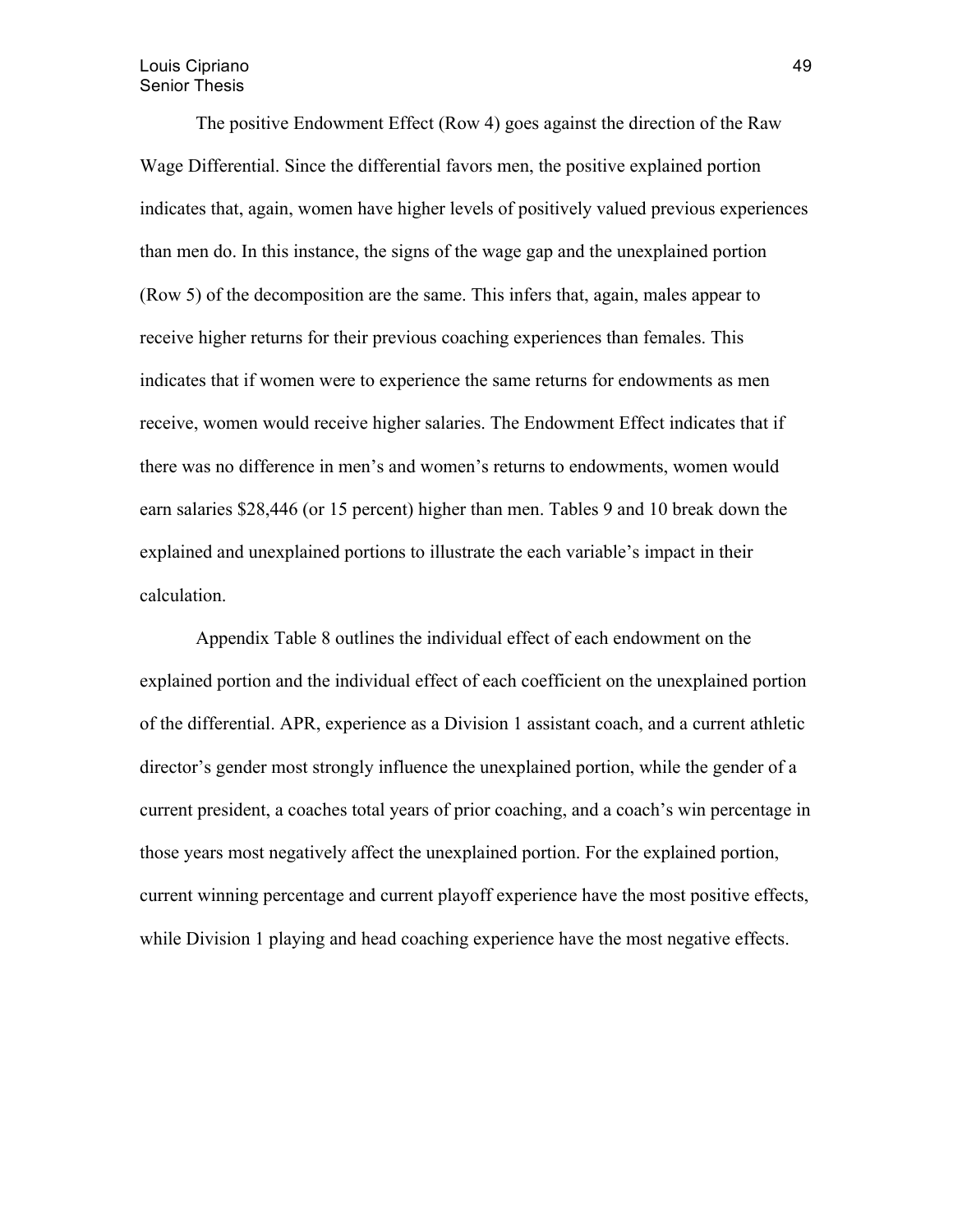| Dependent Variable | Natural Logarithm of Salary            | Salary     |
|--------------------|----------------------------------------|------------|
|                    | (1)                                    | (2)        |
| <b>OVERALL</b>     |                                        |            |
| 1. Females         | $11.97***$                             | 184,986*** |
|                    | (0.0395)                               | (8, 423)   |
| 2. Males           | $11.95***$                             | 189,747*** |
|                    | (0.0582)                               | (15,351)   |
| 3. Raw Wage Diff.  | 0.0272                                 | $-4,761$   |
|                    | (0.0704)                               | (17,510)   |
| 4. Explained       | 0.0863                                 | 28,446     |
|                    | (0.0814)                               | (19,760)   |
| 5. Unexplained     | $-0.0591$                              | $-33,208$  |
|                    | (0.0765)                               | (21, 444)  |
| 6. Observations    | 289                                    | 289        |
|                    | Robust standard errors in parentheses  |            |
|                    | *** $p<0.01$ , ** $p<0.05$ , * $p<0.1$ |            |
|                    | Full output include in Appendix        |            |

 Table 8 Oaxaca-Blinder Results

# *Conclusion*

My study set out to discover potential labor market discrimination in Women's Division 1 basketball, one of the most up and coming sports in the NCAA. First I aimed to explore the factors that determine a coach's salary. Through time series OLS regressions with robustness checks, I uncovered that, across genders, the most influential determinants of pay are playoff appearances with a current team, prior Division 1 coaching experience, prior Division 1 playoff experience, and the length of a contract. I found that a coach's winning percentage does not carry as much influence as a coach's playoff appearances. While playoff appearances are dependent on a strong win percentage, coaches do not see a direct benefit from a great winning percentage, unless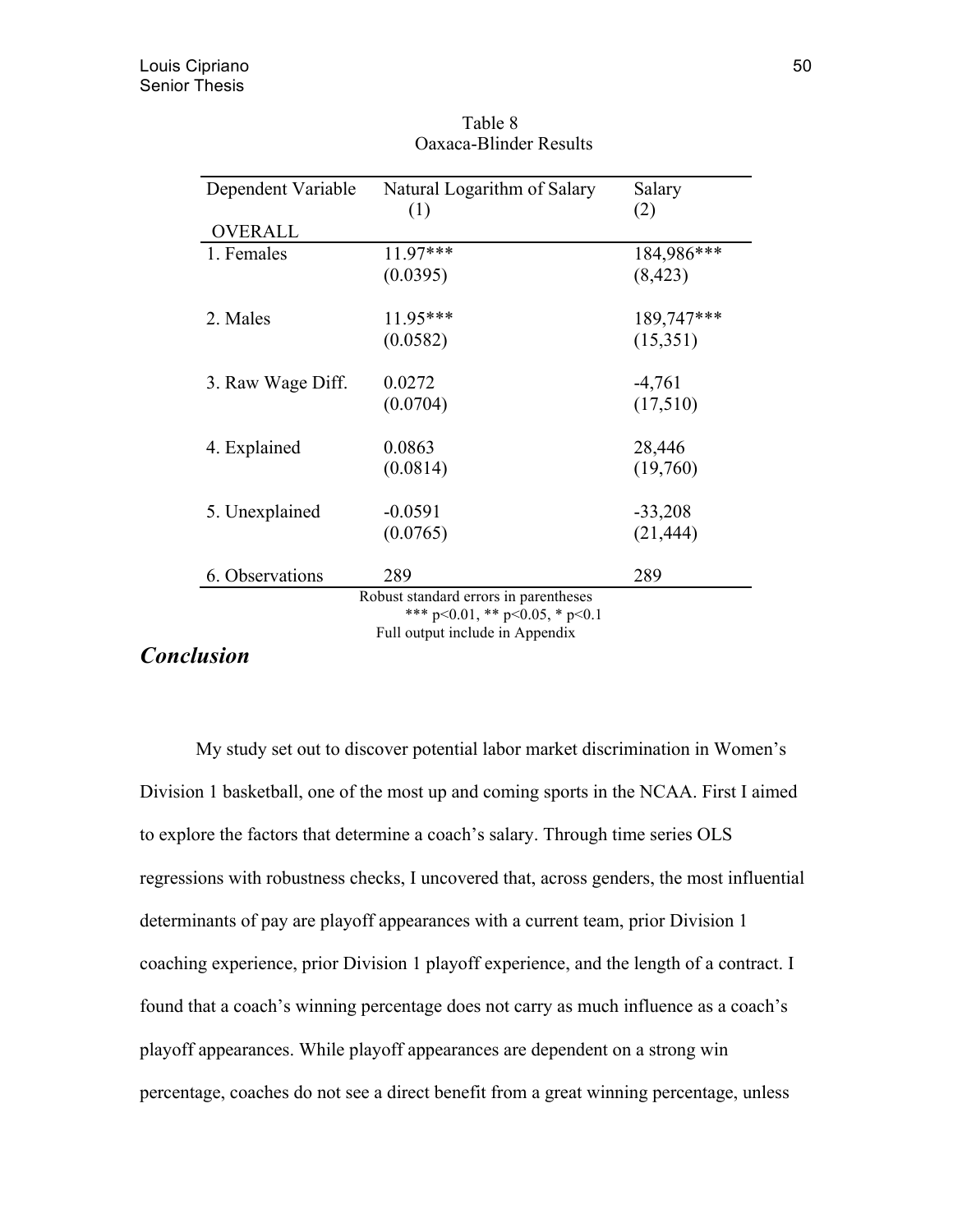they earn a spot in the playoffs, whether it is the NCAA Tournament or the WNIT. This is to be expected, since institutions and athletic departments receive monetary rewards from the NCAA from playoff appearances. Coaches' contracts almost always include personal bonuses for reaching the NCAA Tournament as well.

To my surprise, players' academic performance under their coach appeared to bear no impact on the coach's salary. Dufur made the distinction that the academic performance of the players on prominent Division 1 teams is not strongly emphasized as a measure of a coach's success. These results can be potentially troubling. The excitement and hard work of collegiate athletics can easily distract players from their academic duties. If an athletic department rewards coaches for wins and playoff appearances, but does not stress and reward coaches for their players' performance in the classroom, coaches have no external incentives to assure their players maintain strong academic standards. This finding insinuates a potential need for public Division 1 athletic departments to assess the overall goals of their program, since academics plays a vital role in futures of these student-athletes. It can prove interesting to test my results against not only Division 3 institutions (who Dufur claims emphasize academics), but also against *private* Division 1 institutions, which often pride themselves on their academic standards.

I also discovered that the gender of an athletic director and/or president does in fact influence salaries. It was shown that male current athletic directors appear to favor men over women. The interaction term between the gender of a current athletic director and the gender of a coach displayed that, all else equal, when a current athletic director is a male, men receive 61.6 percent higher salaries than women. Male coaches earn 40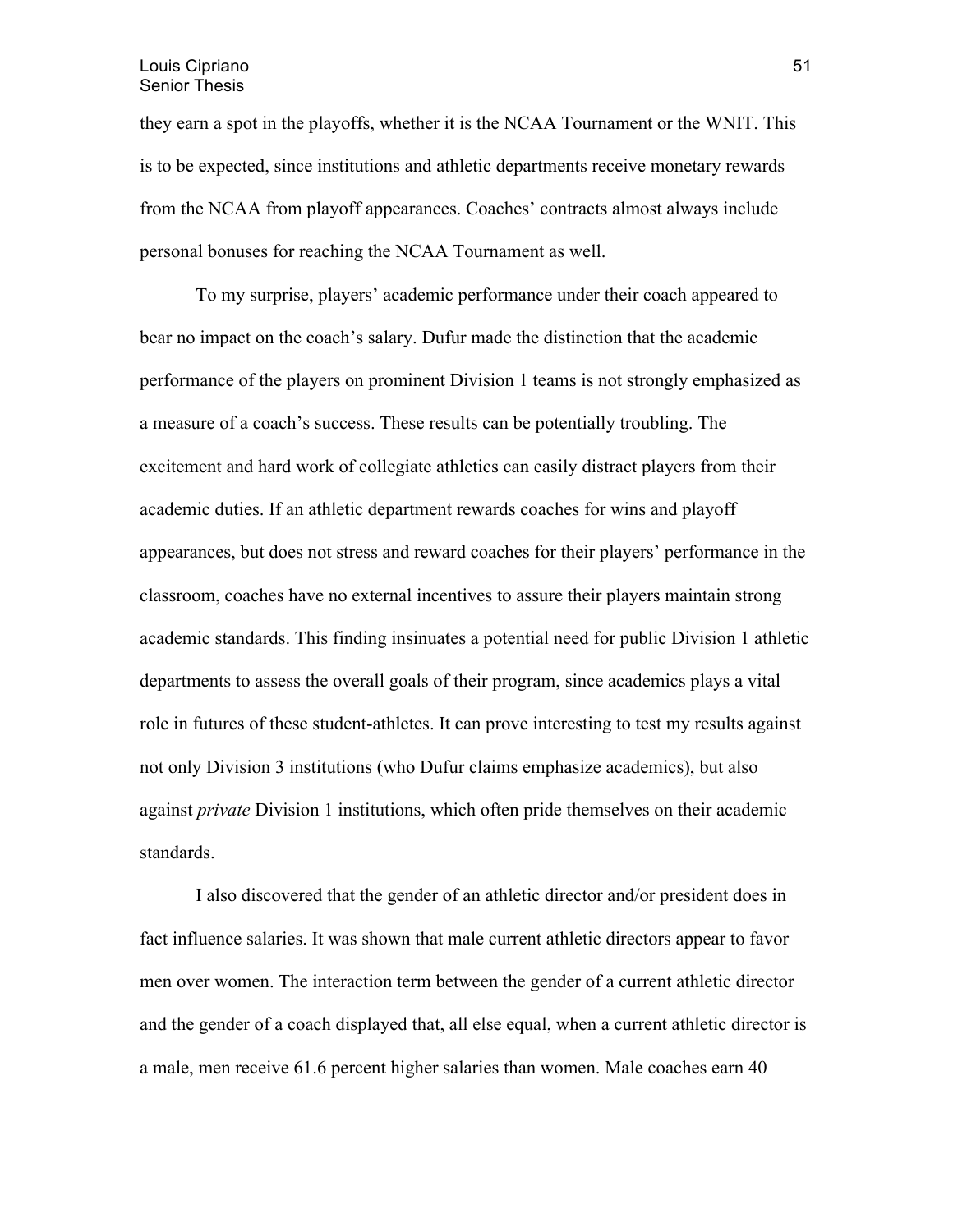percent higher wages if their current athletic director is male rather than female. Conversely, when a *hiring* athletic director is male, women earn salaries 49.6 percent higher than men. Coaches overall earn 18.2 percent lower salaries if their institution's president is male rather than female. Male coaches experience 28.75 percent lower earnings if a current president is male rather than female. When male presidents hire coaches, across gender, coaches earn 25.48 percent higher salaries than they would if a female president hired them.

The primary goal of this study was to identify a wage gap, and then address the magnitude of the disparity that can potentially arise from labor market discrimination. To do so, I estimated two two-fold, pooled Oaxaca-Blinder Decompositions. While I found conflicting outcomes in determining a wage gap, both Oaxaca-Blinder decompositions illustrated biases against female coaches. When the gap was in favor of females and also when the gap was against females<sup>21</sup>, the explained portion of the differential favored females, indicating that women had higher levels of endowments. Despite women's higher quality of previous coaching experience, the rewarding system appears to be unfair. In both instances, the unexplained portion of the decomposition heavily favored men. This suggests that women experience substantially less returns for positively valued accomplishments than men receive. So, based on the returns to men's endowments, regardless of which gender the wage gap favors, these female coaches deserve to be paid higher salaries. While the labor market discrimination coefficient is statistically insignificant, and only points to *potential* labor market discrimination, the results of this study suggest that a further, more extensive examination can prove fruitful.

 <sup>21</sup> Table 8 - Raw Wage Differential favored females when natural log of adjusted salary was dependent variable (Column 1) and favored males when dollars of adjusted salary was dependent variable (Column 2)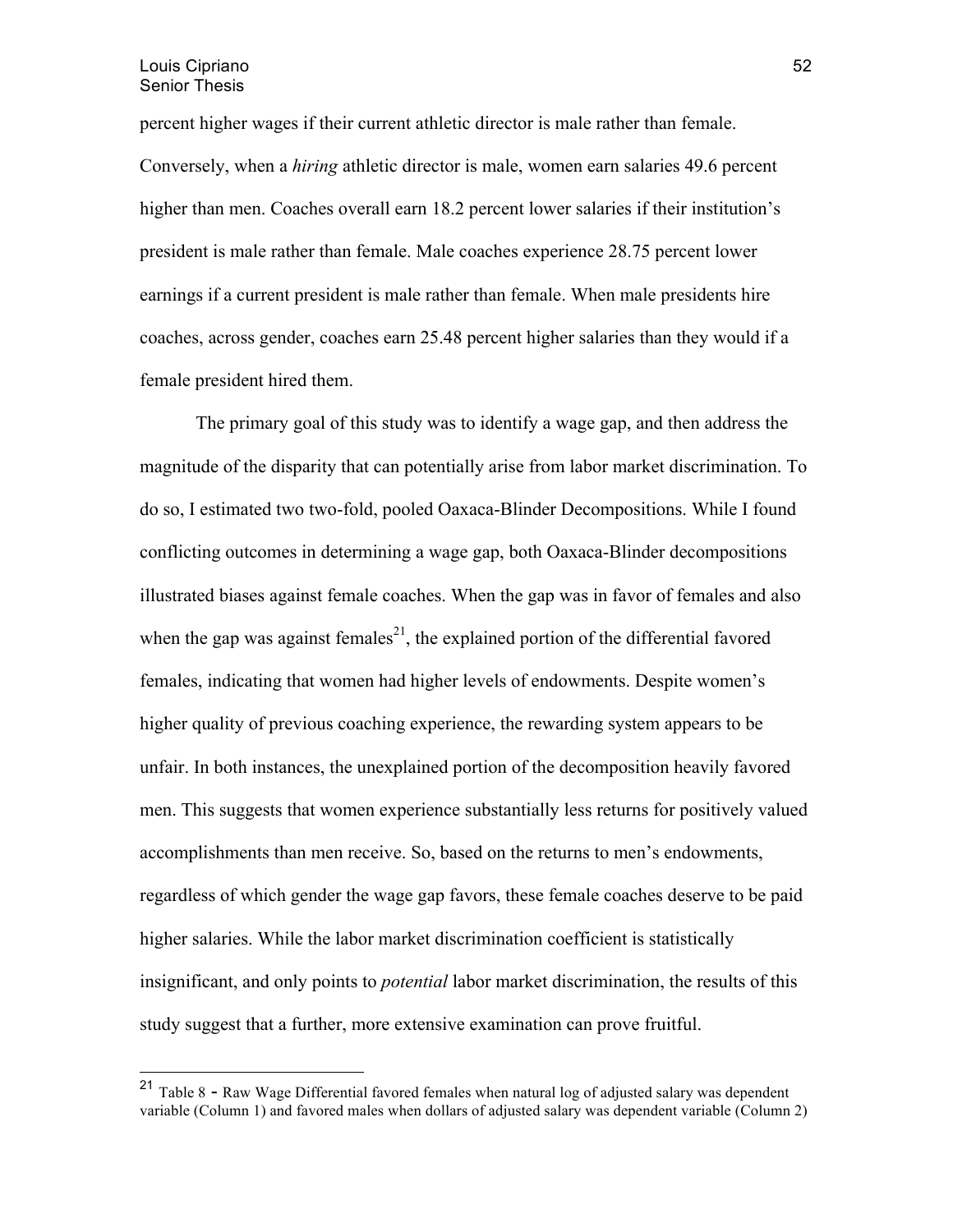In statistical discrimination, the group with the perceived lower productivity is less likely to be hired and also likely to receive lower earnings. Statistical discrimination is difficult to combat. It is a solution for employers to maximize their profits by saving the time and resources it takes to meticulously evaluate a worker's productive capabilities. Also, it is difficult to identify where the group stereotypes at play stemmed from. The stereotypes (whether accurate or not) could arise from limited personal experiences or longstanding societal generalizations. Since statistical discrimination affects employees' incentives, it can become a self-fulfilling prophecy. This can cause a discriminated group to play an active role in *perpetuating* their own discrimination.

My findings show that since more females than males are hired in this setting, it is unlikely that statistical discrimination is the force driving women's unequal opportunities. Also, statistical discrimination is centered on imperfect information. In the NCAA, when head coaches are hired, athletic directors are well aware of their coaching background, since it is easily and cheaply accessible So, there is not a strong need to infer coaches' productive capabilities by drawing on gendered productivity stereotypes when their capabilities can be easily gaged by evaluating previous coaching records. Therefore, my findings insinuate that employer taste-based discrimination is a likely force of the potential labor market discrimination that I have uncovered.

Throughout history, the United States government has implemented policies to forbid labor market discrimination. The Equal Pay Act of 1963 outlawed wage disparities based on gender. Unequal pay between men and women for work that required similar skills under similar working conditions was deemed illegal. Title VII of the Civil Rights Act of 1964 prohibited labor market discrimination based on race, color, religion, sex,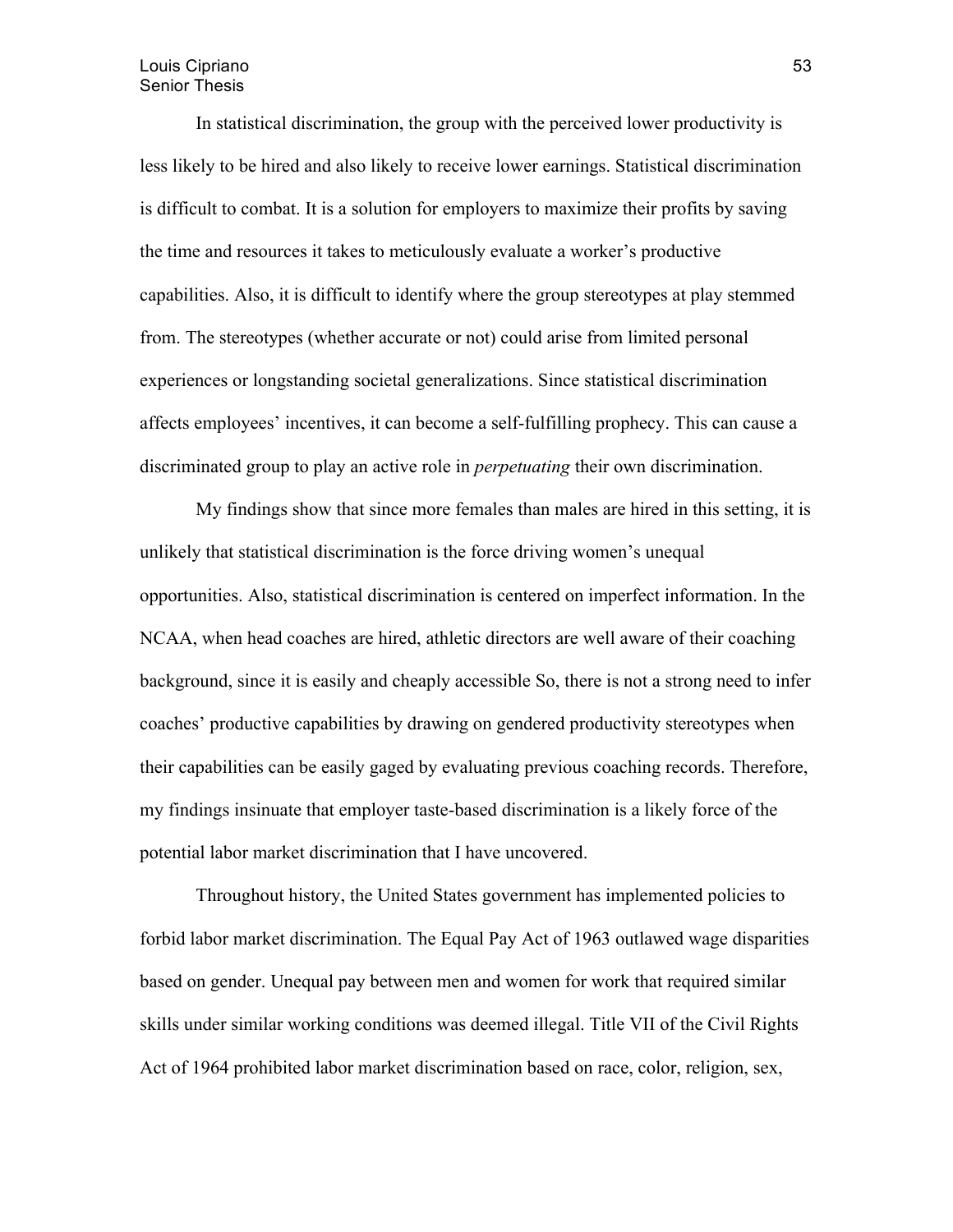and natural origin. My work suggests that the NCAA should play a more active role in monitoring contracts to insure against labor market discrimination. My study also calls for further research, with closer availability to coaches' contracts to evaluate base salaries as well as bonuses and benefits, to more accurately determine if labor market discrimination is present in Women's NCAA Division 1 basketball

## *Caveats*

A caveat of this study is that I evaluate base salaries of contracts. In doing so, two problems arise. First, base salaries do not explain the entire story of coaches' salaries. Many schools structure their contracts differently. Some contract raises may hold base salaries constant and dramatically increase benefits and bonuses, while others may do the opposite. Regardless, bonuses and benefits are a huge aspect of division 1 coaches' contracts. According to Winthrop Intelligence, in 2012, on average, coaches received \$21,555 in bonuses, just for receiving a bid to the NCAA Tournament. On average, reaching the Final 4 is worth \$87,300 in bonuses for a coach. Also, coaches receive benefits such as cars, clothing sponsorships, and country club memberships that are difficult to quantify when collecting data.

Second, depending on where I acquired specific salary measures, I am unable to determine if every salary in my data set is strictly a base salary. Based on my experience collecting salary data, my intuition is that a portion of the salaries collected from state databases include at least some benefits or bonuses. This can skew not only my salary measures, but also the severity that each variable impacts base salaries. For instance, since contracts include bonuses for NCAA Tournament appearances, its coefficient may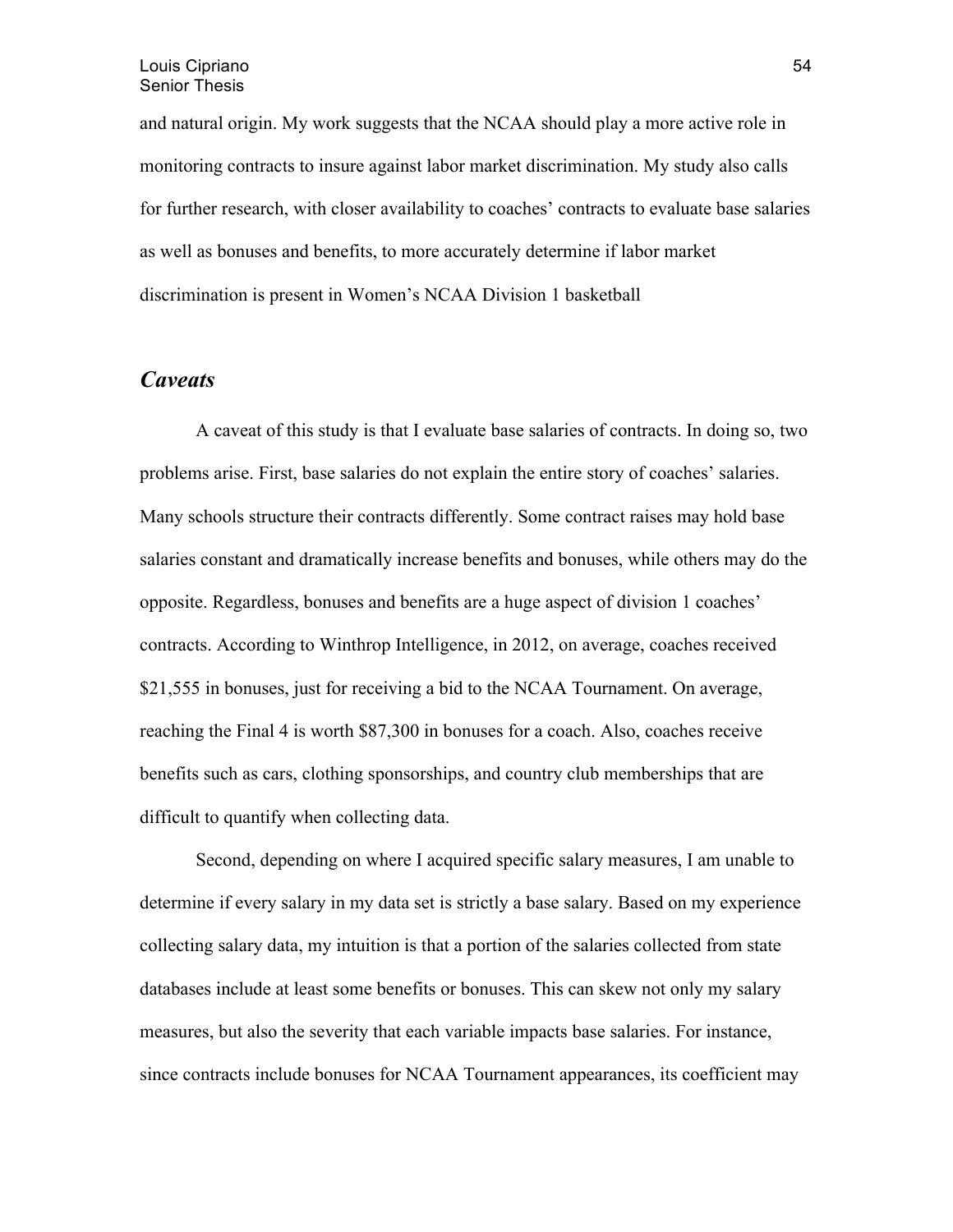be picking up these added incentives if the salaries I gathered from state databases include bonuses.

My study can also be extended by including a measure to test the effect of the "demographic power group." When Humphreys (2000) added a variable for the percent of female head coaches at an institution, he witnessed a disappearing of a gendered wage gap. He observed that when a female was the women's head basketball coach, females made up 50% of the head coaches in the institution's women's athletics program. When the women's head basketball coach was a male, this percentage dropped to less than 33%. Further examination of how the demographic power group affects coaches' pay in NCAA Women's Division 1 basketball would prove to be interesting.

A final caveat is that my study is limited to *public* universities who participate in Division 1 women's basketball. Women's Division 1 basketball currently consists of 351 participating universities. While 231 of these consist of public universities consist, leaving out private institutions ignore 120 observations. The athletic programs of the private institutions may have different goals and missions than those of the public school, impacting the ways in which they value success and reward their coaches. Despite shortcomings, my study provides a great base for collecting and testing data for future studies in coach discrimination, especially for authors who have close access to NCAA and salary information. It suggests that future examinations of Women's Division 1 basketball can be fruitful and provides a foundation for experimental process.

55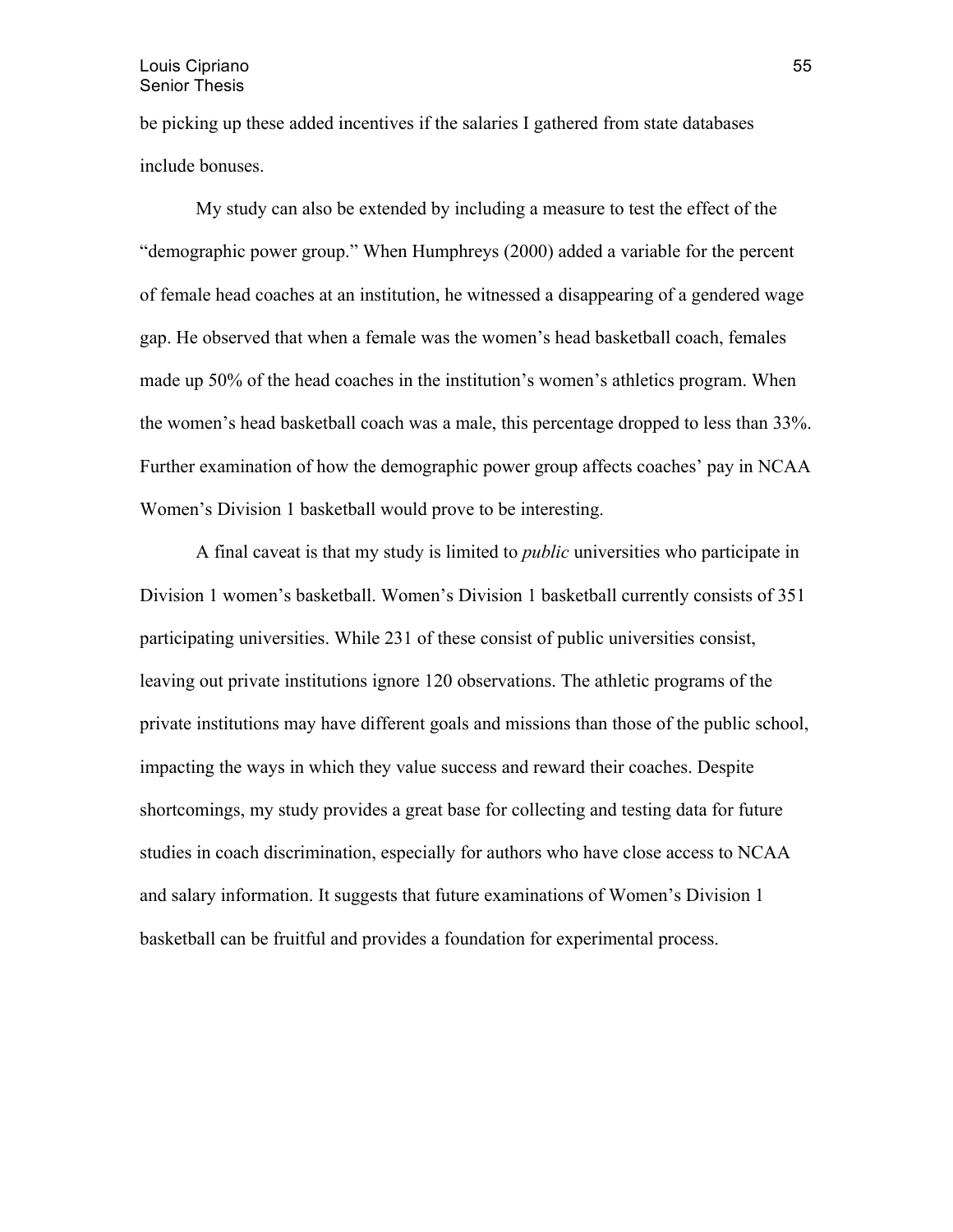# *Data Appendix*

## Appendix Table 1 Describes Figures 1 & 2 Salary, Gender, Ethnicity, & Parenthood by Gender - Summary Statistics

| Variable   | Overall    | Female         | Male               |
|------------|------------|----------------|--------------------|
| Parent     | 214181.8   | $223937.1$ +++ | $205889.8++$       |
|            | (156346.4) | (145087.2)     | (165772.3)         |
|            | [148]      | 681            | [80]               |
| Non-Parent | 160233.6   | 165370.7*      | 131045.6           |
|            | (88849.59) | (88267.43)     | (88483.98)         |
|            | [147]      | 1251           | 22                 |
| White      | 200557.8   | $196180.7++$   | $208779.8++$       |
|            | (139328.8) | (117227.3)     | (174047.7)         |
|            | [213]      | [139]          | 74                 |
| Non-White  | 152858.9   | 159813.9       | 139445.9           |
|            | (93646.04) | (104581)       | (67499.26)         |
|            | 821        | 541            | $\lceil 28 \rceil$ |

\*Male salary is significantly different than female salary at the .1 significance level within row \*\*Male salary is significantly different than female salary at the .05 significance level within row \*\*\*Male salary is significantly different than female salary at the .01 significance level within row +Salary of coach with children is significantly different than coach without children at .1

significance level within columns

++Salary of coach with children is significantly different than coach without children at .05 significance level within columns

+++Salary of coach with children is significantly different than coach without children at .01 significance level within columns

Standard Deviations in Parentheses .

Number of observations in brackets.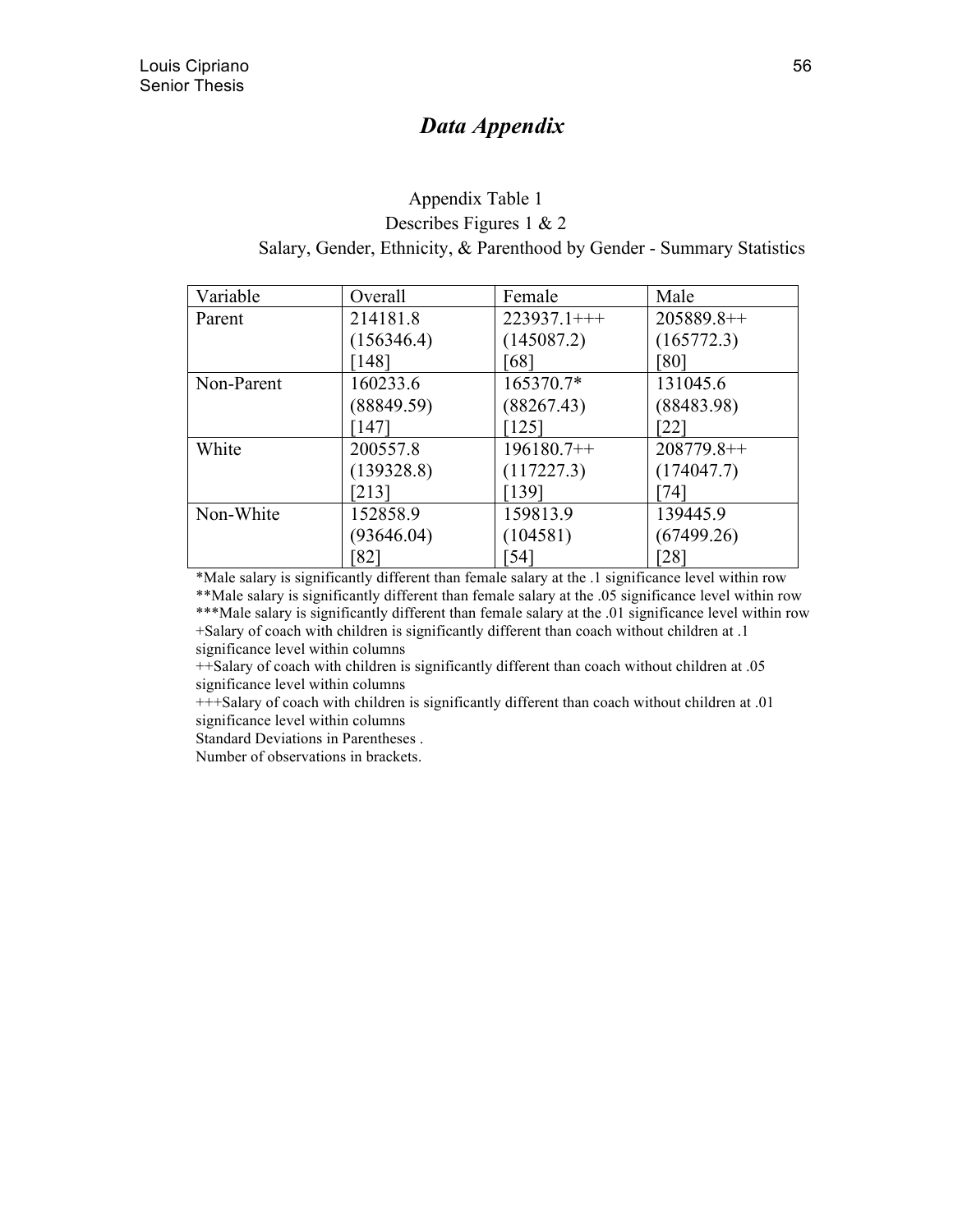## Appendix Table 2

# Describes Figures 3, 4, 5, & 6 Salary Under Athletic Director/President by Gender - Summary Statistics

| Variable              | Overall            | Female              | Male       |
|-----------------------|--------------------|---------------------|------------|
| Male Current AD       | 188873.1           | 187095.7            | 191799.5   |
|                       | (131255.4)         | (113285.6)          | (157015.9) |
|                       | $\left[262\right]$ | $\lceil 163 \rceil$ | '991       |
| Female Current        | 174803             | 180082.3            | 122010.6   |
| AD                    | (119660.1)         | (124185.5)          | (29638.27) |
|                       | [33]               | [30]                | [3]        |
| Male Hiring AD        | 183085.5           | 181351              | 185871.8   |
|                       | (130412.4)         | (111425.8)          | (156791.2) |
|                       | [245]              | [151]               | '941       |
| Female Hiring AD      | 211551.3           | 197072.2            | 317731.7   |
|                       | (150056)           | (140616.7)          | (208247.8) |
|                       | [25]               | [22]                | 31         |
| Male Current          | 188351.2           | 182737.1            | 198970.5   |
| President             | (136218.2)         | (115978.2)          | (168279.9) |
|                       | [240]              | $[157]$             | 831        |
| <b>Female Current</b> | 182708.6           | 200259.3            | 149454.6   |
| President             | (98538.35)         | (109569.8)          | (63261.46) |
|                       | [55]               | [36]                | [19]       |
| Male Hiring           | 192884.3           | 189621.5            | 198651.3   |
| President             | (128791.4)         | (103064.5)          | (165306.3) |
|                       | $[238]$            | $[152]$             | [86]       |
| Female Hiring         | 171462.4           | 184952.9            | 142982.3   |
| President             | (83051.37)         | (95482.98)          | (37698.46) |
|                       | [28]               | [19]                | [9]        |

\*Male salary is significantly different than female salary at the .1 significance level within row

\*\*Male salary is significantly different than female salary at the .05 significance level within row

\*\*\*Male salary is significantly different than female salary at the .01 significance level within row +Salary of coach with male AD/President is significantly different than coach with female

AD/President at .1 significance level within columns

++Salary of coach with male AD/President is significantly different than coach with female AD/President at .05 significance level within columns

+++Salary of coach with male AD/President is significantly different than coach with female AD/President at .01 significance level within columns

Standard Deviations in Parentheses Number of observations in brackets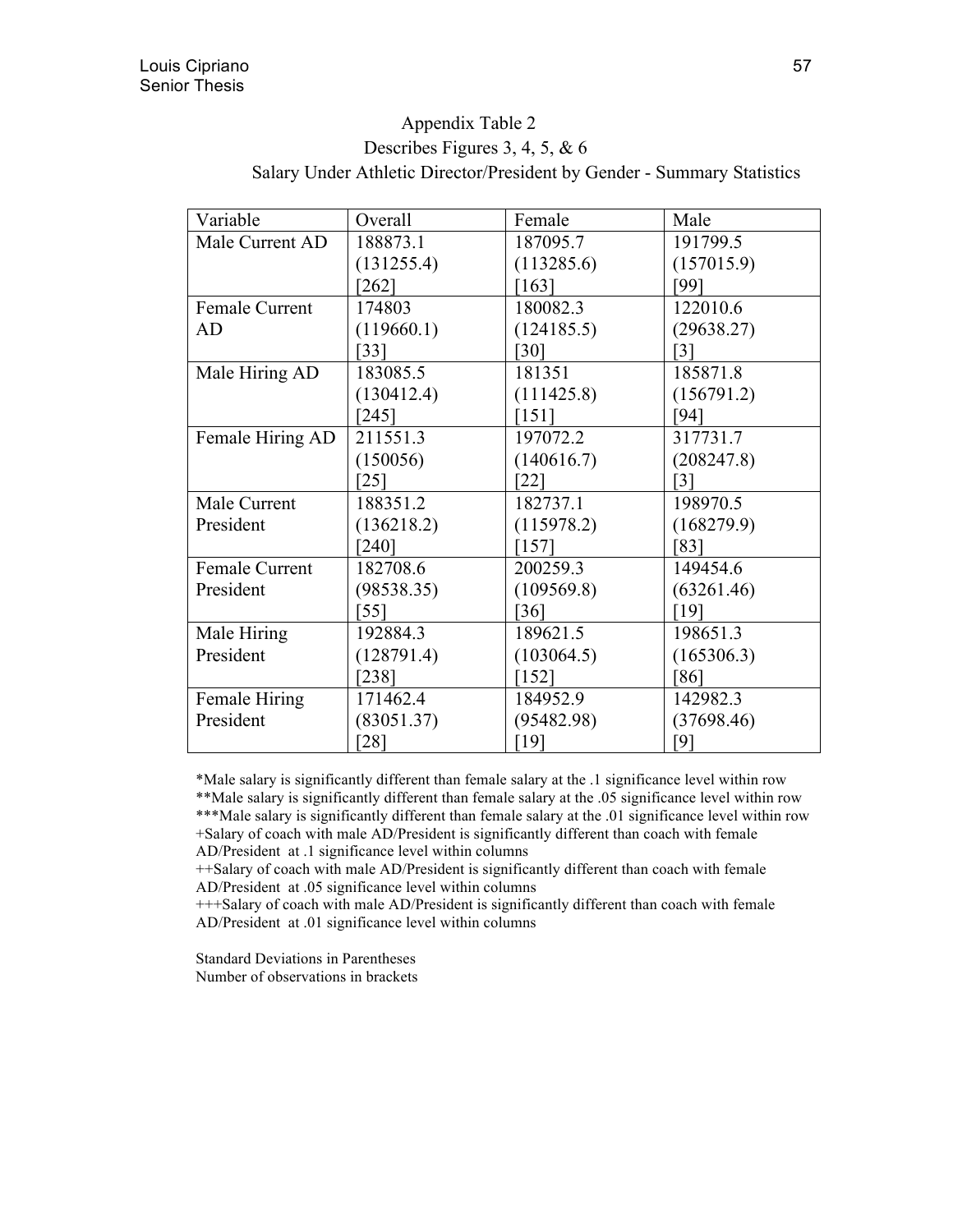|                               | Appendix Table 3                  |                           |                      |                           |
|-------------------------------|-----------------------------------|---------------------------|----------------------|---------------------------|
|                               | Demographics & Current Statistics |                           |                      |                           |
|                               | Male vs. Females                  |                           |                      |                           |
|                               | (1)                               | (2)                       | (3)                  | (4)                       |
|                               | Female                            | Male                      | Female               | Male                      |
|                               |                                   | Demographics Demographics | <b>Current Stats</b> | Current                   |
| <b>VAR</b>                    | ln adjsal                         | ln_adjsal                 | ln adjsal            | <b>Stats</b><br>ln adjsal |
| 1.Time                        | $-0.124*$                         | $-0.201**$                | $-0.022$             | $-0.098$                  |
|                               | (0.063)                           | (0.094)                   | (0.046)              | (0.091)                   |
|                               |                                   |                           |                      |                           |
| 2. Time <sup>2</sup>          | $0.00972**$                       | $0.0166$ ***              | 0.00392              | $0.010*$                  |
|                               | (0.004)                           | (0.006)                   | (0.003)              | (0.006)                   |
|                               |                                   |                           |                      |                           |
| 3. Ethnicity                  | $0.182**$                         | $0.230**$                 | $-0.00946$           | 0.0869                    |
|                               | (0.085)                           | (0.089)                   | (0.069)              | (0.078)                   |
| 4.Children                    | $0.235***$                        | $0.396***$                | 0.031                | $0.191*$                  |
|                               | (0.082)                           | (0.095)                   | (0.0641)             | (0.108)                   |
|                               |                                   |                           |                      |                           |
| 5. Contract Length            |                                   |                           | $0.108***$           | $0.117***$                |
|                               |                                   |                           | (0.016)              | (0.025)                   |
|                               |                                   |                           |                      |                           |
| 6.Tenure                      |                                   |                           | $-0.023**$           | $-0.0231$                 |
|                               |                                   |                           | (0.00893)            | (0.0147)                  |
| 7. Win % at Current School    |                                   |                           | $0.435***$           | 0.281                     |
|                               |                                   |                           | (0.144)              | (0.251)                   |
|                               |                                   |                           |                      |                           |
| 8.NCAA Tournaments at         |                                   |                           | $0.072***$           | $0.037**$                 |
| <b>Current School</b>         |                                   |                           |                      |                           |
|                               |                                   |                           | (0.017)              | (0.017)                   |
|                               |                                   |                           |                      |                           |
| 9. National Titles at Current |                                   |                           | $-0.048$             | 0.009                     |
| School                        |                                   |                           |                      |                           |
|                               |                                   |                           | (0.047)              | (0.044)                   |
| 10. WNITs at Current School   |                                   |                           | $0.127***$           | $-0.00958$                |
|                               |                                   |                           | (0.035)              | (0.0373)                  |
|                               |                                   |                           |                      |                           |
| 11.Avg. APR at Current School |                                   |                           | $-0.00022**$         | 0.00016                   |
|                               |                                   |                           | $(8.95e-05)$         | (0.0002)                  |
|                               |                                   |                           |                      |                           |
| 12.Constant                   | $12.04***$                        | 11.82***                  | $11.32***$           | $11.07***$                |
|                               | (0.256)                           | (0.400)                   | (0.200)              | (0.355)                   |
| 13. Observations              | 193                               | 102                       | 193                  | 102                       |
| 14.R-squared                  | 0.127                             | 0.262                     | 0.522                | 0.559                     |

Robust standard errors in parentheses \*\*\* p<0.01, \*\* p<0.05, \* p<0.1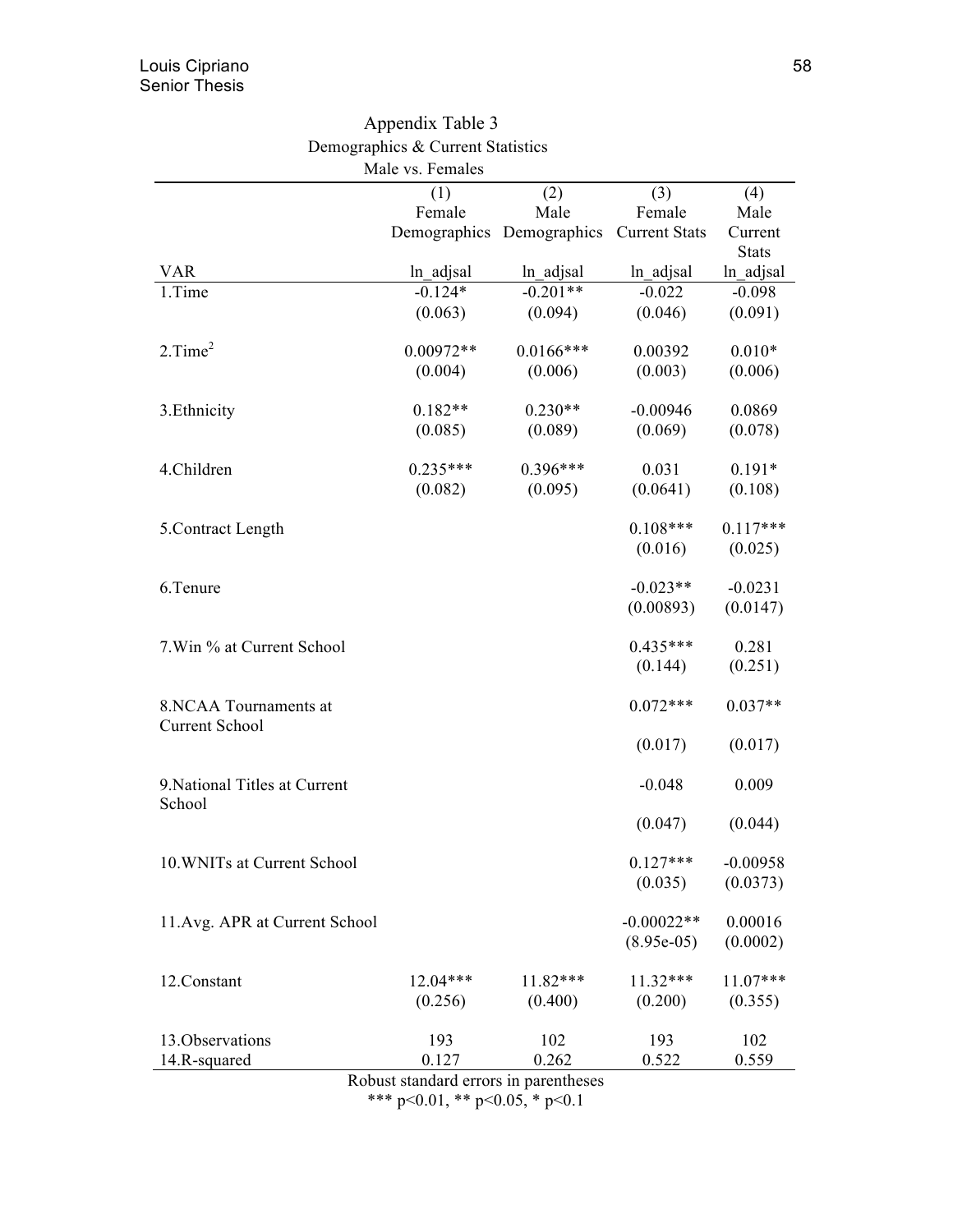| iviane vol i emianes                 |                                  |                      |
|--------------------------------------|----------------------------------|----------------------|
|                                      | (1)<br><b>Female Prior Stats</b> | (2)<br>Male Prior    |
|                                      |                                  | <b>Stats</b>         |
| <b>VARIABLES</b>                     | ln adjsal                        | ln adjsal            |
|                                      |                                  |                      |
| 1.Time                               | 0.00553                          | 0.00283              |
|                                      | (0.0427)                         | (0.0646)             |
| $2.$ Time $^2$                       | 0.00160                          |                      |
|                                      | (0.00254)                        | 0.00247<br>(0.00434) |
|                                      |                                  |                      |
| 3. Ethnicity                         | $-0.0228$                        | $-0.0322$            |
|                                      | (0.0655)                         | (0.0953)             |
| 4.Children                           | 0.0192                           |                      |
|                                      | (0.0687)                         | 0.117<br>(0.111)     |
|                                      |                                  |                      |
| 5.Contract Length                    | $0.0669***$                      | $0.0800**$           |
|                                      | (0.0169)                         | (0.0370)             |
| 6.Tenure                             | $-0.0158*$                       | $-0.0192$            |
|                                      | (0.00879)                        | (0.0190)             |
|                                      |                                  |                      |
| 7. Win % at Current School           | 0.284                            | $0.423*$             |
|                                      | (0.180)                          | (0.233)              |
| 8. NCAA Tournaments at Current       | $0.0544**$                       | 0.00475              |
| School                               |                                  |                      |
|                                      | (0.0263)                         | (0.0190)             |
|                                      |                                  |                      |
| 9. National Titles at Current School | 0.0434                           | 0.340                |
|                                      | (0.133)                          | (0.246)              |
| 10. Sweet 16s at Current School      | 0.0498                           | $0.162**$            |
|                                      | (0.0519)                         | (0.0769)             |
|                                      |                                  |                      |
| 11. Final 4s at Current School       | $-0.0880$                        | $-0.383$             |
|                                      | (0.0884)                         | (0.240)              |
| 12. WNITs at Current School          | $0.0966***$                      | 0.0414               |
|                                      | (0.0330)                         | (0.0489)             |
|                                      |                                  |                      |
| 13. Avg. APR at Current School       | $-7.87e-05$                      | 9.75e-05             |
|                                      | $(9.93e-05)$                     | (0.000143)           |
| 14. D1 Head Coaching Experience      | $0.131*$                         | 0.111                |
|                                      | (0.0770)                         | (0.161)              |

Appendix Table 4 Gender, Demographics, Current Stats, & Prior Stats Male vs. Females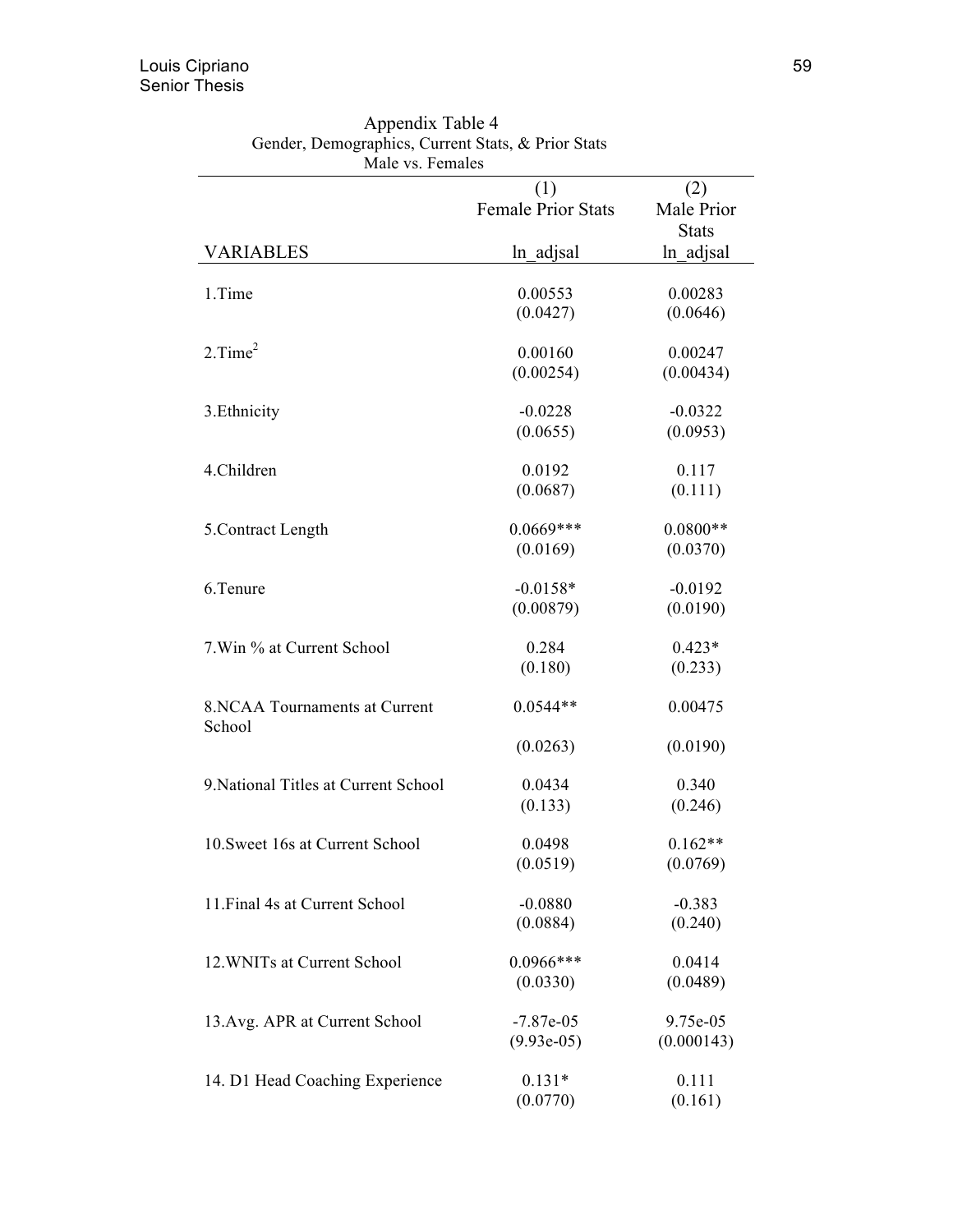| 15.D2 Head Coaching Experience     | $-0.160**$<br>(0.0765)  | $-0.0787$<br>(0.138)   |
|------------------------------------|-------------------------|------------------------|
| 16.D3 Head Coaching Experience     | 0.222                   | $-0.0362$              |
|                                    | (0.145)                 | (0.163)                |
| 17.D1 Assistant Experience         | $-0.152**$<br>(0.0681)  | $-0.127$<br>(0.190)    |
| 18. WNBA Coaching Experience       | $-0.165$<br>(0.125)     | 0.496<br>(0.499)       |
| 19. Coach Prior Win % - All levels | $0.349***$              | 0.0650                 |
|                                    | (0.107)                 | (0.188)                |
| 20. NCAA Tourn Prior D1 Head       | $0.0564***$<br>(0.0174) | $-0.00570$<br>(0.0529) |
| 21.NCAA Tourn Prior D1 Assist      | $0.0719***$             | 0.0106                 |
|                                    | (0.0202)                | (0.0423)               |
| 22. NCAA Tourn Prior D2 Head       | $0.0325**$<br>(0.0160)  | 0.00986<br>(0.0262)    |
| 23. NCAA Tourn Prior D3 Head       | $-0.0283$<br>(0.0249)   | 0.00429<br>(0.0470)    |
| 24. Sweet 16 Prior D1 Head         | 0.0660<br>(0.118)       | $0.648**$<br>(0.253)   |
| 25. Final 4 Prior D1 Head          | $-0.205$<br>(0.295)     | $-4.236***$<br>(1.503) |
| 26. Sweet 16 Prior D1 Assist       | $-0.0448$<br>(0.0300)   | $0.337**$<br>(0.165)   |
| 27.NAIA Championships              | $-0.249$<br>(0.390)     | $-0.176$<br>(0.183)    |
| 28. Coach Years - All Prior Levels | $-0.0107*$<br>(0.00610) | 0.00337<br>(0.00786)   |
| 29.D1 Playing Experience           | 0.0742<br>(0.0870)      | 0.195<br>(0.164)       |
| 30.D2 Playing Experience           | $-0.133$<br>(0.115)     | $-0.115$<br>(0.161)    |
| 31.D3 Playing Experience           | $-0.0446$               | $-0.312$               |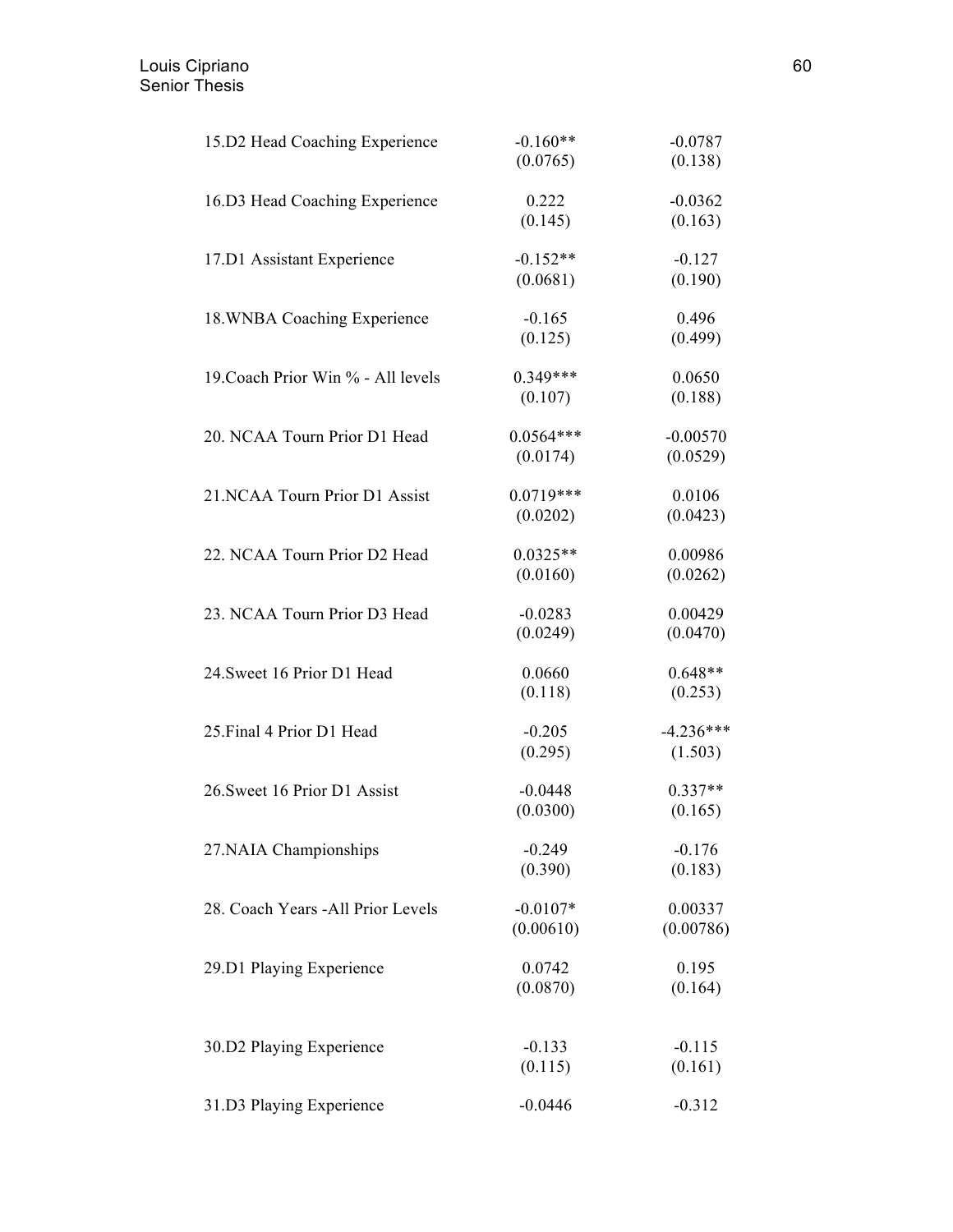|                  | (0.132)                               | (0.441)  |
|------------------|---------------------------------------|----------|
| 32. Constant     | $11.19***$                            | 10.96*** |
|                  | (0.231)                               | (0.320)  |
| 33. Observations | 187                                   | 102      |
| 34.R-squared     | 0.687                                 | 0.768    |
|                  | Robust standard errors in parentheses |          |

\*\*\* p<0.01, \*\* p<0.05, \* p<0.1

| Dep. Variable - Natural Logarithmic Form of Adjusted Salary |                | Oaxaca Blinder Decomposition Output |                     |
|-------------------------------------------------------------|----------------|-------------------------------------|---------------------|
| <b>VAR</b>                                                  | (1)<br>Overall | (2)<br>Explained                    | (3)<br>Unexplained  |
| 1.Time                                                      |                | 0.003<br>(0.018)                    | 0.248<br>(0.706)    |
| $2.$ Time $^2$                                              |                | $-0.017$                            | $-0.489$            |
| 3. Ethnicity                                                |                | (0.022)<br>0.0002                   | (0.426)<br>$-0.032$ |
| 4.Children                                                  |                | (0.002)<br>0.003                    | (0.069)<br>$-0.066$ |
|                                                             |                | (0.02)                              | (0.107)             |
| 5. Contract Length                                          |                | 0.016<br>(0.021)                    | $-0.134$<br>(0.106) |
| 6. Tenure                                                   |                | 0.018<br>(0.014)                    | 0.065<br>(0.109)    |
| 7. Win % at Current School                                  |                | $-0.036*$<br>(0.018)                | 0.09<br>(0.133)     |
| 8. NCAA Tourn at Current School                             |                | $-0.007$<br>(0.015)                 | 0.017<br>(0.07)     |
| 9. Sweet 16s at Current School                              |                | $-0.031$                            | $-0.093$            |
| 10. Final 4s at Current School                              |                | (0.039)<br>0.007                    | (0.083)<br>0.129    |
|                                                             |                |                                     |                     |

# Appendix Table 5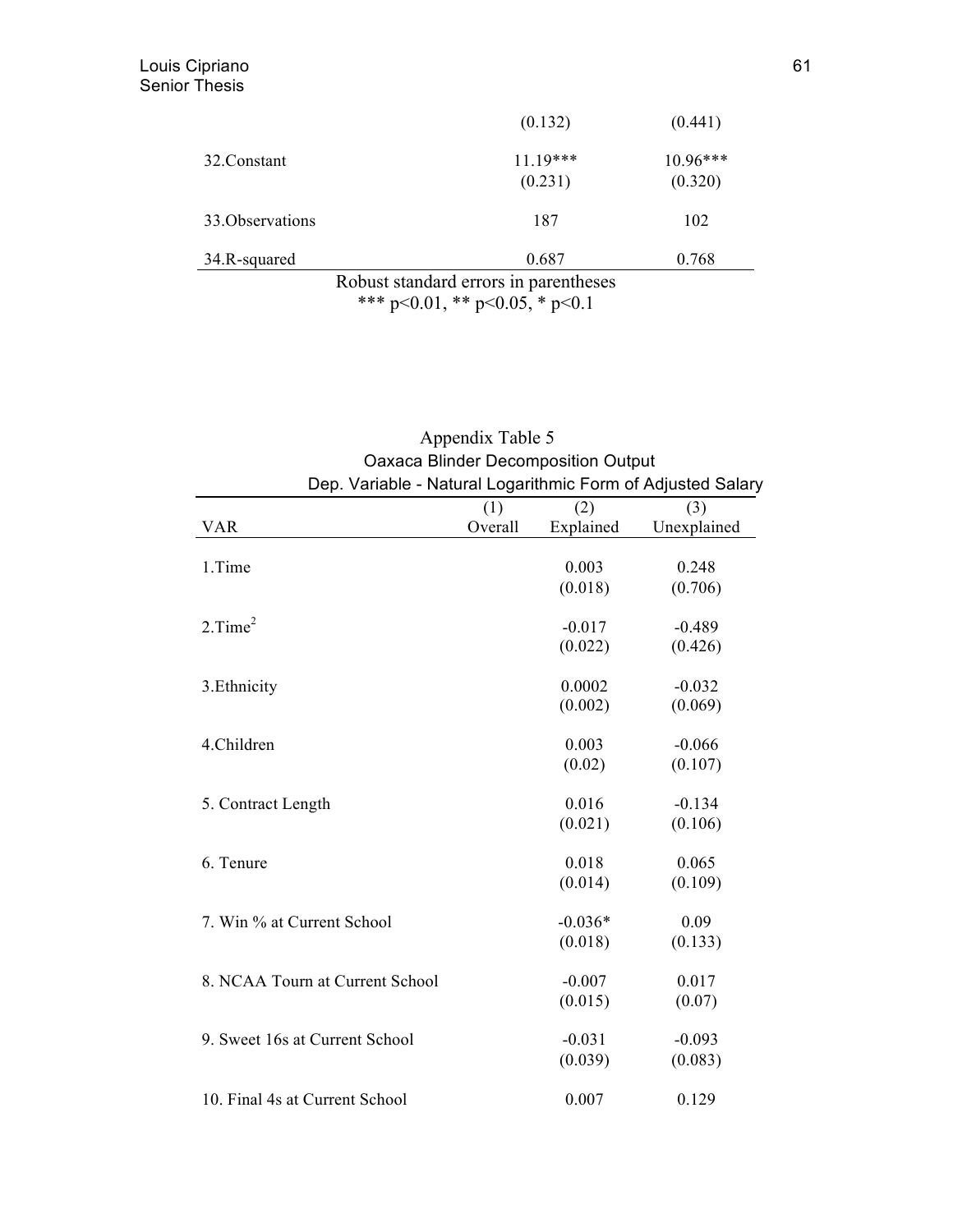|                                    | (0.024)               | (0.096)               |
|------------------------------------|-----------------------|-----------------------|
| 11. Nat'l Titles at Current School | $-0.001$<br>(0.001)   | $-0.045$<br>(0.040)   |
| 12. WNITs at Current School        | $-0.018$<br>(0.015)   | $0.073**$<br>(0.034)  |
| 13. Avg. APR at Current School     | 0.004<br>(0.001)      | $-0.112$<br>(0.110)   |
| 14. D1 Head Coaching Experience    | $0.030*$<br>(0.017)   | $-0.046$<br>(0.045)   |
| 15. D2 Head Coaching Experience    | $0.014*$<br>(0.008)   | $-0.021$<br>(0.035)   |
| 16. D3 Head Coaching Experience    | 0.003<br>(0.004)      | 0.016<br>(0.012)      |
| 17. D1 Assist Experience           | $-0.0102$             | $-0.214$              |
|                                    | (0.00815)             | (0.132)               |
| 18. Coach Prior Win % - All levels | 0.004<br>(0.011)      | 0.100<br>(0.0903)     |
| 19. WNBA Coaching Experience       | $-0.0006$<br>(0.002)  | $-0.0215$<br>(0.015)  |
| 20. NCAA Tourn Prior D1 Head       | 0.009<br>(0.013)      | $-0.016$<br>(0.046)   |
| 21. WNIT Prior D1 Head             | $-0.001$              | $0.082**$             |
|                                    | (0.0027)              | (0.039)               |
| 22.NCAA Tourn Prior D1 Assist      | $0.043***$<br>(0.017) | 0.022<br>(0.037)      |
| 23. WNIT Prior D1 Assist           | $-0.001$<br>(0.002)   | $0.0347**$<br>(0.014) |
| 24. High School State Titles       | $-0.006$<br>(0.005)   | $-0.0214*$<br>(0.013) |
| 25. Years Coaching-All Prior       | $-0.001$              | 0.081                 |
| Levels                             | (0.003)               | (0.119)               |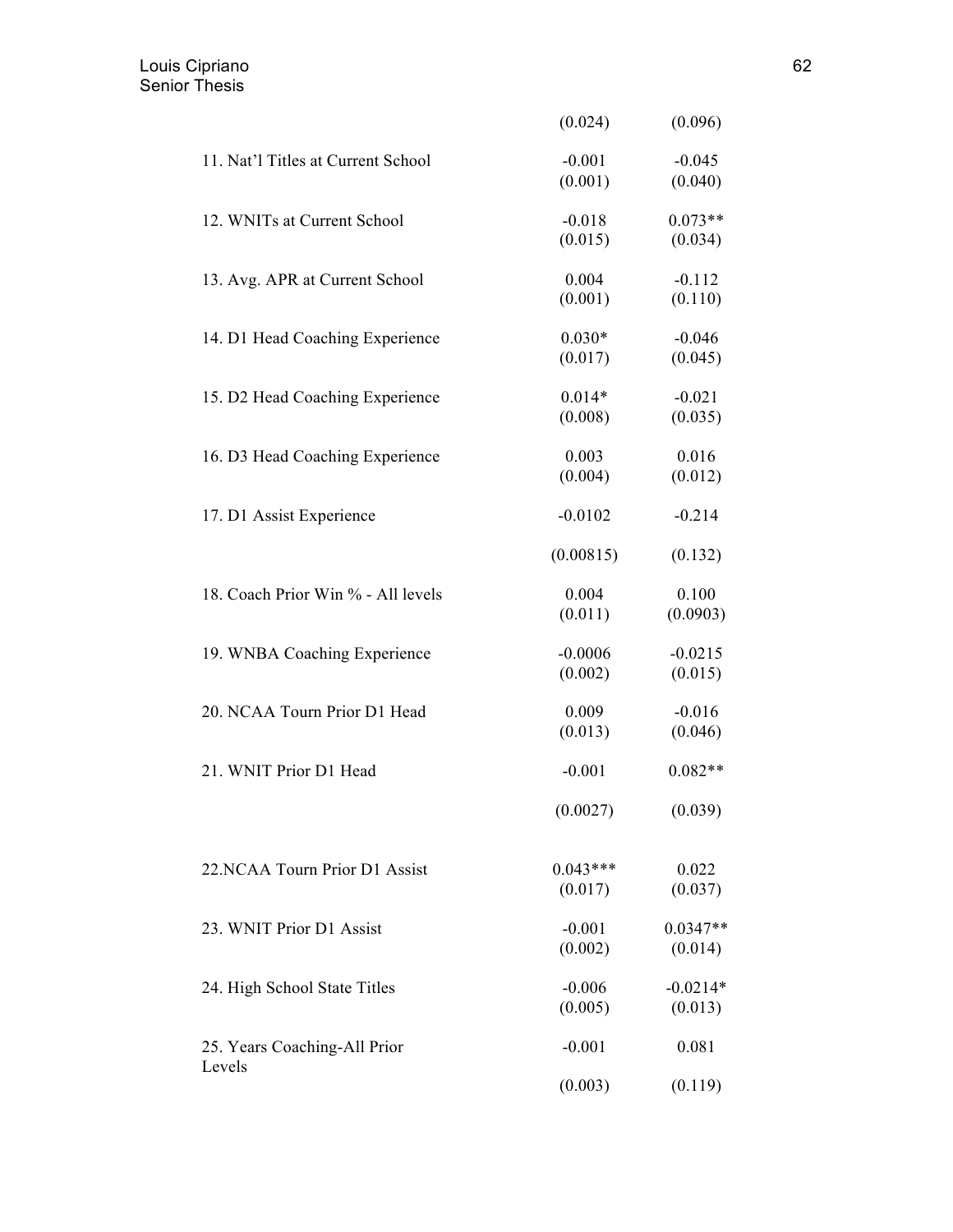| 26. D1 Playing Experience             |                                        | 0.065      | $-0.016$  |
|---------------------------------------|----------------------------------------|------------|-----------|
|                                       |                                        | (0.042)    | (0.061)   |
| 27. D2 Playing Experience             |                                        | $-0.002$   | 0.017     |
|                                       |                                        | (0.005)    | (0.012)   |
| 28. D3 Playing Experience             |                                        | $-0.0005$  | 0.013     |
|                                       |                                        | (0.004)    | (0.014)   |
| 29. Team Win% 2 Yrs Prior             |                                        | 0.006      | 0.016     |
|                                       |                                        | (0.006)    | (0.107)   |
| 30. Gender of Current AD              |                                        | $-0.007$   | $-0.267*$ |
|                                       |                                        | (0.01)     | (0.152)   |
| 31. Gender of Current Pres            |                                        | $-0.00104$ | $0.192**$ |
|                                       |                                        | (0.003)    | (0.096)   |
| 32. Females                           | 11.97***                               |            |           |
|                                       | (0.0395)                               |            |           |
| 33. Males                             | 11.95***                               |            |           |
|                                       | (0.0582)                               |            |           |
| 34.Difference                         | 0.027                                  |            |           |
|                                       | (0.07)                                 |            |           |
| 35.Explained                          | 0.086                                  |            |           |
|                                       | (0.081)                                |            |           |
| 36. Unexplained                       | $-0.059$                               |            |           |
|                                       | (0.077)                                |            |           |
| 37.Constant                           |                                        |            | 0.339     |
|                                       |                                        |            | (0.421)   |
| 38Observations                        | 289                                    | 289        | 289       |
| Robust standard errors in parentheses |                                        |            |           |
|                                       | *** $p<0.01$ , ** $p<0.05$ , * $p<0.1$ |            |           |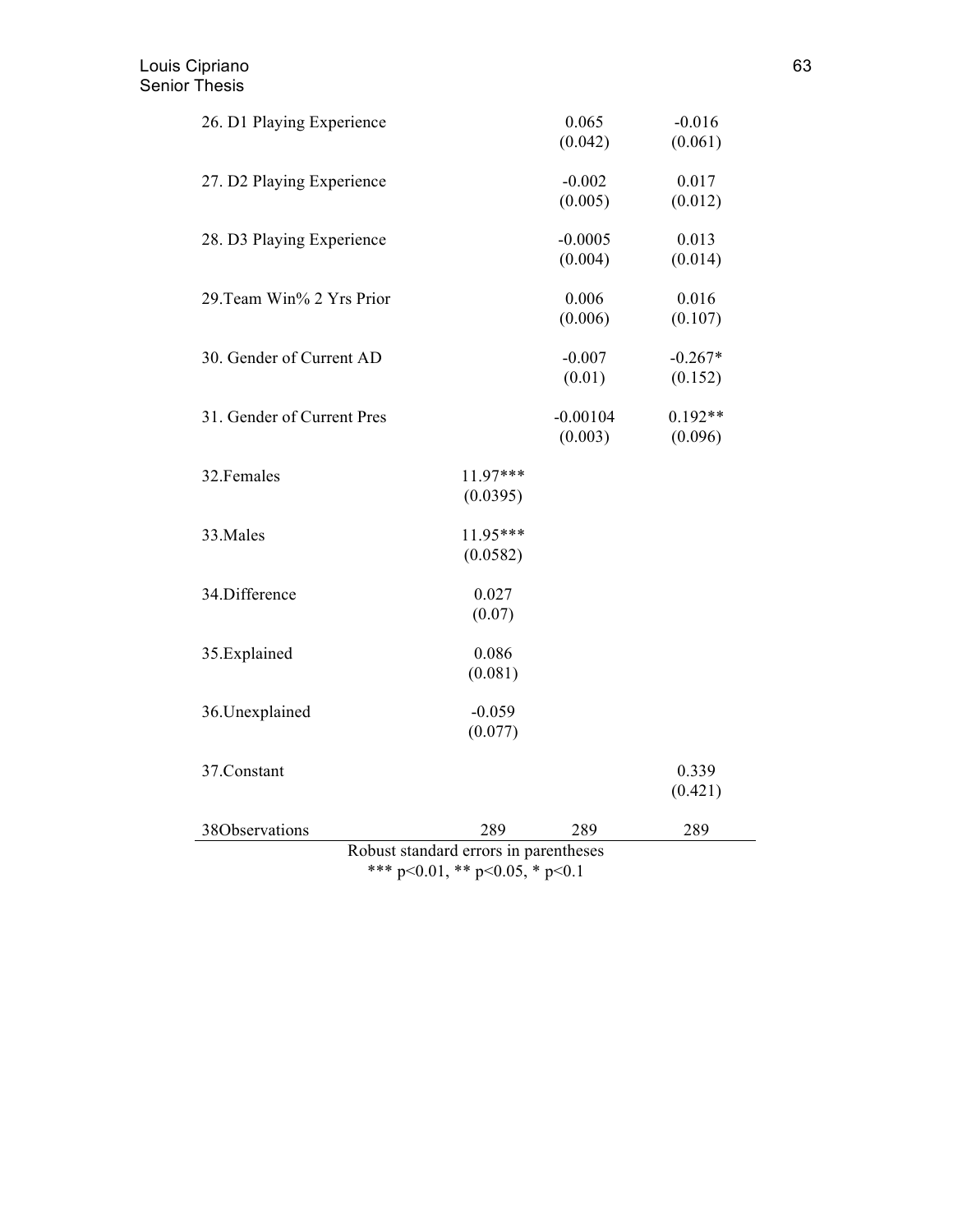| Appendix Table 6                     |
|--------------------------------------|
| Oaxaca-Blinder Breakdown by Variable |
| Natural Log of Salary                |

| Variables               | % of Each Variable        | % of Each Variable      |
|-------------------------|---------------------------|-------------------------|
|                         | Attributable to           | Attributable to         |
|                         | <b>Coefficient Effect</b> | <b>Endowment Effect</b> |
|                         |                           |                         |
|                         |                           |                         |
| Time                    | $-420.004\%$              | 3.488%                  |
|                         |                           |                         |
| Time <sup>2</sup>       | 828.42%                   | $-19.353\%$             |
| Ethnicity               | 53.717%                   | 0.270%                  |
| Children                | 111.96%                   | 2.95%                   |
| <b>Contract Length</b>  | 226.703%                  | 18.301%                 |
| Tenure                  | $-110.549%$               | 21.157%                 |
| Win % at Current        |                           |                         |
| School                  | $-152.686%$               | $-41.15%$               |
| <b>NCAA</b>             |                           |                         |
| Tournaments at          |                           |                         |
| <b>Current School</b>   | $-28.27%$                 | $-7.657%$               |
| Sweet 16s at            |                           |                         |
| <b>Current School</b>   | 157.582%                  | $-36.357\%$             |
| Final 4s at Current     |                           |                         |
| School                  | $-218.918%$               | 7.551%                  |
| National                |                           |                         |
| Championships at        |                           |                         |
| <b>Current School</b>   | 76.307%                   | $-1.3592\%$             |
| <b>WNITs at Current</b> |                           |                         |
| School                  | $-123.963\%$              | $-21.08%$               |
| Avg. APR at             |                           |                         |
| <b>Current School</b>   | 190.179%                  | 4.345%                  |
| D1 Head Coaching        |                           |                         |
| Exp                     | 78.182%                   | 34.795%                 |
| D2 Head Coaching        |                           |                         |
| Exp                     | 34.88%                    | 15.975%                 |
| D3 Head Coaching        |                           |                         |
| Exp                     | $-26.943%$                | 3.948%                  |
| D1 Assistant            |                           |                         |
| Coaching Exp            | 362.79%                   | $-11.879%$              |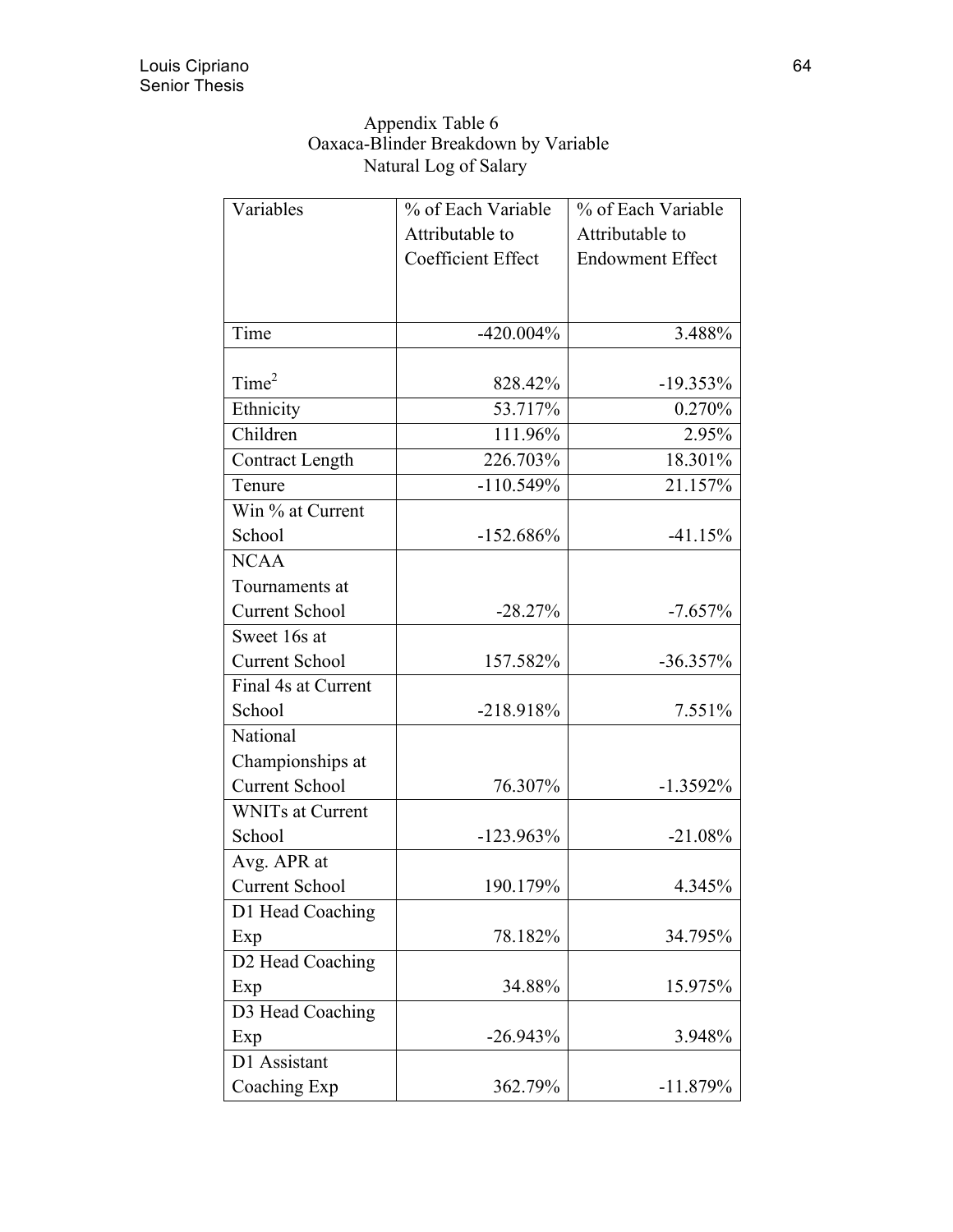| Coach Overall Prior      |              |           |
|--------------------------|--------------|-----------|
| Win $%$                  | $-169.653%$  | 4.937%    |
| <b>WNBA Head</b>         |              |           |
| Coaching Exp             | 36.318%      | $-0.648%$ |
| <b>NCAA Tourn as</b>     |              |           |
| Prior D1 Head            |              |           |
| Coach                    | 27.288%      | 10.79%    |
| <b>WNITs as Prior D1</b> |              |           |
| Head Coach               | $-137.931\%$ | $-0.737%$ |
| <b>NCAA Tourn as</b>     |              |           |
| Prior D1 Assistant       |              |           |
| Coach                    | $-37.853%$   | 50.165%   |
| <b>WNITs as Prior D1</b> |              |           |
| <b>Assistant Coach</b>   | $-58.731\%$  | $-0.717%$ |
| <b>High School State</b> |              |           |
| Championships            | 36.249%      | $-7.348%$ |
| <b>Total Years</b>       |              |           |
| Coaching-All Prior       |              |           |
| Levels                   | $-137.45%$   | $-0.648%$ |
| D1 Playing Exp           | 26.428%      | 74.892%   |
| D2 Playing Exp           | $-29.004\%$  | $-1.834%$ |
| D3 Playing Exp           | $-21.578%$   | $-0.546%$ |
| Team Win% in 2           |              |           |
| Years Prior to           |              |           |
| Arrival                  | $-27.042%$   | 6.535%    |
| Gender Current AD        | 451.348%     | $-7.576%$ |
| Gender Current           |              |           |
| President                | $-324.371%$  | $-1.209%$ |
| <b>Constant Term</b>     | $-573.41%$   |           |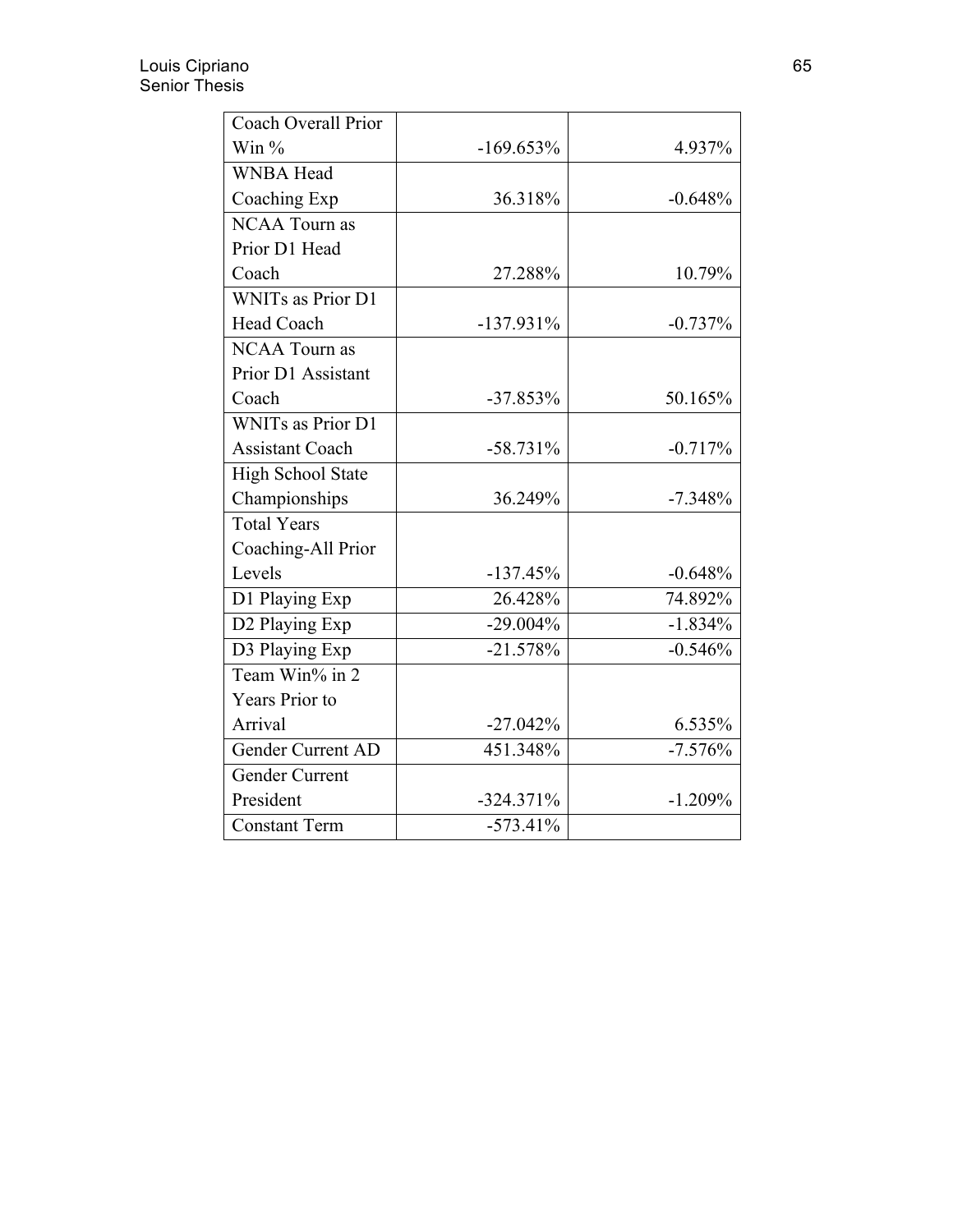|                                    | (1)     | (2)       | (3)         |
|------------------------------------|---------|-----------|-------------|
| <b>VARIABLES</b>                   | Overall | Explained | Unexplained |
| 1.Time                             |         | 536.3     | 205,883     |
|                                    |         | (4, 492)  | (191, 178)  |
|                                    |         |           |             |
| 2. Time <sup>2</sup>               |         | $-4,464$  | $-213,755*$ |
|                                    |         | (5,501)   | (117, 362)  |
|                                    |         |           |             |
| 3. Ethnicity                       |         | $-13.61$  | $-17,116$   |
|                                    |         | (125.7)   | (18, 499)   |
|                                    |         |           |             |
| 4.Children                         |         | $-3,367$  | $-21,035$   |
|                                    |         | (4,796)   | (25,034)    |
| 5. Contract Length                 |         | 2,492     | $-33,306$   |
|                                    |         | (3,359)   | (29,378)    |
|                                    |         |           |             |
| 6. Tenure                          |         | 4,202     | 2,640       |
|                                    |         | (3,358)   | (28, 683)   |
|                                    |         |           |             |
| 7. Win % at Current School         |         | $-7,603*$ | 44,295      |
|                                    |         | (4,116)   | (35,618)    |
|                                    |         |           |             |
| 8. NCAA Tourn at Current School    |         | 1,707     | $-3,908$    |
|                                    |         | (3,719)   | (19,820)    |
| 9. Sweet 16s at Current School     |         | $-11,002$ | $-44,746$   |
|                                    |         | (13,658)  | (31,892)    |
|                                    |         |           |             |
| 10. Final 4s at Current School     |         | 2,824     | 67,829*     |
|                                    |         | (10, 336) | (40,750)    |
|                                    |         |           |             |
| 11. Nat'l Titles at Current School |         | $-527.2$  | $-24,120$   |
|                                    |         | (4, 437)  | (16, 634)   |
| 12. WNITs at Current School        |         | $-3,103$  | 27,693**    |
|                                    |         | (2,850)   | (11,528)    |
|                                    |         |           |             |
| 13. Avg. APR at Current School     |         | 479.6     | $-54,999*$  |
|                                    |         | (2,065)   | (31, 871)   |
|                                    |         |           |             |
| 14. D1 Head Coaching Experience    |         | 7,489*    | $-19,402$   |
|                                    |         | (3,948)   | (15,832)    |

Appendix Table 7 Oaxaca Blinder Decomposition Output Dep. Variable - Dollars of Adjusted Salary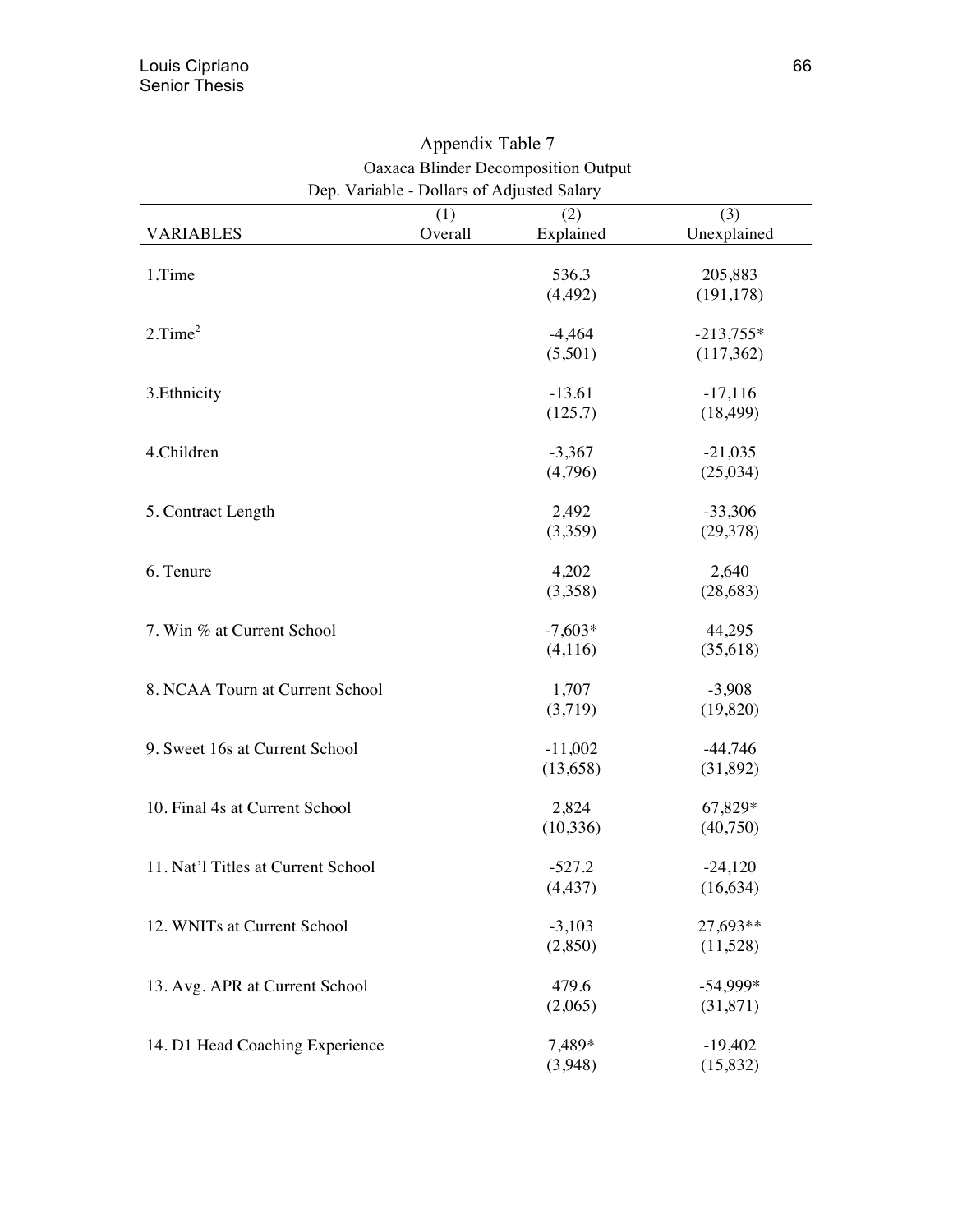| 15. D2 Head Coaching Experience    | 2,186<br>(1,579) | $-11,641$<br>(8,959) |
|------------------------------------|------------------|----------------------|
| 16. D3 Head Coaching Experience    | 1,281            | 4,423                |
|                                    | (1,480)          | (3,252)              |
| 17. D1 Assist Experience           | $-2,288$         | $-60,785**$          |
|                                    | (1,847)          | (29, 815)            |
| 18. Coach Prior Win % - All levels | 445.7            | 38,685               |
|                                    | (1,160)          | (26, 684)            |
| 19. WNBA Coaching Experience       | $-236.0$         | $-6,182$             |
|                                    | (558.9)          | (4,133)              |
| 20. NCAA Tourn Prior D1 Head       | 2,980            | $-8,761$             |
|                                    | (4,004)          | (11,946)             |
| 21. WNIT Prior D1 Head             | $-86.51$         | 21,453**             |
|                                    | (484.7)          | (10,007)             |
| 22.NCAA Tourn Prior D1 Assist      | 12,600**         | $-9,940$             |
|                                    | (5,034)          | (13, 443)            |
| 23. WNIT Prior D1 Assist           | $-275.9$         | 7,978**              |
|                                    | (576.7)          | (3,468)              |
| 24. High School State Titles       | $-2,524$         | $-4,126$             |
|                                    | (1,954)          | (2,835)              |
| 25. Years Coaching-All Prior       | 125.5            | 29,917               |
|                                    | (628.9)          | (31,103)             |
| 26. D1 Playing Experience          | 25,384**         | $-18,720$            |
|                                    | (12,106)         | (17, 175)            |
| 27. D2 Playing Experience          | $-348.4$         | 4,714                |
|                                    | (991.6)          | (3,139)              |
| 28. D3 Playing Experience          | 134.1            | 2,904                |
|                                    | (894.4)          | (3,706)              |
| 29. Team Win% 2 Yrs Prior          | 399.2            | $-4,772$             |
|                                    | (778.0)          | (25,883)             |
| 30. Gender of Current AD           | $-867.5$         | $-121,133***$        |
|                                    | (2, 467)         | (45, 644)            |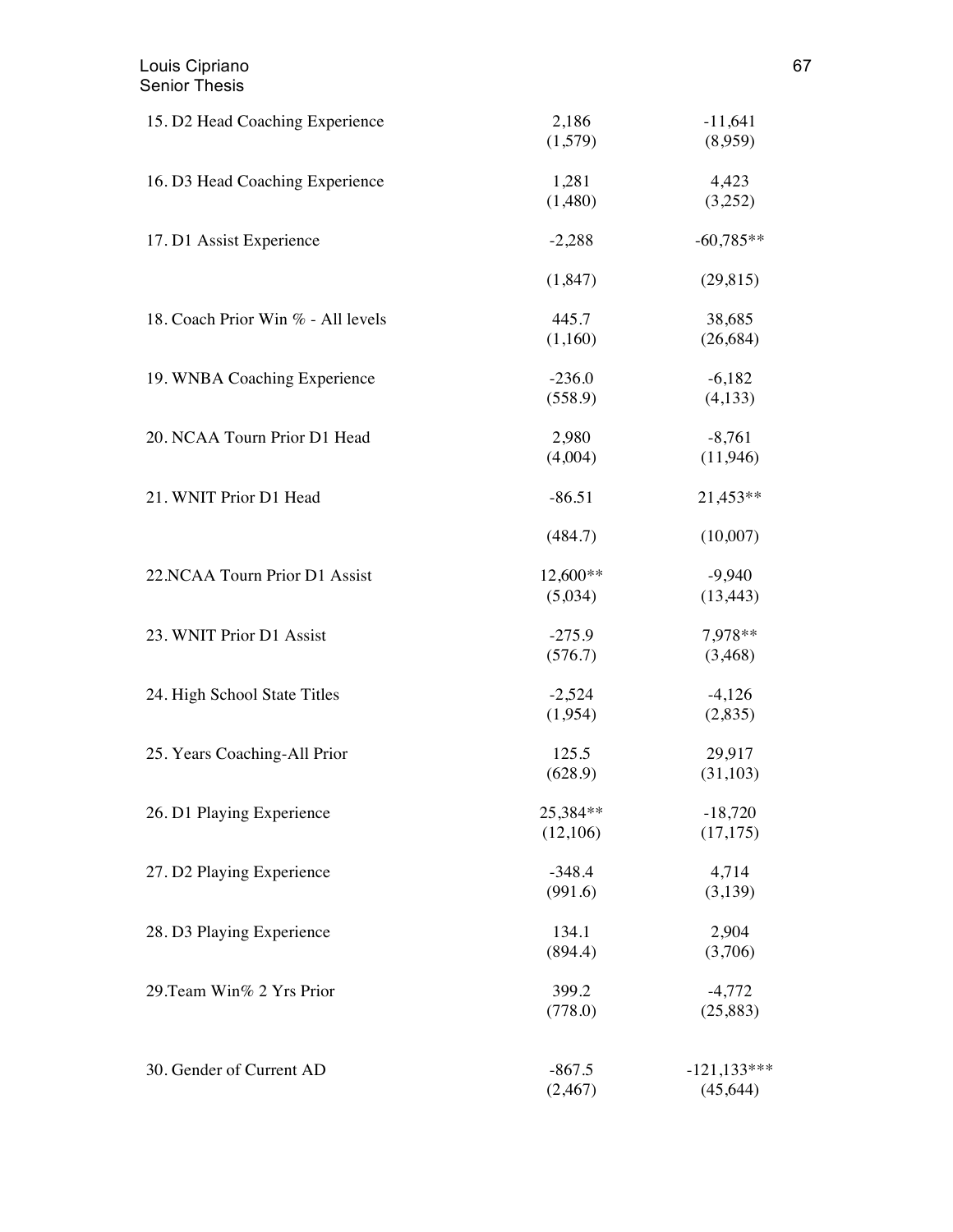| 31. Gender of Current Pres |                                                                             | $-113.4$ | 37,724     |
|----------------------------|-----------------------------------------------------------------------------|----------|------------|
|                            |                                                                             | (387.8)  | (23, 551)  |
| 32. Females                | 184,986***                                                                  |          |            |
|                            | (8,423)                                                                     |          |            |
| 33. Males                  | 189,747***                                                                  |          |            |
|                            | (15,351)                                                                    |          |            |
| 34.Difference              | $-4,761$                                                                    |          |            |
|                            | (17,510)                                                                    |          |            |
| 35.Explained               | 28,446                                                                      |          |            |
|                            | (19,760)                                                                    |          |            |
| 36.Unexplained             | $-33,208$                                                                   |          |            |
|                            | (21, 444)                                                                   |          |            |
| 37.Constant                |                                                                             |          | 149,102    |
|                            |                                                                             |          | (109, 193) |
| 38Observations             | 289                                                                         | 289      | 289        |
|                            | Robust standard errors in parentheses<br>$*** - 0.01$ ** $- 0.05$ * $- 0.1$ |          |            |

\*\*\* p<0.01, \*\* p<0.05, \* p<0.1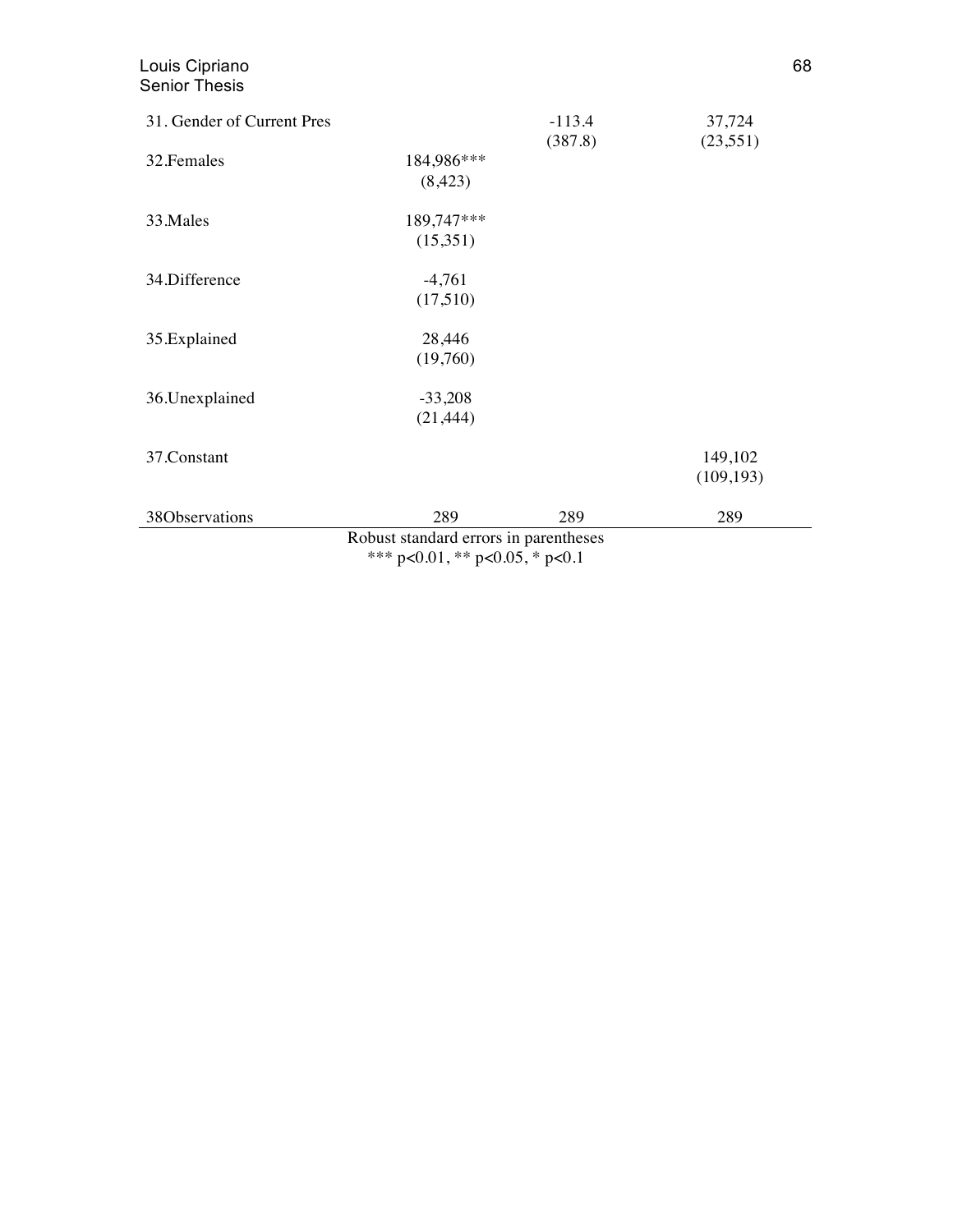| Appendix Table 8                     |
|--------------------------------------|
| Oaxaca-Blinder Breakdown by Variable |
| Dollars of Adjusted Salary           |

| Variables               | % of Each Variable        | % of Each Variable      |
|-------------------------|---------------------------|-------------------------|
|                         | Attributable to           | Attributable to         |
|                         | <b>Coefficient Effect</b> | <b>Endowment Effect</b> |
|                         |                           |                         |
|                         |                           |                         |
| Time                    | $-619.986%$               | $-11.263%$              |
|                         |                           |                         |
| Time <sup>2</sup>       | 643.694%                  | 93.746%                 |
| Ethnicity               | 51.543%                   | 0.286%                  |
| Children                | 63.343%                   | 70.723%                 |
| <b>Contract Length</b>  | 100.295%                  | $-52.335%$              |
| Tenure                  | $-7.951%$                 | $-88.253%$              |
| Win % at Current        |                           |                         |
| School                  | $-133.389%$               | 159.673%                |
| <b>NCAA</b>             |                           |                         |
| Tournaments at          |                           |                         |
| <b>Current School</b>   | 11.767%                   | $-35.85%$               |
| Sweet 16s at            |                           |                         |
| <b>Current School</b>   | 134.745%                  | 231.07%                 |
| Final 4s at Current     |                           |                         |
| School                  | $-204.259%$               | $-59.302\%$             |
| National                |                           |                         |
| Championships at        |                           |                         |
| <b>Current School</b>   | 72.635%                   | 11.073%                 |
| <b>WNITs at Current</b> |                           |                         |
| School                  | $-83.39%$                 | 65.17%                  |
| Avg. APR at             |                           |                         |
| <b>Current School</b>   | 165.62%                   | $-10.073\%$             |
| D1 Head Coaching        |                           |                         |
| Exp                     | 58.428%                   | $-157.291\%$            |
| D2 Head Coaching        |                           |                         |
| Exp                     | 35.055%                   | $-45.92\%$              |
| D3 Head Coaching        |                           |                         |
| Exp                     | $-13.319%$                | $-26.908%$              |
| D1 Assistant            |                           |                         |
| Coaching Exp            | 183.044%                  | 48.0511%                |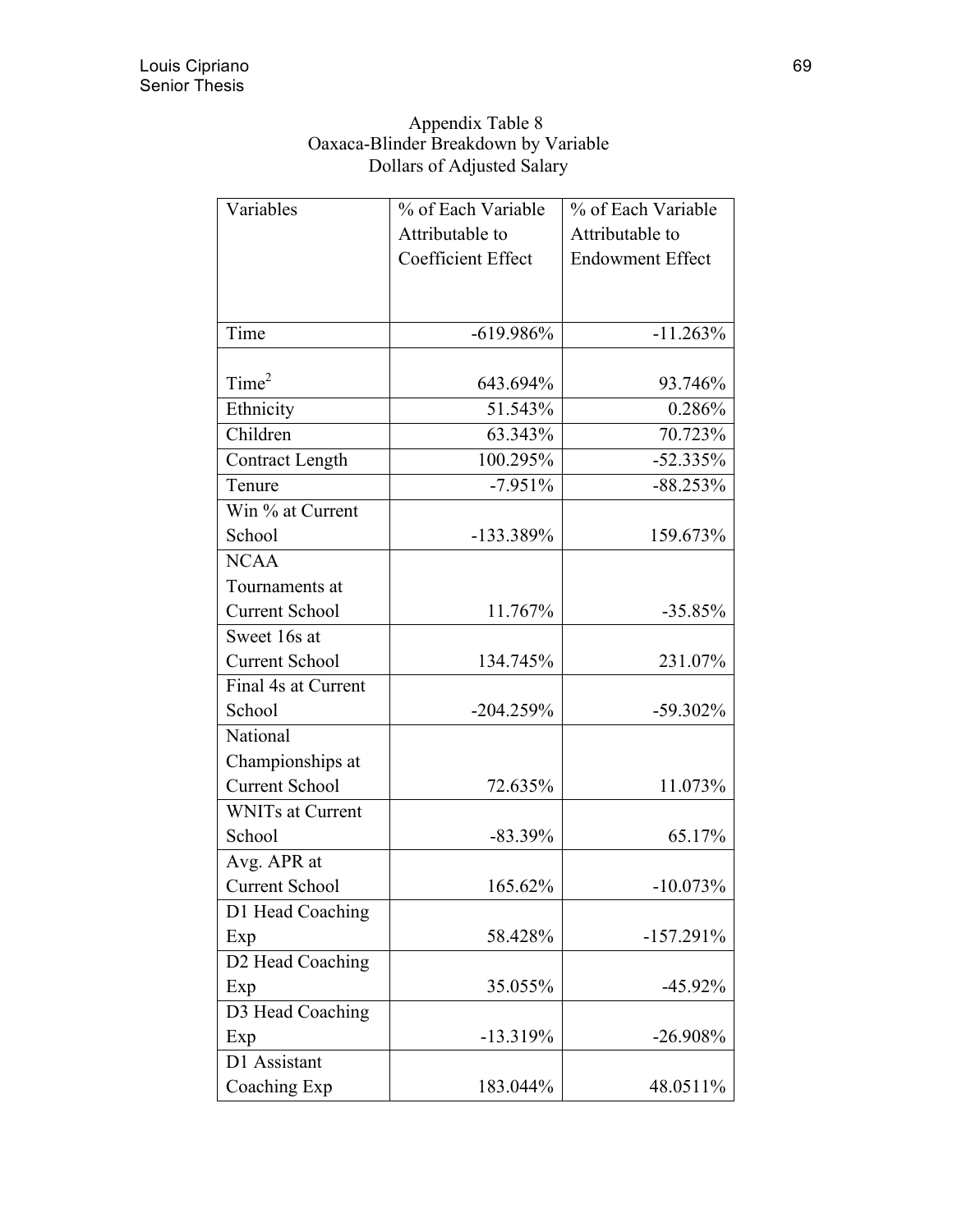| <b>Coach Overall Prior</b> |              |               |
|----------------------------|--------------|---------------|
| Win $%$                    | $-116.494\%$ | $-9.36%$      |
| <b>WNBA Head</b>           |              |               |
| Coaching Exp               | 18.618%      | 4.957%        |
| <b>NCAA Tourn as</b>       |              |               |
| Prior D1 Head              |              |               |
| Coach                      | 26.383%      | $-62.579%$    |
| WNITs as Prior D1          |              |               |
| Head Coach                 | $-64.602\%$  | 1.817%        |
| <b>NCAA Tourn as</b>       |              |               |
| Prior D1 Assistant         |              |               |
| Coach                      | 29.934%      | $-264.634%$   |
| <b>WNITs as Prior D1</b>   |              |               |
| <b>Assistant Coach</b>     | $-24.026%$   | 5.795%        |
| High School State          |              |               |
| Championships              | 12.424%      | 53.012%       |
| <b>Total Years</b>         |              |               |
| Coaching-All Prior         |              |               |
| Levels                     | $-90.09%$    | $-2.635%$     |
| D1 Playing Exp             | 56.37%       | $-533.117%$   |
| D2 Playing Exp             | $-14.194%$   | 7.318%        |
| D3 Playing Exp             | $-8.746%$    | $-2.817%$     |
| Team Win% in $2$           |              |               |
| <b>Years Prior to</b>      |              |               |
| Arrival                    | 14.371%      | -8.383761227% |
| Gender Current AD          | 364.775%     | 18.219%       |
| Gender Current             |              |               |
| President                  | $-113.6%$    | 2.382%        |
| <b>Constant Term</b>       | $-449%$      |               |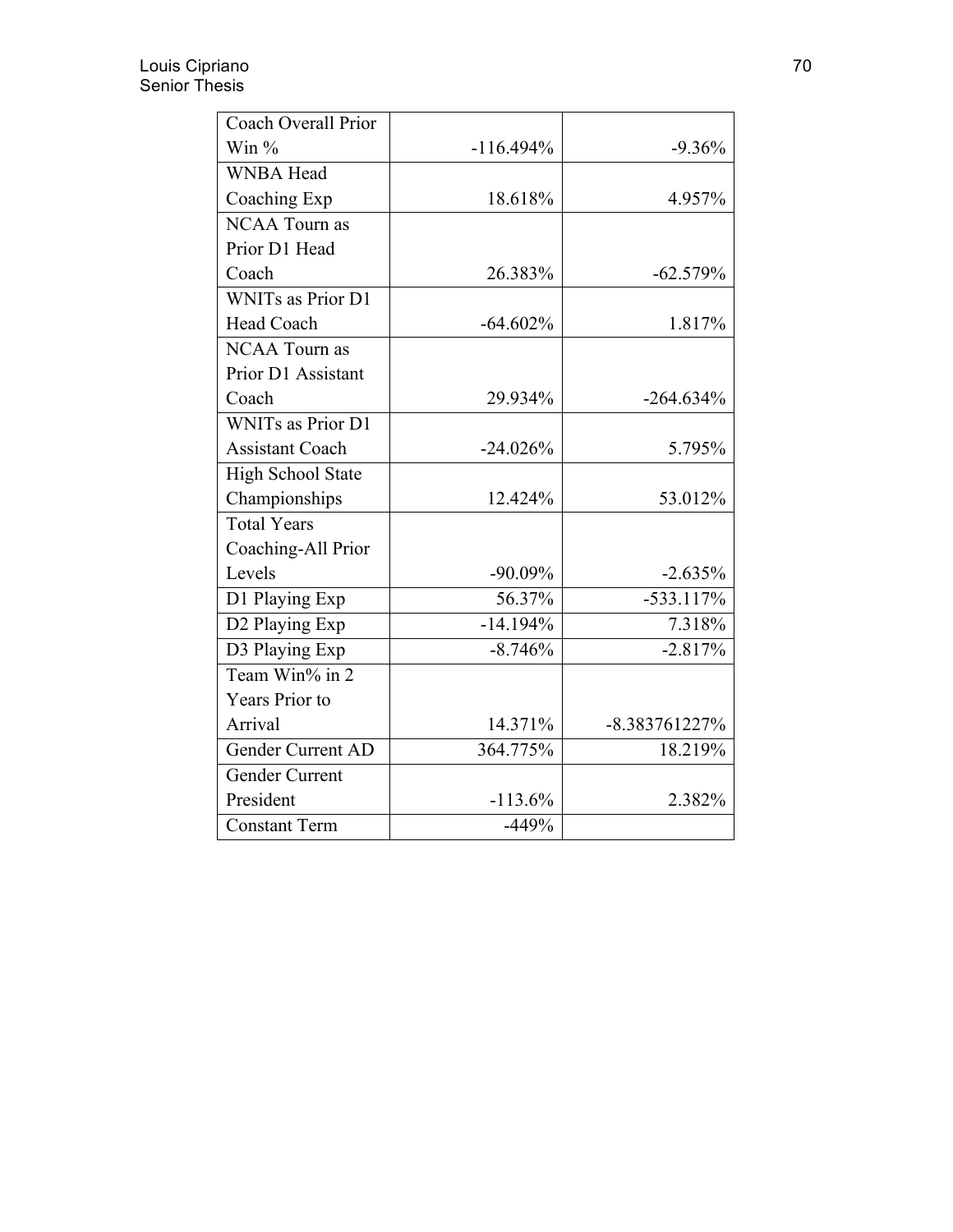Variable - **Coach**

Definition – coach of women's basketball team

- 169 different coaches
- 295 observations

--------------------------------------------------------------------------------

Variable - **State** Definition - State in which institution is located

• 49 states included

--------------------------------------------------------------------------------

Variable - **Gender** Definition – Gender of coach

--------------------------------------------------------------------------------

Variable – **year** Definition – Year of contract extension. If not contract information, represents the year before the payment information collected. In the master dataset, "year" represents the year corresponding to revenues, expenses, endowments and undergraduate enrollments

--------------------------------------------------------------------------------

Variable – **Ethnicity** Definition – Describes whether a coach is white or nonwhite

--------------------------------------------------------------------------------

Variable – **Institution** Definition – Public NCAA Division 1 women's basketball program

--------------------------------------------------------------------------------

Variables - **Sal2020, Sal2019, Sal2018 , Sal2017 , Sal2016, Sal2015, Sal2014, sal2013, sal2012, sal2011, sal2010,sal2009, sal2008, sal2007, sal2006, sal2005, sal2004, sal2003, sal2002** Definition – Salary a coach is set to earn in respective fiscal year. These variables are **dropped.**  Since I have average value of payments, corresponded to matching years of coach and institutional data and adjusted to 2014 CPI Inflation Index, these salary variables are unnecessary. --------------------------------------------------------------------------------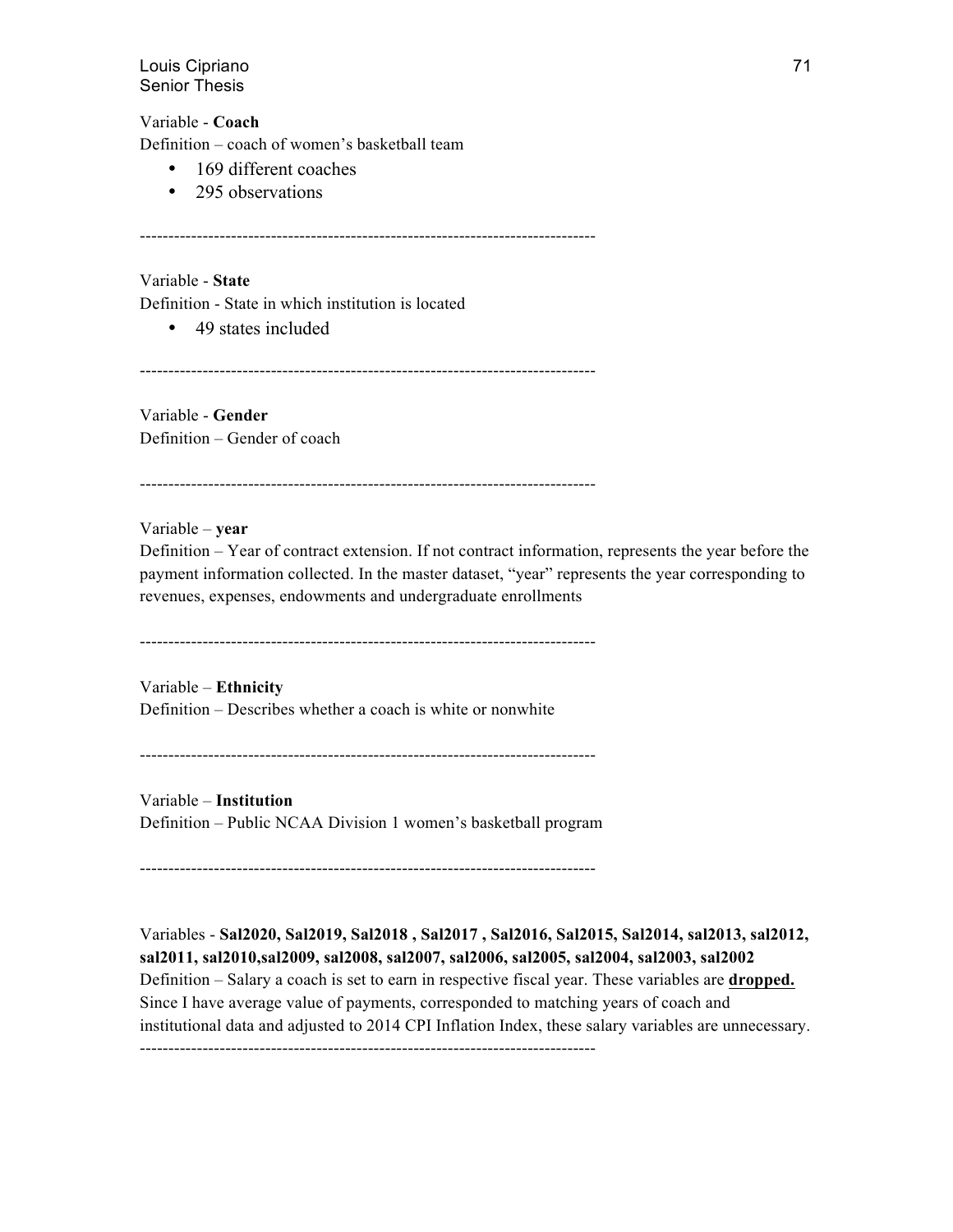## Variable – **Time**

Definition – Sector Variable to create a time trend. Time equals 1 if year = 2001, 2 if year = 2002, 3 if year = 2003, etc.







-------------------------------------------------------------------

-------------------------------------------------------------------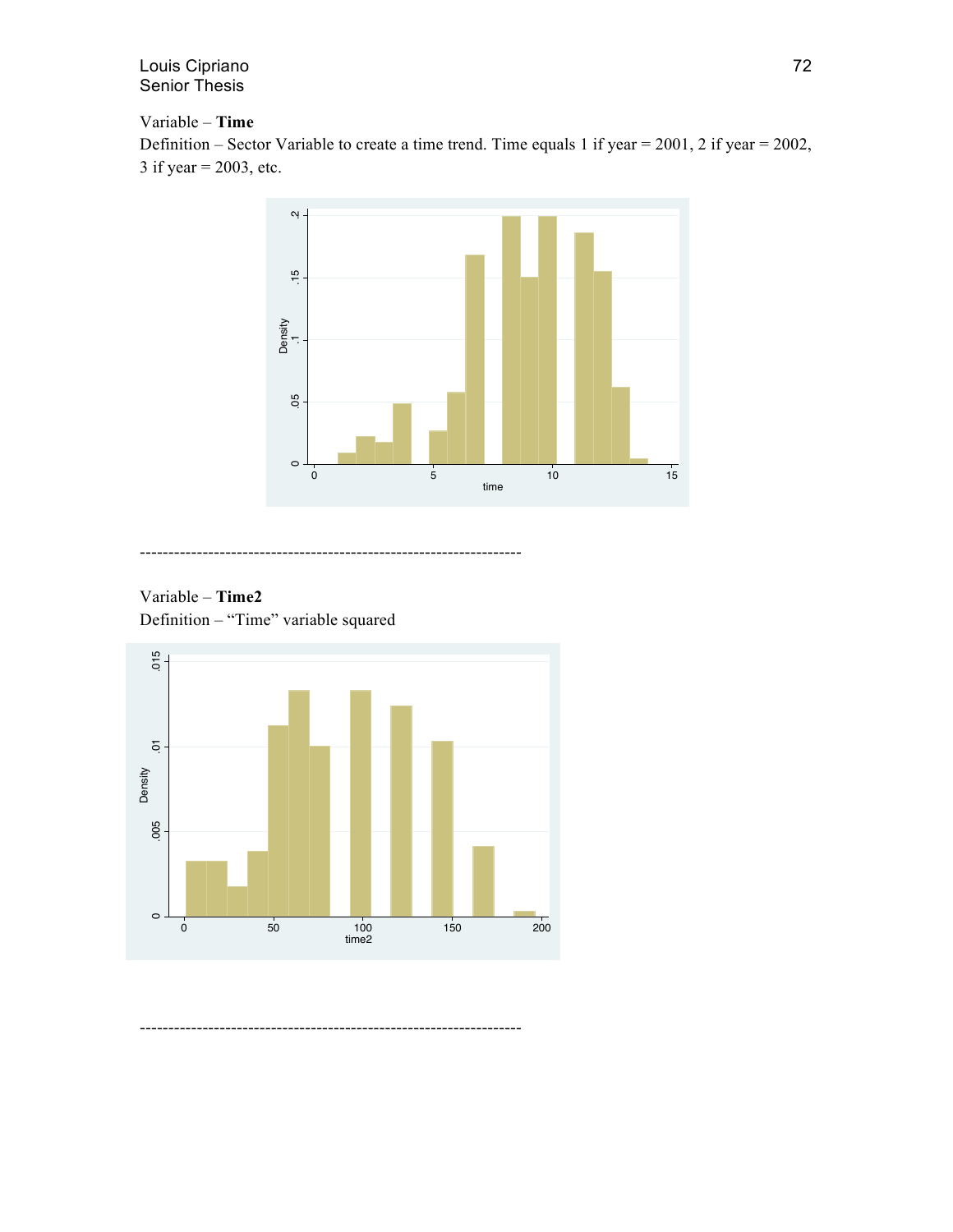Variable – **COL**

Definition – Cost of living. Each value is the cost of living from the metropolitan area/county closest to a particular university in the year of a contract extension



-------------------------------------------------------------------

# Variable – **adjcol**

Definition – cost of living divided by 100. Since I am dividing salaries by cost of living, dividing cost of living by 100 insures that coefficients will be accurate and not excessively large





# Variable - **avgval**

Definition – The average yearly base salary of a contract or the amount of pay received in a single year if no contract information was available.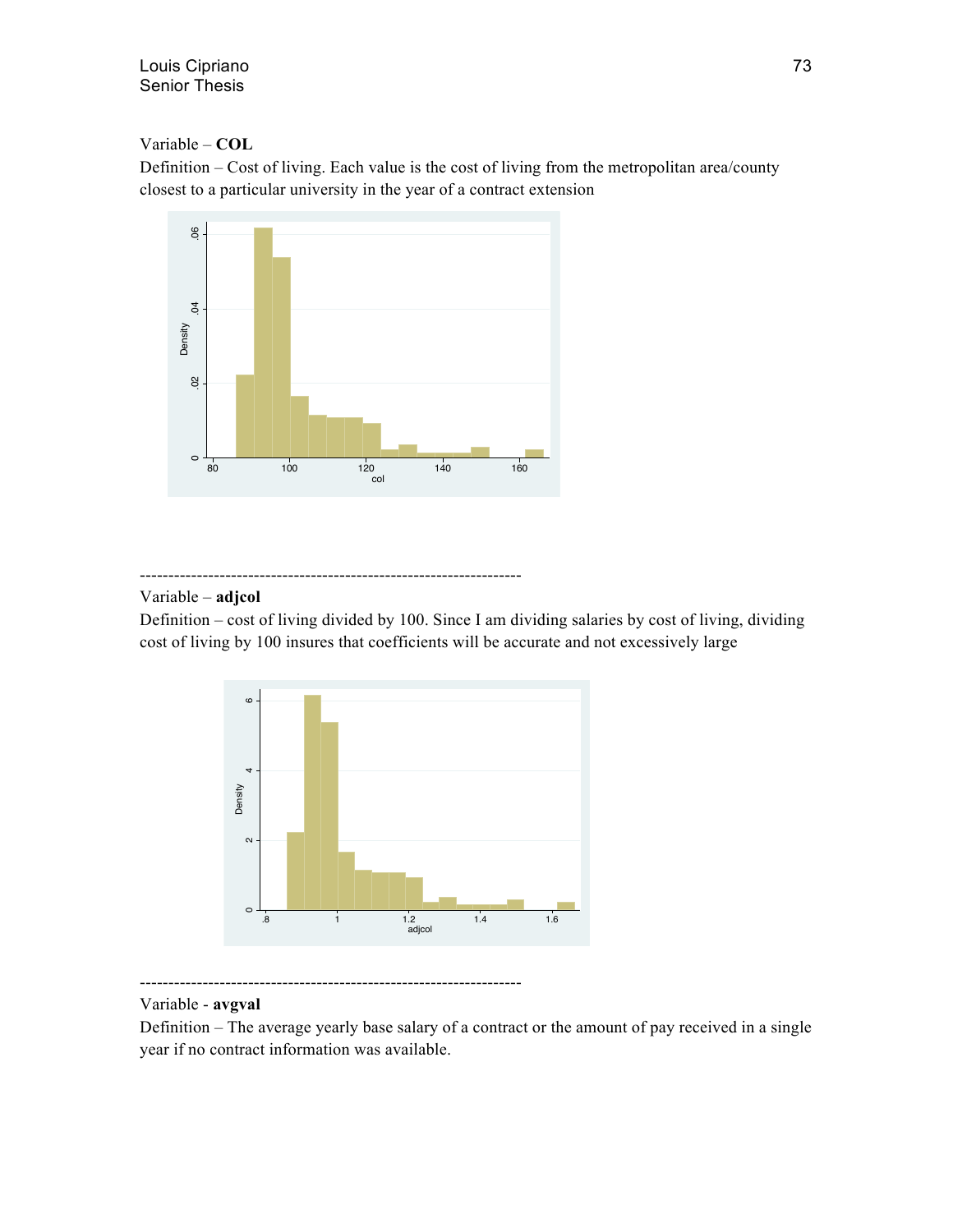

# Variable – **adjsal**

Definition – A coach's average value of a contract (or singular payment if no contract information available) ("avgval") divided by the corresponding adjusted cost of living (cost of living/100)

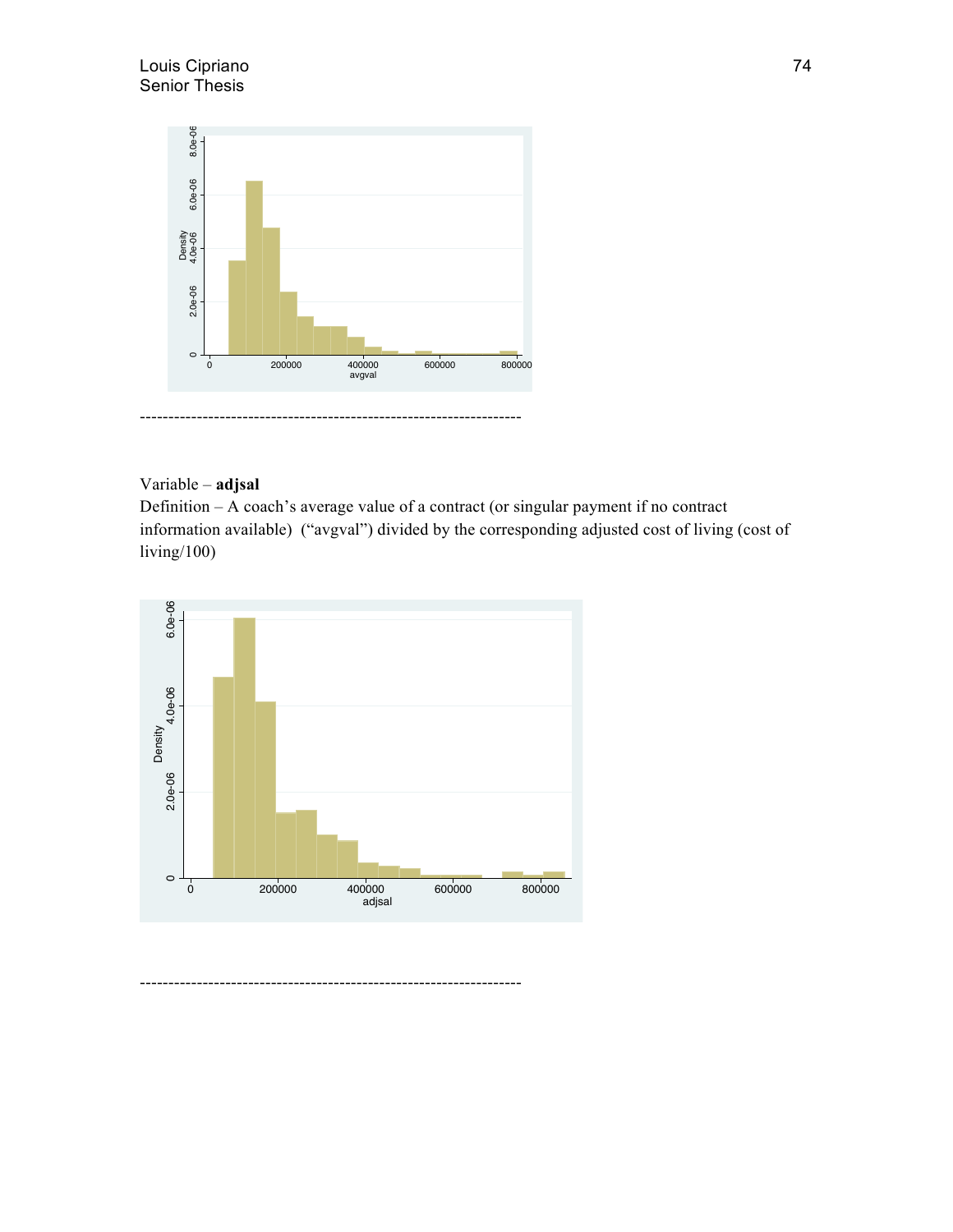# Variable – **ln\_adjsal**

Definition – Natural log of "adjsal" **My main dependent variable**



# Variable – **ctyears**

Definition – The year a contact was signed, info on contract length – CAN BE DROPPED. Just used to note contract length/year information

-------------------------------------------------------------

# Variable – **ctlength**

Definition – The length of a contract

- Plan to leave empty cells, rather than add zeros to the observations with no contract information
	- o I can use this variable for specifically looking at observations with contract information

-------------------------------------------------------------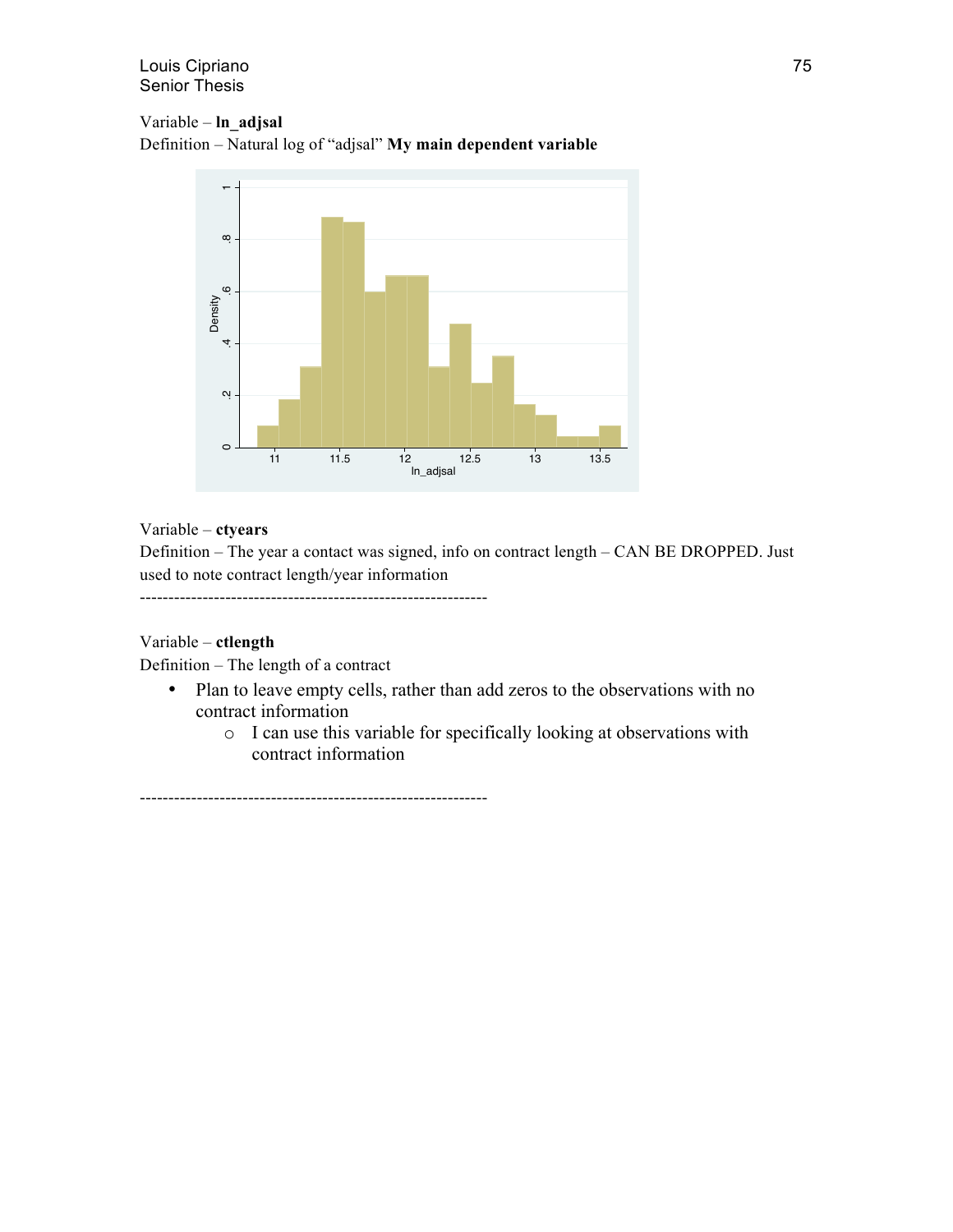# Variable – **avgctval**

Definition – The average yearly base salary of just those observations with a contract observation..



Variable - **ln\_avgctval** Definition - Natural log of avgctval



---------------------------------------------------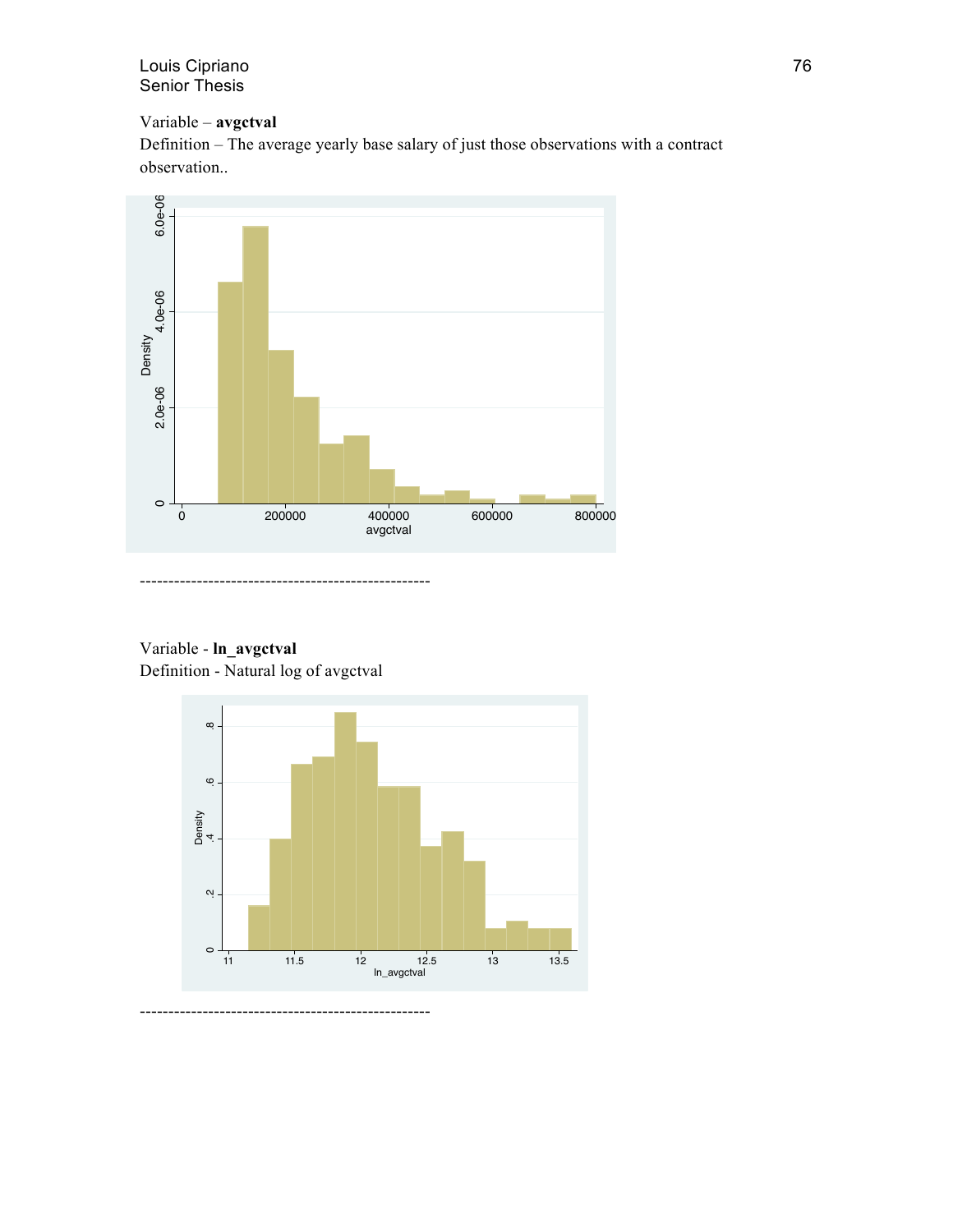Variable - **infval**

Definition - The average yearly base salary of a contract, adjust to 2014 inflation.



# Variable - **ln\_infval**

Definition - The natural log of average yearly base salary of a contract, adjust to 2014 inflation. Before implementing cost of living data, this was my primary dependent variable.

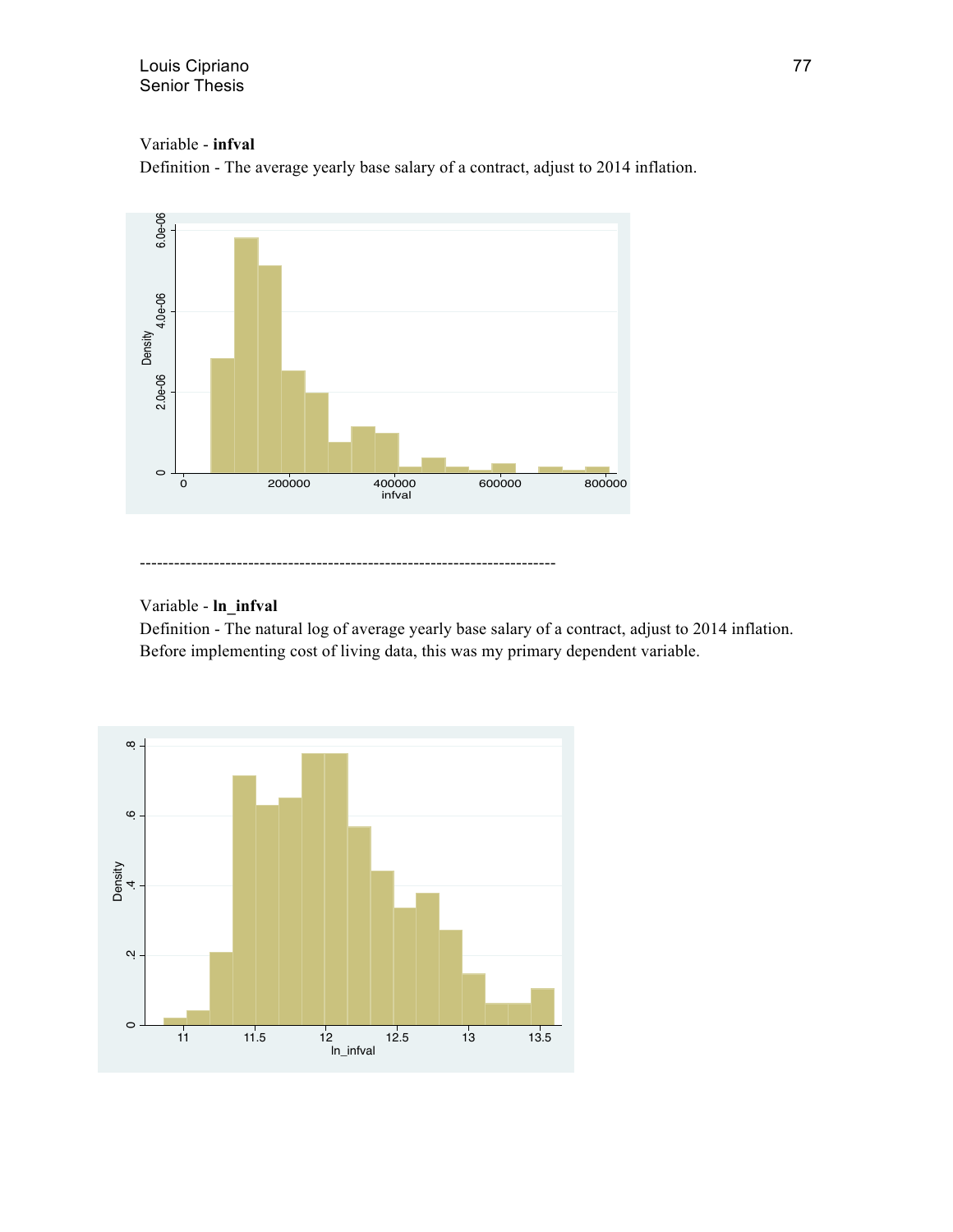# Variable – **Tenure**

Definition – The amount of years a coach has been coaching at his/her current institution up to the contract/salary being given



Variable - **Age**

Definition – A coach's age when his/her contract is signed or the year before his/her payment (if contract information is unknown)

-------------------------------------------------------------------------------- Variable – **Age2** Definition – Age variable squared

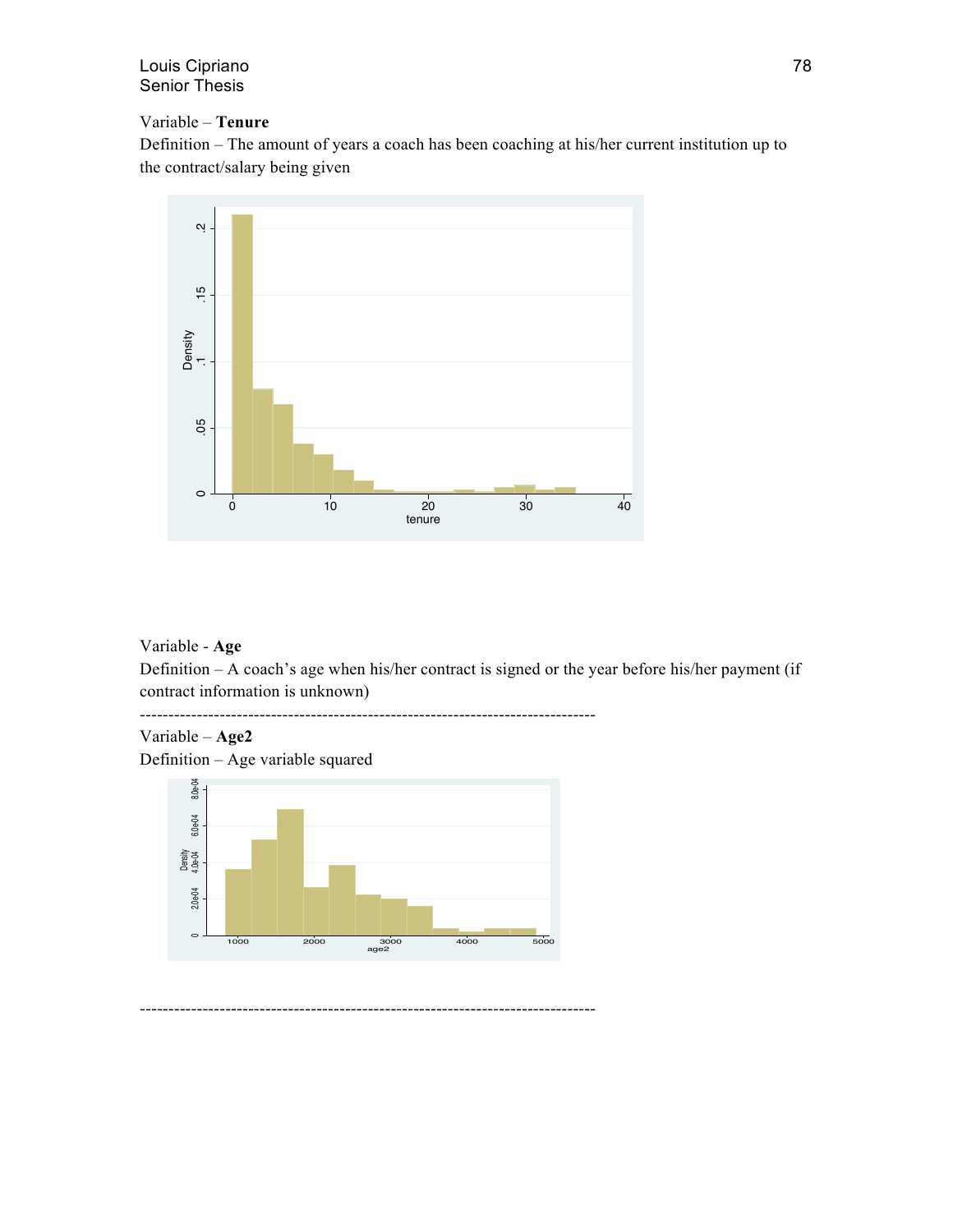Variable - **D3play** Definition – Dummy Variable to illustrate if a coach has playing experience at the Division 3 level

--------------------------------------------------------------------------------

#### Variable - **D2play**

Definition – Dummy Variable to illustrate if a coach has playing experience at the NCCAA level

--------------------------------------------------------------------------------

#### Variable - **D1play**

Definition – Dummy Variable to illustrate if a coach has playing experience at the Division 1 level

--------------------------------------------------------------------------------

Variable – **Nbaplay** Definition – Dummy Variable to illustrate if a coach has playing experience at the NBA level

--------------------------------------------------------------------------------

Variable – **Wnbaplay** Definition – Dummy Variable to illustrate if a coach has playing experience at the WNBA level --------------------------------------------------------------------------------

Variable – **Hsexp** Definition – Dummy Variable to illustrate if a coach has head coaching experience at the WNBA level

--------------------------------------------------------------------------------

Variable – **Jcexp** Definition – Dummy Variable to illustrate if a coach has head coaching experience at the Junior College level

--------------------------------------------------------------------------------

Variable – **Naiaexp** Definition – Dummy Variable to illustrate if a coach has head coaching experience at the NAIA level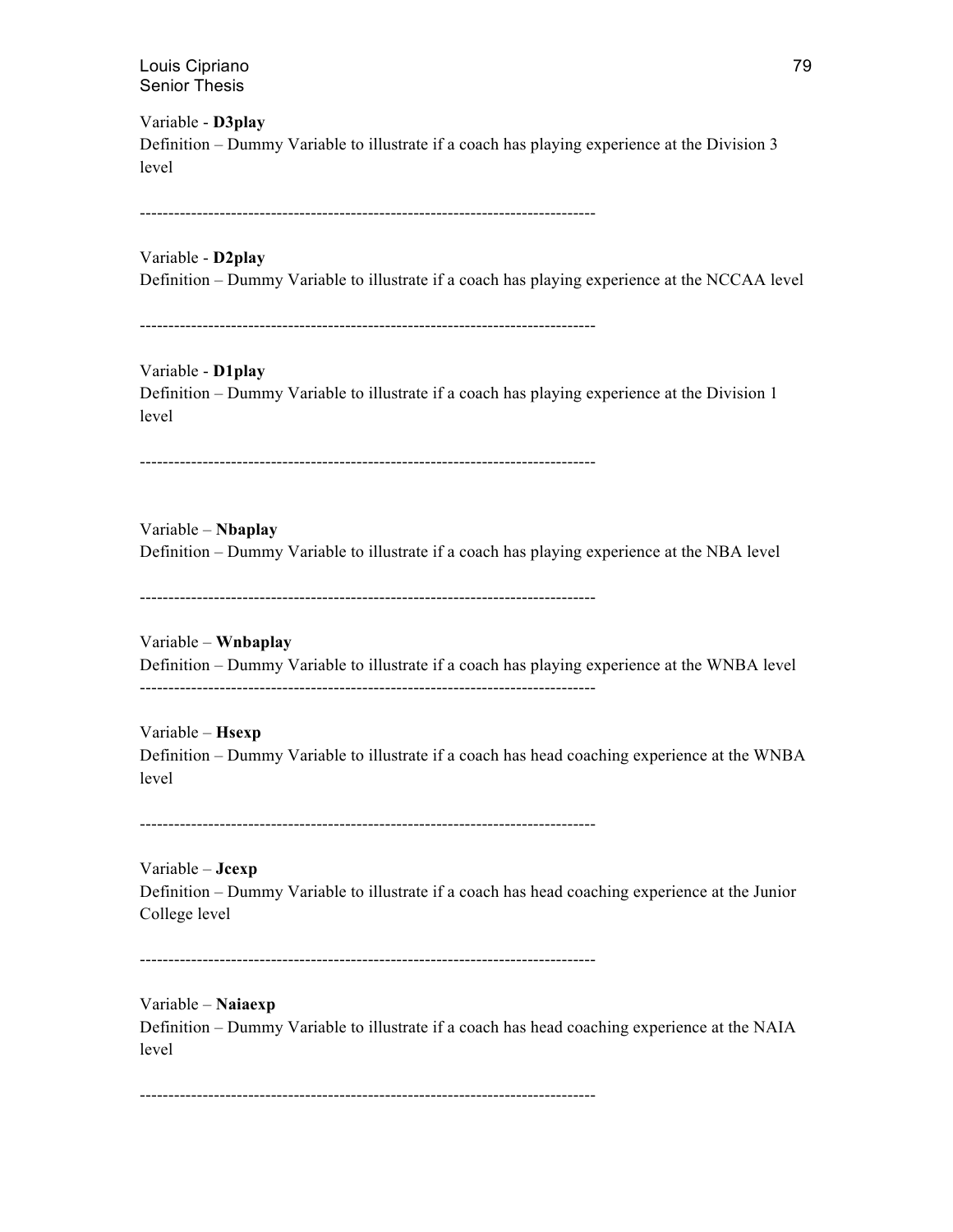Variable - **D3exp** Definition – Dummy Variable to illustrate if a coach has head coaching experience at the Division 3 level

--------------------------------------------------------------------------------

Variable - **D2exp** Definition – Dummy Variable to illustrate if a coach has head coaching experience at the Division 2 level

--------------------------------------------------------------------------------

Variable – **Assistexp** Definition – Dummy Variable to illustrate if a coach has assistant coaching experience at the Division 1 level

• 212 coaches have assistant coaching experience at the D1 level:

--------------------------------------------------------------------------------

Variable - **D1exp**

Definition – Dummy Variable to illustrate if a coach has head coaching experience at the Division 1 level

• 118 have held a previous d1 head coaching position

--------------------------------------------------------------------------------

Variable - **D3mexp** Definition – Dummy Variable to illustrate if a coach has head coaching experience at the men's Division 3 level

--------------------------------------------------------------------------------

Variable - **assistmexp** 

Definition – Dummy Variable to illustrate if a coach has assistant coaching experience at the Division 1 level

--------------------------------------------------------------------------------

Variable - **d1mexp**

Definition – Dummy Variable to illustrate if a coach has head coaching experience at the men's Division 1 level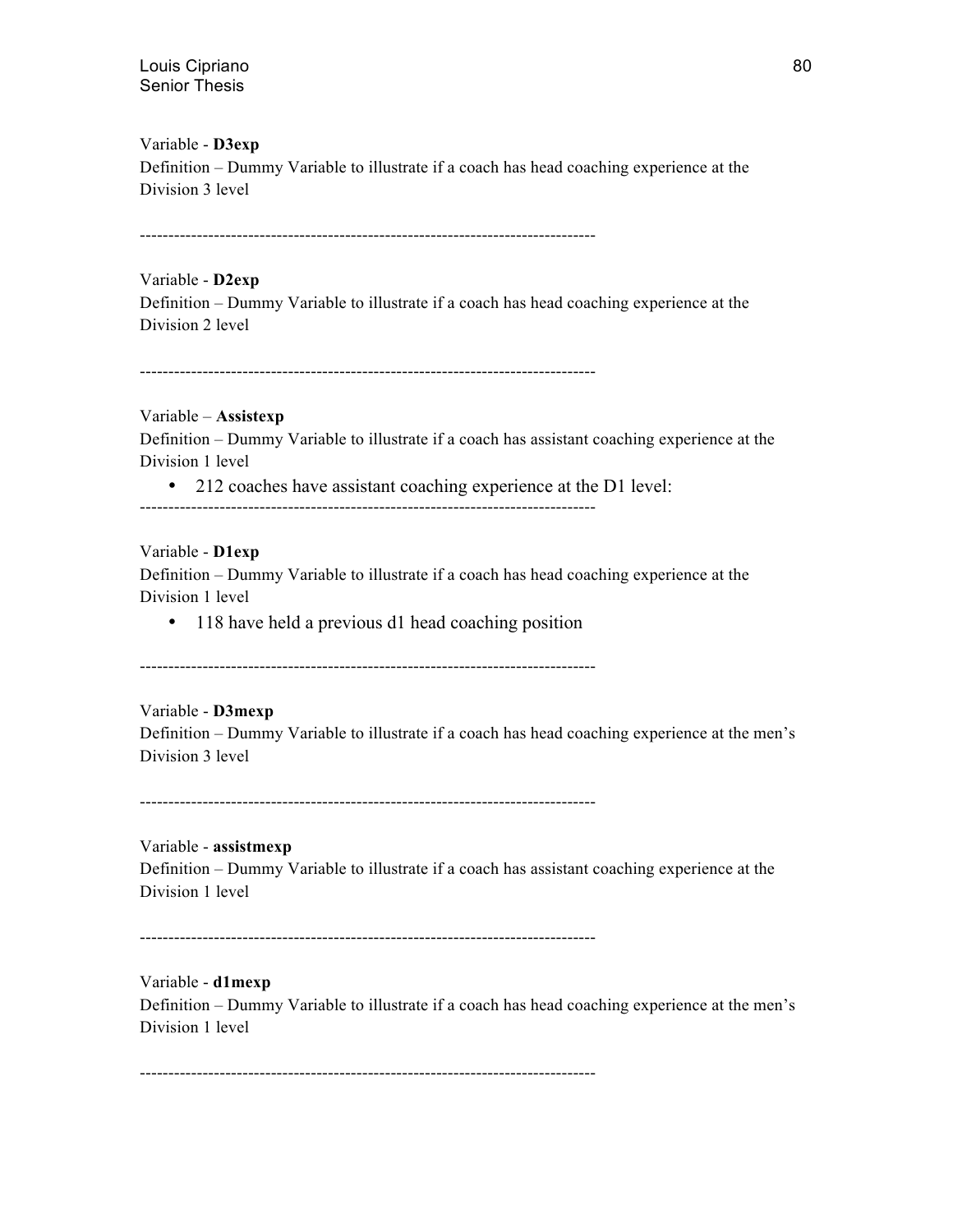Variable – nbaexp

Definition – Dummy Variable to illustrate if a coach has head coaching experience at the NBA level

• 2 observations with NBA experience o 1 person

--------------------------------------------------------------------------------

# Variable - **wnbaexp**

Definition – Dummy Variable to illustrate if a coach has head coaching experience at the WNBA level

• 8 observatiosn with WNBA coaching experience

--------------------------------------------------------------------------------

# Variable - **winpctcurrent**

Definition – A coach's total win percentage over the course of his/her tenure up to the contract extension or payment (if no contract information available)

- Missing values because some coaches did not begin  $1<sup>st</sup>$  season at school yet when contract was made
- 98 missing and replaced with 0



# Variable – **winpctext**

Definition – A coach's win percentage the year he/she was awarded an extension. If no contract information, a coach's win percentage the season before payment

- Missing values because some coaches did not begin  $1<sup>st</sup>$  season at school yet when contract was made
- 101 missing and replace with 0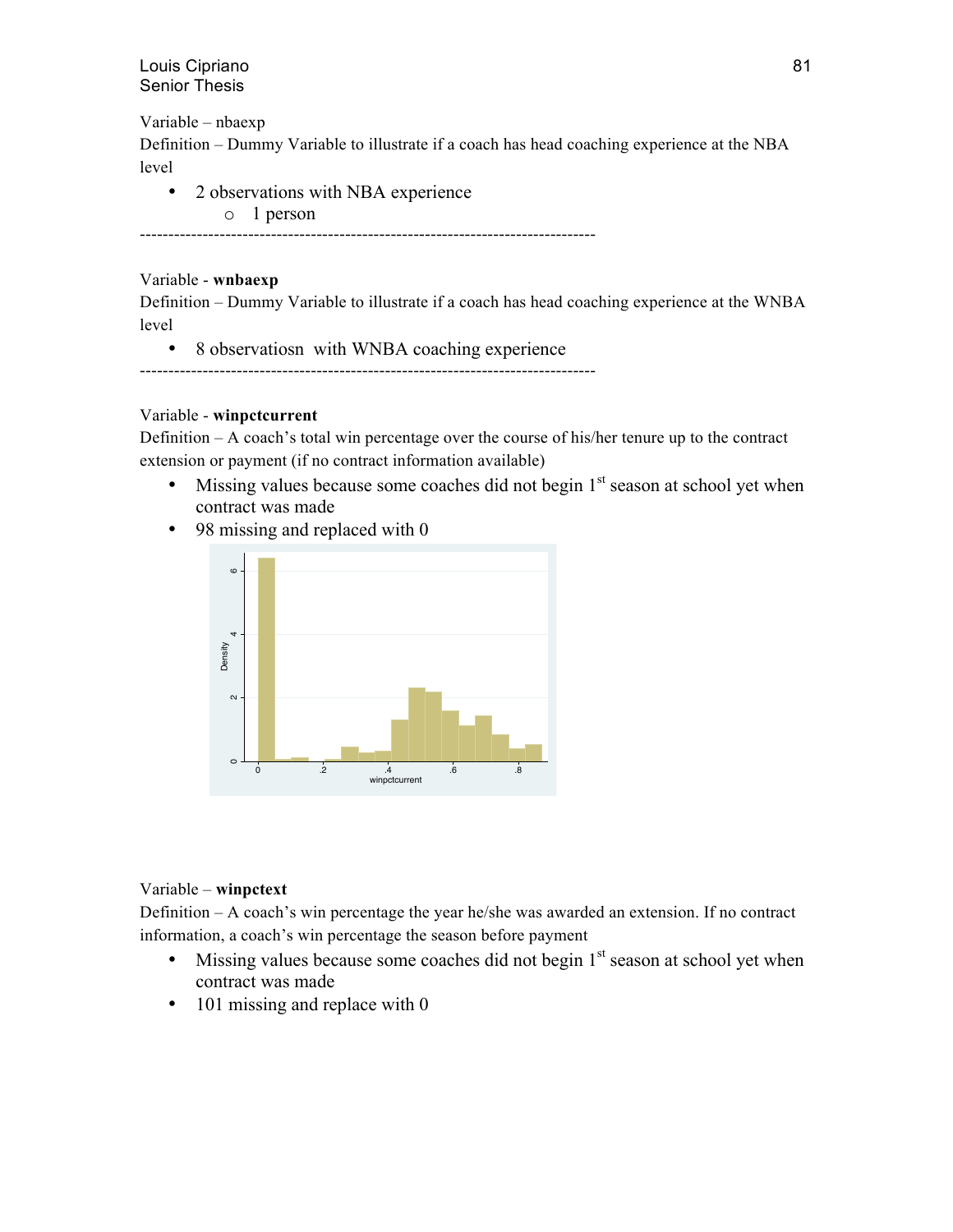

# Variable - **win2years**

Definition – A team's win percentage for the 2 seasons prior to the coach's arrival

- Some missing because could not find archives dating back far enough
- 32 replaced with 0

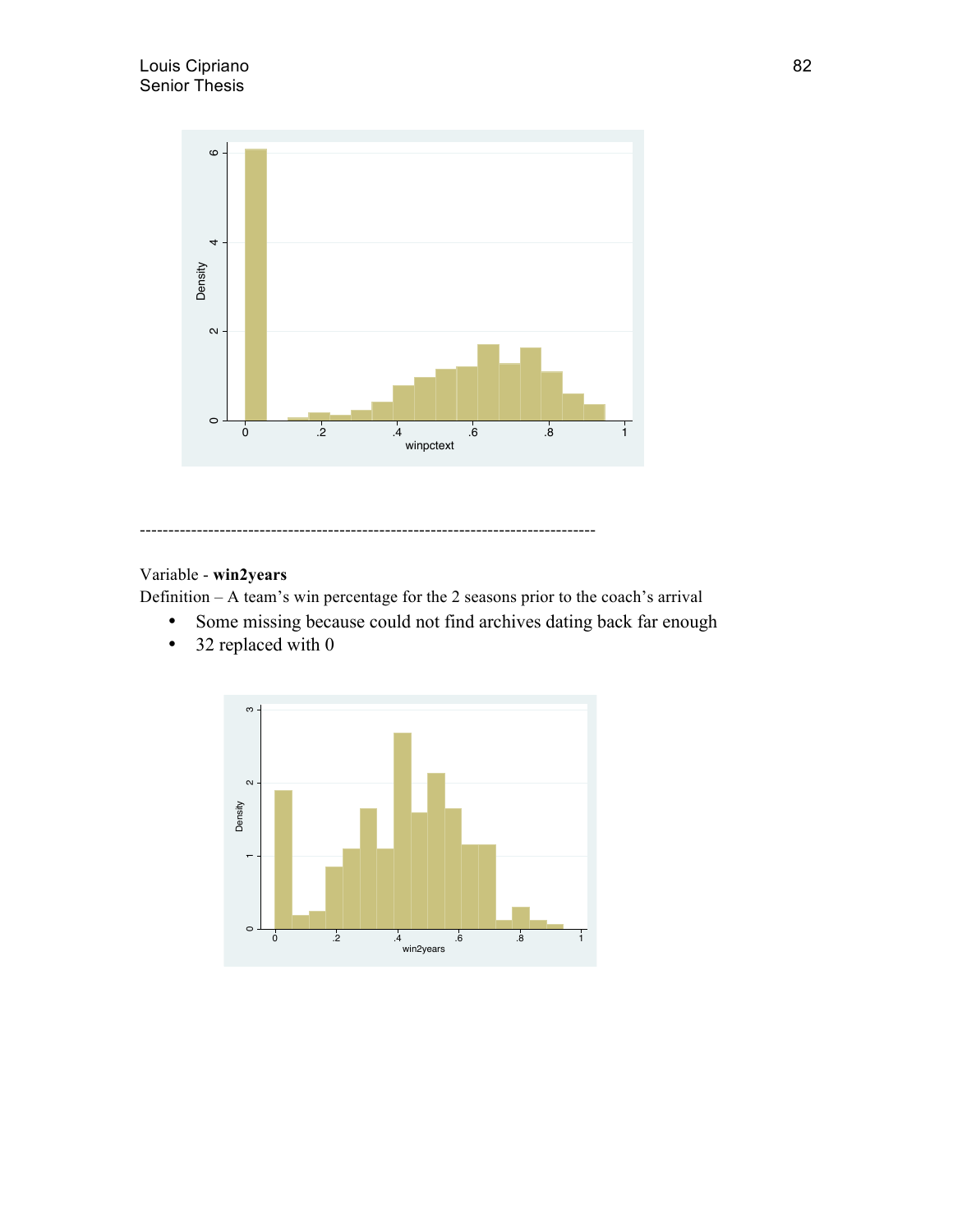# Variable - **win5years**

Definition – A team's win percentage for the 5 seasons prior to the coach's arrival

- Some missing because could not find archives dating back far enough
- 71 replaced with 0



# Variable - **hschamp**

Definition – High school state championships won as head coach

--------------------------------------------------------------------------------

# Variable – **naiachampp**

Definition – NAIA tournament championships won if a coach has had previous NAIA head coaching experience

--------------------------------------------------------------------------------

# Variable - **d3tournp**

Definition – NCAA D3 National tournament appearances if a coach has had previous D3 head coaching experience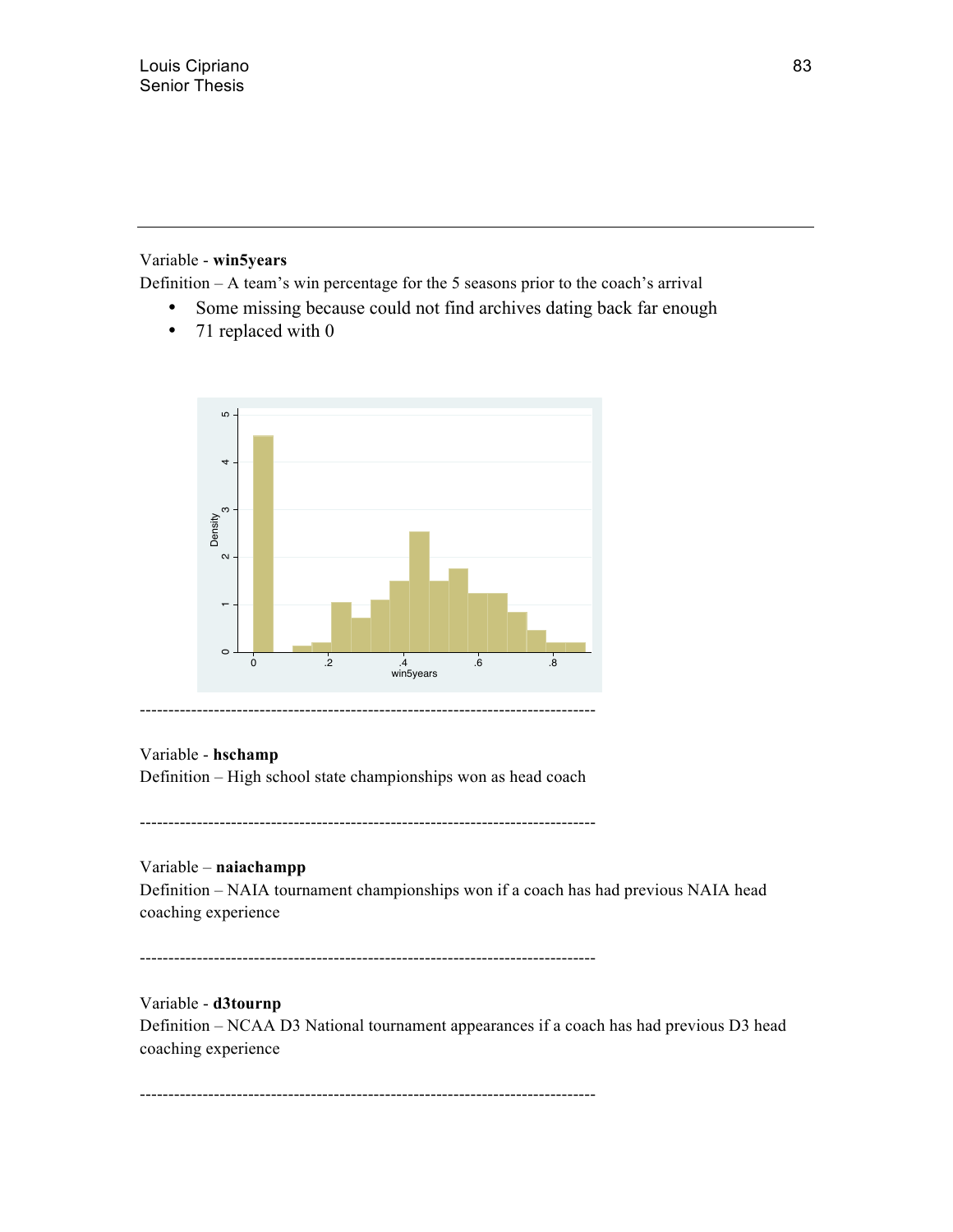#### Variable - **d2tournp**

Definition – NCAA D2 National tournament appearances if a coach has had previous D2 head coaching experience

--------------------------------------------------------------------------------

#### Variable - **d1confp**

Definition – Conference championships won at D1 level if a coach has had D1 head coaching experience. Does not include the coach's current D1 School. This is a measure of a coach's previous success

--------------------------------------------------------------------------------

#### Variable - **d1tournp**

Definition – NCAA D1 National tournament appearances if a coach has had previous D1 head coaching experience. Does not include the coach's current D1 School. This is a measure of a coach's previous success

--------------------------------------------------------------------------------

#### Variable - **d116p**

Definition – NCAA D1 Sweet 16 appearances if a coach has had previous D1 head coaching experience. Does not include the coach's current D1 School. This is a measure of a coach's previous success

--------------------------------------------------------------------------------

#### Variable - **d18p**

Definition – NCAA D1 Elite 8 appearances if a coach has had previous D1 head coaching experience. Does not include the coach's current D1 School. This is a measure of a coach's previous success

--------------------------------------------------------------------------------

#### Variable - **d14p**

Definition – NCAA D1 Final 4 appearances if a coach has had previous D1 head coaching experience. Does not include the coach's current D1 School. This is a measure of a coach's previous success

--------------------------------------------------------------------------------

#### Variable - **d12p**

Definition – NCAA D1 National Championship appearances if a coach has had previous D1 head coaching experience. Does not include the coach's current D1 School. This is a measure of a coach's previous success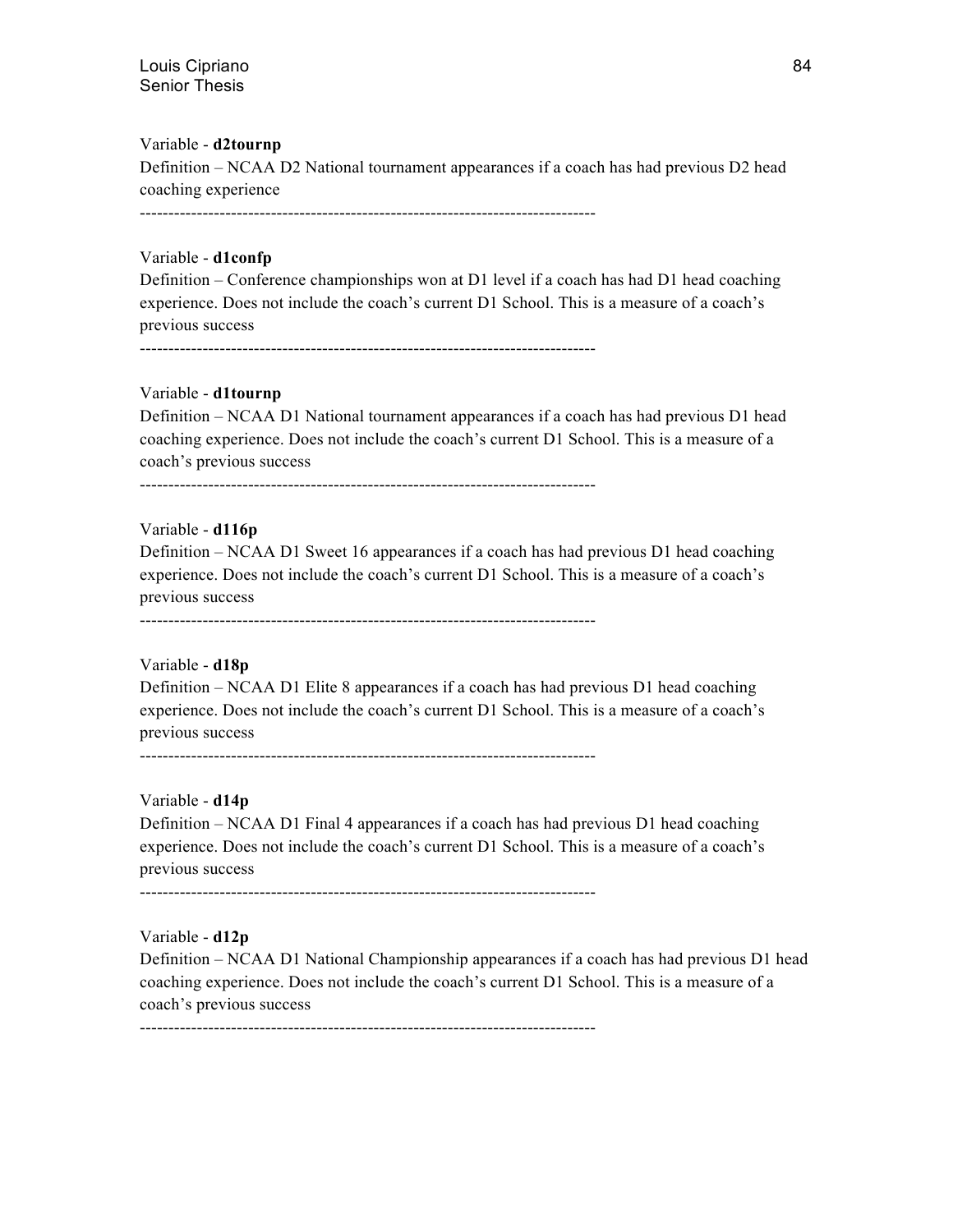Variable - **d1champp** Definition – NCAA D1 National Championships won if a coach has had previous D1 head coaching experience. Does not include the coach's current D1 School. This is a measure of a coach's previous success

--------------------------------------------------------------------------------

Variable - **assistconfp** Definition – Conference championships won as an assistant D1 coach. --------------------------------------------------------------------------------

Variable – **assisttournp** Definition – NCAA Tournament appearances as an assistant D1 coach. --------------------------------------------------------------------------------

Variable - **assist16p** Definition – NCAA Tournament Sweet 16 appearances as an assistant D1 coach. --------------------------------------------------------------------------------

Variable - **assist8p** Definition – NCAA Tournament Elite 8 appearances as an assistant D1 coach. --------------------------------------------------------------------------------

Variable - **assist4p** Definition – NCAA Tournament Final 4 appearances as an assistant D1 coach. --------------------------------------------------------------------------------

Variable - **assist2p** Definition – NCAA National Championship appearances as an assistant D1 coach. --------------------------------------------------------------------------------

Variable – **assistchampp** Definition – NCAA National Championships won as an assistant D1 coach. --------------------------------------------------------------------------------

Variable – **assistwnitp** Definition – Women's National Invitational Tournament (WNIT) appearances as an assistant D1 coach.

--------------------------------------------------------------------------------

Variable – **assistwnitchampp** Definition – WNIT Championships won as an assistant D1 coach. --------------------------------------------------------------------------------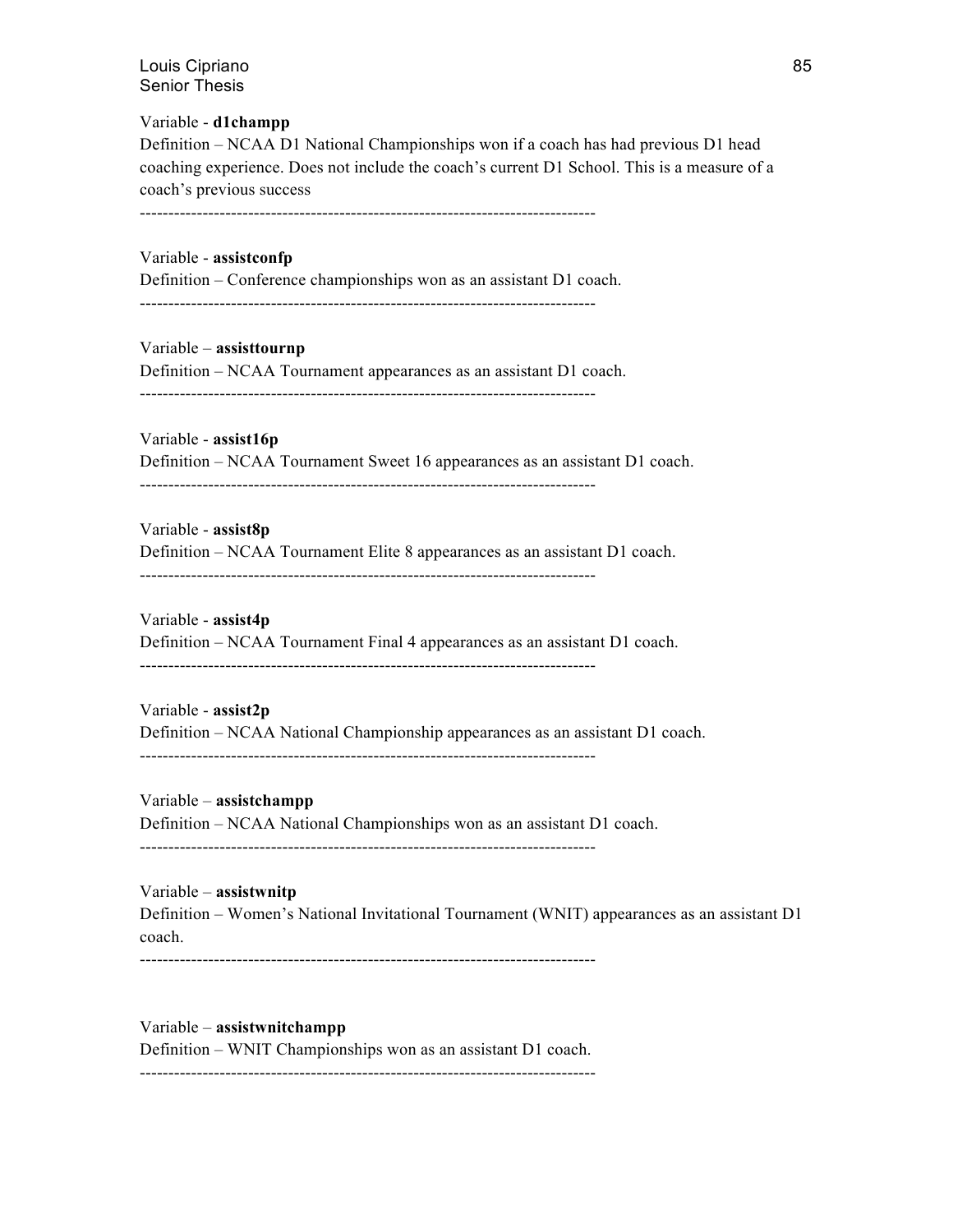Variable - **d1mtournp** Definition – Men's NCAA D1 National tournament appearances if a coach has had previous men's D1 head coaching experience

--------------------------------------------------------------------------------

#### Variable - **d1mnitp**

Definition – Men's NIT appearances if a coach has had previous men's D1 head coaching experience

--------------------------------------------------------------------------------

#### Variable – **nscaachampp**

Definition – NSCAA Championships won if a coach has had head coaching experience at NSCAA level

--------------------------------------------------------------------------------

#### Variable – **aiawchampp**

Definition – AIAW Championships won if a coach has had head coaching experience at AIAW level

--------------------------------------------------------------------------------

#### Variable - **d1wnitp**

Definition – Women's National Invitational Tournament (WNIT) appearances as a D1 head coach. Does not include the coach's current D1 School. This is a measure of a coach's previous success

--------------------------------------------------------------------------------

#### Variable - **d1wnit16p**

Definition – WNIT Final 16 appearances as a D1 head coach. Does not include the coach's current D1 School. This is a measure of a coach's previous success

--------------------------------------------------------------------------------

#### Variable - **d1wnit8p**

Definition – WNIT Quarterfinal appearances as a D1 head coach. Does not include the coach's current D1 School. This is a measure of a coach's previous success

--------------------------------------------------------------------------------

#### Variable - **d1wnit4p**

Definition – WNIT Semifinal appearances as a D1 head coach. Does not include the coach's current D1 School. This is a measure of a coach's previous success

--------------------------------------------------------------------------------

Variable - **d1wnit2p**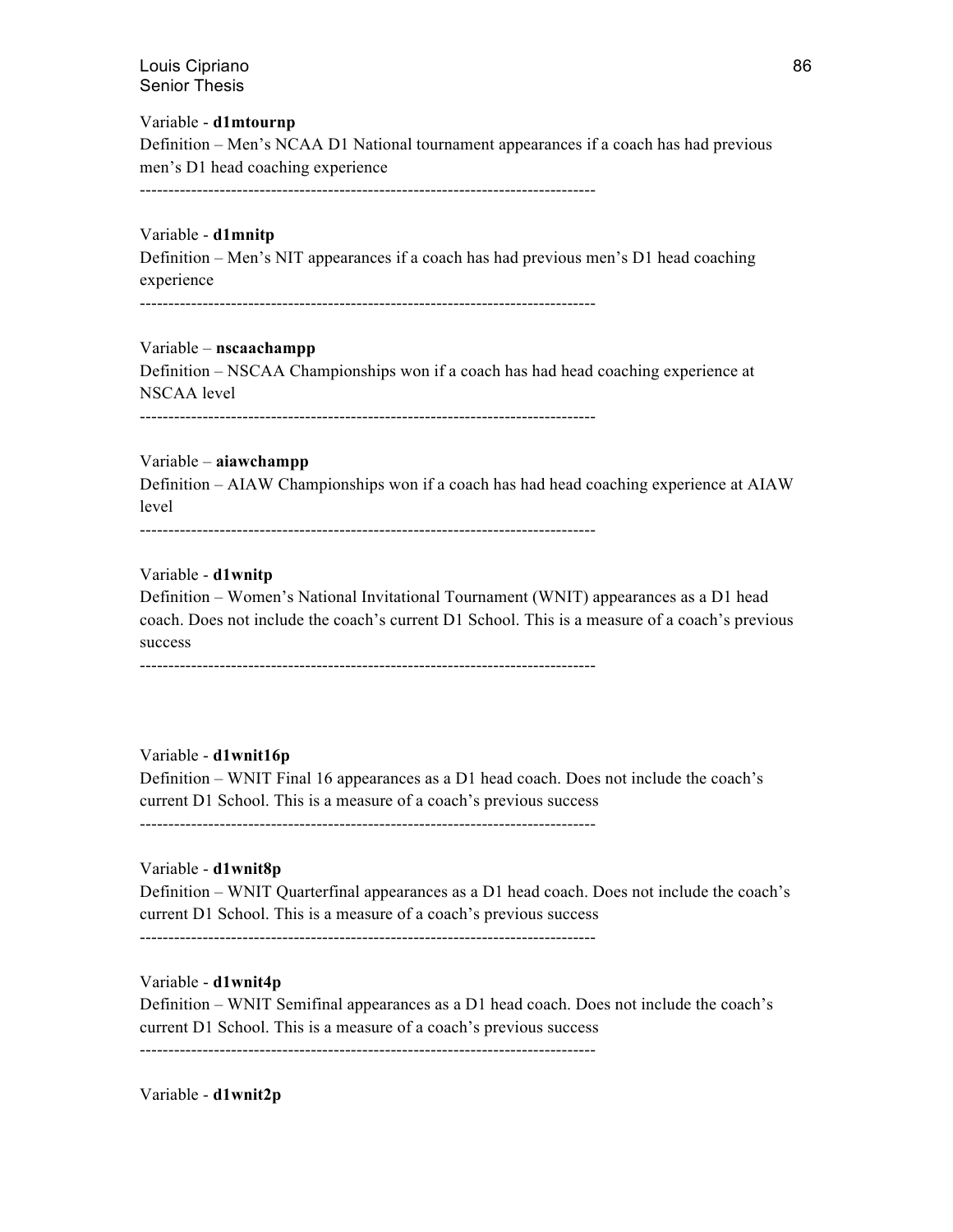Definition – WNIT Championship appearances as a D1 head coach. Does not include the coach's current D1 School. This is a measure of a coach's previous success

--------------------------------------------------------------------------------

#### Variable - **d1wnitchampp**

Definition – WNIT Championships won as a D1 head coach. Does not include the coach's current D1 School. This is a measure of a coach's previous success

--------------------------------------------------------------------------------

#### Variable – **confchamp**

Definition – Conference championships won during coach's tenure at his/her current school up to year of contract extension or year prior to payment if no contract information --------------------------------------------------------------------------------

#### Variable – **ncaatourn**

Definition – NCAA Tournament appearances during coach's tenure at his/her current school up to year of contract extension or year prior to payment if no contract information

--------------------------------------------------------------------------------

#### Variable - **sweet16**

Definition – NCAA Sweet 16 appearances during coach's tenure at his/her current school up to year of contract extension or year prior to payment if no contract information

--------------------------------------------------------------------------------

#### Variable - **elite8**

Definition – NCAA Tournament Elite 8 appearances during coach's tenure at his/her current school up to year of contract extension or year prior to payment if no contract information --------------------------------------------------------------------------------

#### Variable - **final4**

Definition – NCAA Tournament Final 4 appearances during coach's tenure at his/her current school up to year of contract extension or year prior to payment if no contract information --------------------------------------------------------------------------------

#### Variable – **finals**

Definition – NCAA National Championship appearances during coach's tenure at his/her current school up to year of contract extension or year prior to payment if no contract information --------------------------------------------------------------------------------

#### Variable – **natchamp**

Definition – NCAA National Championships won during coach's tenure at his/her current school up to year of contract extension or year prior to payment if no contract information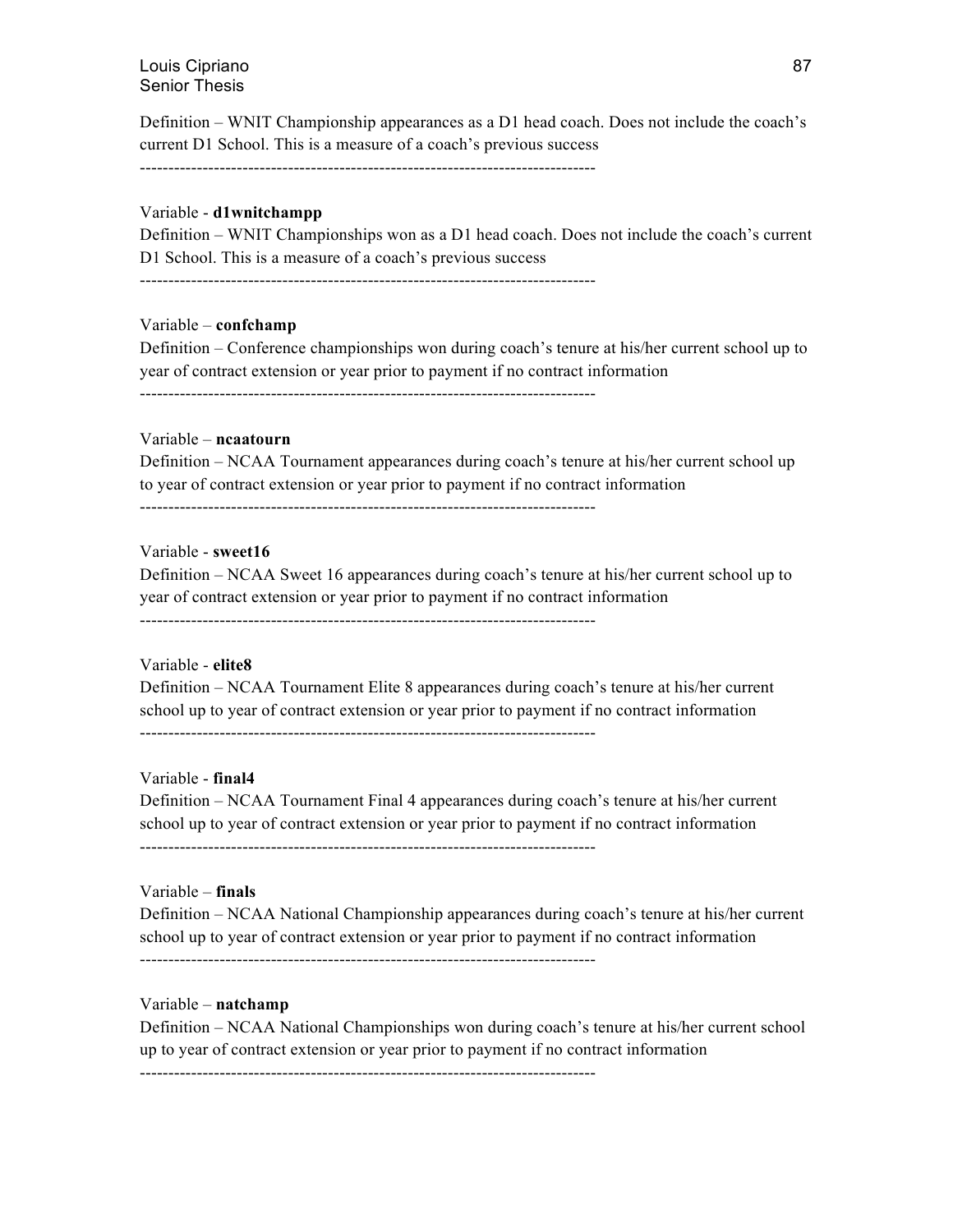#### Variable – **wnit**

Definition – Women's National Invitational Tournament (WNIT) appearances during coach's tenure at his/her current school up to year of contract extension or year prior to payment if no contract information

--------------------------------------------------------------------------------

#### Variable - **wnit16**

Definition – WNIT Final 16 appearances during coach's tenure at his/her current school up to year of contract extension or year prior to payment if no contract information

--------------------------------------------------------------------------------

# Variable - **wnit8**

Definition – WNIT Quarterfinal appearances during coach's tenure at his/her current school up to year of contract extension or year prior to payment if no contract information

--------------------------------------------------------------------------------

#### Variable - **wnit4**

Definition – WNIT Semifinal appearances during coach's tenure at his/her current school up to year of contract extension or year prior to payment if no contract information

--------------------------------------------------------------------------------

#### Variable - **wnit2**

Definition – WNIT Championship appearances during coach's tenure at his/her current school up to year of contract extension or year prior to payment if no contract information

--------------------------------------------------------------------------------

#### Variable – **wnitchamp**

Definition – WNIT Championships won during coach's tenure at his/her current school up to year of contract extension or year prior to payment if no contract information

--------------------------------------------------------------------------------

#### Variable – **genderadc**

Definition – Gender of the current athletic director during time of contract/payment

-------------------------------------------------------------

#### Variable – **genderadh**

Definition – Gender of the athletic director at the time of a specific coach's hire

-------------------------------------------------------------

#### Variable – **Genderpresc**

Definition – Gender of the current school's president (or chancellor depending on title) during time of contract/payment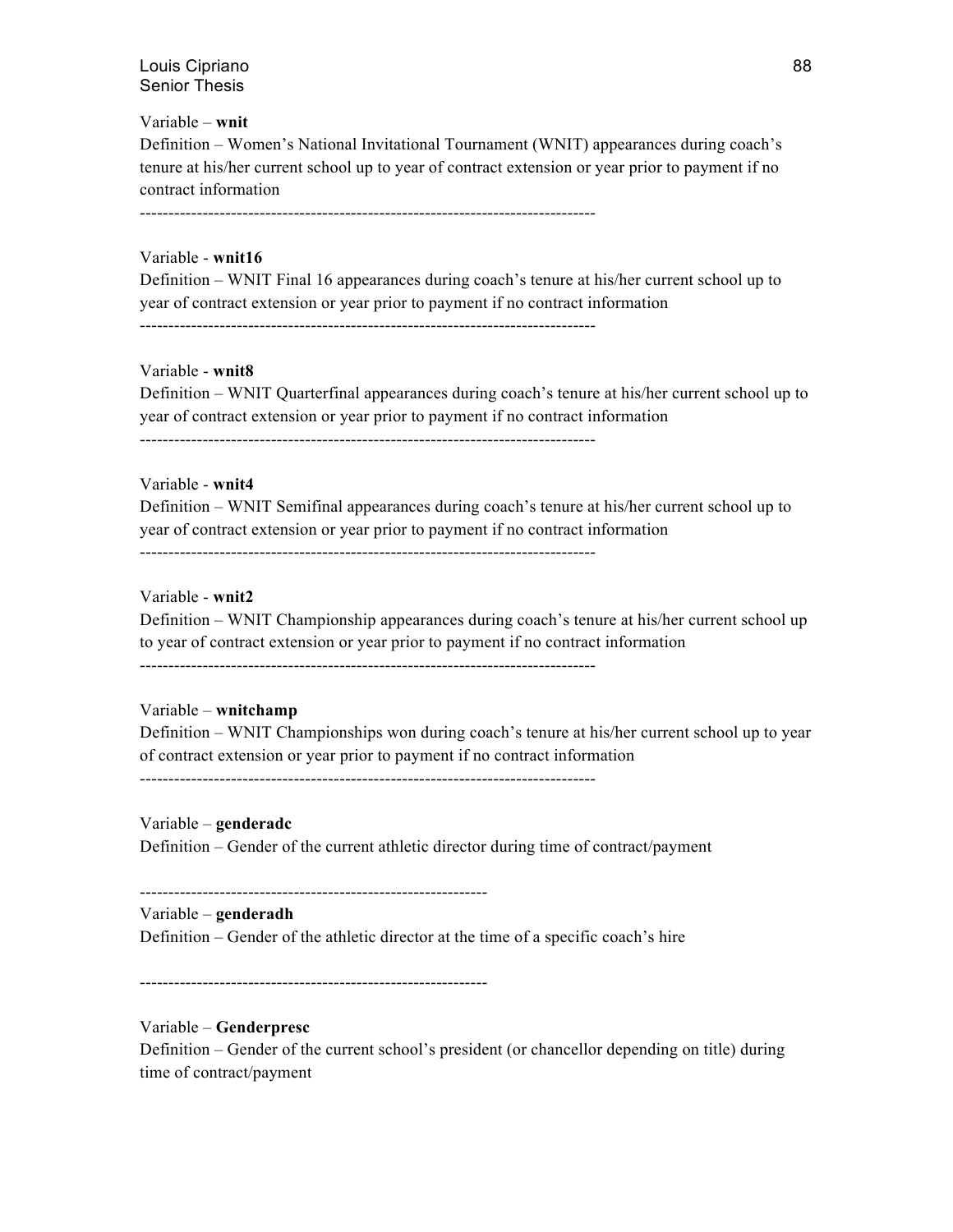-------------------------------------------------------------

## Variable – **Genderpresh**

Definition – Gender of the current school's president (or chancellor depending on title) at the time of a specific coach's hire

-------------------------------------------------------------

Variable – **children** Definition – Dummy Variable to note if a coach is a parent (at time of contract/payment)

-------------------------------------------------------------------------

#### Variable – **aprprior**

Definition – A coach's APR the year of his/her extension or the year prior to payment if no contract information available. A maximum APR grade = 1000

- Some not available because the coach's pay or contract was his/her  $1<sup>st</sup>$  year
- Some not available if pay year/contract year was before 2005 or after 2013 o APR data only available from 2004-2012

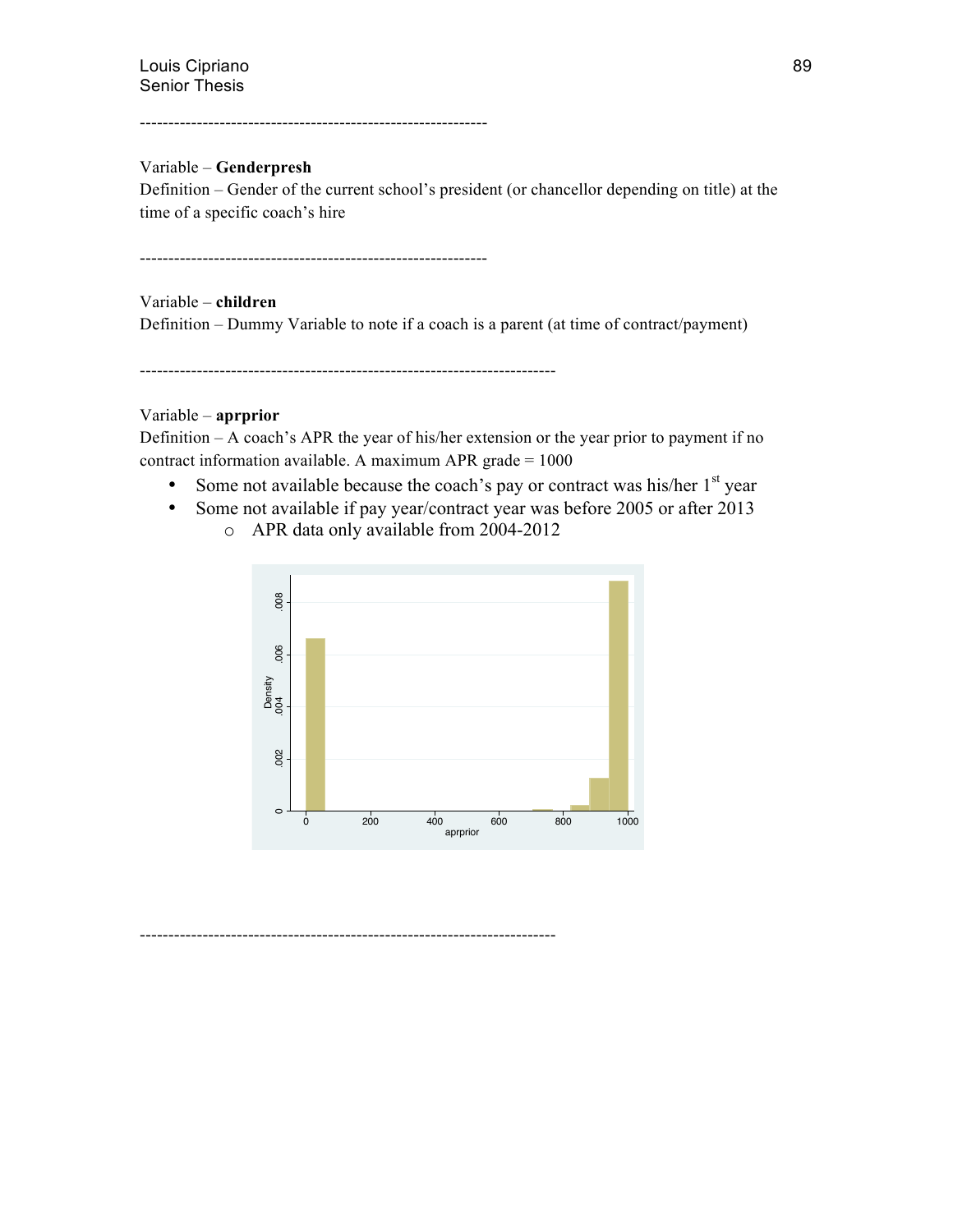# Variable – **apravg**

Definition – A coach's average APR during his/her tenure at current school up to year of extension or before payment if no contract information was found. APR information was available from the 2003-2004 season to the 2011-2012 season. If the "year" variable of a contract or payment was after 2012, the average APR was taken up to 2011-2012 due to the data's limitations

• Some not available because the coach's pay or contract was his/her  $1<sup>st</sup>$  year



# Variable – **wbbrev**

Definition – Yearly revenues (2003-2012) of an institution's women's basketball team

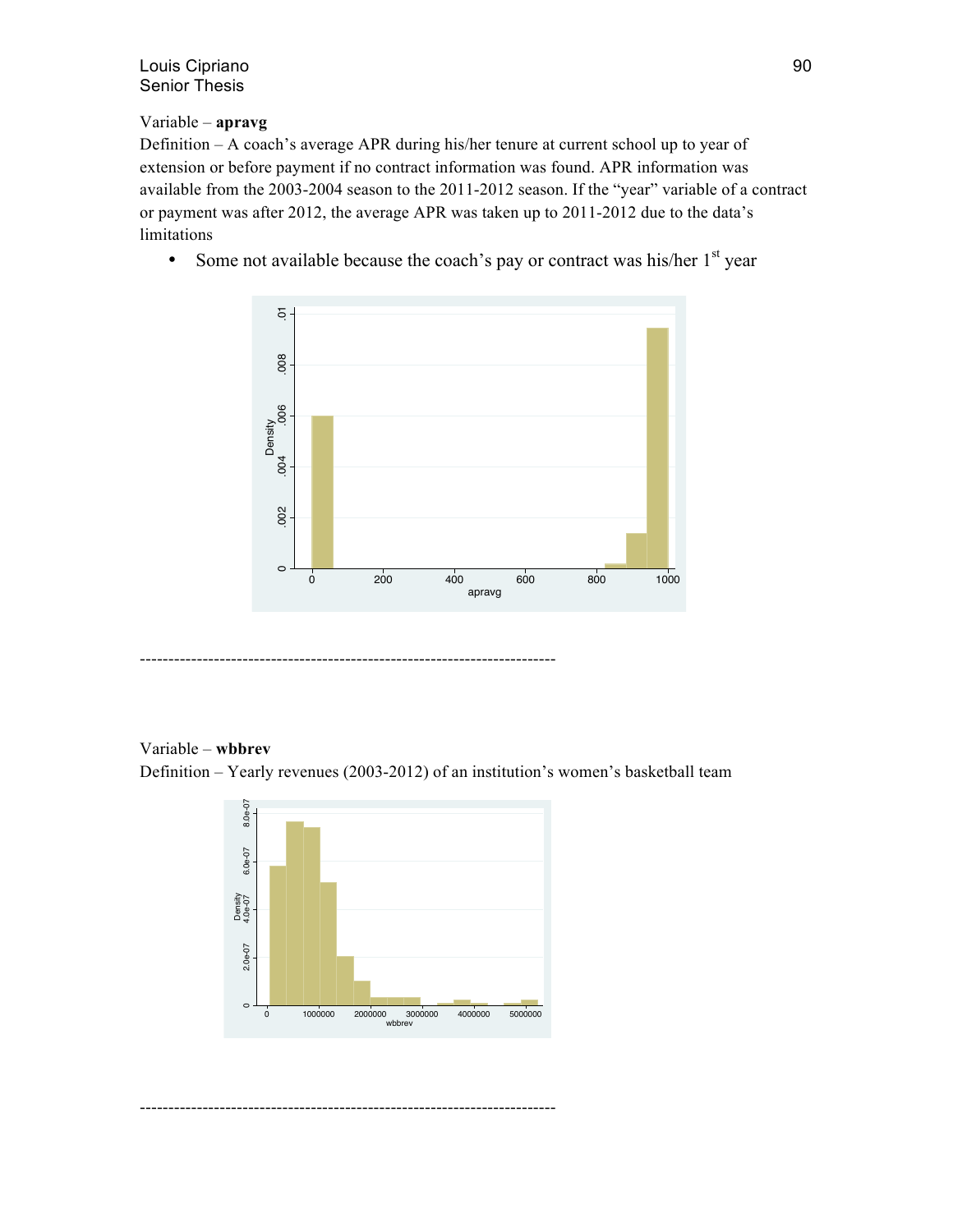Variable – ln\_wbbrev Definition – ln( wbbrev)



#### -------------------------------------------------------------------------

# Variable – **womenrev**

Definition – Yearly revenues (2003-2012) of all women's athletic teams at a specific institution



# Variable – ln\_**womenrev**

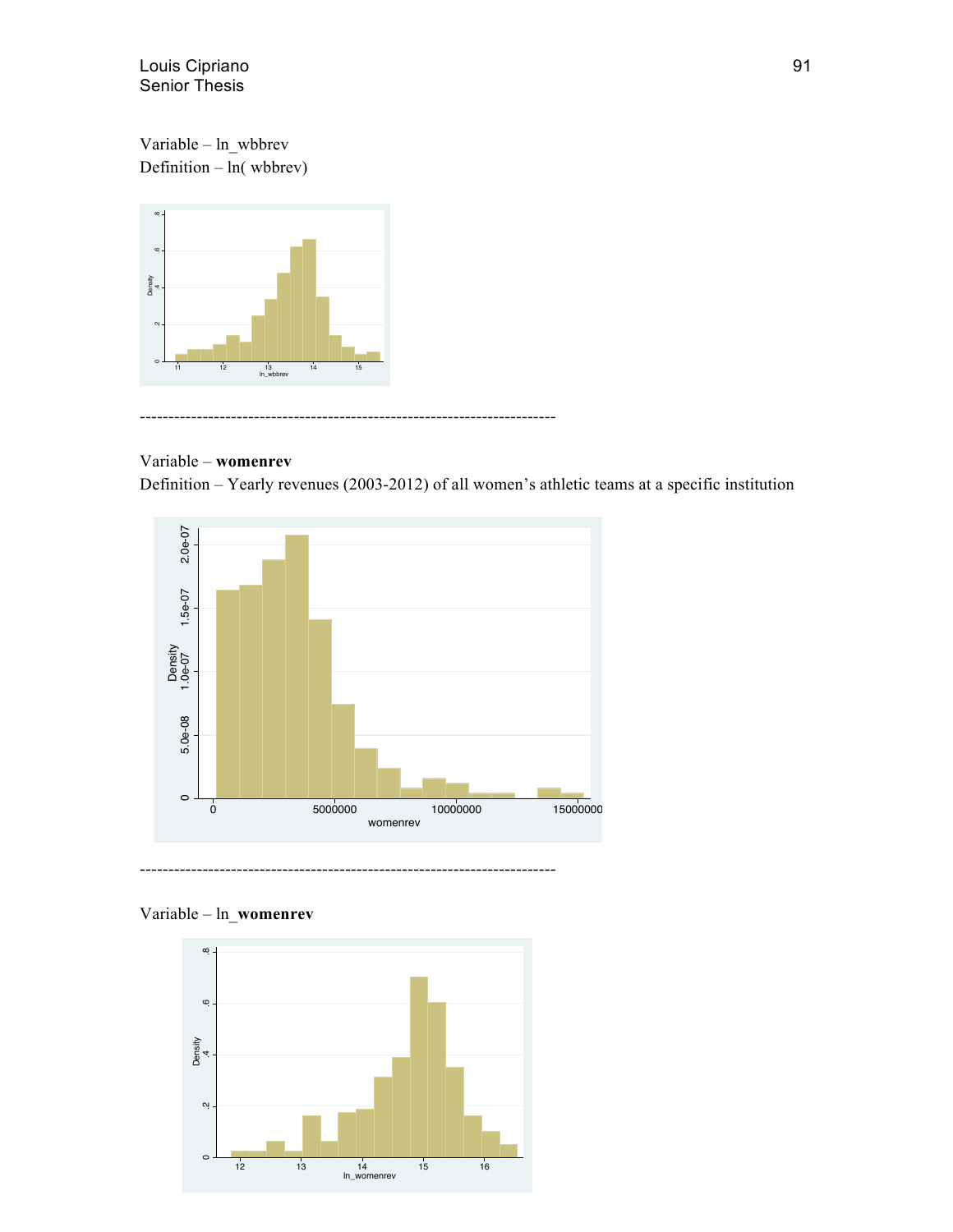-------------------------------------------------------------------------

# Variable – **totalrev**

Definition – Yearly revenues (2003-2012) of all athletic teams at a specific institution







Variable – **maleug** Definition – Yearly male enrollment (2003-2012) at a specific institution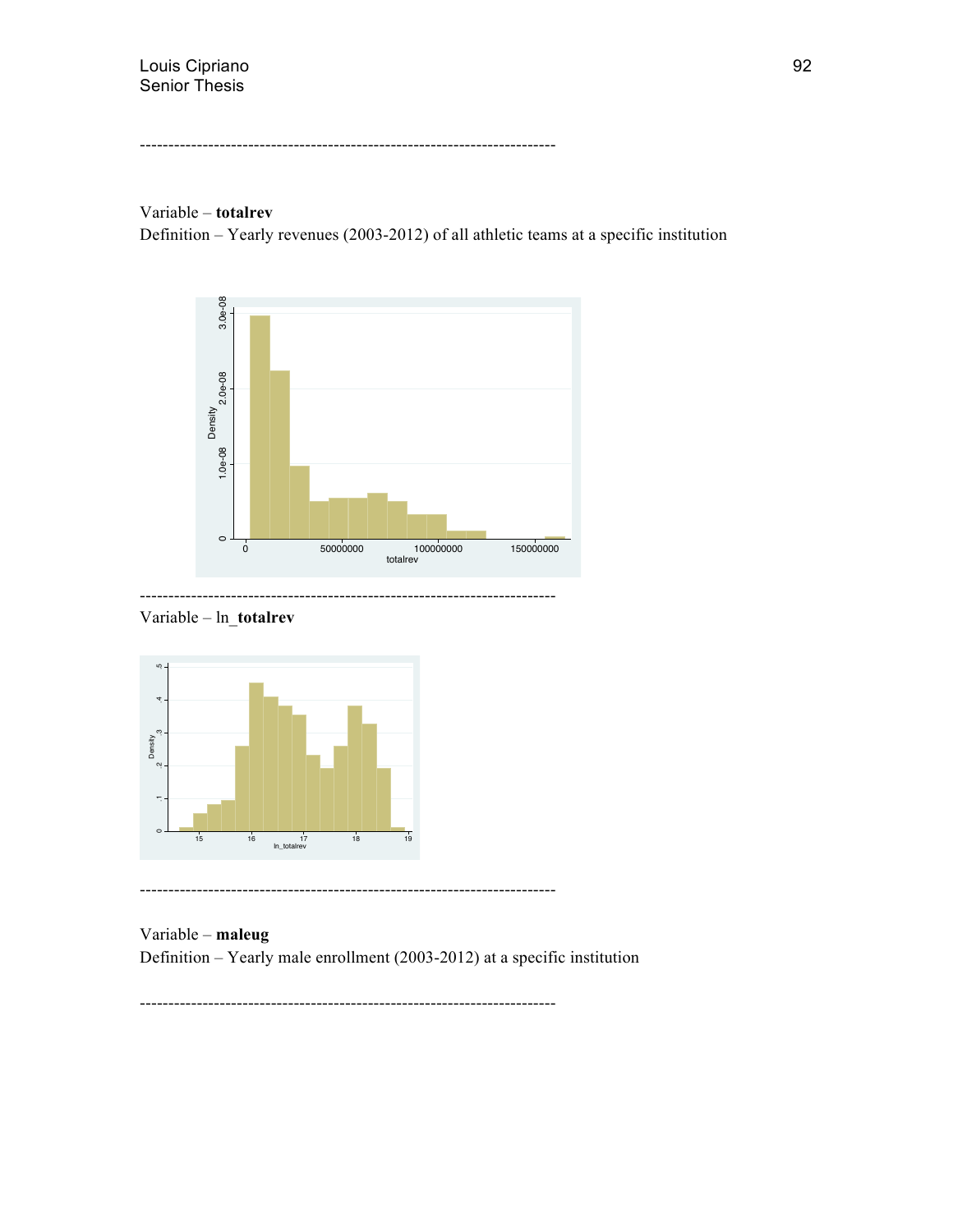Variable – **femaleug** Definition – Yearly female enrollment (2003-2012) at a specific institution

-------------------------------------------------------------------------

# Variable –**totalug**

Definition – Yearly enrollment (2003-2012) at a specific institution



#### Variable – **endowment**

Definition – An institution's endowment the year of a specific coach's extension/ year prior to payment if no contract information

- Dataset was missing a lot of schools
- 141 missing and replaced with 0

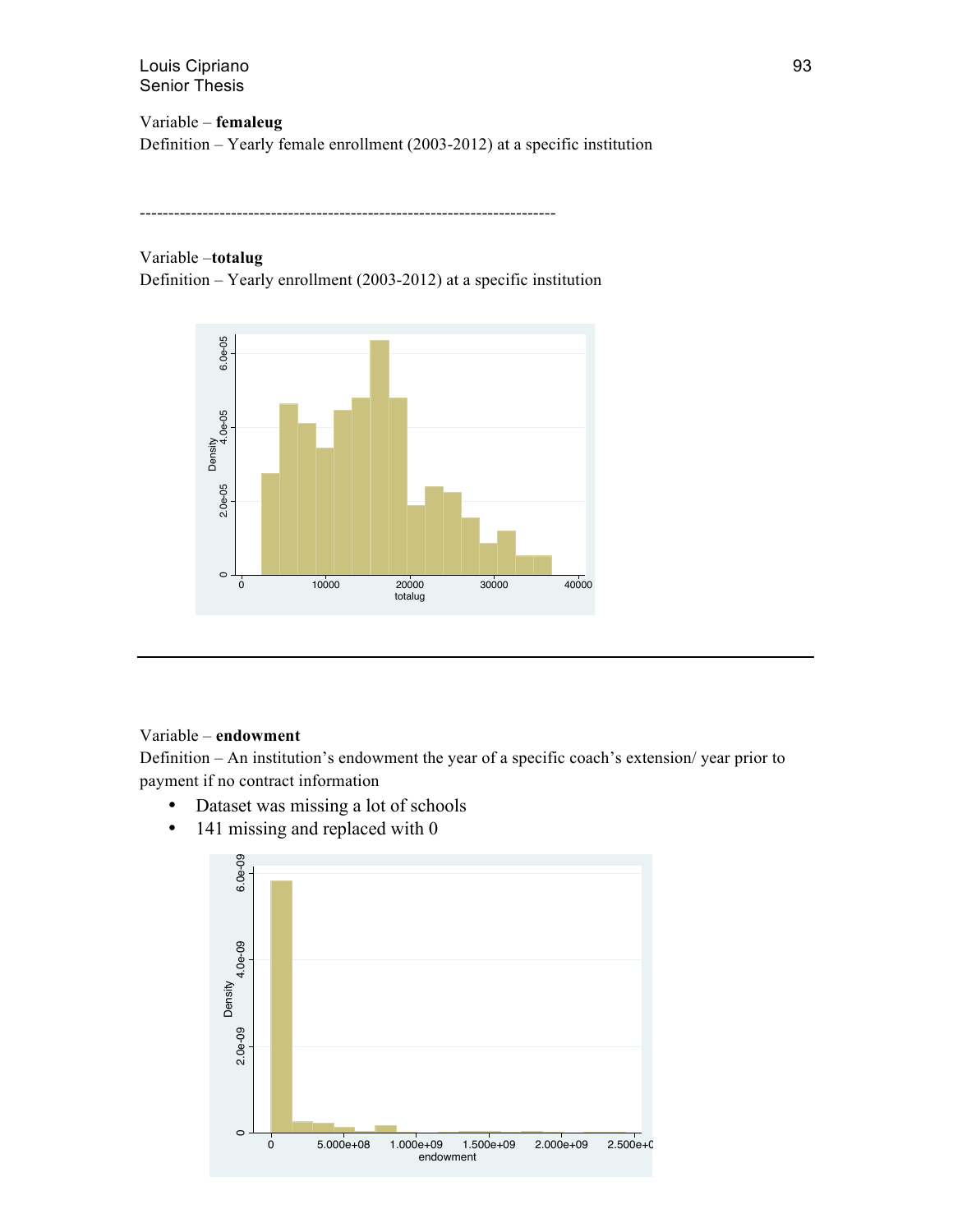# • **ln\_endowmnet**

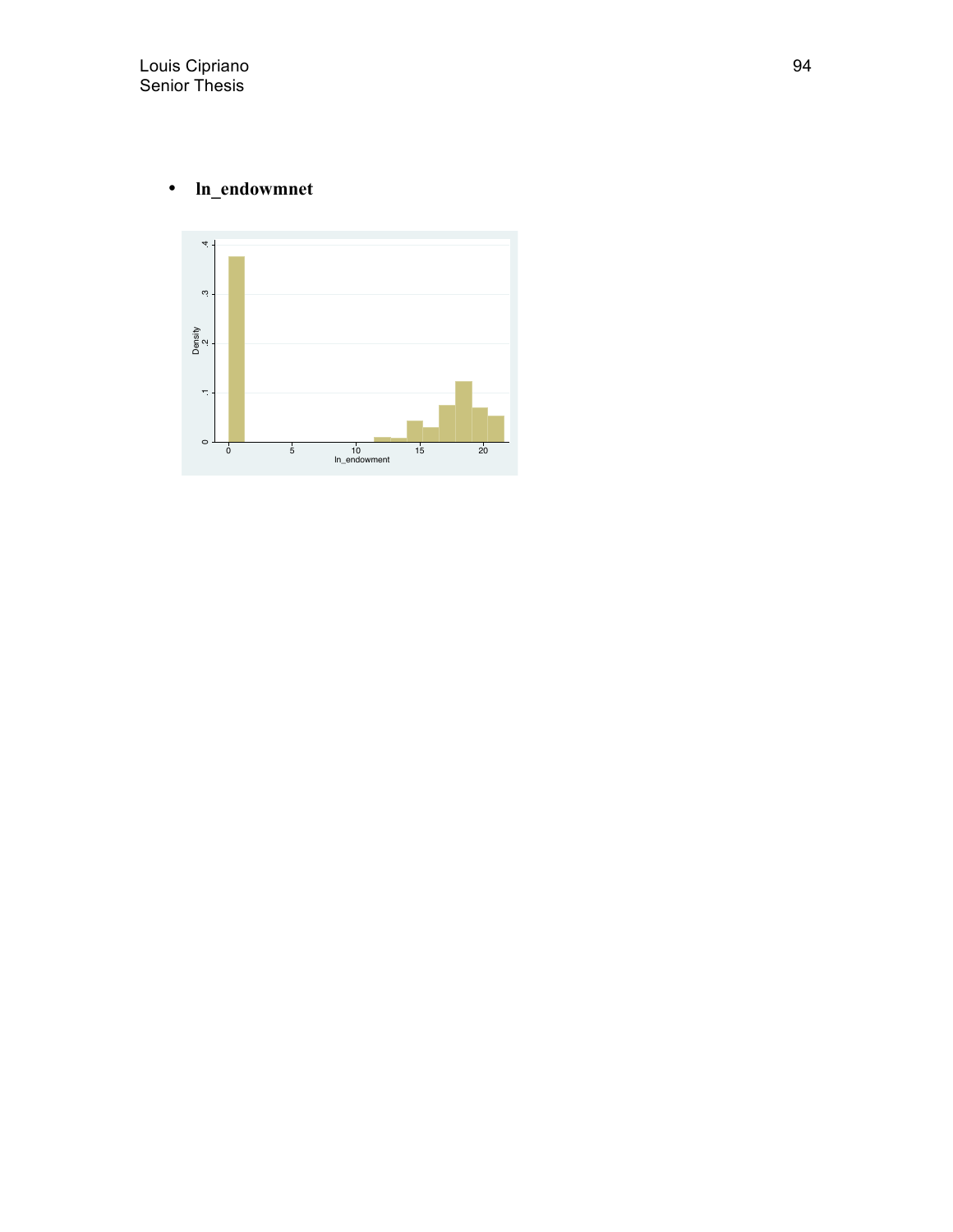# *Works Cited*

Ackerman, V. (2013, June 15). Division 1 Women's Basketball White Paper: Prepared for the NCAA. Division 1 Women's Basketball White Paper: Prepared for the NCAA. Retrieved December 15, 2013, from http://www.wbca.org/includes/media/docs/n

Arrow, K. J. (1973), .The Theory of Discrimination,. In O. Ashenfelter and A. Rees (Eds.),

*Discrimination in Labor Markets,* Princeton: Princeton University Press, pp. 3-33.

Baile, Melissa F. "Retracing Gender Bias and the Validity of Believed Differences Between Male and Female Coaches of Women's Basketball." N.p., Mar. 1998. Web. 17 May 2013.

Becker, Gary S. "*The Economics of Discrimination*." Chicago, University of Chicago Press, 1957, 1971, 2nd ed.

Bell, Linda A. "Women-Led Firms and the Gender Gap in Top Executive Jobs." *IZA - Institute for the Study of Labor* (2005): n. pag. Print.

Blinder, Alan S. "Wage Discrimination: Reduced Form and Structural Estimates." University of Wisconsin Press, Sept.-Oct. 1973. Web.

Berkowitz, S., & Upton, J. (2011, July 11). Salaries dramatically rise for top women's basketball coaches.

Cunningham, George B., and Michal Sagas. "Gender and Sex Diversity in Sport Organizations: Introduction to a Special Issue." N.p., 19 Dec. 2007. Web.

Dufur, M. J. (2000). Riding the coaching carousel: The effects of sex, race, and institutional environment on the occupational internal labor market mobility of collegiate managerial personnel (Doctoral Dissertation, Ohio State University, 2000). Ann Arbor, MI: Bell & Howell Information and Learning Company.

Eichelberger, C. (2011, April 1). Women Basketball Programs Lose Money as Salaries Break College Budgets. Bloomberg.com. Retrieved November 11, 2013, from http://www.bloomberg.com/news/2011-04-01/women-s-basketball-teams-operate-in-redas-salaries-break-college-budgets.html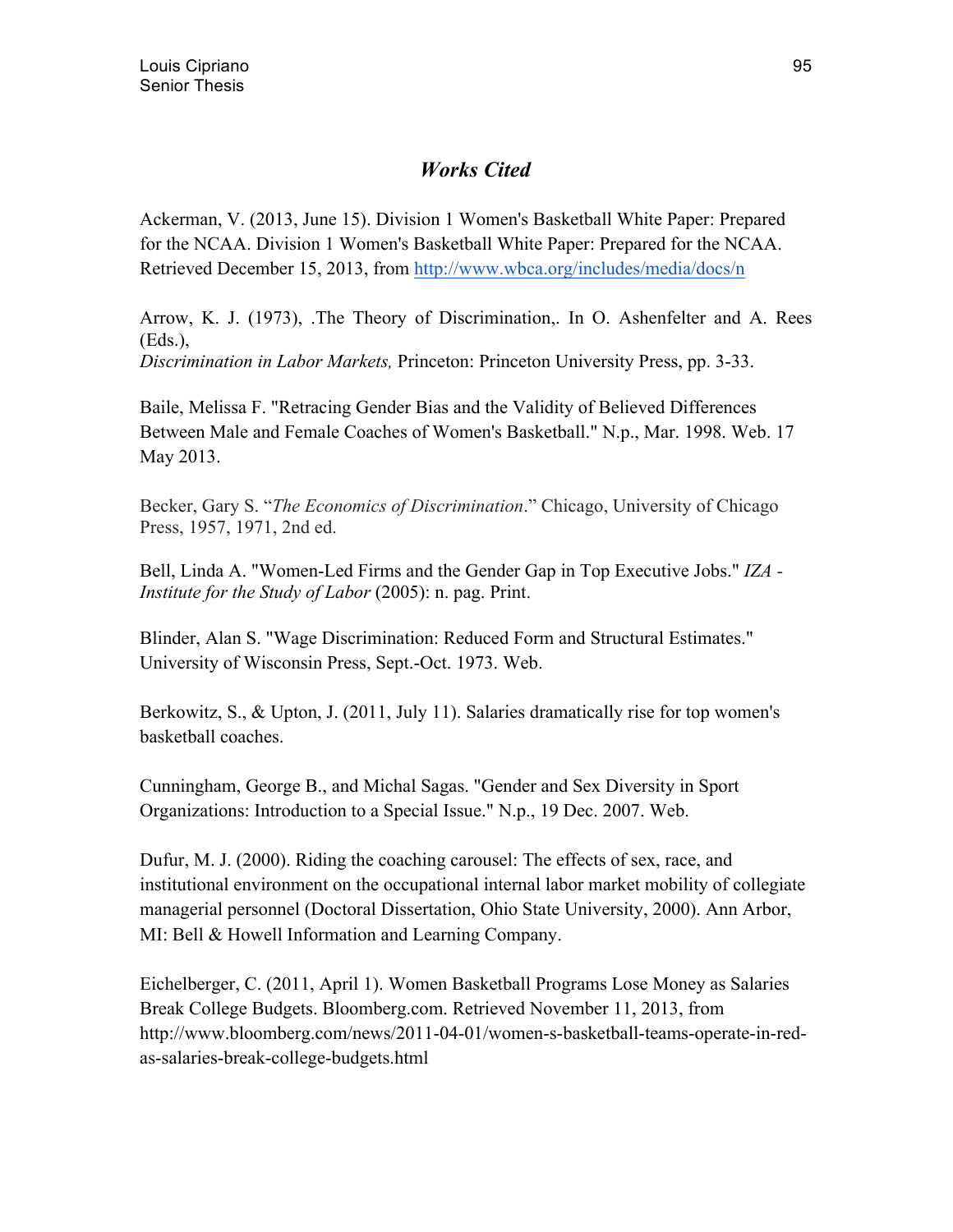Grant, Randy R., John Leadley, and Zenon X. Zygmont. *The Economics of Intercollegiate Sports*. Singapore: World Scientific, 2008. Print.

Humphreys, Brad R. "Equal Pay on the Hardwood: The Earnings Gap Between Male and Female NCAA Division 1 Basketball Coaches." *SAGE*. N.p., 1 Aug. 2000. Web. 17 May 2013.

Leeds, E. M., & Leeds, M. (2013). Handbook on the Economics of Women in Sports. Cheltenham: Edward Elgar Publishing.

Oaxaca, Ronald. "Male-Female Wage Differentials in Urban Labor Markets." Blackwell Publishing, Oct. 1973. Web.

Patterson, Rekha S. "A Comparison of Salaries of Male and Female Head Coaches of Women's Teams." N.p., Aug. 2004. Web. 17 May 2013.

Phelps, Edmund S. "The Statistical Theory of Racism and Sexism." American Economics Association, The American Economic Review, Vol. 62, No. 4 (Sep., 1972), pp. 659-661

Polachek, Solomon. "Potential Biases in Measuring Male-Female Discrimination." University of Wisconsin Press, *The Journal of Human Resources,* Vol.10, No.2 (Spring, 1957), pp. 205-229

Sander, L. (2011, February 27). In the Game, But Rarely No. 1. National Association of Collegiate Women Athletics Administrators. Retrieved December 20, 2013, from

Smith, Alfred R. "An Examination of Contextual Factors That Affect the Performance of Men versus Women in CEO Position." N.p., 1998. Web. 17 May 2013.

Zimbalist, Andrew S. *The Bottom Line: Observations and Arguments on the Sports Business*. Philadelphia, PA: Temple UP, 2006. Print.

Zgonc, Erin. *NCAA Sports Sponsorship and Participation Rates Report*. Rep. Indianapolis: National Collegiate Athletic Association, 2010. Print.

"Cost of Living Index (COLI)." *The Council for Community and Economic Research*. N.p., 2013. Web. 2014.

"An Analysis of Salaries for Women's College Basketball Coaches." *USATODAY.COM*. N.p., 4 Apr. 2011. Web. 17 May 2013.